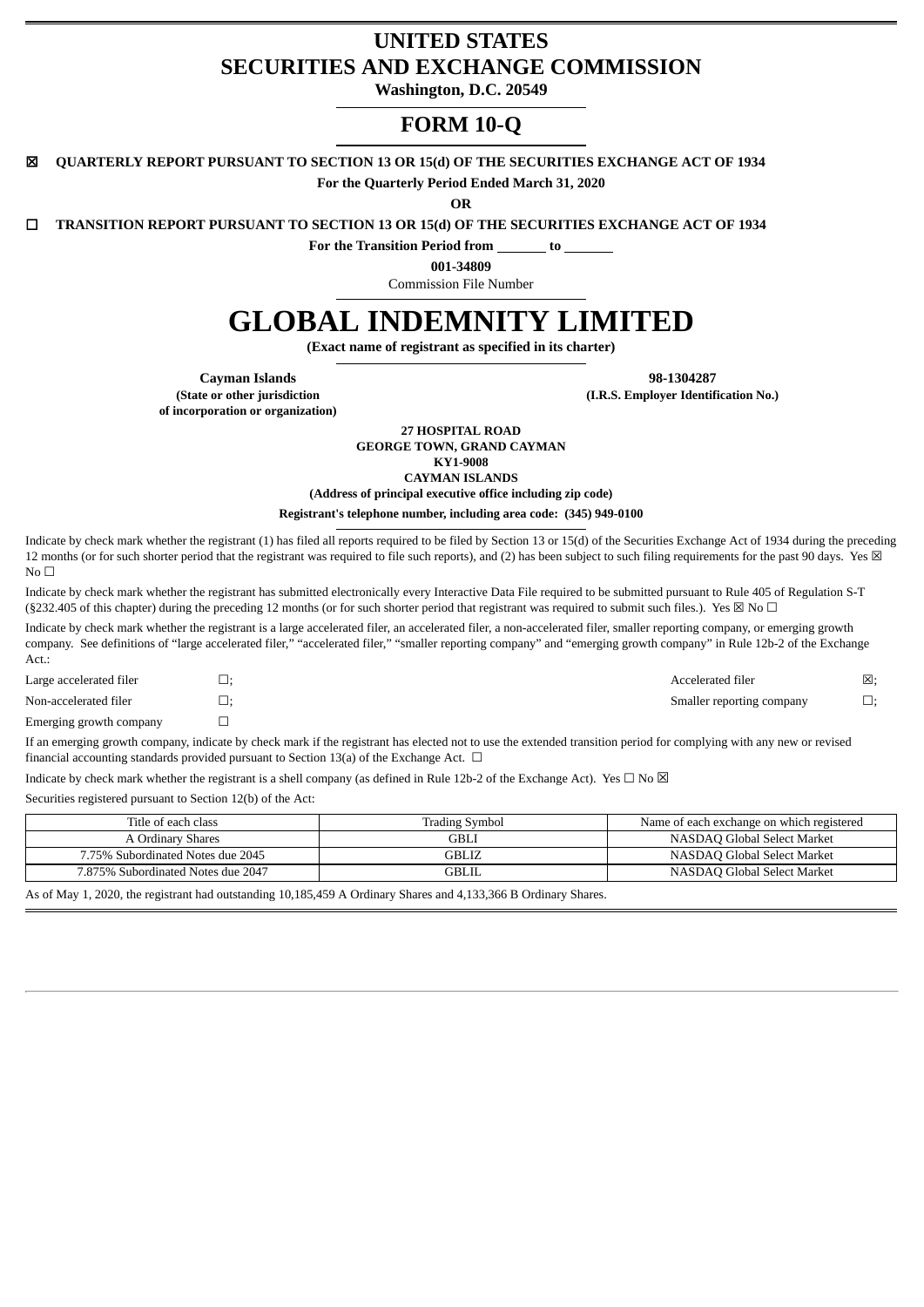### **TABLE OF CONTENTS**

|                  |                                                                                                                                               | Page |
|------------------|-----------------------------------------------------------------------------------------------------------------------------------------------|------|
|                  | <b>PART I - FINANCIAL INFORMATION</b>                                                                                                         |      |
| Item 1.          | <b>Financial Statements:</b>                                                                                                                  | 3    |
|                  | <b>Consolidated Balance Sheets</b>                                                                                                            | 3    |
|                  | As of March 31, 2020 (Unaudited) and December 31, 2019                                                                                        |      |
|                  | <b>Consolidated Statements of Operations</b><br>Quarters Ended March 31, 2020 (Unaudited) and March 31, 2019 (Unaudited)                      | 4    |
|                  | <b>Consolidated Statements of Comprehensive Income</b><br>Quarters Ended March 31, 2020 (Unaudited) and March 31, 2019 (Unaudited)            | 5    |
|                  | <b>Consolidated Statements of Changes in Shareholders' Equity</b><br>Quarters Ended March 31, 2020 (Unaudited) and March 31, 2019 (Unaudited) | 6    |
|                  | <b>Consolidated Statements of Cash Flows</b><br>Quarters Ended March 31, 2020 (Unaudited) and March 31, 2019 (Unaudited)                      | 7    |
|                  | <b>Notes to Consolidated Financial Statements (Unaudited)</b>                                                                                 | 8    |
| Item 2.          | <b>Management's Discussion and Analysis of Financial Condition and Results of Operations</b>                                                  | 42   |
| Item 3.          | <b>Quantitative and Qualitative Disclosures about Market Risk</b>                                                                             | 62   |
| Item 4.          | <b>Controls and Procedures</b>                                                                                                                | 62   |
|                  | <b>PART II - OTHER INFORMATION</b>                                                                                                            |      |
| Item 1.          | <b>Legal Proceedings</b>                                                                                                                      | 64   |
| Item 1A.         | <b>Risk Factors</b>                                                                                                                           | 64   |
| Item 2.          | <b>Unregistered Sales of Equity Securities and Use of Proceeds</b>                                                                            | 65   |
| Item 3.          | <b>Defaults Upon Senior Securities</b>                                                                                                        | 65   |
| Item 4.          | <b>Mine Safety Disclosures</b>                                                                                                                | 65   |
| Item 5.          | <b>Other Information</b>                                                                                                                      | 65   |
| Item 6.          | <b>Exhibits</b>                                                                                                                               | 66   |
| <b>Signature</b> |                                                                                                                                               | 67   |
|                  |                                                                                                                                               |      |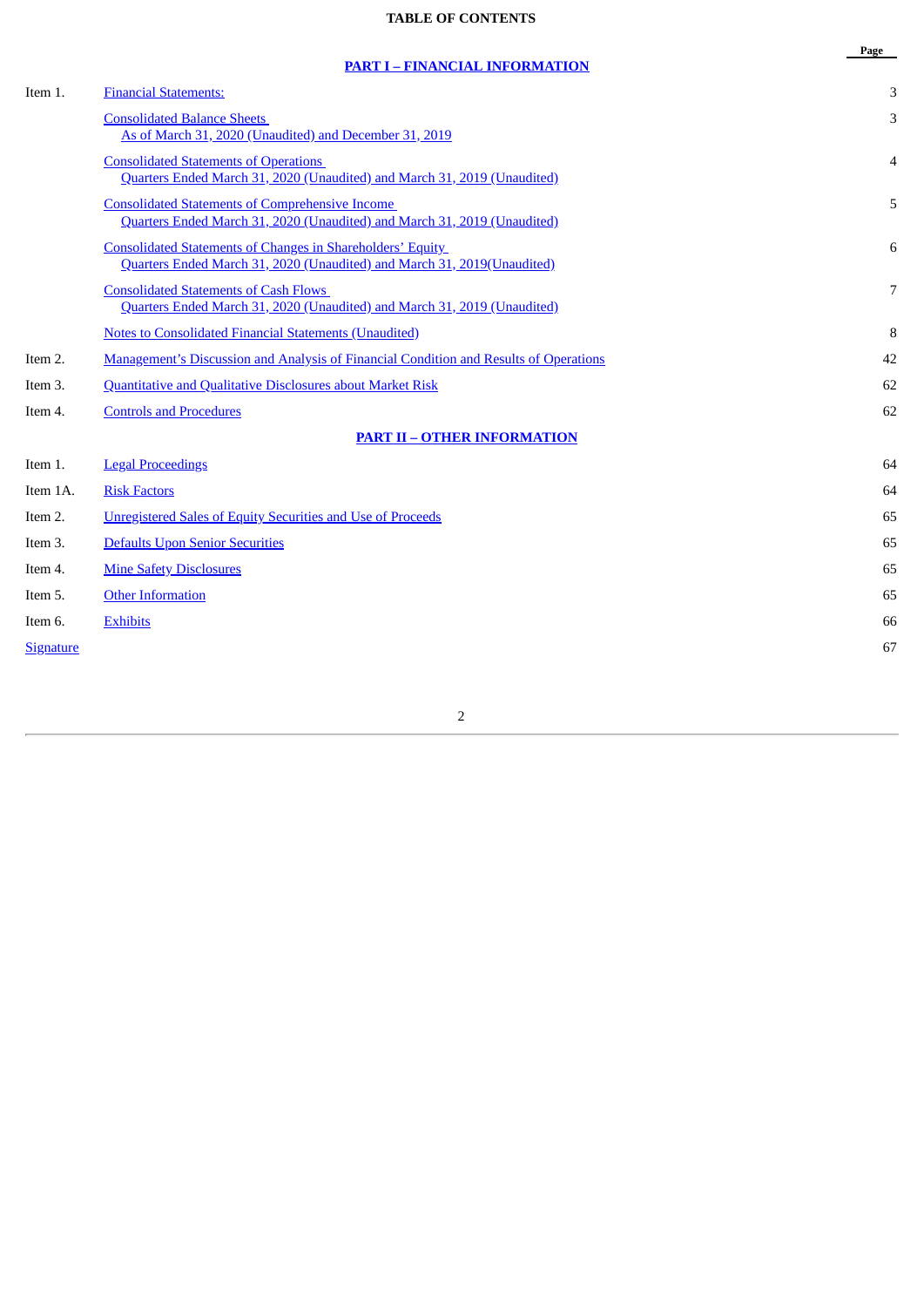### **Consolidated Balance Sheets**

(In thousands, except share amounts)

<span id="page-2-2"></span><span id="page-2-1"></span><span id="page-2-0"></span>

|                                                                                                                                                                                                                                                                                                              |    | (Unaudited)<br>March 31, 2020 | <b>December 31, 2019</b> |           |  |
|--------------------------------------------------------------------------------------------------------------------------------------------------------------------------------------------------------------------------------------------------------------------------------------------------------------|----|-------------------------------|--------------------------|-----------|--|
| <b>ASSETS</b>                                                                                                                                                                                                                                                                                                |    |                               |                          |           |  |
| <b>Fixed maturities:</b>                                                                                                                                                                                                                                                                                     |    |                               |                          |           |  |
| Available for sale, at fair value (amortized cost: \$1,252,931 and \$1,231,568; net of allowance of: 2020 - \$0)                                                                                                                                                                                             | \$ | 1,271,706                     | $\mathbf{s}$             | 1,253,159 |  |
| Equity securities, at fair value                                                                                                                                                                                                                                                                             |    | 174,386                       |                          | 263,104   |  |
| Other invested assets                                                                                                                                                                                                                                                                                        |    | 47,308                        |                          | 47,279    |  |
| Total investments                                                                                                                                                                                                                                                                                            |    | 1,493,400                     |                          | 1,563,542 |  |
| Cash and cash equivalents                                                                                                                                                                                                                                                                                    |    | 59,751                        |                          | 44,271    |  |
| Premiums receivable, net of allowance for expected credit loss of \$2,746 at March 31, 2020                                                                                                                                                                                                                  |    | 115,331                       |                          | 118,035   |  |
| Reinsurance receivables, net of allowance for expected credit loss of \$8,992 at March 31, 2020                                                                                                                                                                                                              |    | 83,074                        |                          | 83,938    |  |
| Funds held by ceding insurers                                                                                                                                                                                                                                                                                |    | 47,096                        |                          | 48,580    |  |
| Federal income taxes receivable                                                                                                                                                                                                                                                                              |    | 5,510                         |                          | 10,989    |  |
| Deferred federal income taxes                                                                                                                                                                                                                                                                                |    | 42,117                        |                          | 31,077    |  |
| Deferred acquisition costs                                                                                                                                                                                                                                                                                   |    | 69,615                        |                          | 70,677    |  |
| Intangible assets                                                                                                                                                                                                                                                                                            |    | 21,359                        |                          | 21,491    |  |
| Goodwill                                                                                                                                                                                                                                                                                                     |    | 6,521                         |                          | 6,521     |  |
| Prepaid reinsurance premiums                                                                                                                                                                                                                                                                                 |    | 15,512                        |                          | 16,716    |  |
| Other assets                                                                                                                                                                                                                                                                                                 |    | 69,218                        |                          | 60,048    |  |
| <b>Total assets</b>                                                                                                                                                                                                                                                                                          | \$ | 2,028,504                     | \$                       | 2,075,885 |  |
| <b>LIABILITIES AND SHAREHOLDERS' EQUITY</b>                                                                                                                                                                                                                                                                  |    |                               |                          |           |  |
| <b>Liabilities:</b>                                                                                                                                                                                                                                                                                          |    |                               |                          |           |  |
| Unpaid losses and loss adjustment expenses                                                                                                                                                                                                                                                                   |    | 639,468                       | \$                       | 630,181   |  |
| Unearned premiums                                                                                                                                                                                                                                                                                            |    | 308,301                       |                          | 314,861   |  |
| Ceded balances payable                                                                                                                                                                                                                                                                                       |    | 23,932                        |                          | 20,404    |  |
| Payable for securities purchased                                                                                                                                                                                                                                                                             |    | 2,585                         |                          | 850       |  |
| Contingent commissions                                                                                                                                                                                                                                                                                       |    | 5,841                         |                          | 11,928    |  |
| Debt                                                                                                                                                                                                                                                                                                         |    | 294,784                       |                          | 296,640   |  |
| <b>Other liabilities</b>                                                                                                                                                                                                                                                                                     |    | 78,957                        |                          | 74.212    |  |
| <b>Total liabilities</b>                                                                                                                                                                                                                                                                                     | \$ | 1,353,868                     | \$                       | 1.349.076 |  |
| Commitments and contingencies (Note 11)                                                                                                                                                                                                                                                                      |    |                               |                          |           |  |
|                                                                                                                                                                                                                                                                                                              |    |                               |                          |           |  |
| Shareholders' equity:                                                                                                                                                                                                                                                                                        |    |                               |                          |           |  |
| Ordinary shares, \$0,0001 par value, 900,000,000 ordinary shares authorized; A ordinary shares issued: 10,305,404 and<br>10,282,277 respectively; A ordinary shares outstanding: 10,185,459 and 10,167,056, respectively; B ordinary shares<br>issued and outstanding: 4,133,366 and 4,133,366, respectively |    | $\overline{2}$                |                          | 2         |  |
| Additional paid-in capital                                                                                                                                                                                                                                                                                   |    | 443,641                       |                          | 442,403   |  |
| Accumulated other comprehensive income, net of taxes                                                                                                                                                                                                                                                         |    | 12,560                        |                          | 17,609    |  |
| Retained earnings                                                                                                                                                                                                                                                                                            |    | 222,549                       |                          | 270,768   |  |
| A ordinary shares in treasury, at cost: 119,945 and 115,221 shares, respectively                                                                                                                                                                                                                             |    | (4, 116)                      |                          | (3,973)   |  |
| Total shareholders' equity                                                                                                                                                                                                                                                                                   |    | 674,636                       |                          | 726,809   |  |
| Total liabilities and shareholders' equity                                                                                                                                                                                                                                                                   | \$ | 2,028,504                     | \$                       | 2,075,885 |  |

See accompanying notes to consolidated financial statements.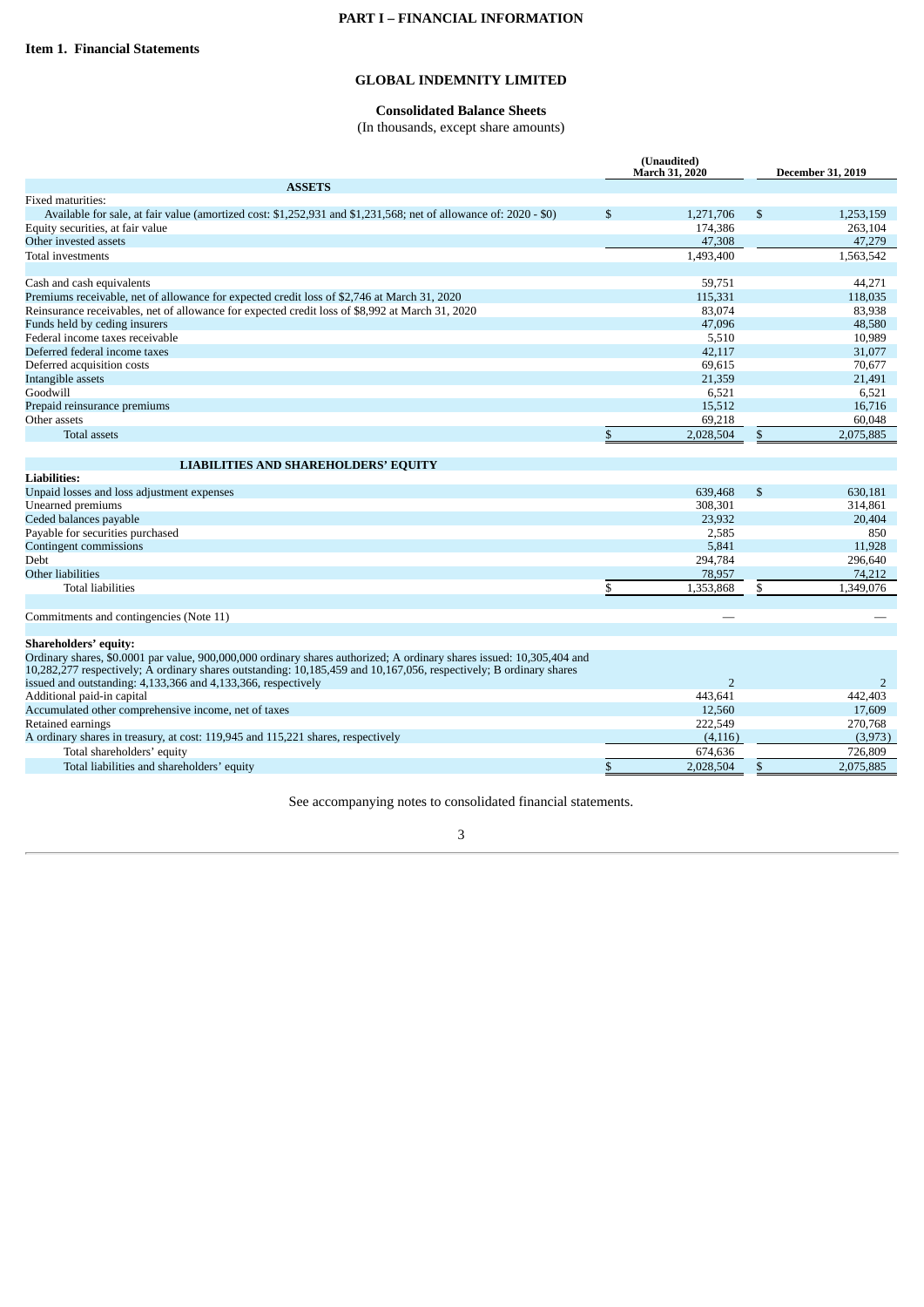### **Consolidated Statements of Operations**

(In thousands, except shares and per share data)

<span id="page-3-0"></span>

|                                                       | (Unaudited)<br>Quarters Ended March 31, |    |            |  |
|-------------------------------------------------------|-----------------------------------------|----|------------|--|
|                                                       | 2020                                    |    | 2019       |  |
| <b>Revenues:</b>                                      |                                         |    |            |  |
| Gross written premiums                                | \$<br>155,724                           | \$ | 142,201    |  |
| Net written premiums                                  | \$<br>139,112                           | \$ | 123,416    |  |
| Net earned premiums                                   | \$<br>144,468                           | \$ | 122,089    |  |
| Net investment income                                 | 10,129                                  |    | 7,219      |  |
| Net realized investment gains (losses):               |                                         |    |            |  |
| Other than temporary impairment losses on investments |                                         |    | (1,897)    |  |
| Other net realized investment gains (losses)          | (68, 162)                               |    | 12,287     |  |
| Total net realized investment gains (losses)          | (68, 162)                               |    | 10,390     |  |
| Other income                                          | 165                                     |    | 488        |  |
| <b>Total revenues</b>                                 | 86,600                                  |    | 140,186    |  |
| <b>Losses and Expenses:</b>                           |                                         |    |            |  |
| Net losses and loss adjustment expenses               | 77,647                                  |    | 58,321     |  |
| Acquisition costs and other underwriting expenses     | 56,412                                  |    | 49,743     |  |
| Corporate and other operating expenses                | 4,223                                   |    | 3,205      |  |
| Interest expense                                      | 4,865                                   |    | 5,023      |  |
| Income (loss) before income taxes                     | (56, 547)                               |    | 23,894     |  |
| Income tax expense (benefit)                          | (11,969)                                |    | 4,294      |  |
| Net income (loss)                                     | \$<br>(44,578)                          | \$ | 19,600     |  |
| Per share data:                                       |                                         |    |            |  |
| Net income (loss) (1)                                 |                                         |    |            |  |
| <b>Basic</b>                                          | \$<br>(3.13)                            | \$ | 1.38       |  |
| <b>Diluted</b>                                        | \$<br>(3.13)                            | \$ | 1.37       |  |
| Weighted-average number of shares outstanding         |                                         |    |            |  |
| <b>Basic</b>                                          | 14,249,551                              |    | 14,153,918 |  |
| Diluted                                               | 14,249,551                              |    | 14,315,091 |  |
| Cash dividends declared per share                     | \$<br>0.25                              | \$ | 0.25       |  |

**(1)** For the quarter ended March 31, 2020, weighted average shares outstanding – basic was used to calculate diluted earnings per share due to a net loss for the period.

See accompanying notes to consolidated financial statements.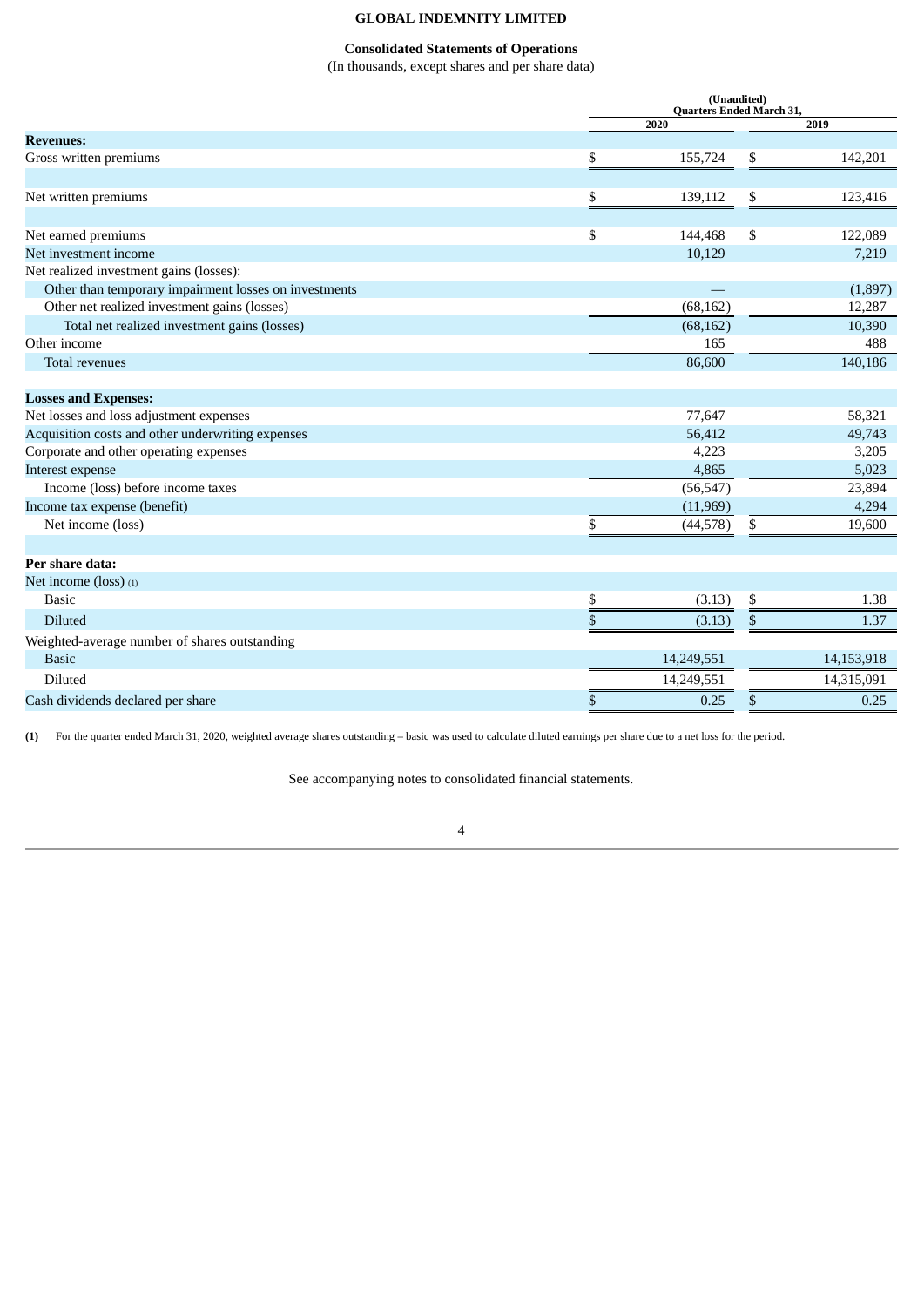### **Consolidated Statements of Comprehensive Income**

(In thousands)

<span id="page-4-0"></span>

|                                                                                            | (Unaudited)<br><b>Quarters Ended March 31,</b> |          |  |        |
|--------------------------------------------------------------------------------------------|------------------------------------------------|----------|--|--------|
|                                                                                            |                                                | 2020     |  | 2019   |
| Net income (loss)                                                                          |                                                | (44,578) |  | 19,600 |
|                                                                                            |                                                |          |  |        |
| Other comprehensive income (loss), net of tax:                                             |                                                |          |  |        |
| Unrealized holding gain (loss)                                                             |                                                | (2,032)  |  | 20,785 |
| Portion of other-than-temporary impairment losses recognized in other comprehensive income |                                                |          |  |        |
| $(\text{loss})$                                                                            |                                                |          |  | (1)    |
| Reclassification adjustment for losses included in net income (loss)                       |                                                | (1,714)  |  | 1,922  |
| Unrealized foreign currency translation gain (loss)                                        |                                                | (1,303)  |  | 194    |
| Other comprehensive income (loss), net of tax                                              |                                                | (5,049)  |  | 22,900 |
|                                                                                            |                                                |          |  |        |
| Comprehensive income (loss), net of tax                                                    |                                                | (49,627  |  | 42,500 |

See accompanying notes to consolidated financial statements.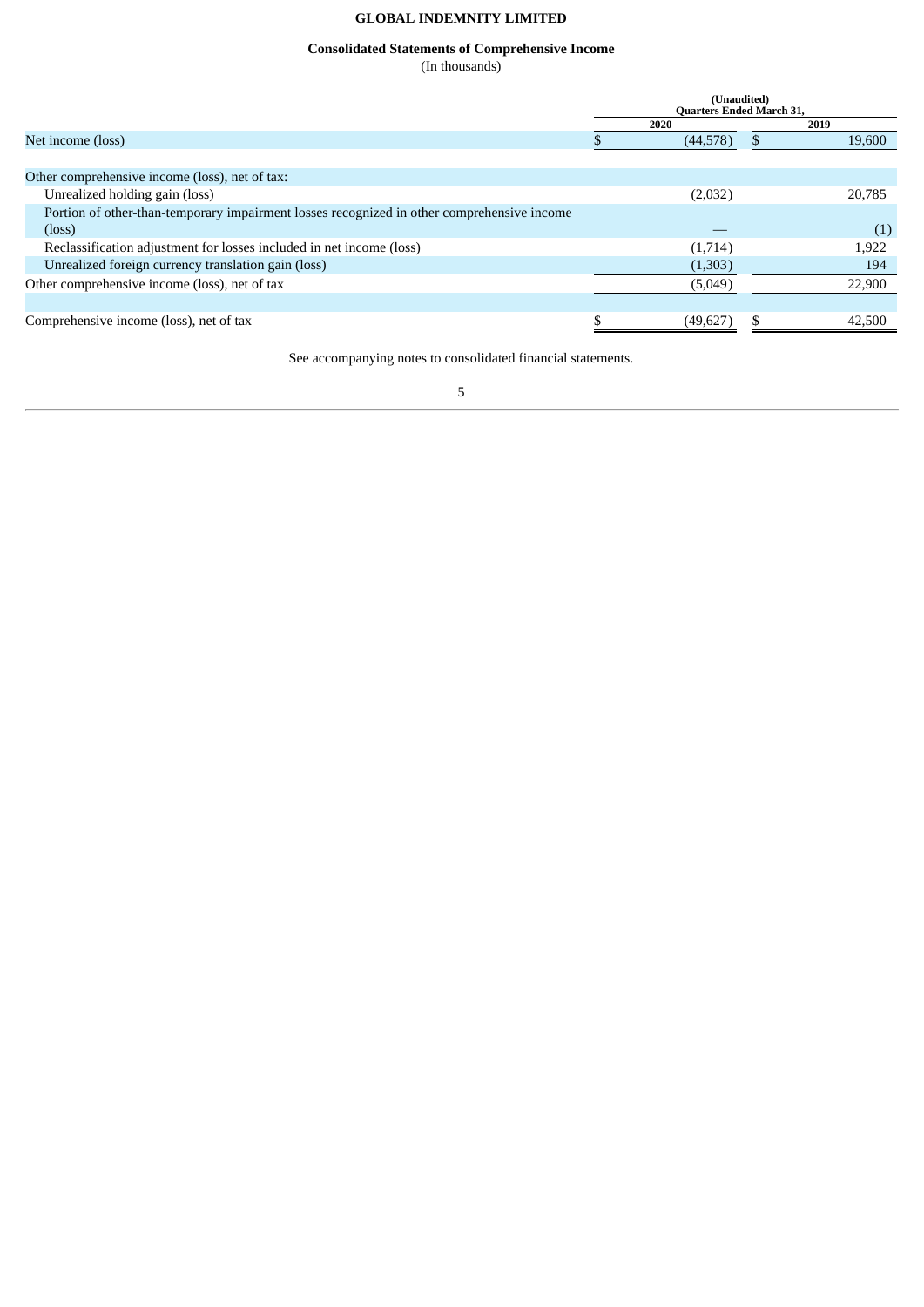### **Consolidated Statements of Changes in Shareholders' Equity**

(In thousands, except share amounts)

<span id="page-5-0"></span>

|                                                                                                  | (Unaudited)<br>Quarters Ended March 31, |              |    |              |
|--------------------------------------------------------------------------------------------------|-----------------------------------------|--------------|----|--------------|
|                                                                                                  |                                         | 2020         |    | 2019         |
| Number of A ordinary shares issued:                                                              |                                         |              |    |              |
| Number at beginning of period                                                                    |                                         | 10,282,277   |    | 10,171,954   |
| Ordinary shares issued under share incentive plans                                               |                                         |              |    | 36,180       |
| Ordinary shares issued to directors                                                              |                                         | 23,127       |    | 15,842       |
| Number at end of period                                                                          |                                         | 10,305,404   |    | 10,223,976   |
|                                                                                                  |                                         |              |    |              |
| Number of B ordinary shares issued:                                                              |                                         |              |    |              |
| Number at beginning and end of period                                                            |                                         | 4,133,366    |    | 4,133,366    |
|                                                                                                  |                                         |              |    |              |
| Par value of A ordinary shares:                                                                  |                                         |              |    |              |
| Number at beginning and end of period                                                            | \$                                      | $\mathbf{1}$ | \$ | $\mathbf{1}$ |
|                                                                                                  |                                         |              |    |              |
| Par value of B ordinary shares:                                                                  |                                         |              |    |              |
| Balance at beginning and end of period                                                           | \$                                      | $\mathbf{1}$ | \$ |              |
|                                                                                                  |                                         |              |    |              |
| <b>Additional paid-in capital:</b>                                                               |                                         |              |    |              |
| Balance at beginning of period                                                                   | \$                                      | 442,403      | \$ | 438,182      |
| Share compensation plans                                                                         |                                         | 1,238        |    | 601          |
| Balance at end of period                                                                         | \$                                      | 443,641      | \$ | 438,783      |
|                                                                                                  |                                         |              |    |              |
| Accumulated other comprehensive income, net of deferred income tax:                              |                                         |              |    |              |
| Balance at beginning of period                                                                   | \$                                      | 17,609       | \$ | (21, 231)    |
| Other comprehensive income (loss):                                                               |                                         |              |    |              |
| Change in unrealized holding gains (losses)                                                      |                                         | (3,746)      |    | 22,707       |
| Change in other than temporary impairment losses recognized in other comprehensive income (loss) |                                         |              |    | (1)          |
| Unrealized foreign currency translation gains (losses)                                           |                                         | (1,303)      |    | 194          |
| Other comprehensive income (loss)                                                                |                                         | (5,049)      |    | 22,900       |
| Balance at end of period                                                                         |                                         | 12,560       | \$ | 1,669        |
|                                                                                                  |                                         |              |    |              |
| <b>Retained earnings:</b>                                                                        |                                         |              |    |              |
| Balance at beginning of period                                                                   | \$                                      | 270,768      | \$ | 215,132      |
| Cumulative effect adjustment resulting from adoption of new accounting guidance                  |                                         |              |    | (5)          |
| Net income (loss)                                                                                |                                         | (44,578)     |    | 19,600       |
| Dividends to shareholders (\$0.25 per share per quarter in 2020 and 2019)                        |                                         | (3,641)      |    | (3,551)      |
| Balance at end of period                                                                         | \$                                      | 222,549      | \$ | 231,176      |
|                                                                                                  |                                         |              |    |              |
| Number of treasury shares:                                                                       |                                         |              |    |              |
| Number at beginning of period                                                                    |                                         | 115,221      |    | 76,642       |
| A ordinary shares purchased                                                                      |                                         | 4,724        |    | 27,028       |
| Retirement of shares                                                                             |                                         |              |    | 6,779        |
| Number at end of period                                                                          |                                         | 119,945      |    | 110,449      |
|                                                                                                  |                                         |              |    |              |
| Treasury shares, at cost:                                                                        |                                         |              |    |              |
| Balance at beginning of period                                                                   | \$                                      | (3,973)      | \$ | (3,026)      |
| A ordinary shares purchased, at cost                                                             |                                         | (143)        |    | (949)        |
| Balance at end of period                                                                         | \$                                      | (4, 116)     | \$ | (3,975)      |
| Total shareholders' equity                                                                       | \$                                      | 674,636      | \$ | 667,655      |

See accompanying notes to consolidated financial statements.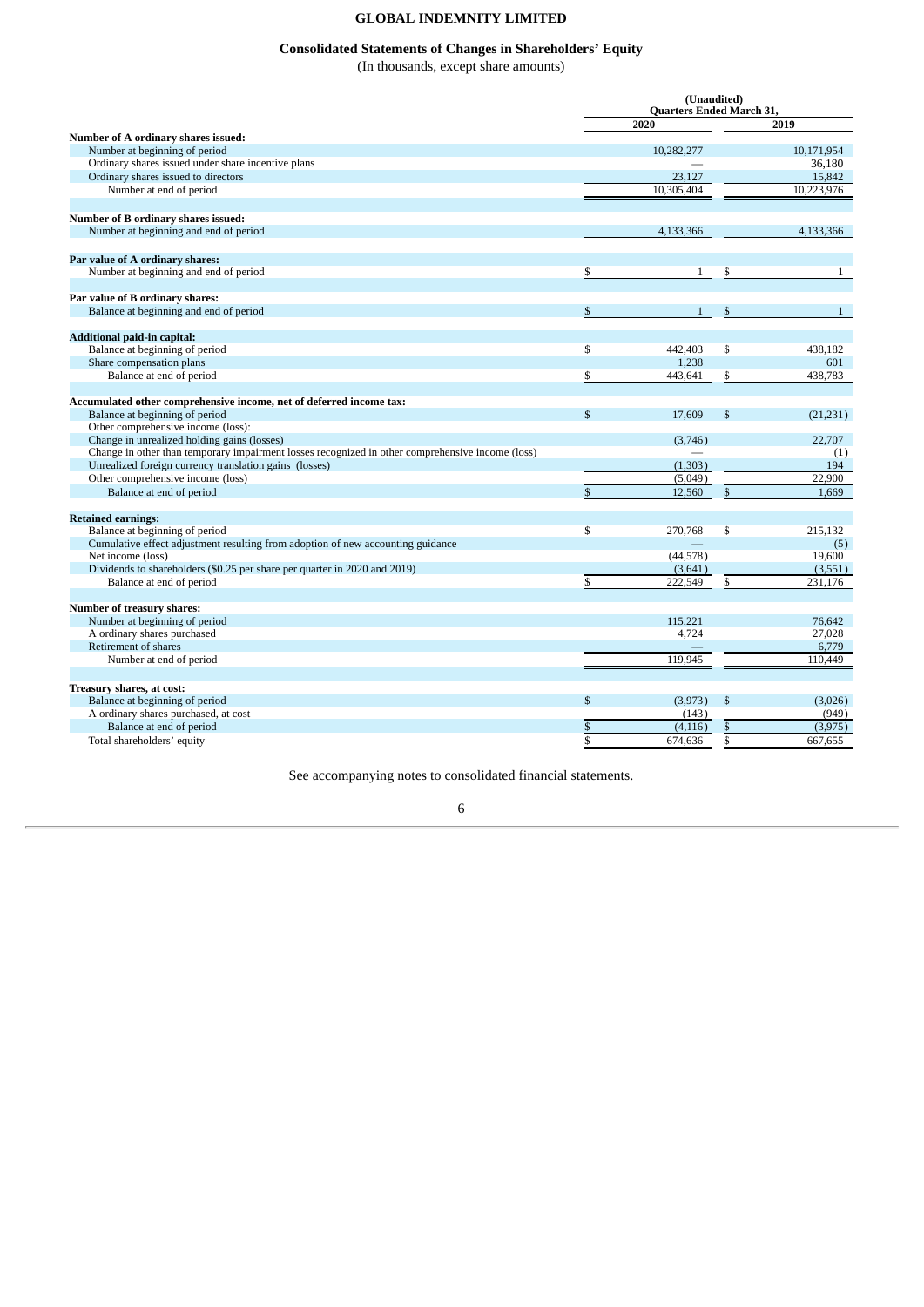### **Consolidated Statements of Cash Flows**

(In thousands)

<span id="page-6-0"></span>

|                                                                                                     | (Unaudited)<br>Quarters Ended March 31, |            |     |            |
|-----------------------------------------------------------------------------------------------------|-----------------------------------------|------------|-----|------------|
|                                                                                                     |                                         | 2020       |     | 2019       |
| <b>Cash flows from operating activities:</b>                                                        |                                         |            |     |            |
| Net income (loss)                                                                                   | \$                                      | (44, 578)  | -\$ | 19,600     |
| Adjustments to reconcile net income (loss) to net cash provided by (used for) operating activities: |                                         |            |     |            |
| Amortization and depreciation                                                                       |                                         | 1,775      |     | 1,783      |
| Amortization of debt issuance costs                                                                 |                                         | 66         |     | 66         |
| Restricted stock and stock option expense                                                           |                                         | 1,238      |     | 601        |
| Deferred federal income taxes                                                                       |                                         | (11,969)   |     | 4,248      |
| Amortization of bond premium and discount, net                                                      |                                         | 1,399      |     | 1,189      |
| Net realized investment (gains) loss                                                                |                                         | 68,162     |     | (10, 390)  |
| Equity in the earnings of equity method limited liability investments                               |                                         | (710)      |     | 4,103      |
| Changes in:                                                                                         |                                         |            |     |            |
| Premiums receivable, net                                                                            |                                         | 2,704      |     | (4,798)    |
| Reinsurance receivables, net                                                                        |                                         | 864        |     | 12,072     |
| Funds held by ceding insurers                                                                       |                                         | 182        |     | 4,498      |
| Unpaid losses and loss adjustment expenses                                                          |                                         | 9,287      |     | (34,072)   |
| Unearned premiums                                                                                   |                                         | (6,560)    |     | (228)      |
| Ceded balances payable                                                                              |                                         | 3,528      |     | (421)      |
| Other assets and liabilities, net                                                                   |                                         | (6,262)    |     | (18, 147)  |
| Contingent commissions                                                                              |                                         | (6,087)    |     | (3,466)    |
| Federal income tax receivable/payable                                                               |                                         | 5,479      |     | (203)      |
| Deferred acquisition costs, net                                                                     |                                         | 1,062      |     | (1, 178)   |
| Prepaid reinsurance premiums                                                                        |                                         | 1,204      |     | 1,553      |
| Net cash provided by (used for) operating activities                                                |                                         | 20.784     |     | (23, 190)  |
| <b>Cash flows from investing activities:</b>                                                        |                                         |            |     |            |
| Proceeds from sale of fixed maturities                                                              |                                         | 124,070    |     | 61,258     |
| Proceeds from sale of equity securities                                                             |                                         | 49,546     |     | 15,354     |
| Proceeds from maturity of fixed maturities                                                          |                                         | 13,259     |     | 19,352     |
| Proceeds from other invested assets                                                                 |                                         | 682        |     | 1,445      |
| Amounts paid in connection with derivatives                                                         |                                         | (20,007)   |     | (3,735)    |
| Purchases of fixed maturities                                                                       |                                         | (156, 424) |     | (112, 024) |
| Purchases of equity securities                                                                      |                                         | (10, 810)  |     | (17,989)   |
| Purchases of other invested assets                                                                  |                                         |            |     | (3,500)    |
| Net cash provided by (used for) investing activities                                                |                                         | 316        |     | (39, 839)  |
| <b>Cash flows from financing activities:</b>                                                        |                                         |            |     |            |
| Net borrowings (repayments) under margin borrowing facility                                         |                                         | (1,922)    |     | 5,950      |
| Dividends paid to shareholders                                                                      |                                         | (3,555)    |     | (3,595)    |
| Purchases of A ordinary shares                                                                      |                                         | (143)      |     | (949)      |
| Net cash provided by (used for) financing activities                                                |                                         | (5,620)    |     | 1,406      |
| Net change in cash and cash equivalents                                                             |                                         | 15,480     |     | (61, 623)  |
| Cash and cash equivalents at beginning of period                                                    |                                         | 44,271     |     | 99,497     |
| Cash and cash equivalents at end of period                                                          | $\mathbb{S}$                            | 59,751     | \$  | 37,874     |

See accompanying notes to consolidated financial statements.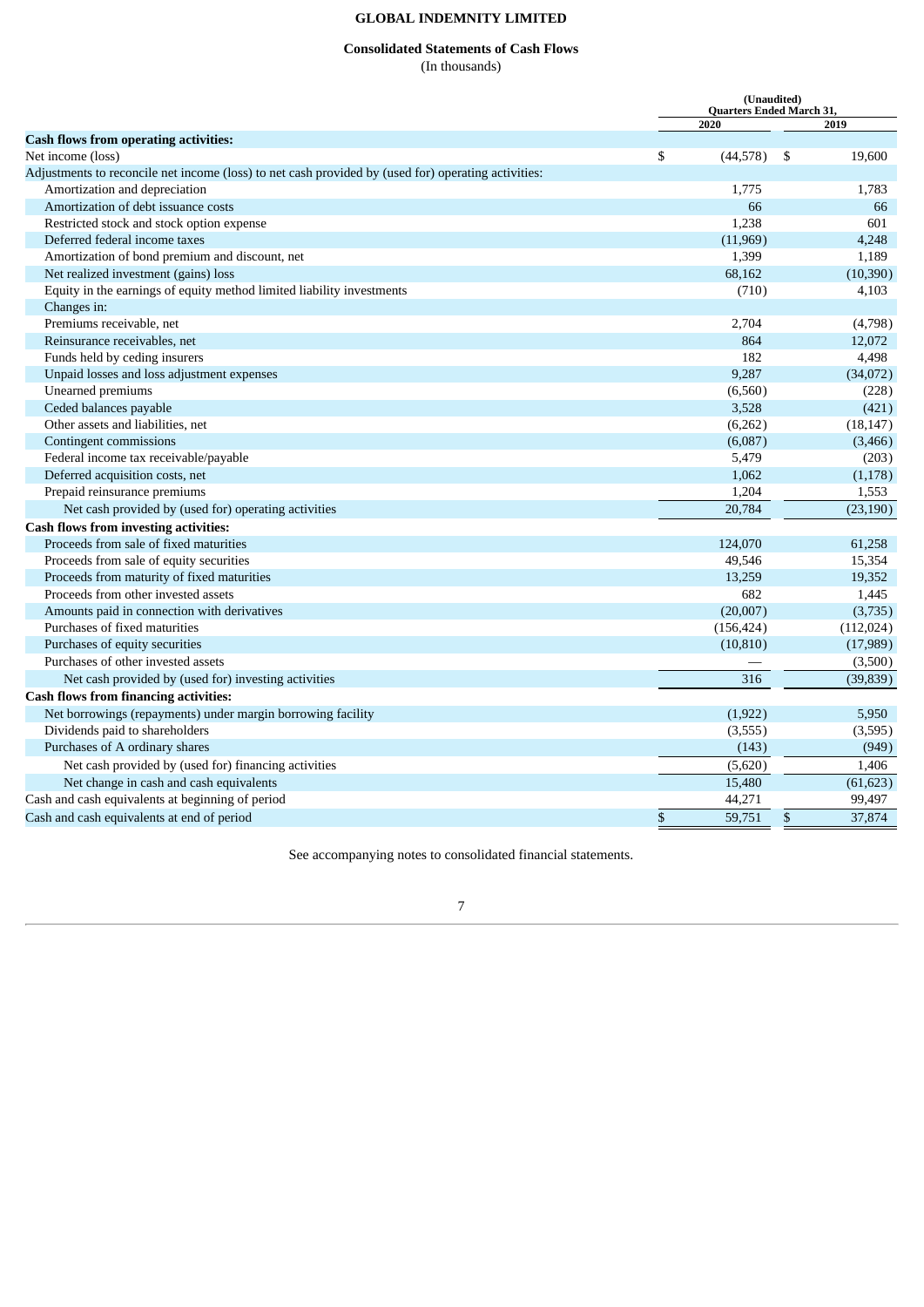#### <span id="page-7-0"></span>**1. Principles of Consolidation and Basis of Presentation**

Global Indemnity Limited ("Global Indemnity" or "the Company") was incorporated on February 9, 2016 and is domiciled in the Cayman Islands. On November 7, 2016, Global Indemnity replaced Global Indemnity plc as the ultimate parent company as a result of a redomestication transaction. The Company's A ordinary shares are publicly traded on the NASDAQ Global Select Market under the ticker symbol GBLI.

The Company manages its business through four business segments: Commercial Specialty, Specialty Property, Farm, Ranch, & Stable, and Reinsurance Operations. The Company's Commercial Specialty segment offers specialty property and casualty insurance products in the excess and surplus lines marketplace. The Company manages Commercial Specialty by differentiating them into four product classifications: 1) Penn-America, which markets property and general liability products to small commercial businesses through a select network of wholesale general agents with specific binding authority; 2) United National, which markets insurance products for targeted insured segments, including specialty products, such as property, general liability, and professional lines through program administrators with specific binding authority; 3) Diamond State, which markets property, casualty, and professional lines products, which are developed by the Company's underwriting department by individuals with expertise in those lines of business, through wholesale brokers and also markets through program administrators having specific binding authority; and 4) Vacant Express, which primarily insures dwellings which are currently vacant, undergoing renovation, or are under construction and is marketed through aggregators, brokers, and retail agents. These product classifications comprise the Company's Commercial Specialty business segment and are not considered individual business segments because each product has similar economic characteristics, distribution, and coverage. The Company's Specialty Property segment offers specialty personal lines property and casualty insurance products through general and specialty agents with specific binding authority on an admitted basis. The Company's Farm, Ranch, & Stable segment provides specialized property and casualty coverage including Commercial Farm Auto and Excess/Umbrella Coverage for the agriculture industry as well as specialized insurance products for the equine mortality and equine major medical industry on an admitted basis. These insurance products are sold through wholesalers and retail agents, with a selected number having specific binding authority. Collectively, the Company's U.S. insurance subsidiaries are licensed in all 50 states, the District of Columbia, Puerto Rico, and the U.S. Virgin Islands. The Commercial Specialty, Specialty Property, and Farm, Ranch, & Stable segments comprise the Company's U.S. Insurance Operations ("Insurance Operations"). The Company's Reinsurance Operations consist solely of the operations of its Bermuda-based wholly-owned subsidiary, Global Indemnity Reinsurance Company, Ltd. ("Global Indemnity Reinsurance"). Global Indemnity Reinsurance is a treaty reinsurer of specialty property and casualty insurance and reinsurance companies. The Company's Reinsurance Operations segment provides reinsurance solutions through brokers and primary writers including insurance and reinsurance companies.

The interim consolidated financial statements are unaudited, but have been prepared in conformity with United States of America generally accepted accounting principles ("GAAP"), which differs in certain respects from those principles followed in reports to insurance regulatory authorities. The preparation of consolidated financial statements in conformity with GAAP requires management to make estimates and assumptions that affect the reported amounts of assets and liabilities and disclosure of contingent assets and liabilities at the date of the consolidated financial statements and the reported amounts of revenues and expenses during the reporting period. Actual results could differ from those estimates.

The unaudited consolidated financial statements include all adjustments that are, in the opinion of management, of a normal recurring nature and are necessary for a fair statement of results for the interim periods. Results of operations for the quarters ended March 31, 2020 and 2019 are not necessarily indicative of the results of a full year. The accompanying notes to the unaudited consolidated financial statements should be read in conjunction with the notes to the consolidated financial statements contained in the Company's 2019 Annual Report on Form 10-K.

The consolidated financial statements include the accounts of Global Indemnity and its wholly owned subsidiaries. All intercompany balances and transactions have been eliminated in consolidation.

#### **2. Investments**

The Company implemented new accounting guidance on January 1, 2020 related to the measurement of credit losses on financial instruments. For financial assets held at amortized cost basis, the new guidance requires a forward-looking methodology for in-scope financial assets that reflects expected credit losses and requires consideration of a broader range of information for credit loss estimates, including historical experience, current economic conditions and supportable forecasts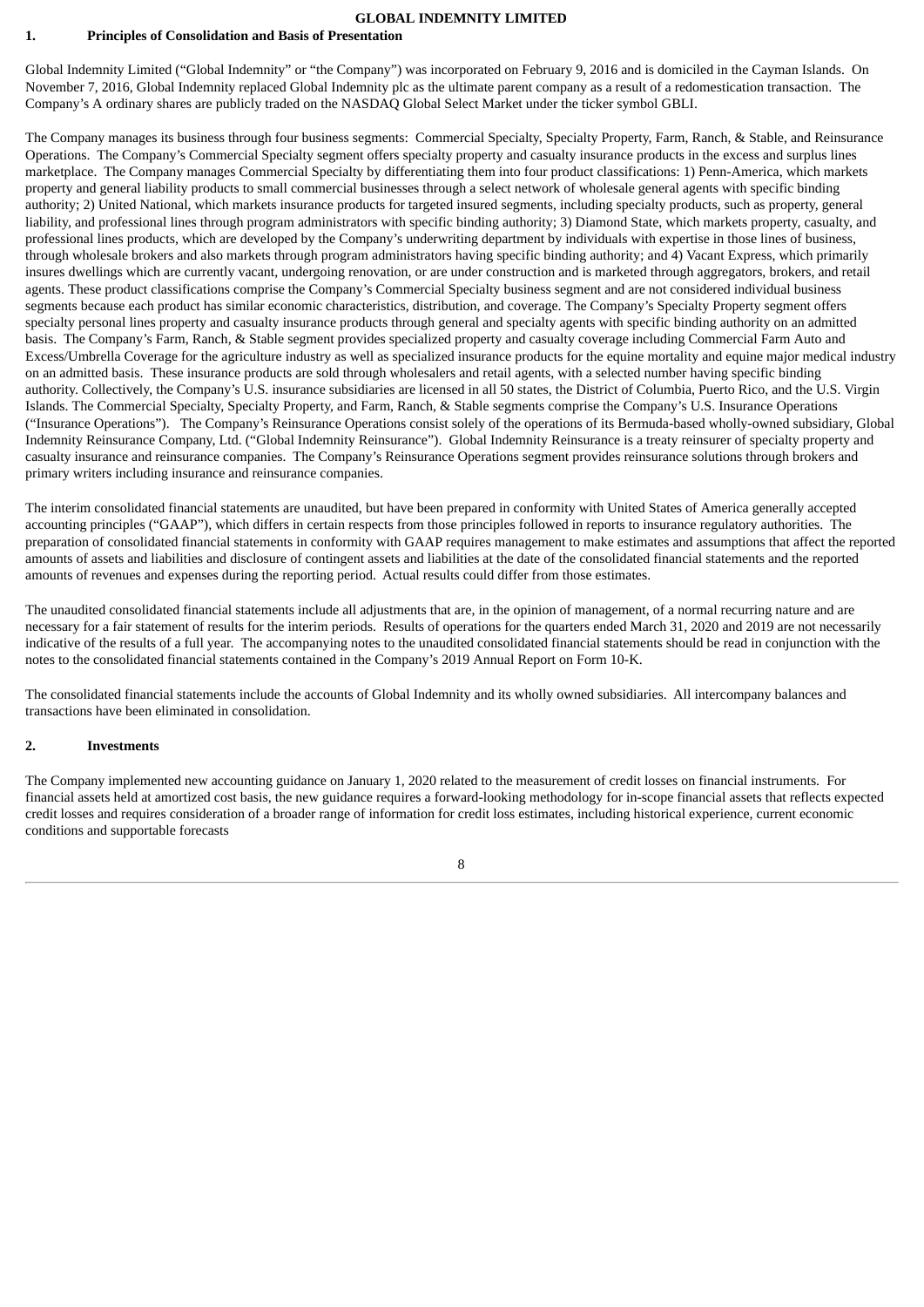that affect the collectability of the financial asset. For available for sale debt securities, credit losses are still measured similar to the old guidance; however, the new guidance requires that credit losses be presented as an allowance rather than as a write-down of the amortized cost basis of the impaired security and allows for the reversal of credit losses in the current period net income. Any impairments related to factors other than credit losses continue to be recorded through other comprehensive income, net of taxes.

The Company elects the practical expedient to exclude accrued interest from both the fair value and the amortized cost basis of the available for sale debt securities for the purposes of identifying and measuring an impairment and to not measure an allowance for credit losses for accrued investment receivables. Accrued interest receivable is written off through net realized investment gains (losses) at the time the issuer of the bond defaults or is expected to default of payment. The Company made an accounting policy election to present the accrued interest receivable balance with other assets on the Company's consolidated statements of financial position. Accrued interest receivable was \$6.6 million and \$7.0 million as of March 31, 2020 and December 31, 2019, respectively.

The amortized cost and estimated fair value of the Company's fixed maturities securities were as follows as of March 31, 2020 and December 31, 2019:

| (Dollars in thousands)                           |     | Amortized<br>Cost |     | Allowance for<br><b>Credit Losses</b> |    | <b>Gross</b><br>Unrealized<br>Gains |    | Gross<br><b>Unrealized</b><br>Losses |     | <b>Estimated</b><br><b>Fair Value</b> |
|--------------------------------------------------|-----|-------------------|-----|---------------------------------------|----|-------------------------------------|----|--------------------------------------|-----|---------------------------------------|
| As of March 31, 2020                             |     |                   |     |                                       |    |                                     |    |                                      |     |                                       |
| Fixed maturities:                                |     |                   |     |                                       |    |                                     |    |                                      |     |                                       |
| U.S. treasury and agency obligations             | \$. | 174,475           | \$  |                                       | \$ | 15,739                              | -S | (25)                                 | -\$ | 190,189                               |
| Obligations of states and political subdivisions |     | 63.878            |     |                                       |    | 1.667                               |    | (218)                                |     | 65,327                                |
| Mortgage-backed securities                       |     | 377,274           |     |                                       |    | 14,551                              |    | (3,179)                              |     | 388,646                               |
| Asset-backed securities                          |     | 155,937           |     |                                       |    | 375                                 |    | (9,215)                              |     | 147,097                               |
| Commercial mortgage-backed securities            |     | 164,211           |     |                                       |    | 6,490                               |    | (3,739)                              |     | 166,962                               |
| Corporate bonds                                  |     | 221,326           |     |                                       |    | 5.613                               |    | (7,965)                              |     | 218,974                               |
| Foreign corporate bonds                          |     | 95,830            |     |                                       |    | 1,075                               |    | (2,394)                              |     | 94,511                                |
| Total fixed maturities                           |     | 1,252,931         | \$. |                                       |    | 45,510                              |    | (26, 735)                            |     | 1,271,706                             |

| (Dollars in thousands)                           |     | Amortized<br>Cost |    | Gross<br>Unrealized<br>Gains | <b>Gross</b><br>Unrealized<br>Losses |            |  | <b>Estimated</b><br><b>Fair Value</b> |  |
|--------------------------------------------------|-----|-------------------|----|------------------------------|--------------------------------------|------------|--|---------------------------------------|--|
| As of December 31, 2019                          |     |                   |    |                              |                                      |            |  |                                       |  |
| Fixed maturities:                                |     |                   |    |                              |                                      |            |  |                                       |  |
| U.S. treasury and agency obligations             | \$. | 153,906           | -S | 3,580                        | -S                                   | $(797)$ \$ |  | 156,689                               |  |
| Obligations of states and political subdivisions |     | 63,256            |    | 853                          |                                      | (271)      |  | 63,838                                |  |
| Mortgage-backed securities                       |     | 325,448           |    | 3.177                        |                                      | (251)      |  | 328,374                               |  |
| Asset-backed securities                          |     | 168,020           |    | 937                          |                                      | (420)      |  | 168,537                               |  |
| Commercial mortgage-backed securities            |     | 183,944           |    | 4,369                        |                                      | (209)      |  | 188,104                               |  |
| Corporate bonds                                  |     | 239,860           |    | 8.478                        |                                      | (79)       |  | 248,259                               |  |
| Foreign corporate bonds                          |     | 97,134            |    | 2,247                        |                                      | (23)       |  | 99,358                                |  |
| Total fixed maturities                           |     | 1,231,568         |    | 23,641                       |                                      | (2,050)    |  | 1,253,159                             |  |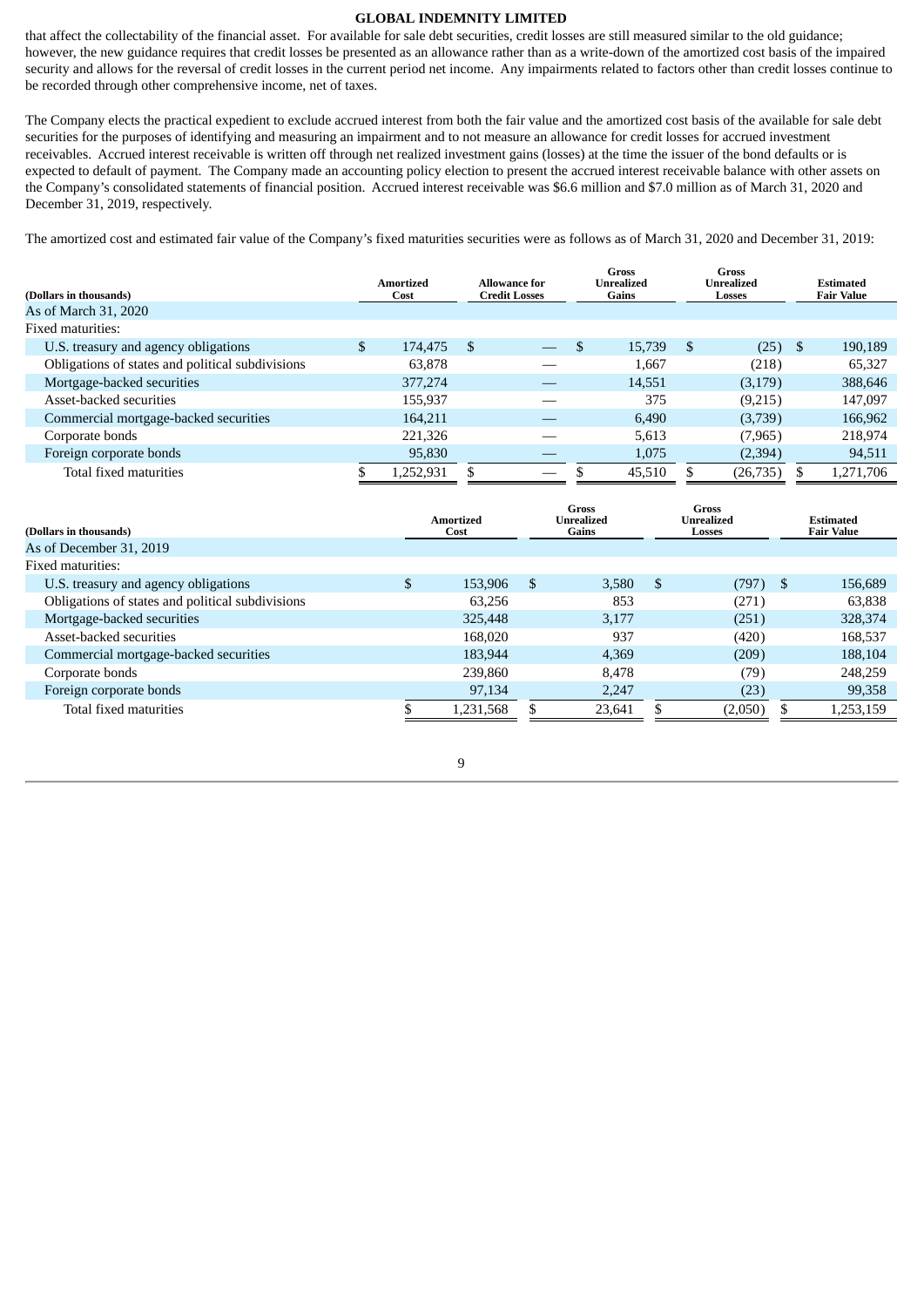As of March 31, 2020 and December 31, 2019, the Company's investments in equity securities consist of the following:

| (Dollars in thousands)                       | <b>March 31, 2020</b> |         | <b>December 31, 2019</b> |         |  |  |
|----------------------------------------------|-----------------------|---------|--------------------------|---------|--|--|
| Common stock                                 |                       | 102,349 |                          | 135,329 |  |  |
| Preferred stock                              |                       | 10.354  |                          | 11,656  |  |  |
| Mutual funds that invest in fixed maturities |                       | 38,685  |                          | 54,648  |  |  |
| Mutual funds that invest in common stock     |                       | 22,998  |                          | 61.471  |  |  |
| Total                                        |                       | 174,386 |                          | 263.104 |  |  |

As of March 31, 2020 and December 31, 2019, the Company held a Fannie Mae mortgage pool totaling 4.7% and 4.2% of shareholders' equity, respectively. Excluding the Fannie Mae pool, U.S. treasuries, agency bonds, mutual funds, and limited partnerships, the Company did not hold any debt or equity investments in a single issuer in excess of 3% of shareholders' equity at March 31, 2020 and December 31, 2019.

The amortized cost and estimated fair value of the Company's fixed maturities portfolio classified as available for sale at March 31, 2020, by contractual maturity, are shown below. Actual maturities may differ from contractual maturities because borrowers may have the right to call or prepay obligations with or without call or prepayment penalties.

|                                        | <b>Amortized</b> |           |                   | <b>Estimated</b> |  |
|----------------------------------------|------------------|-----------|-------------------|------------------|--|
| (Dollars in thousands)                 |                  | Cost      | <b>Fair Value</b> |                  |  |
| Due in one year or less                | \$               | 31,859    | S                 | 32,006           |  |
| Due in one year through five years     |                  | 245,462   |                   | 250,110          |  |
| Due in five years through ten years    |                  | 190,598   |                   | 189,500          |  |
| Due in ten years through fifteen years |                  | 27,834    |                   | 29,712           |  |
| Due after fifteen years                |                  | 59,756    |                   | 67,673           |  |
| Mortgage-backed securities             |                  | 377,274   |                   | 388,646          |  |
| Asset-backed securities                |                  | 155,937   |                   | 147,097          |  |
| Commercial mortgage-backed securities  |                  | 164,211   |                   | 166,962          |  |
| Total                                  | \$               | 1,252,931 |                   | 1,271,706        |  |

The following table contains an analysis of the Company's fixed income securities with gross unrealized losses that are not deemed to have credit losses, categorized by the period that the securities were in a continuous loss position as of March 31, 2020. The fair value amounts reported in the table are estimates that are prepared using the process described in Note 4 of the notes to the consolidated financial statements in Item 1 of Part I of this report:

|                                      | Less than 12 months |                               | 12 months or longer (1) |                   |  | <b>Total</b>                         |    |                   |   |                               |
|--------------------------------------|---------------------|-------------------------------|-------------------------|-------------------|--|--------------------------------------|----|-------------------|---|-------------------------------|
| (Dollars in thousands)               | <b>Fair Value</b>   | Gross<br>Unrealized<br>Losses |                         | <b>Fair Value</b> |  | Gross<br><b>Unrealized</b><br>Losses |    | <b>Fair Value</b> |   | Gross<br>Unrealized<br>Losses |
| <b>Fixed maturities:</b>             |                     |                               |                         |                   |  |                                      |    |                   |   |                               |
| U.S. treasury and agency obligations | \$<br>7,498         | \$<br>$(25)$ \$               |                         |                   |  |                                      | \$ | 7,498             | S | (25)                          |
| Obligations of states and political  |                     |                               |                         |                   |  |                                      |    |                   |   |                               |
| subdivisions                         | 6,654               | (218)                         |                         |                   |  |                                      |    | 6,654             |   | (218)                         |
| Mortgage-backed securities           | 33,010              | (3, 178)                      |                         | 60                |  | (1)                                  |    | 33,070            |   | (3,179)                       |
| Asset-backed securities              | 107,158             | (7,030)                       |                         | 16,820            |  | (2, 185)                             |    | 123,978           |   | (9,215)                       |
| Commercial mortgage-backed           |                     |                               |                         |                   |  |                                      |    |                   |   |                               |
| securities                           | 41.561              | (3,739)                       |                         | 34                |  |                                      |    | 41,595            |   | (3,739)                       |
| Corporate bonds                      | 75.676              | (7,965)                       |                         |                   |  |                                      |    | 75,676            |   | (7,965)                       |
| Foreign corporate bonds              | 47,548              | (2,394)                       |                         |                   |  |                                      |    | 47,548            |   | (2,394)                       |
| Total fixed maturities               | 319,105             | (24, 549)                     | Ъ                       | 16,914            |  | (2, 186)                             |    | 336,019           |   | (26, 735)                     |

**(1)** Fixed maturities in a gross unrealized loss position are comprised of non-credit losses on investment grade securities where management does not intend to sell, and it is more likely than not that the Company will not be forced to sell the security before recovery.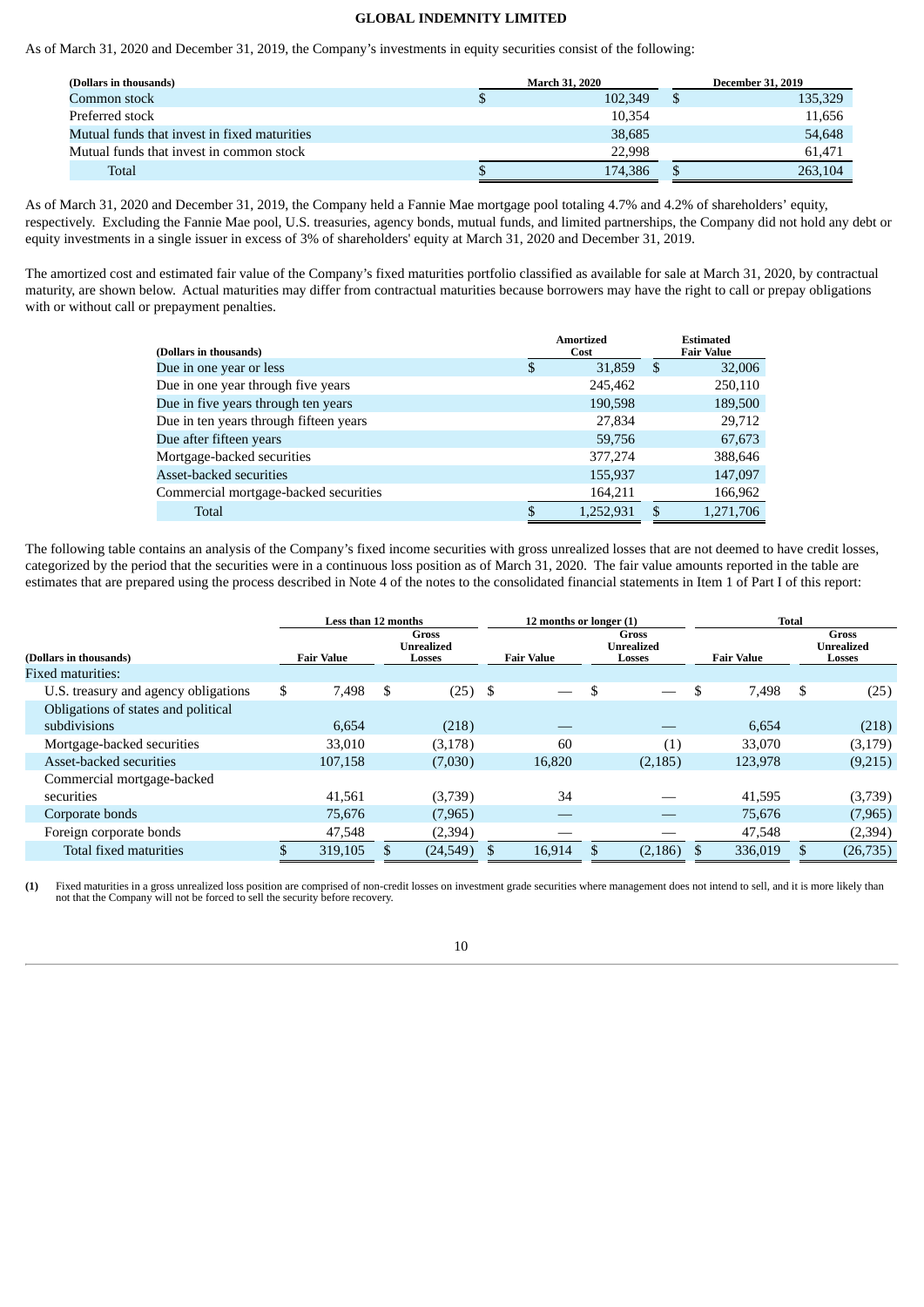The following table contains an analysis of the Company's fixed income securities with gross unrealized losses, categorized by the period that the securities were in a continuous loss position as of December 31, 2019. The fair value amounts reported in the table are estimates that are prepared using the process described in Note 4 of the notes to the consolidated financial statements in Item 1 of Part I of this report:

|                                      | Less than 12 months |   |                               | 12 months or longer (1)  |                                      |                   | Total |                                             |
|--------------------------------------|---------------------|---|-------------------------------|--------------------------|--------------------------------------|-------------------|-------|---------------------------------------------|
| (Dollars in thousands)               | Fair Value          |   | Gross<br>Unrealized<br>Losses | <b>Fair Value</b>        | Gross<br><b>Unrealized</b><br>Losses | <b>Fair Value</b> |       | <b>Gross</b><br><b>Unrealized</b><br>Losses |
| <b>Fixed maturities:</b>             |                     |   |                               |                          |                                      |                   |       |                                             |
| U.S. treasury and agency obligations | \$<br>35,633        | S | $(797)$ \$                    | $\overline{\phantom{0}}$ |                                      | \$<br>35,633      |       | (797)                                       |
| Obligations of states and political  |                     |   |                               |                          |                                      |                   |       |                                             |
| subdivisions                         | 27,180              |   | (271)                         |                          |                                      | 27,180            |       | (271)                                       |
| Mortgage-backed securities           | 93,579              |   | (244)                         | 902                      | (7)                                  | 94,481            |       | (251)                                       |
| Asset-backed securities              | 43,402              |   | (167)                         | 16,152                   | (253)                                | 59,554            |       | (420)                                       |
| Commercial mortgage-backed           |                     |   |                               |                          |                                      |                   |       |                                             |
| securities                           | 25.698              |   | (196)                         | 1,945                    | (13)                                 | 27,643            |       | (209)                                       |
| Corporate bonds                      | 19.407              |   | (79)                          | __                       |                                      | 19,407            |       | (79)                                        |
| Foreign corporate bonds              | 4,822               |   | (20)                          | 2,035                    | (3)                                  | 6,857             |       | (23)                                        |
| Total fixed maturities               | 249,721             |   | (1,774)                       | 21,034                   | (276)                                | 270,755           |       | (2,050)                                     |

(1) Fixed maturities in a gross unrealized loss position are comprised of non-credit losses on investment grade securities where management does not intend to sell, and it is more likely than not that the Company will not

The outbreak of the coronavirus pandemic in the first quarter of 2020 and uncertainty around the extent of its economic impact caused severe declines in financial markets which are reflected in the fair values of our investments.

The Company regularly performs various analytical valuation procedures with respect to its investments, including reviewing each available for sale debt security in an unrealized loss position to assess whether the decline in fair value below amortized cost basis has resulted from a credit loss or other factors. In assessing whether a credit loss exists, the Company compares the present value of the cash flows expected to be collected from the security to the amortized cost basis of the security. If the present value of the cash flows expected to be collected is less than the amortized cost basis of the security, a credit loss exists and an allowance for credit losses is recorded. Subsequent changes in the allowances are recorded in the period of change as either credit loss expense or reversal of credit loss expense. Any impairments related to factors other than credit losses are recorded through other comprehensive income, net of taxes.

For fixed maturities, the factors considered in reaching the conclusion that a credit loss exists include, among others, whether:

- (1) the extent to which the fair value is less than the amortized cost basis;
- (2) the issuer is in financial distress;
- (3) the investment is secured;
- (4) a significant credit rating action occurred;
- (5) scheduled interest payments were delayed or missed;
- (6) changes in laws or regulations have affected an issuer or industry;
- (7) the investment has an unrealized loss and was identified by the Company's investment manager as an investment to be sold before recovery or maturity;
- (8) the investment failed cash flow projection testing to determine if anticipated principal and interest payments will be realized; and
- (9) changes in US Treasury rates and/or credit spreads since original purchase to identify whether the unrealized loss is simply due to interest rate movement.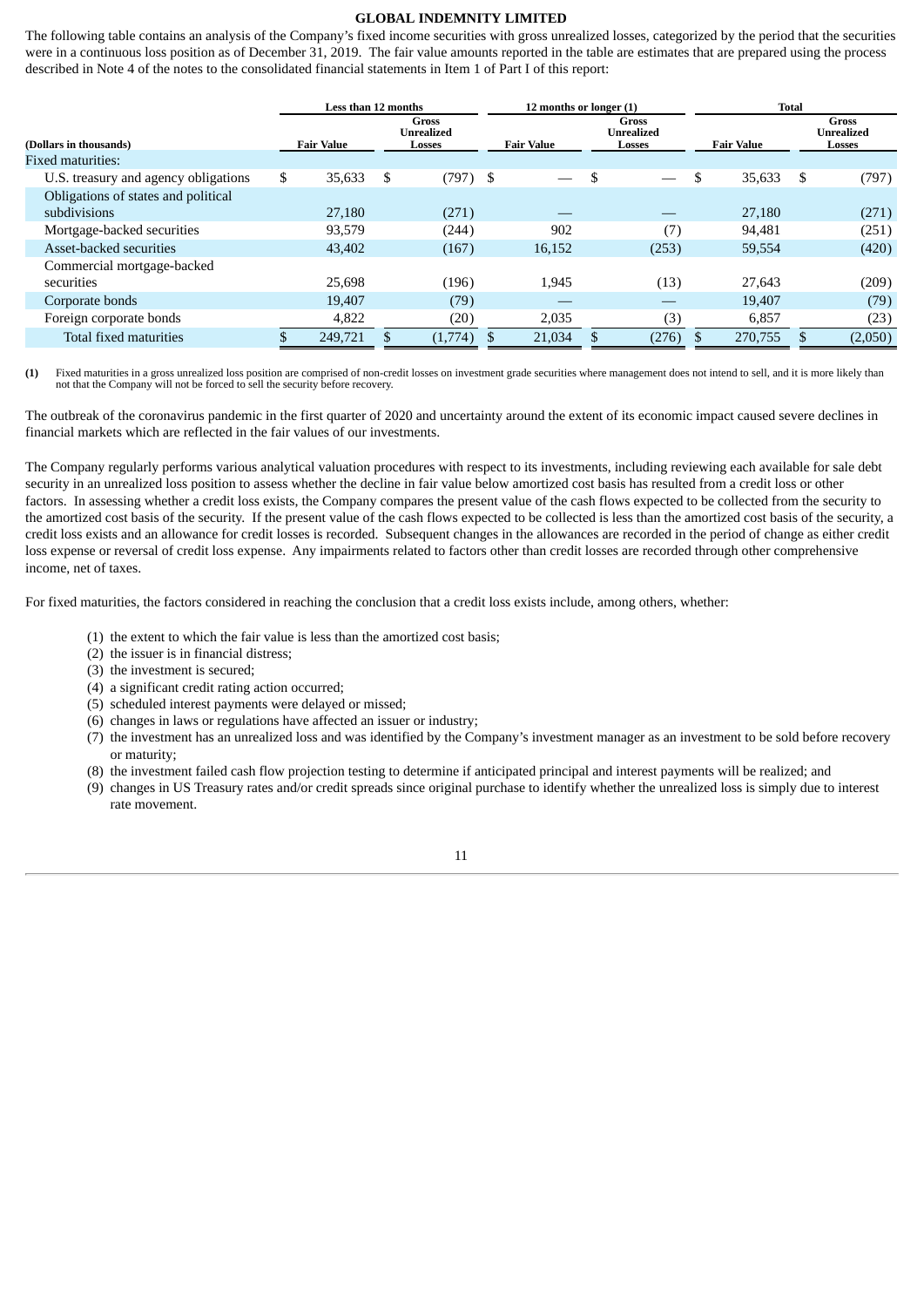According to accounting guidance for debt securities in an unrealized loss position, the Company is required to assess whether it has the intent to sell the debt security or more likely than not will be required to sell the debt security before the anticipated recovery. If either of these conditions is met, any allowance for credit losses is written off and the amortized cost basis is written down to the fair value of the fixed maturity security with any incremental impairment reported in earnings. That new amortized cost basis shall not be adjusted for subsequent recoveries in fair value.

The following is a description, by asset type, of the methodology and significant inputs that the Company used to measure the amount of credit loss recognized in earnings, if any:

**U.S. treasury and agency obligations** – As of March 31, 2020, gross unrealized losses related to U.S. treasury and agency obligations were \$0.025 million. To assess whether the decline in fair value below amortized cost has resulted from a credit loss or other factors, macroeconomic and market analysis is conducted in evaluating these securities. Consideration is given to the interest rate environment, duration and yield curve management of the portfolio, sector allocation and security selection. Based on the analysis performed, the Company did not recognize a credit loss on U.S. treasury and agency obligations during the period.

**Obligations of states and political subdivisions –** As of March 31, 2020, gross unrealized losses related to obligations of states and political subdivisions were \$0.218 million. To assess whether the decline in fair value below amortized cost has resulted from a credit loss or other factors, elements that may influence the performance of the municipal bond market are considered in evaluating these securities such as investor expectations, supply and demand patterns, and current versus historical yield and spread relationships. The analysis relies on the output of fixed income credit analysts, as well as dedicated municipal bond analysts who perform extensive in-house fundamental analysis on each issuer, regardless of their rating by the major agencies. Based on the analysis performed, the Company did not recognize a credit loss on obligations of states and political subdivisions during the period.

**Mortgage-backed securities ("MBS") –** As of March 31, 2020, gross unrealized losses related to mortgage-backed securities were \$3.179 million. To assess whether the decline in fair value below amortized cost has resulted from a credit loss or other factors, mortgage-backed securities are modeled to project principal losses under downside, base, and upside scenarios for the economy and home prices. The primary assumption that drives the security and loan level modeling is the Home Price Index ("HPI") projection. These forecasts incorporate not just national macro-economic trends, but also regional impacts to arrive at the most granular and accurate projections. These assumptions are incorporated into the model as a basis to generate delinquency probabilities, default curves, loss severity curves, and voluntary prepayment curves at the loan level within each deal. The model utilizes HPI-adjusted current LTV, payment history, loan terms, loan modification history, and borrower characteristics as inputs to generate expected cash flows and principal loss for each bond under various scenarios. Based on the analysis performed, the Company did not recognize a credit loss on mortgage-backed securities during the period.

**Asset backed securities ("ABS") -** As of March 31, 2020, gross unrealized losses related to asset backed securities were \$9.215 million. The weighted average credit enhancement for the Company's asset backed portfolio is 32.3. This represents the percentage of pool losses that can occur before an asset backed security will incur its first dollar of principal losses. To assess whether the decline in fair value below amortized cost has resulted from a credit loss or other factors, every ABS transaction is analyzed on a stand-alone basis. This analysis involves a thorough review of the collateral, prepayment, and structural risk in each transaction. Additionally, the analysis includes an in-depth credit analysis of the originator and servicer of the collateral. The analysis projects an expected loss for a deal given a set of assumptions specific to the asset type. These assumptions are used to calculate at what level of losses the deal will incur its first dollar of principal loss. The major assumptions used to calculate this ratio are loss severities, recovery lags, and no advances on principal and interest. Based on the analysis performed, the Company did not recognize a credit loss on asset backed securities during the period.

**Commercial mortgage-backed securities ("CMBS") -** As of March 31, 2020, gross unrealized losses related to the CMBS portfolio were \$3.739 million. The weighted average credit enhancement for the Company's CMBS portfolio is 29.8. This represents the percentage of pool losses that can occur before a mortgage-backed security will incur its first dollar of principal loss. To assess whether the decline in fair value below amortized cost has resulted from a credit loss or other factors, a loan level analysis is utilized where every underlying CMBS loan is re-underwritten based on a set of assumptions reflecting expectations for the future path of the economy. Each loan is analyzed over time using a series of tests to determine if a credit event will occur during the life of the loan. Inherent in this process are several economic scenarios and their corresponding rent/vacancy and capital market states. The five primary credit events that frame the analysis include loan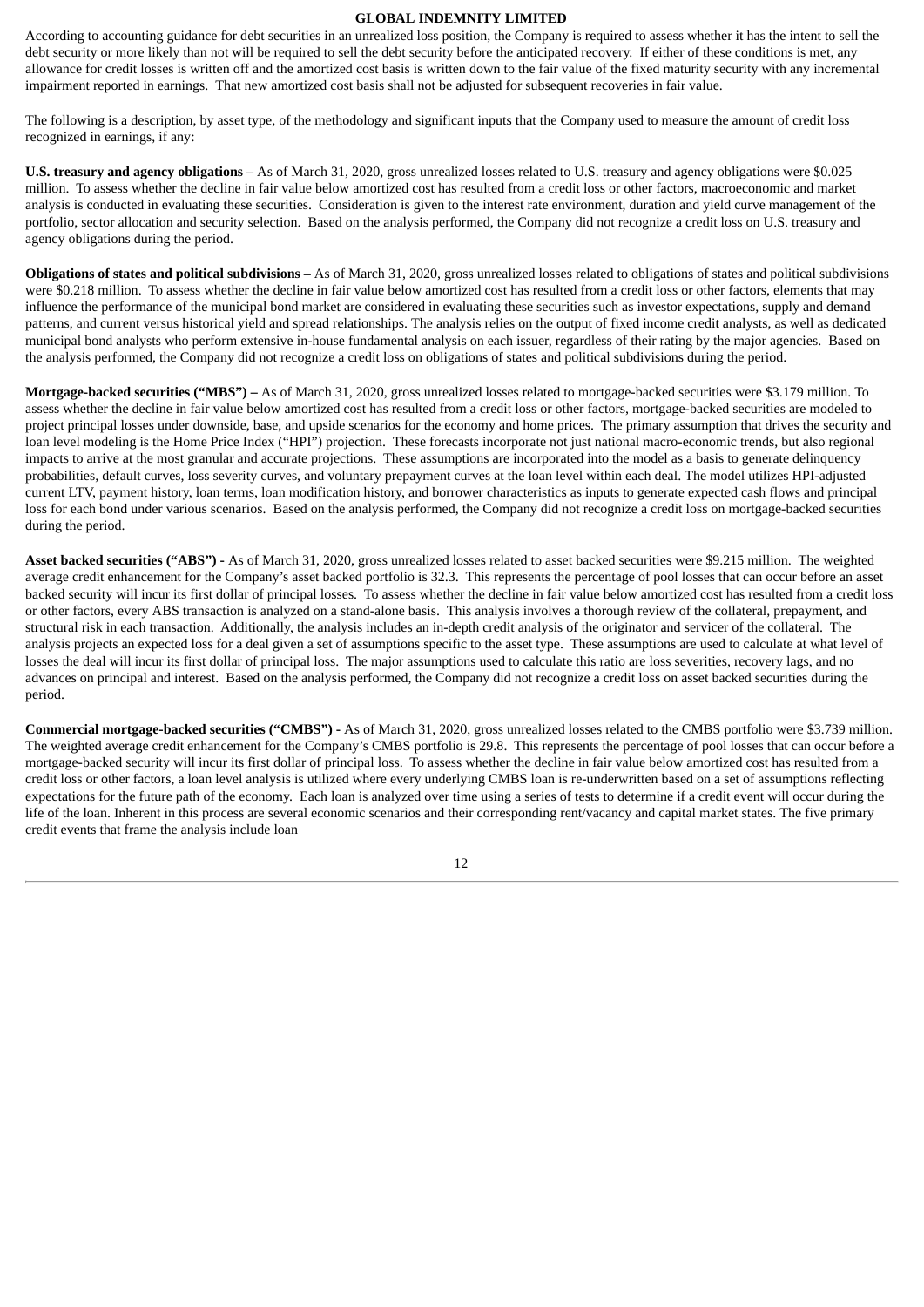modifications, term default, balloon default, extension, and ability to pay off at balloon. The resulting output is the expected loss adjusted cash flows for each bond under the base case and distressed scenarios. Based on the analysis performed, the Company did not recognize a credit loss on commercial mortgage-backed securities during the period.

**Corporate bonds -** As of March 31, 2020, gross unrealized losses related to corporate bonds were \$7.965 million. To assess whether the decline in fair value below amortized cost has resulted from a credit loss or other factors, analysis for this asset class includes maintaining detailed financial models that include a projection of each issuer's future financial performance, including prospective debt servicing capabilities, capital structure composition, and the value of the collateral. The analysis incorporates the macroeconomic environment, industry conditions in which the issuer operates, the issuer's current competitive position, its vulnerability to changes in the competitive and regulatory environment, issuer liquidity, issuer commitment to bondholders, issuer creditworthiness, and asset protection. Part of the process also includes running downside scenarios to evaluate the expected likelihood of default as well as potential losses in the event of default. Based on the analysis performed, the Company did not recognize a credit loss on corporate bonds during the period.

**Foreign bonds –** As of March 31, 2020, gross unrealized losses related to foreign bonds were \$2.394 million. To assess whether the decline in fair value below amortized cost has resulted from a credit loss or other factors, detailed financial models are maintained that include a projection of each issuer's future financial performance, including prospective debt servicing capabilities, capital structure composition, and the value of the collateral. The analysis incorporates the macroeconomic environment, industry conditions in which the issuer operates, the issuer's current competitive position, its vulnerability to changes in the competitive and regulatory environment, issuer liquidity, issuer commitment to bondholders, issuer creditworthiness, and asset protection. Part of the process also includes running downside scenarios to evaluate the expected likelihood of default as well as potential losses in the event of default. Based on the analysis performed, the Company did not recognize a credit loss on foreign bonds during the period.

The Company recorded the following other than temporary impairments ("OTTI") on its investment portfolio for the quarter ended March 31, 2019:

| (Dollars in thousands)                                             | Quarter Ended March 31,<br>2019 |             |
|--------------------------------------------------------------------|---------------------------------|-------------|
| Fixed maturities:                                                  |                                 |             |
| OTTI losses, gross                                                 |                                 | $(1,\!897)$ |
| Portion of loss recognized in other comprehensive income (pre-tax) |                                 |             |
| Net impairment losses on fixed maturities recognized in earnings   |                                 | 1,897       |

The following table is an analysis of the credit losses recognized in earnings on fixed maturities held by the Company for the quarter ended March 31, 2019 for which a portion of the OTTI loss was recognized in other comprehensive income.

|                                                                                                                         | <b>Quarter Ended March 31,</b> |      |
|-------------------------------------------------------------------------------------------------------------------------|--------------------------------|------|
| (Dollars in thousands)                                                                                                  |                                | 2019 |
| Balance at beginning of period                                                                                          |                                |      |
| Additions where no OTTI was previously recorded                                                                         |                                |      |
| Additions where an OTTI was previously recorded                                                                         |                                |      |
| Reductions for securities for which the company intends to sell or more likely than not will be required to sell before |                                |      |
| recovery                                                                                                                |                                |      |
| Reductions reflecting increases in expected cashflows to be collected                                                   |                                |      |
| Reductions for securities sold during the period                                                                        |                                |      |
| Balance at end of period                                                                                                |                                |      |
|                                                                                                                         |                                |      |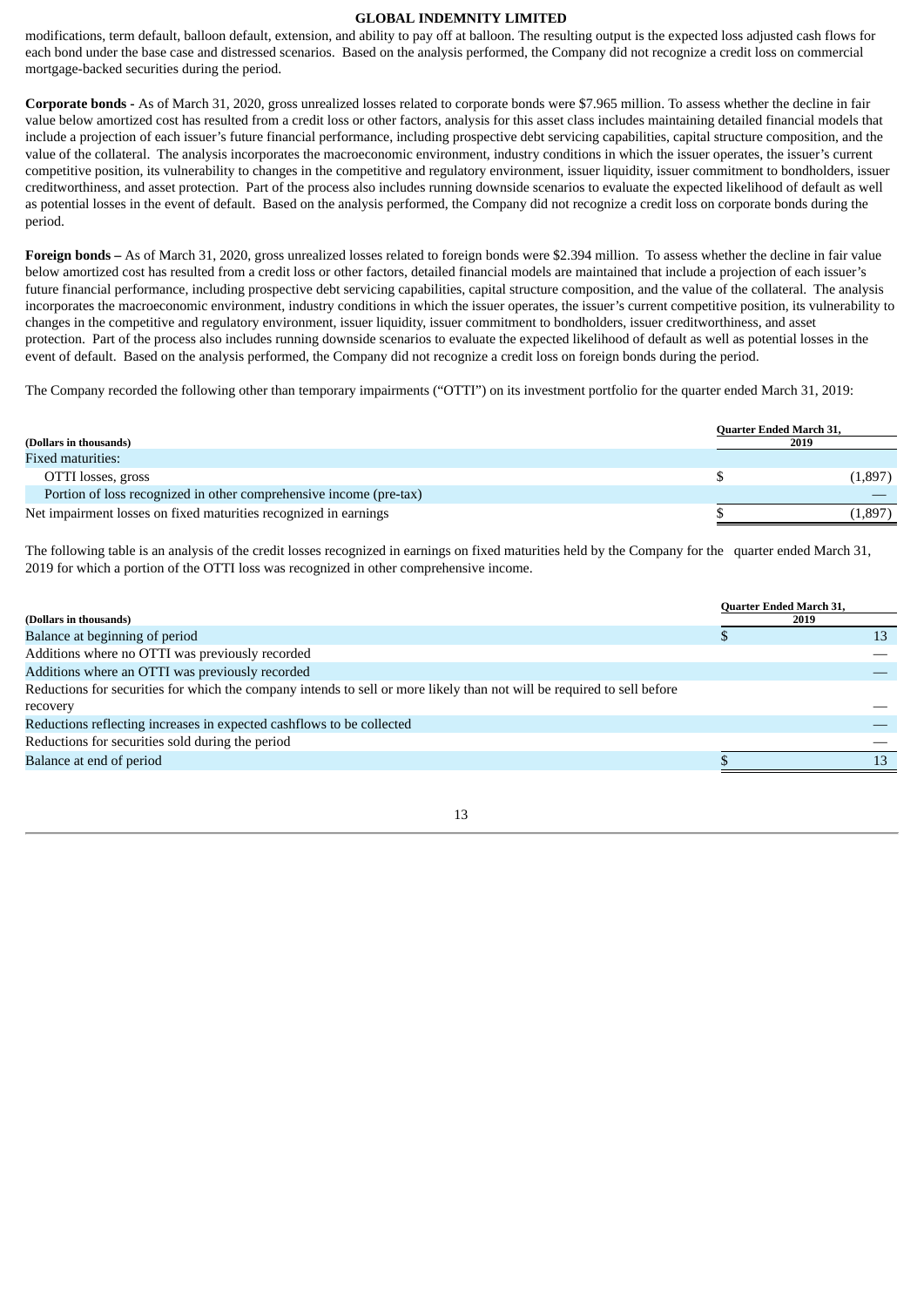#### *Accumulated Other Comprehensive Income, Net of Tax*

Accumulated other comprehensive income, net of tax, as of March 31, 2020 and December 31, 2019 was as follows:

| (Dollars in thousands)                             | <b>March 31, 2020</b> |          |   | <b>December 31, 2019</b> |
|----------------------------------------------------|-----------------------|----------|---|--------------------------|
| Net unrealized gains (losses) from:                |                       |          |   |                          |
| <b>Fixed maturities</b>                            |                       | 18.775   | S | 21,591                   |
| Foreign currency fluctuations                      |                       | (2, 335) |   | (1,032)                  |
| Deferred taxes                                     |                       | (3,880)  |   | (2,950)                  |
| Accumulated other comprehensive income, net of tax |                       | 12,560   |   | 17,609                   |

The following tables present the changes in accumulated other comprehensive income, net of tax, by component for the quarters ended March 31, 2020 and 2019:

| Quarter Ended March 31, 2020<br>(Dollars In Thousands)              | <b>Unrealized Gains and</b><br><b>Losses on Available for</b><br><b>Sale Securities</b> |               | Foreign<br>Currency<br>Items |     | <b>Accumulated Other</b><br><b>Comprehensive Income</b> |
|---------------------------------------------------------------------|-----------------------------------------------------------------------------------------|---------------|------------------------------|-----|---------------------------------------------------------|
| Beginning balance, net of tax                                       | \$<br>18,641                                                                            | <sup>\$</sup> | (1,032)                      | S.  | 17,609                                                  |
| Other comprehensive income before reclassification, before tax      | (884)                                                                                   |               | (1,303)                      |     | (2,187)                                                 |
| Amounts reclassified from accumulated other comprehensive (income), |                                                                                         |               |                              |     |                                                         |
| before tax                                                          | (1,932)                                                                                 |               |                              |     | (1,932)                                                 |
| Other comprehensive income, before tax                              | (2,816)                                                                                 |               | (1, 303)                     |     | (4, 119)                                                |
| Income tax (expense)                                                | (930)                                                                                   |               |                              |     | (930)                                                   |
| Ending balance, net of tax                                          | 14,895                                                                                  | \$.           | (2, 335)                     | \$  | 12,560                                                  |
|                                                                     | <b>Unrealized Gains and</b>                                                             |               | Foreign                      |     |                                                         |
| Quarter Ended March 31, 2019<br>(Dollars In Thousands)              | <b>Losses on Available for</b><br><b>Sale Securities</b>                                |               | Currency<br>Items            |     | <b>Accumulated Other</b><br>Comprehensive Income        |
| Beginning balance, net of tax                                       | (19, 897)                                                                               | <sup>\$</sup> | (1, 334)                     | \$. | (21, 231)                                               |
| Other comprehensive income before reclassification, before tax      | 23,907                                                                                  |               | 194                          |     | 24,101                                                  |
| Amounts reclassified from accumulated other comprehensive income,   |                                                                                         |               |                              |     |                                                         |
| before tax                                                          | 2,195                                                                                   |               |                              |     | 2,195                                                   |
| Other comprehensive income, before tax                              | 26,102                                                                                  |               | 194                          |     | 26,296                                                  |
| Income tax expense                                                  | (3,396)                                                                                 |               |                              |     | (3,396)                                                 |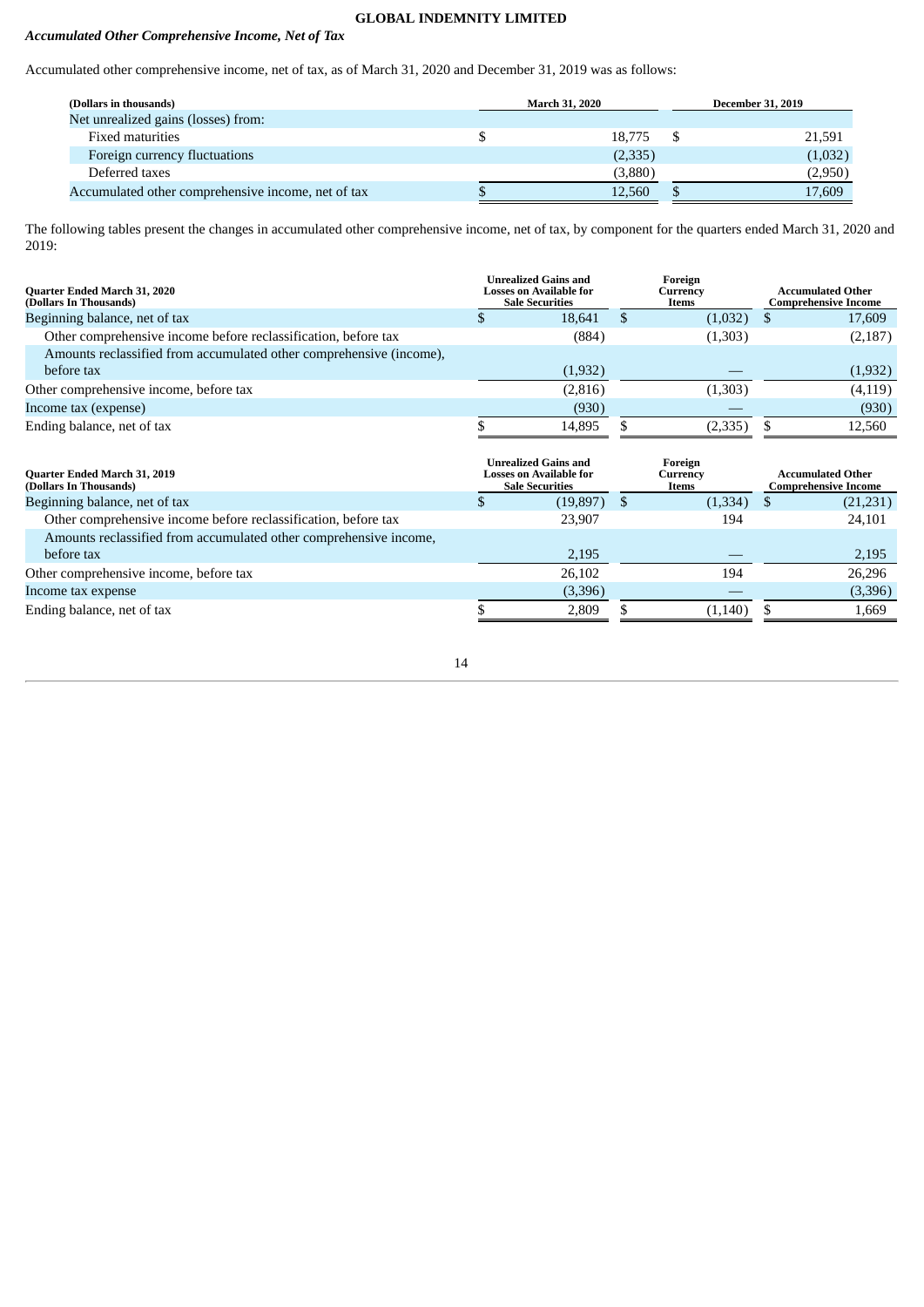The reclassifications out of accumulated other comprehensive income for the quarters ended March 31, 2020 and 2019 were as follows:

| (Dollars in thousands)                                                           | <b>Amounts Reclassified from</b><br><b>Accumulated Other</b><br><b>Comprehensive Income</b><br><b>Quarters Ended March 31,</b> |    |         |      |       |  |
|----------------------------------------------------------------------------------|--------------------------------------------------------------------------------------------------------------------------------|----|---------|------|-------|--|
| <b>Details about Accumulated Other</b><br><b>Comprehensive Income Components</b> | <b>Affected Line Item in the Consolidated</b><br><b>Statements of Operations</b>                                               |    | 2020    |      | 2019  |  |
| Unrealized gains and losses on available for sale                                | Other net realized investment (gains) losses                                                                                   |    |         |      |       |  |
| securities                                                                       |                                                                                                                                | \$ | (1,932) | - \$ | 298   |  |
|                                                                                  | Other than temporary impairment losses on<br>investments                                                                       |    |         |      | 1,897 |  |
|                                                                                  | Total before tax                                                                                                               |    | (1,932) |      | 2,195 |  |
|                                                                                  | Income tax expense (benefit)                                                                                                   |    | 218     |      | (273) |  |
|                                                                                  | Unrealized gains and losses on available for sale<br>securities, net of tax                                                    |    | (1,714) |      | 1,922 |  |
| Foreign currency items                                                           | Other net realized investment (gains) losses                                                                                   |    |         |      |       |  |
|                                                                                  | Income tax expense                                                                                                             |    |         |      |       |  |
|                                                                                  | Foreign currency items, net of tax                                                                                             |    |         |      |       |  |
| Total reclassifications                                                          | Total reclassifications, net of tax                                                                                            |    | (1,714) |      | 1,922 |  |

### *Net Realized Investment Gains (Losses)*

The components of net realized investment gains (losses) for the quarters ended March 31, 2020 and 2019 were as follows:

|                                              | Quarters Ended March 31, |           |    |          |  |
|----------------------------------------------|--------------------------|-----------|----|----------|--|
| (Dollars in thousands)                       |                          | 2020      |    | 2019     |  |
| <b>Fixed maturities:</b>                     |                          |           |    |          |  |
| Gross realized gains                         | \$                       | 2,243     | \$ | 26       |  |
| Gross realized losses                        |                          | (311)     |    | (2,221)  |  |
| Net realized gains (losses)                  |                          | 1,932     |    | (2, 195) |  |
| <b>Equity securities:</b>                    |                          |           |    |          |  |
| Gross realized gains                         |                          | 1,822     |    | 16,685   |  |
| Gross realized losses                        |                          | (51, 804) |    | (1,533)  |  |
| Net realized gains (losses)                  |                          | (49, 982) |    | 15,152   |  |
| Derivatives:                                 |                          |           |    |          |  |
| Gross realized gains                         |                          | 13,623    |    |          |  |
| Gross realized losses                        |                          | (33,735)  |    | (2,567)  |  |
| Net realized gains (losses) (1)              |                          | (20, 112) |    | (2,567)  |  |
| Total net realized investment gains (losses) |                          | (68, 162) | \$ | 10,390   |  |

(1) Includes periodic net interest settlements related to the derivatives of \$0.6 million and \$0.2 million for the quarters ended March 31, 2020 and 2019, respectively.

Net realized investment losses for the quarter ended March 31, 2020 were primarily due to the impact of changes in fair value on equity securities and derivatives due to the recent disruption in the global financial markets as a result of COVID-19.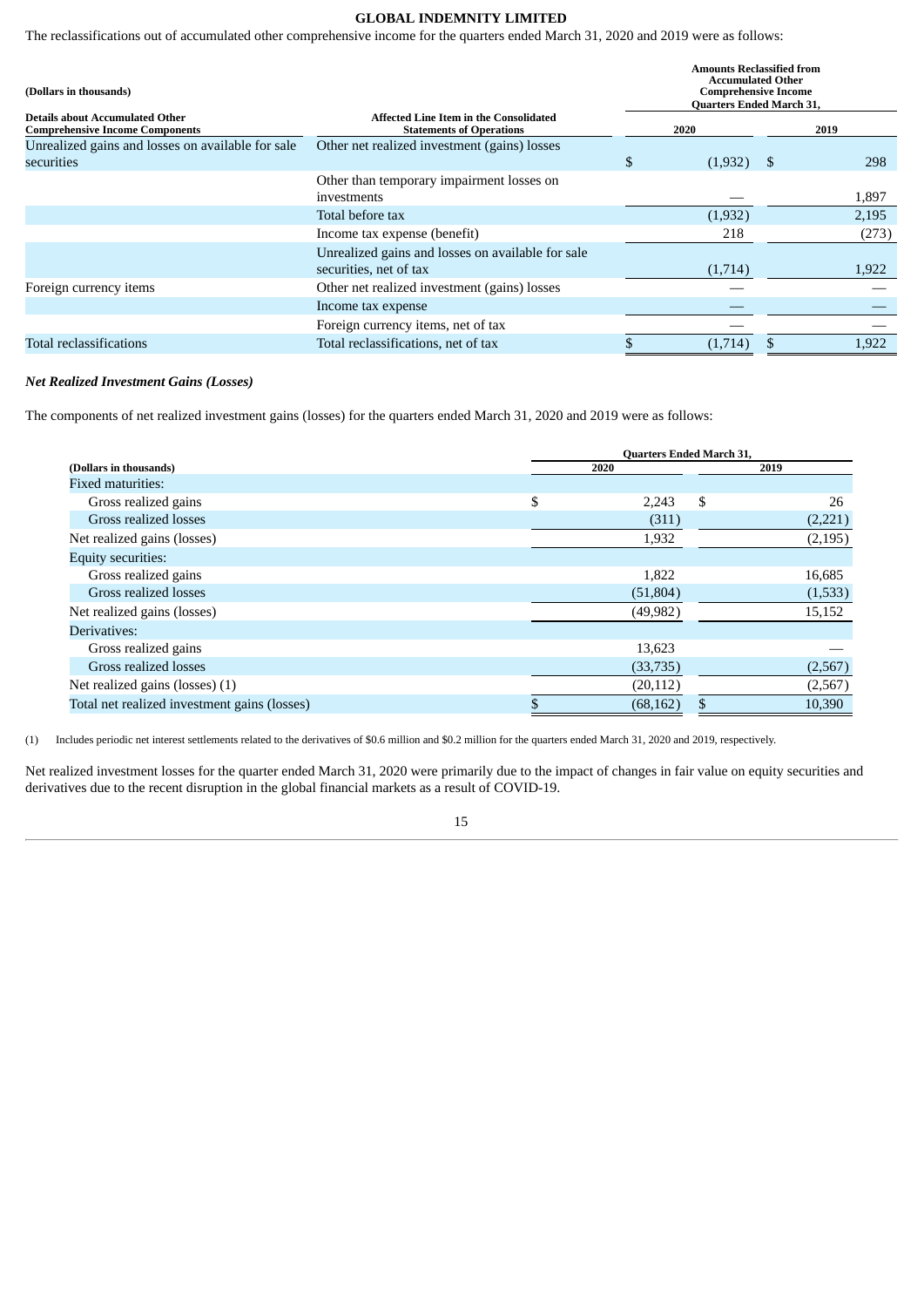The following table shows the calculation of the portion of realized gains and losses related to equity securities held as of March 31, 2020 and 2019:

|                                                                                                   | <b>Quarters Ended March 31,</b> |          |  |        |
|---------------------------------------------------------------------------------------------------|---------------------------------|----------|--|--------|
| (Dollars in thousands)                                                                            |                                 | 2020     |  | 2019   |
| Net gains and (losses) recognized during the period on equity securities                          |                                 | (49.982) |  | 15,152 |
| Less: Net gains (losses) recognized during the period on equity securities sold during the period |                                 | (4,221)  |  | 2,034  |
| Unrealized gains and (losses) recognized during the reporting period on equity securities still   |                                 |          |  |        |
| held at the reporting date                                                                        |                                 | (45,761) |  | 13,118 |

The proceeds from sales and redemptions of available for sale and equity securities resulting in net realized investment gains (losses) for the quarters ended March 31, 2020 and 2019 were as follows:

|                          |    | <b>Ouarters Ended March 31.</b> |  |      |        |  |  |  |
|--------------------------|----|---------------------------------|--|------|--------|--|--|--|
| (Dollars in thousands)   |    | 2020                            |  | 2019 |        |  |  |  |
| Fixed maturities         | ۰υ | 124,070                         |  |      | 61.258 |  |  |  |
| <b>Equity securities</b> |    | 49.546                          |  |      | 15.354 |  |  |  |

#### *Net Investment Income*

The sources of net investment income for the quarters ended March 31, 2020 and 2019 were as follows:

|                           | <b>Quarters Ended March 31,</b> |        |   |         |  |  |  |
|---------------------------|---------------------------------|--------|---|---------|--|--|--|
| (Dollars in thousands)    |                                 | 2020   |   | 2019    |  |  |  |
| <b>Fixed maturities</b>   | Φ                               | 9.041  | S | 9,968   |  |  |  |
| <b>Equity securities</b>  |                                 | 1,364  |   | 1,137   |  |  |  |
| Cash and cash equivalents |                                 | 180    |   | 401     |  |  |  |
| Other invested assets     |                                 | 533    |   | (3,704) |  |  |  |
| Total investment income   |                                 | 11,118 |   | 7,802   |  |  |  |
| Investment expense        |                                 | (989)  |   | (583)   |  |  |  |
| Net investment income     |                                 | 10,129 |   | 7,219   |  |  |  |

The Company's total investment return on a pre-tax basis for the quarters ended March 31, 2020 and 2019 were as follows:

|                                                |      | <b>Quarters Ended March 31,</b> |  |           |
|------------------------------------------------|------|---------------------------------|--|-----------|
| (Dollars in thousands)                         | 2020 |                                 |  | 2019      |
| Net investment income                          |      | 10,129                          |  | 7,219     |
| Net realized investment gains (losses)         |      | (68, 162)                       |  | 10,390    |
| Change in unrealized holding gains and losses  |      | (4,119)                         |  | 26,296    |
| Net realized and unrealized investment returns |      | (72, 281)                       |  | 36,686    |
| Total investment return                        |      | (62, 152)                       |  | 43,905    |
| Total investment return $\%$ (1)               |      | $(3.9\%)$                       |  | 2.9%      |
| Average investment portfolio $(2)$             |      | 1,578,765                       |  | 1,514,292 |

**(1)** Not annualized.

**(2)** Average of total cash and invested assets, net of receivable/payable for securities purchased and sold, as of the beginning and end of the period.

As of March 31, 2020 and December 31, 2019, the Company did not own any fixed maturity securities that were non-income producing for the preceding twelve months.

#### *Insurance Enhanced Asset-Backed and Credit Securities*

As of March 31, 2020, the Company held insurance enhanced bonds with a market value of approximately \$37.5 million which represented 2.4% of the Company's total cash and invested assets, net of payable/ receivable for securities purchased and sold.

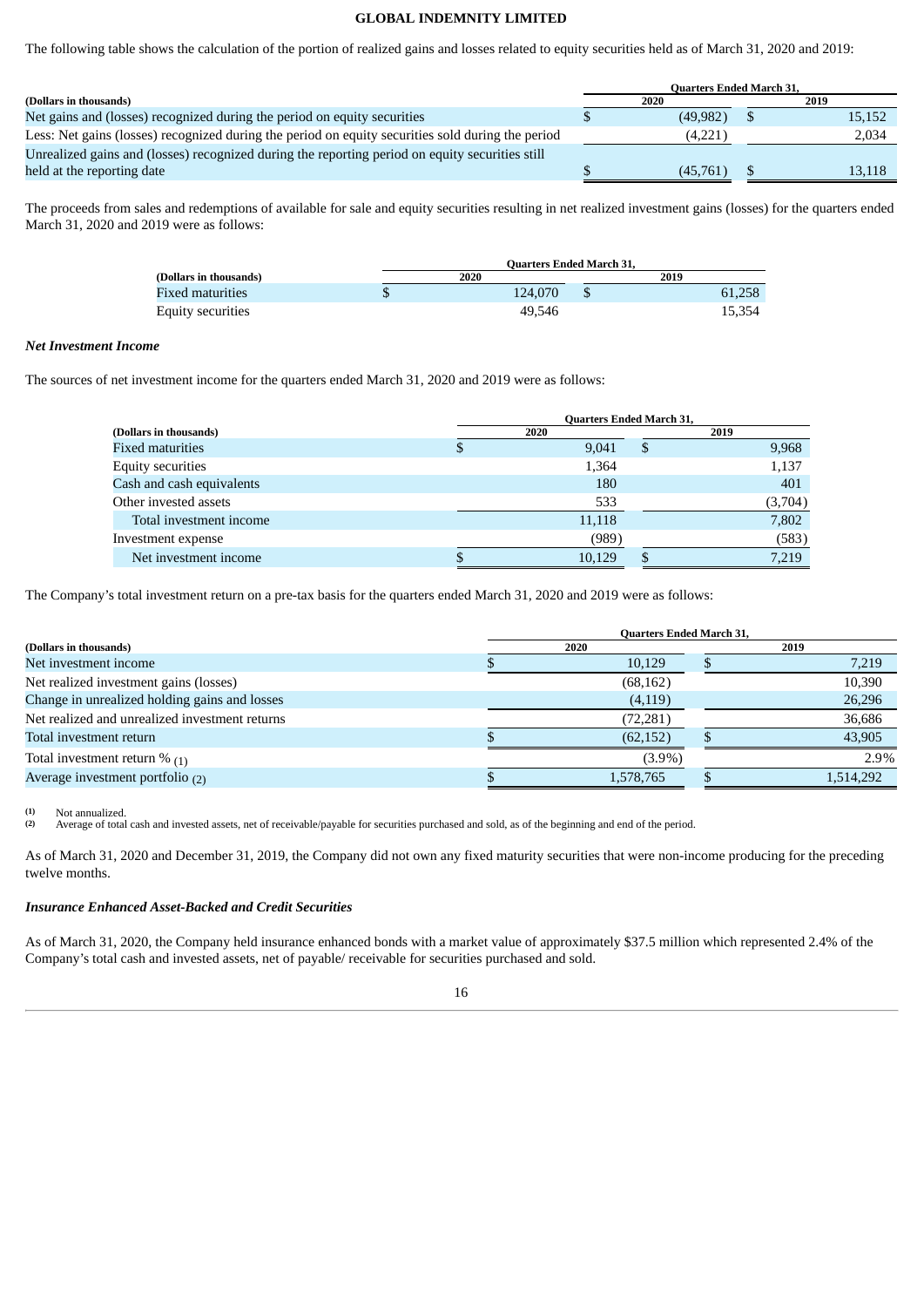The insurance enhanced bonds are comprised of \$16.4 million of municipal bonds, \$9.9 million of commercial mortgage-backed securities, and \$11.2 million of collateralized mortgage obligations. The financial guarantors of the Company's \$37.5 million of insurance enhanced commercial-mortgagebacked, municipal securities, and collateralized mortgage obligations include Municipal Bond Insurance Association (\$3.9 million), Assured Guaranty Corporation (\$10.3 million), Federal Home Loan Mortgage Corporation (\$21.1 million), Ambac Financial Group (\$2.2 million), and Federal Deposit Insurance Corporation (less than \$0.1 million).

The Company had no direct investments in the entities that have provided financial guarantees or other credit support to any security held by the Company at March 31, 2020.

#### *Bonds Held on Deposit*

Certain cash balances, cash equivalents, equity securities, and bonds available for sale were deposited with various governmental authorities in accordance with statutory requirements, were held as collateral, or were held in trust pursuant to intercompany reinsurance agreements. The fair values were as follows as of March 31, 2020 and December 31, 2019:

|                                                                | <b>Estimated Fair Value</b> |                       |  |                          |  |  |  |  |  |
|----------------------------------------------------------------|-----------------------------|-----------------------|--|--------------------------|--|--|--|--|--|
| (Dollars in thousands)                                         |                             | <b>March 31, 2020</b> |  | <b>December 31, 2019</b> |  |  |  |  |  |
| On deposit with governmental authorities                       |                             | 27,278                |  | 26,431                   |  |  |  |  |  |
| Intercompany trusts held for the benefit of U.S. policyholders |                             | 177,012               |  | 179,116                  |  |  |  |  |  |
| Held in trust pursuant to third party requirements             |                             | 126,451               |  | 133,122                  |  |  |  |  |  |
| Letter of credit held for third party requirements             |                             | 1.458                 |  | 1,458                    |  |  |  |  |  |
| Securities held as collateral                                  |                             | 107,258               |  | 91,229                   |  |  |  |  |  |
| Total                                                          |                             | 439.457               |  | 431,356                  |  |  |  |  |  |

#### *Variable Interest Entities*

A Variable Interest Entity (VIE) refers to an investment in which an investor holds a controlling interest that is not based on the majority of voting rights. Under the VIE model, the party that has the power to exercise significant management influence and maintain a controlling financial interest in the entity's economics is said to be the primary beneficiary, and is required to consolidate the entity within their results. Other entities that participate in a VIE, for which their financial interests fluctuate with changes in the fair value of the investment entity's net assets but do not have significant management influence and the ability to direct the VIE's significant economic activities are said to have a variable interest in the VIE but do not consolidate the VIE in their financial results.

The Company has variable interests in three VIE's for which it is not the primary beneficiary. These investments are accounted for under the equity method of accounting as their ownership interest exceeds 3% of their respective investments.

The carrying value of one of the Company's VIE's, which invests in distressed securities and assets, was \$12.5 million and \$13.5 million as of March 31, 2020 and December 31, 2019, respectively. The Company's maximum exposure to loss from this VIE, which factors in future funding commitments, was \$26.7 million and \$27.7 million at March 31, 2020 and December 31, 2019, respectively. The carrying value of a second VIE that also invests in distressed securities and assets was \$24.3 million and \$24.0 million at March 31, 2020 and December 31, 2019, respectively. The Company's maximum exposure to loss from this VIE, which factors in future funding commitments, was \$41.3 million and \$41.0 million at March 31, 2020 and December 31, 2019. respectively. The carrying value of a third VIE that invests in REIT qualifying assets was \$10.5 million and \$9.8 million as of March 31, 2020 and December 31, 2019, respectively. The Company's maximum exposure to loss from this VIE, which factors in future funding commitments, was \$11.0 million and \$10.3 million at March 31, 2020 and December 31, 2019, respectively. The Company's investment in VIEs is included in other invested assets on the consolidated balance sheet with changes in carrying value recorded in the consolidated statements of operations.

The limited partnerships typically report results one to three months following the end of the reporting period. As a result, the impact of the recent disruption in markets due to COVID-19 is not reflected in the 1st quarter results. Certain information has come to our attention that these limited partnership investments will have a decline in value which will be reflected in the 2nd quarter.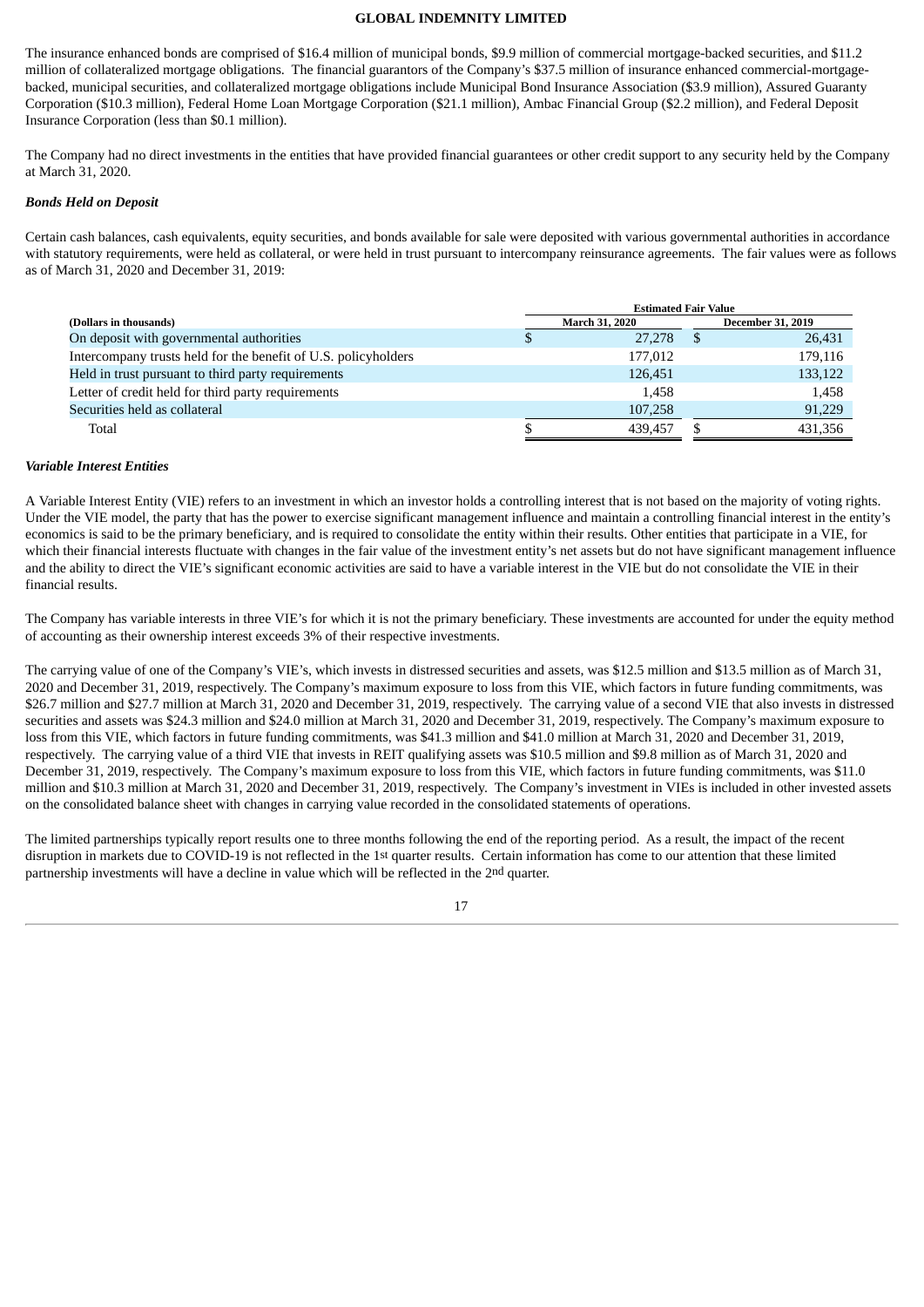#### **3. Derivative Instruments**

Derivatives are used by the Company to reduce risks from changes in interest rates and limit exposure to severe equity market changes. The Company has interest rate swaps with terms to exchange, at specified intervals, the difference between fixed rate and floating rate interest amounts as calculated by reference to an agreed notional amount. In 2019, the Company began to utilize exchange-traded futures contracts, which give the holder the right and obligation to participate in market movements at a future date, to allow the Company to react faster to market conditions. The Company posts collateral and settles variation margin in cash on a daily basis equal to the amount of the futures contracts' change in value scaled by a multiplier.

The Company accounts for the interest rate swaps and futures as non-hedge instruments and recognizes the fair value of the interest rate swaps in other assets or other liabilities on the consolidated balance sheets with the changes in fair value recognized as net realized investment gains or losses in the consolidated statements of operations. The Company is ultimately responsible for the valuation of the interest rate swaps. To aid in determining the estimated fair value of the interest rate swaps, the Company relies on the forward interest rate curve and information obtained from a third party financial institution.

The following table summarizes information on the location and the gross amount of the derivatives on the consolidated balance sheets as of March 31, 2020 and December 31, 2019:

| (Dollars in thousands)                                                           | <b>March 31, 2020</b>         |                        | <b>December 31, 2019</b> |  |                        |  |                   |
|----------------------------------------------------------------------------------|-------------------------------|------------------------|--------------------------|--|------------------------|--|-------------------|
| <b>Derivatives Not Designated as</b><br><b>Hedging Instruments under ASC 815</b> | <b>Balance Sheet Location</b> | <b>Notional Amount</b> | <b>Fair Value</b>        |  | <b>Notional Amount</b> |  | <b>Fair Value</b> |
| Interest rate swap agreements                                                    | Other assets/liabilities      | 200,000                | (19,059)                 |  | 200,000                |  | (10, 275)         |
| Futures contracts on bonds $(1)$                                                 | Other assets/liabilities      | 537                    |                          |  | 16.894                 |  |                   |
| Futures contracts on equities $(1)$                                              | Other assets/liabilities      | 89.179                 |                          |  | 57,816                 |  |                   |
| Total                                                                            |                               | 289,716                | (19,059)                 |  | 274.710                |  | (10,275)          |

**(1)** Futures are settled daily such that their fair value is not reflected in the consolidated statements of financial position

The following table summarizes the net gains (losses) included in the consolidated statements of operations for changes in the fair value of the derivatives and the periodic net interest settlements under the derivatives for the quarters ended March 31, 2020 and 2019:

|                               |                                                   |      | <b>Quarters Ended March 31,</b><br>2019 |  |         |  |  |  |
|-------------------------------|---------------------------------------------------|------|-----------------------------------------|--|---------|--|--|--|
| (Dollars in thousands)        | <b>Consolidated Statements of Operations Line</b> | 2020 |                                         |  |         |  |  |  |
| Interest rate swap agreements | Net realized investment gains (losses)            |      | (9, 423)                                |  | (2,567) |  |  |  |
| Futures contracts on bonds    | Net realized investment gains (losses)            |      | (2,399)                                 |  |         |  |  |  |
| Futures contracts on equities | Net realized investment gains (losses)            |      | (8,290)                                 |  |         |  |  |  |
| Total                         |                                                   |      | (20, 112)                               |  | (2,567) |  |  |  |

As of March 31, 2020 and December 31, 2019, the Company is due \$3.7 million and \$3.0 million, respectively, for funds it needed to post to execute the swap transaction and \$19.0 million and \$12.5 million, respectively, for margin calls made in connection with the interest rate swaps. These amounts are included in other assets on the consolidated balance sheets.

As of March 31, 2020 and December 31, 2019, the Company posted initial margin of \$10.2 million and \$3.0 million, respectively, in securities for trading futures contracts and has a mark-to-market receivable of \$1.9 million and \$0.3 million, respectively, in connection with the futures contracts. Variation margin is included in other assets on the consolidated balance sheets.

#### **4. Fair Value Measurements**

The accounting standards related to fair value measurements define fair value, establish a framework for measuring fair value, outline a fair value hierarchy based on inputs used to measure fair value, and enhance disclosure requirements for fair value measurements. These standards do not change existing guidance as to whether or not an instrument is carried at fair

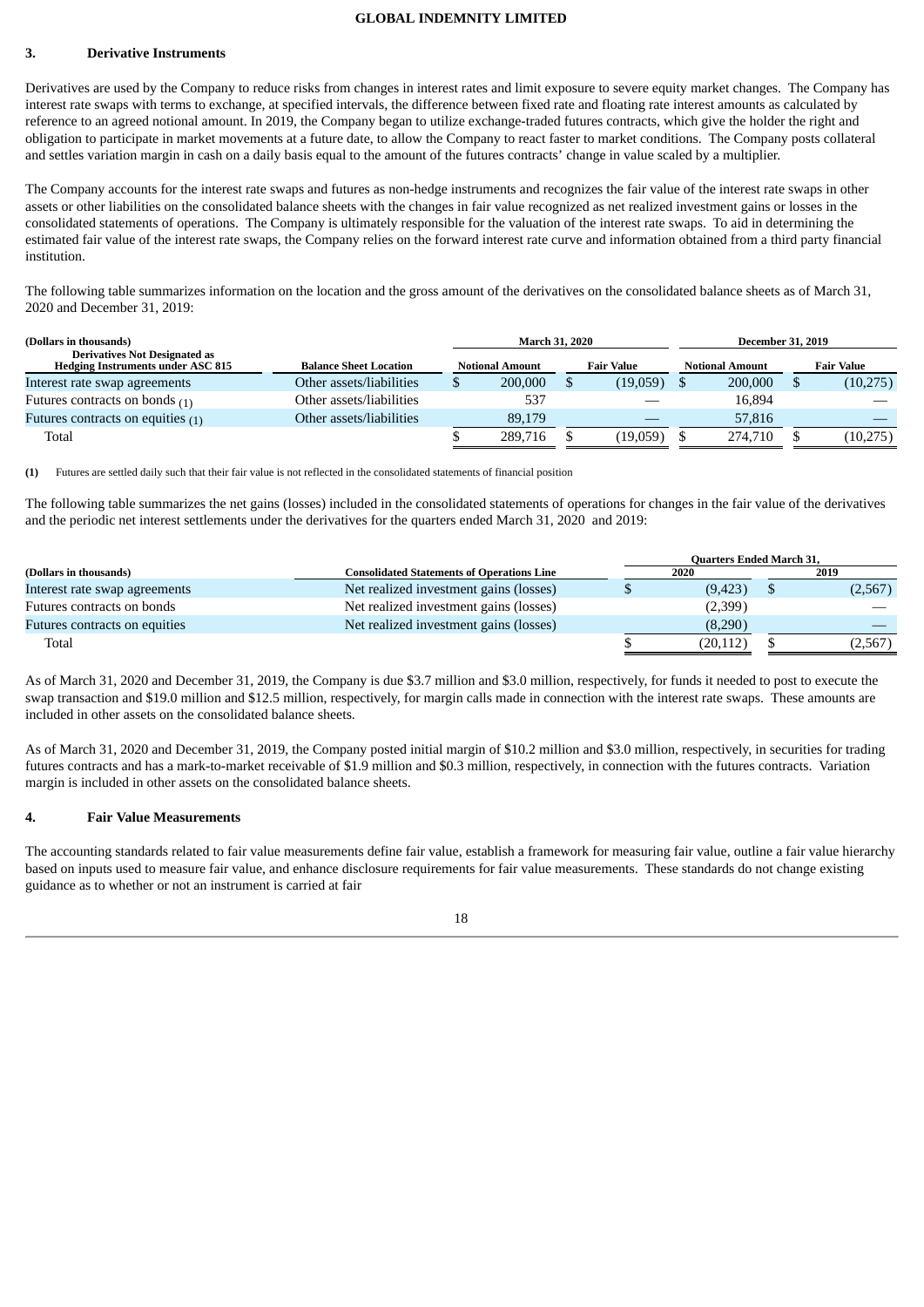value. The Company has determined that its fair value measurements are in accordance with the requirements of these accounting standards.

The Company's invested assets and derivative instruments are carried at their fair value and are categorized based upon a fair value hierarchy:

- Level 1 inputs utilize quoted prices (unadjusted) in active markets for identical assets that the Company has the ability to access at the measurement date.
- Level 2 inputs utilize other than quoted prices included in Level 1 that are observable for similar assets, either directly or indirectly.
- Level 3 inputs are unobservable for the asset, and include situations where there is little, if any, market activity for the asset.

In certain cases, the inputs used to measure fair value may fall into different levels of the fair value hierarchy. In such cases, the level in the fair value hierarchy within which the fair value measurement falls has been determined based on the lowest level input that is significant to the fair value measurement in its entirety. The Company's assessment of the significance of a particular input to the fair value measurement in its entirety requires judgment, and considers factors specific to the asset.

The following table presents information about the Company's invested assets and derivative instruments measured at fair value on a recurring basis as of March 31, 2020 and December 31, 2019 and indicates the fair value hierarchy of the valuation techniques utilized by the Company to determine such fair value.

|                                                  | <b>Fair Value Measurements</b> |                |                |           |                |  |    |           |  |  |
|--------------------------------------------------|--------------------------------|----------------|----------------|-----------|----------------|--|----|-----------|--|--|
| As of March 31, 2020<br>(Dollars in thousands)   |                                | <b>Level 1</b> | <b>Level 2</b> |           | <b>Level 3</b> |  |    | Total     |  |  |
| Assets:                                          |                                |                |                |           |                |  |    |           |  |  |
| <b>Fixed maturities:</b>                         |                                |                |                |           |                |  |    |           |  |  |
| U.S. treasury and agency obligations             | \$                             | 190,189        | \$             |           | \$             |  | \$ | 190,189   |  |  |
| Obligations of states and political subdivisions |                                |                |                | 65,327    |                |  |    | 65,327    |  |  |
| Mortgage-backed securities                       |                                |                |                | 388,646   |                |  |    | 388,646   |  |  |
| Commercial mortgage-backed securities            |                                |                |                | 166,962   |                |  |    | 166,962   |  |  |
| Asset-backed securities                          |                                |                |                | 147,097   |                |  |    | 147,097   |  |  |
| Corporate bonds                                  |                                |                |                | 218,974   |                |  |    | 218,974   |  |  |
| Foreign corporate bonds                          |                                |                |                | 94,511    |                |  |    | 94,511    |  |  |
| Total fixed maturities                           |                                | 190,189        |                | 1,081,517 |                |  |    | 1,271,706 |  |  |
| <b>Equity securities</b>                         |                                | 164,032        |                | 10,354    |                |  |    | 174,386   |  |  |
| Total assets measured at fair value              |                                | 354,221        |                | 1,091,871 | \$             |  |    | 1,446,092 |  |  |
| Liabilities:                                     |                                |                |                |           |                |  |    |           |  |  |
| Derivative instruments                           | \$                             |                | \$             | 19,059    | \$.            |  |    | 19,059    |  |  |
| Total liabilities measured at fair value         |                                |                |                | 19,059    | \$             |  |    | 19,059    |  |  |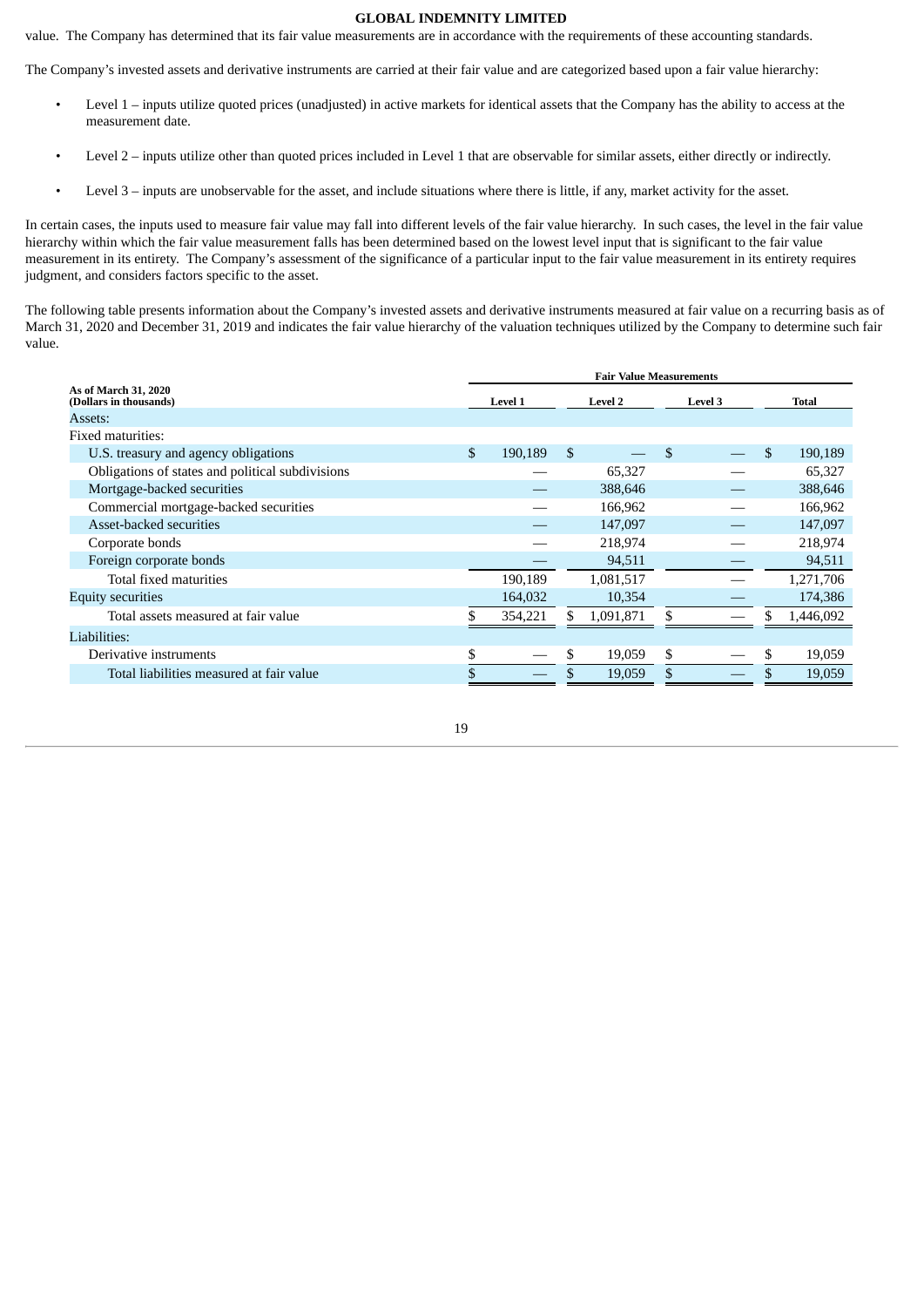| <b>Fair Value Measurements</b> |         |                |           |         |  |     |              |  |
|--------------------------------|---------|----------------|-----------|---------|--|-----|--------------|--|
| <b>Level 1</b>                 |         | <b>Level 2</b> |           | Level 3 |  |     | <b>Total</b> |  |
|                                |         |                |           |         |  |     |              |  |
|                                |         |                |           |         |  |     |              |  |
| \$                             | 156,689 | \$             |           | \$      |  | \$. | 156,689      |  |
|                                |         |                | 63,838    |         |  |     | 63,838       |  |
|                                |         |                | 328,374   |         |  |     | 328,374      |  |
|                                |         |                | 188,104   |         |  |     | 188,104      |  |
|                                |         |                | 168,537   |         |  |     | 168,537      |  |
|                                |         |                | 248,259   |         |  |     | 248,259      |  |
|                                |         |                | 99,358    |         |  |     | 99,358       |  |
|                                | 156,689 |                | 1,096,470 |         |  |     | 1,253,159    |  |
|                                | 251,448 |                | 11,656    |         |  |     | 263,104      |  |
|                                | 408,137 |                | 1,108,126 |         |  |     | 1,516,263    |  |
|                                |         |                |           |         |  |     |              |  |
| \$                             |         | \$             | 10,275    | \$      |  |     | 10,275       |  |
|                                |         |                | 10,275    |         |  |     | 10,275       |  |
|                                |         |                |           |         |  |     |              |  |

The securities classified as Level 1 in the above table consist of U.S. Treasuries and equity securities actively traded on an exchange.

The securities classified as Level 2 in the above table consist primarily of fixed maturity securities and derivative instruments. Based on the typical trading volumes and the lack of quoted market prices for fixed maturities, security prices are derived through recent reported trades for identical or similar securities making adjustments through the reporting date based upon available market observable information. If there are no recent reported trades, matrix or model processes are used to develop a security price where future cash flow expectations are developed based upon collateral performance and discounted at an estimated market rate. Included in the pricing of asset-backed securities, collateralized mortgage obligations, and mortgage-backed securities are estimates of the rate of future prepayments of principal over the remaining life of the securities. Such estimates are derived based on the characteristics of the underlying structure and prepayment speeds previously experienced at the interest rate levels projected for the underlying collateral. The estimated fair value of the derivative instruments, consisting of interest rate swaps, is obtained from a third party financial institution that utilizes observable inputs such as the forward interest rate curve.

For the Company's material debt arrangements, the current fair value of the Company's debt at March 31, 2020 and December 31, 2019 was as follows:

|                                        | <b>March 31, 2020</b> |                   | <b>December 31, 2019</b> |                   |  |  |  |
|----------------------------------------|-----------------------|-------------------|--------------------------|-------------------|--|--|--|
| (Dollars in thousands)                 | <b>Carrying Value</b> | <b>Fair Value</b> | <b>Carrying Value</b>    | <b>Fair Value</b> |  |  |  |
| <b>Margin Borrowing Facility</b>       | 71,707                | 71,707            | 73,629                   | 73,629            |  |  |  |
| 7.75% Subordinated Notes due 2045 (1)  | 96.895                | 82.214            | 96.864                   | 100,264           |  |  |  |
| 7.875% Subordinated Notes due 2047 (2) | 126,182               | 109,282           | 126,147                  | 134,462           |  |  |  |
| Total                                  | 294.784               | 263,203           | 296.640                  | 308,355           |  |  |  |

(1) As of March 31, 2020 and December 31, 2019, the carrying value and fair value of the 7.75% Subordinated Notes due 2045 is net of unamortized debt issuance cost of \$3.1 million. (2) As of March 31, 2020 and December 31, 2019, the carrying value and fair value of the 7.875% Subordinated Notes due 2047 are net of unamortized debt issuance cost of \$3.8 million and

\$3.9 million, respectively.

The fair value of the margin borrowing facility approximates its carrying value due to the facility being due on demand. The subordinated notes due 2045 and 2047 are publicly traded instruments and are classified as Level 1 in the fair value hierarchy.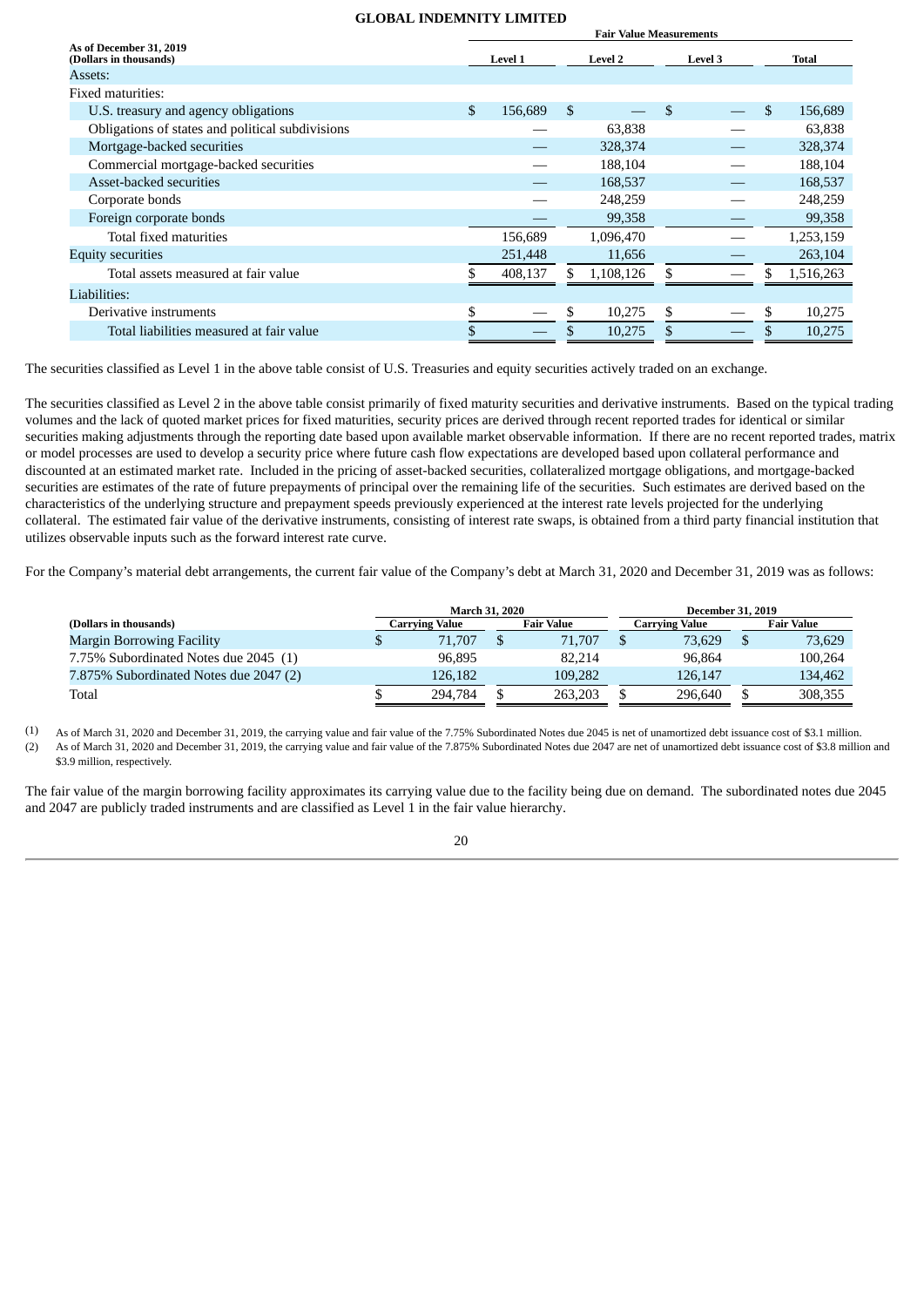#### *Fair Value of Alternative Investments*

Other invested assets consist of limited liability partnerships whose carrying value approximates fair value. The following table provides the fair value and future funding commitments related to these investments at March 31, 2020 and December 31, 2019.

|                                           | <b>December 31, 2019</b> |                                     |  |                   |  |                                     |  |
|-------------------------------------------|--------------------------|-------------------------------------|--|-------------------|--|-------------------------------------|--|
| (Dollars in thousands)                    | <b>Fair Value</b>        | <b>Future Funding</b><br>Commitment |  | <b>Fair Value</b> |  | <b>Future Funding</b><br>Commitment |  |
| European Non-Performing Loan Fund, LP (1) | 12,510                   | 14.214                              |  | 13,530            |  | 14,214                              |  |
| Distressed Debt Fund, LP $(2)$            | 24,305                   | 17,000                              |  | 23.966            |  | 17,000                              |  |
| Mortgage Debt Fund, LP $(3)$              | 10.493                   | 506                                 |  | 9.783             |  | 506                                 |  |
| Total                                     | 47,308                   | 31,720                              |  | 47.279            |  | 31,720                              |  |

(1) This limited partnership invests in distressed securities and assets through senior and subordinated, secured and unsecured debt and equity, in both public and private large-cap and middlemarket companies. The Company does not have the ability to sell or transfer its limited partnership interest without consent from the general partner. The Company does not have the<br>contractual option to redeem its limited

(2) This limited partnership invests in stressed and distressed securities and structured products. The Company does not have the ability to sell or transfer its limited partnership interest without consent from the general partner. The Company does not have the contractual option to redeem its limited partnership interest but receives distributions based on the liquidation of the underlying assets.

(3) This limited partnership invests in REIT qualifying assets such as mortgage loans, investor property loans, and commercial mortgage loans. The Company does not have the ability to sell or transfer its limited partnership interest without consent from the general partner. The Company does not have the contractual option to redeem its limited partnership interest but receives distributions based on the liquidation of the underlying assets.

#### *Limited Partnerships with ownership interest exceeding 3%*

The Company uses the equity method to account for investments in limited partnerships where its ownership interest exceeds 3%. The equity method of accounting for an investment in a limited partnership requires that its cost basis be updated to account for the income or loss earned on the investment. The investment income associated with these limited partnerships, which is booked on a one quarter lag, is reflected in the consolidated statements of operations in the amounts of \$0.5 million and (\$3.7) million for the quarters ended March 31, 2020 and 2019, respectively. The limited partnerships typically report results one to three months following the end of the reporting period. As a result, the impact of the recent disruption in markets due to COVID-19 is not reflected in the 1st quarter results. Certain information has come to our attention that these limited partnership investments will have a decline in value which will be reflected in the 2nd quarter.

#### *Pricing*

The Company's pricing vendors provide prices for all investment categories except for investments in limited partnerships. Two primary vendors are utilized to provide prices for equity and fixed maturity securities.

The following is a description of the valuation methodologies used by the Company's pricing vendors for investment securities carried at fair value:

- Equity security prices are received from primary and secondary exchanges.
- Corporate and agency bonds are evaluated by utilizing a spread to a benchmark curve. Bonds with similar characteristics are grouped into specific sectors. Inputs for both asset classes consist of trade prices, broker quotes, the new issue market, and prices on comparable securities.
- Data from commercial vendors is aggregated with market information, then converted into an option adjusted spread "OAS" matrix and prepayment model used for commercial mortgage obligations ("CMO"). CMOs are categorized with mortgage-backed securities in the tables listed above. For asset-backed securities, spread data is derived from trade prices, dealer quotations, and research reports. For both asset classes, evaluations utilize standard inputs plus new issue data, and collateral performance. The evaluated pricing models incorporate cash flows, broker quotes, market trades, historical prepayment speeds, and dealer projected speeds.
- For obligations of state and political subdivisions, an attribute-based modeling system is used. The pricing model incorporates trades, market clearing yields, market color, and fundamental credit research.

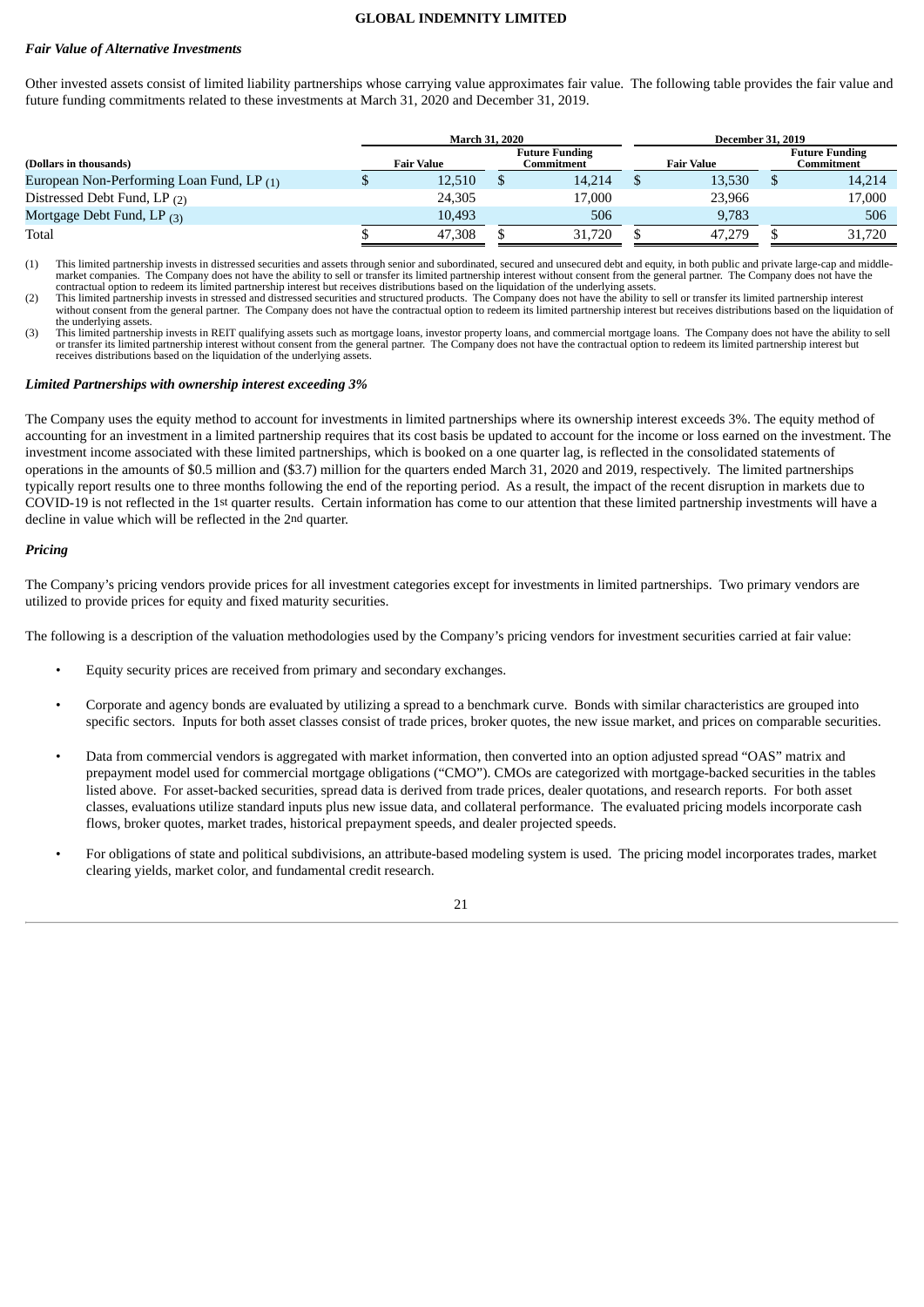- U.S. treasuries are evaluated by obtaining feeds from a number of live data sources including primary and secondary dealers as well as interdealer brokers.
- For mortgage-backed securities, various external analytical products are utilized and purchased from commercial vendors.

The Company performs certain procedures to validate whether the pricing information received from the pricing vendors is reasonable, to ensure that the fair value determination is consistent with accounting guidance, and to ensure that its assets are properly classified in the fair value hierarchy. The Company's procedures include, but are not limited to:

- Reviewing periodic reports provided by the Investment Manager that provides information regarding rating changes and securities placed on watch. This procedure allows the Company to understand why a particular security's market value may have changed or may potentially change.
- Understanding and periodically evaluating the various pricing methods and procedures used by the Company's pricing vendors to ensure that investments are properly classified within the fair value hierarchy.
- On a quarterly basis, the Company corroborates investment security prices received from its pricing vendors by obtaining pricing from a second pricing vendor for a sample of securities.

During the quarters ended March 31, 2020 and 2019, the Company has not adjusted quotes or prices obtained from the pricing vendors.

#### **5. Allowance for Credit Losses - Premiums Receivable and Reinsurance Receivables**

The Company implemented new accounting guidance on January 1, 2020 related to the measurement of credit losses on financial instruments. Please see footnote 16 for further discussion on this new accounting guidance.

For premiums receivables, the allowance is based upon the Company's ongoing review of key aspects of amounts outstanding, including but not limited to, length of collection periods, direct placement with collection agencies, solvency of insured or agent, terminated agents, and other relevant factors.

For reinsurance receivables, the allowance is based upon the Company's ongoing review of key aspects of amounts outstanding, including but not limited to, length of collection periods, disputes, applicable coverage defenses, insolvent reinsurers, financial strength of solvent reinsurers based on A.M Best Ratings and other relevant factors.

The following table is an analysis of the allowance for credit losses related to the Company's premiums receivable and reinsurance receivables for the quarter ended March 31, 2020:

|                                                     |   | Premiums   |             | Reinsurance |  |
|-----------------------------------------------------|---|------------|-------------|-------------|--|
| (Dollars in thousands)                              |   | Receivable | Receivables |             |  |
| Beginning balance                                   | Φ | 2,754      |             | 8,992       |  |
| Current period provision for expected credit losses |   | 162        |             |             |  |
| Write-offs                                          |   | (170)      |             |             |  |
| Recoveries of amounts previously written off        |   |            |             |             |  |
| <b>Ending balance</b>                               | S | 2.746      |             | 8,992       |  |

#### **6. Income Taxes**

As of March 31, 2020, the statutory income tax rates of the countries where the Company conducts business are 21% in the United States, 0% in Bermuda, 0% in the Cayman Islands, 19% in the United Kingdom, and 25% on non-trading income, 33% on capital gains and 12.5% on trading income in the Republic of Ireland. The statutory income tax rate of each country is applied against the expected annual taxable income of the Company in each country to estimate the annual income tax expense.

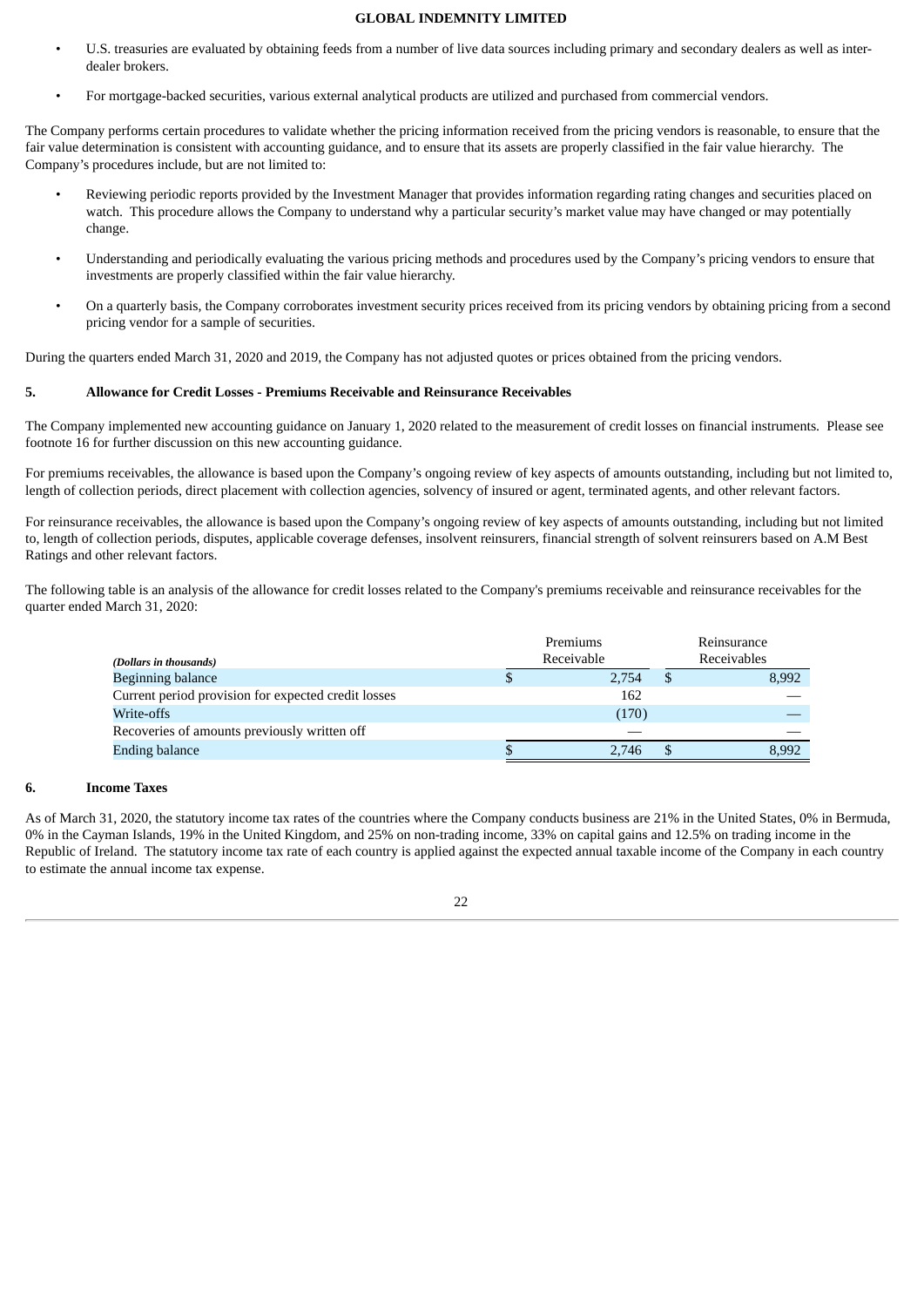The Company's income (loss) before income taxes from its non-U.S. subsidiaries and U.S. subsidiaries for the quarters ended March 31, 2020 and 2019 were as follows:

| Quarter Ended March 31, 2020<br>(Dollars in thousands) |    | Non-U.S.<br><b>Subsidiaries</b> | U.S.<br><b>Subsidiaries</b> |    | <b>Eliminations</b> |     | <b>Total</b> |
|--------------------------------------------------------|----|---------------------------------|-----------------------------|----|---------------------|-----|--------------|
| <b>Revenues:</b>                                       |    |                                 |                             |    |                     |     |              |
| Gross written premiums                                 | \$ | 17,517                          | \$<br>138,207               | \$ |                     | \$. | 155,724      |
| Net written premiums                                   |    | 17,517                          | 121,595                     |    |                     |     | 139,112      |
| Net earned premiums                                    |    | 23,855                          | 120,613                     | S  |                     |     | 144,468      |
| Net investment income                                  |    | 6,376                           | 7,250                       |    | (3, 497)            |     | 10,129       |
| Net realized investment losses                         |    | (3,710)                         | (64, 452)                   |    |                     |     | (68, 162)    |
| Other income (loss)                                    |    | (318)                           | 483                         |    |                     |     | 165          |
| Total revenues                                         |    | 26,203                          | 63,894                      |    | (3, 497)            |     | 86,600       |
| <b>Losses and Expenses:</b>                            |    |                                 |                             |    |                     |     |              |
| Net losses and loss adjustment expenses                |    | 12,562                          | 65,085                      |    |                     |     | 77,647       |
| Acquisition costs and other underwriting expenses      |    | 8,549                           | 47,863                      |    |                     |     | 56,412       |
| Corporate and other operating expenses                 |    | 1,127                           | 3,096                       |    |                     |     | 4,223        |
| Interest expense                                       |    | 342                             | 8,020                       |    | (3, 497)            |     | 4,865        |
| Income (loss) before income taxes                      |    | 3,623                           | (60, 170)                   |    |                     |     | (56, 547)    |

| Quarter Ended March 31, 2019<br>(Dollars in thousands) | Non-U.S.<br><b>Subsidiaries</b> |     | U.S.<br>Subsidiaries | <b>Eliminations</b> |       | Total |         |
|--------------------------------------------------------|---------------------------------|-----|----------------------|---------------------|-------|-------|---------|
| <b>Revenues:</b>                                       |                                 |     |                      |                     |       |       |         |
| Gross written premiums                                 | 17,549                          | \$  | 124,652              | \$                  |       | -S    | 142,201 |
| Net written premiums                                   | 17,542                          |     | 105,874              |                     |       |       | 123,416 |
| Net earned premiums                                    | 14,707                          | \$. | 107,382              | £.                  |       |       | 122,089 |
| Net investment income                                  | 4,370                           |     | 3,136                |                     | (287) |       | 7,219   |
| Net realized investment gains (losses)                 | (892)                           |     | 11,282               |                     |       |       | 10,390  |
| Other income                                           | 15                              |     | 473                  |                     |       |       | 488     |
| Total revenues                                         | 18,200                          |     | 122,273              |                     | (287) |       | 140,186 |
| <b>Losses and Expenses:</b>                            |                                 |     |                      |                     |       |       |         |
| Net losses and loss adjustment expenses                | 4,980                           |     | 53,341               |                     |       |       | 58,321  |
| Acquisition costs and other underwriting expenses      | 4,995                           |     | 44,748               |                     |       |       | 49,743  |
| Corporate and other operating expenses                 | 1,527                           |     | 1,678                |                     |       |       | 3,205   |
| Interest expense                                       | 353                             |     | 4,957                |                     | (287) |       | 5,023   |
| Income (loss) before income taxes                      | 6,345                           |     | 17,549               |                     |       |       | 23,894  |

The following table summarizes the components of income tax expense (benefit):

|                                             | <b>Quarters Ended March 31,</b> |  |       |  |  |  |
|---------------------------------------------|---------------------------------|--|-------|--|--|--|
| (Dollars in thousands)                      | 2020                            |  | 2019  |  |  |  |
| Current income tax expense:                 |                                 |  |       |  |  |  |
| Foreign                                     |                                 |  | 46    |  |  |  |
| U.S. Federal                                |                                 |  |       |  |  |  |
| Total current income tax expense            |                                 |  | 46    |  |  |  |
| Deferred income tax expense (benefit):      |                                 |  |       |  |  |  |
| U.S. Federal                                | (11,969)                        |  | 4,248 |  |  |  |
| Total deferred income tax expense (benefit) | (11, 969)                       |  | 4,248 |  |  |  |
| Total income tax expense (benefit)          | (11, 969)                       |  | 4,294 |  |  |  |

The weighted average expected tax provision has been calculated using income (loss) before income taxes in each jurisdiction multiplied by that jurisdiction's applicable statutory tax rate.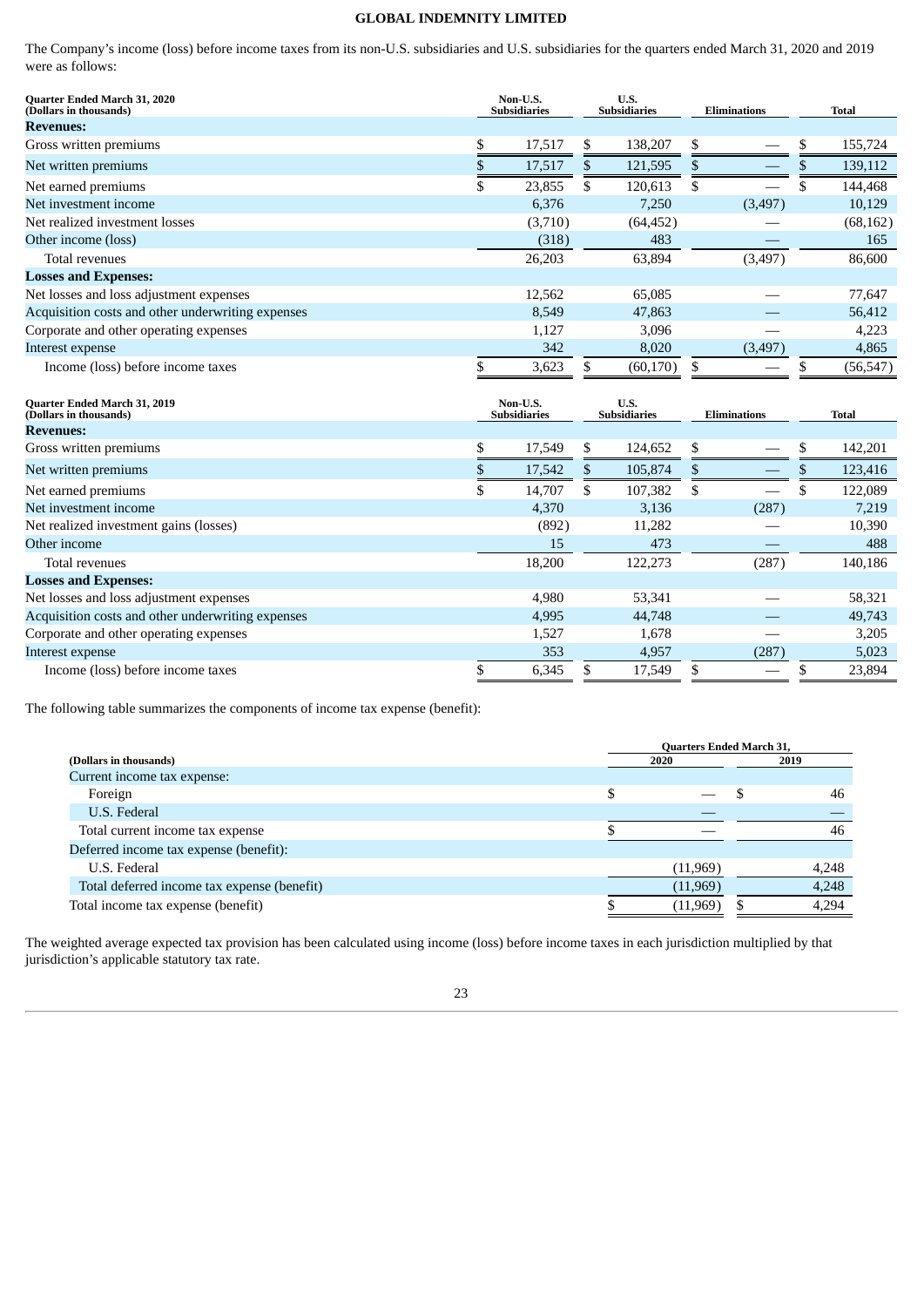The following table summarizes the differences between the tax provision for financial statement purposes and the expected tax provision at the weighted average tax rate:

|                                                     |  | <b>Quarters Ended March 31,</b> |           |                                  |        |       |                           |  |  |  |  |  |
|-----------------------------------------------------|--|---------------------------------|-----------|----------------------------------|--------|-------|---------------------------|--|--|--|--|--|
|                                                     |  |                                 | 2020      |                                  |        | 2019  |                           |  |  |  |  |  |
| (Dollars in thousands)                              |  | Amount                          |           | $%$ of Pre-<br><b>Tax Income</b> | Amount |       | $%$ of Pre-<br>Tax Income |  |  |  |  |  |
| Expected tax provision at weighted average tax rate |  |                                 | (12, 635) | 22.3%                            |        | 3,732 | 15.6%                     |  |  |  |  |  |
| Adjustments:                                        |  |                                 |           |                                  |        |       |                           |  |  |  |  |  |
| Tax exempt interest                                 |  |                                 | (1)       |                                  |        | (1)   |                           |  |  |  |  |  |
| Dividend exclusion                                  |  |                                 | (71)      | 0.1                              |        | (77)  | (0.3)                     |  |  |  |  |  |
| Non-deductible interest                             |  |                                 | 679       | (1.1)                            |        | 680   | 2.8                       |  |  |  |  |  |
| Other                                               |  |                                 | 59        | (0.1)                            |        | (40)  | (0.1)                     |  |  |  |  |  |
| Effective income tax expense (benefit)              |  |                                 | (11,969)  | 21.2%                            |        | 4.294 | 18.0%                     |  |  |  |  |  |

The effective income tax benefit rate for the quarter ended March 31, 2020 was 21.2%, compared with an effective income tax expense rate of 18.0% for the quarter ended March 31, 2019. The income tax benefit rate for the quarter ended March 31, 2020 was primarily the result of investment losses incurred by the Company's U.S. Subsidiaries.

The Company has a net operating loss ("NOL") carryforward of \$22.9 million as of March 31, 2020, which begins to expire in 2036 based on when the original NOL was generated. The Company's NOL carryforward as of December 31, 2019 was \$21.9 million.

The Company has a Section 163(j) ("163(j)") carryforward of \$9.0 million as of March 31, 2020 and December 31, 2019, which can be carried forward indefinitely. The 163(j) carryforward relates to the limitation on the deduction for business interest expense paid or accrued.

The Company has an alternative minimum tax ("AMT") credit carryforward of \$5.5 million and \$11.0 million as of March 31, 2020 and December 31, 2019, respectively. The Company received \$5.5 million of the AMT credit carryforward during the quarter ended March 31, 2020. Under provisions of the CARES Act, the Company filed a request for a full refund of the remaining \$5.5 million in 2020.

### **7. Liability for Unpaid Losses and Loss Adjustment Expenses**

Activity in the liability for unpaid losses and loss adjustment expenses is summarized as follows:

|                                                          | <b>Quarters Ended March 31,</b> |    |         |  |  |
|----------------------------------------------------------|---------------------------------|----|---------|--|--|
| (Dollars in thousands)                                   | 2020                            |    | 2019    |  |  |
| Balance at beginning of period                           | 630,181                         | \$ | 680,031 |  |  |
| Less: Ceded reinsurance receivables                      | 76,273                          |    | 109,342 |  |  |
| Net balance at beginning of period                       | 553,908                         |    | 570,689 |  |  |
| Incurred losses and loss adjustment expenses related to: |                                 |    |         |  |  |
| Current year                                             | 78,247                          |    | 66,251  |  |  |
| Prior years                                              | (600)                           |    | (7,930) |  |  |
| Total incurred losses and loss adjustment expenses       | 77,647                          |    | 58,321  |  |  |
| Paid losses and loss adjustment expenses related to:     |                                 |    |         |  |  |
| Current year                                             | 22,034                          |    | 18,340  |  |  |
| Prior years                                              | 48,806                          |    | 61,776  |  |  |
| Total paid losses and loss adjustment expenses           | 70,840                          |    | 80,116  |  |  |
| Net balance at end of period                             | 560,715                         |    | 548,894 |  |  |
| Plus: Ceded reinsurance receivables                      | 78,753                          |    | 97,065  |  |  |
| Balance at end of period                                 | 639,468                         |    | 645,959 |  |  |

When analyzing loss reserves and prior year development, the Company considers many factors, including the frequency and severity of claims, loss trends, case reserve settlements that may have resulted in significant development, and any other additional or pertinent factors that may impact reserve estimates.

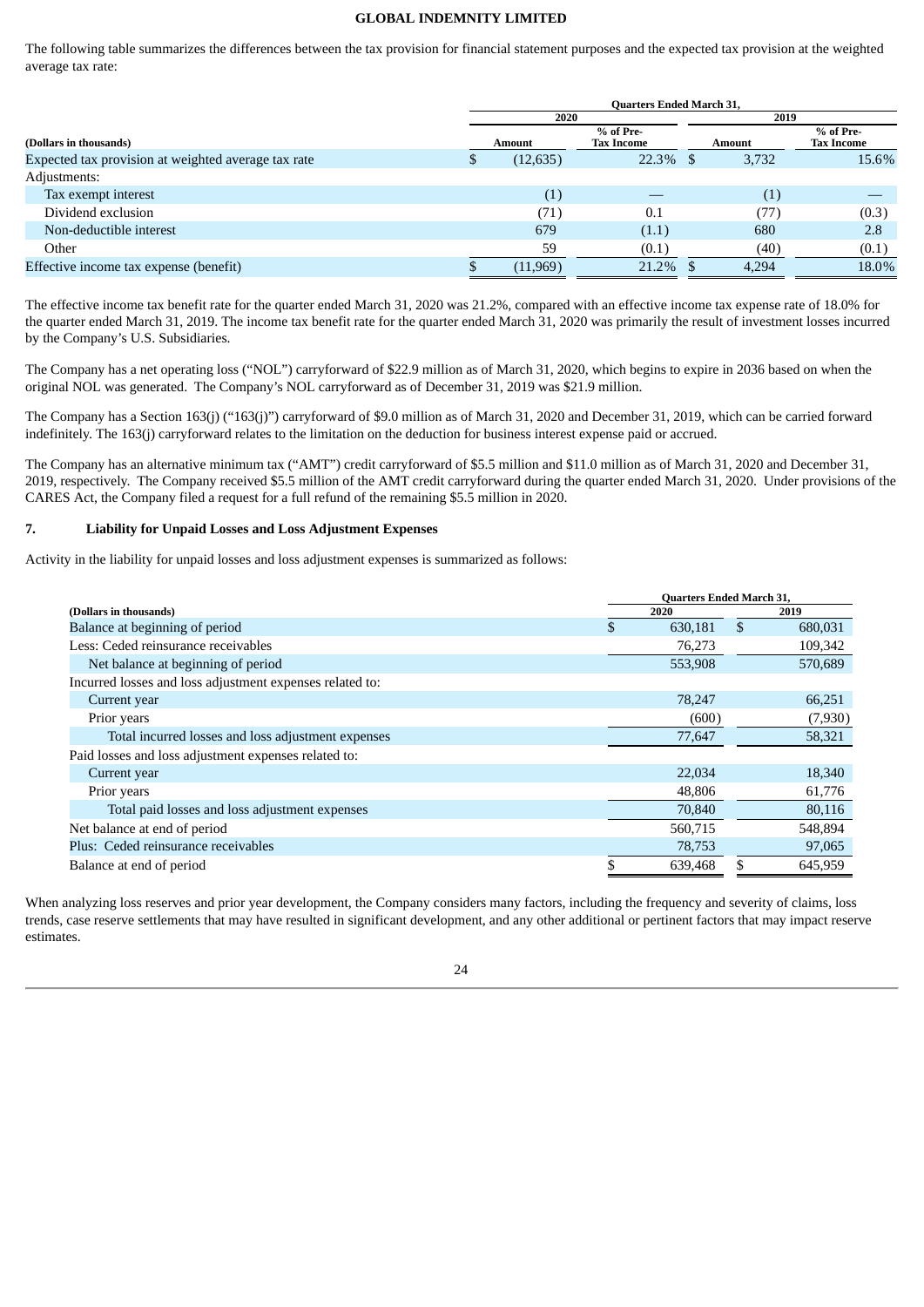During the first quarter of 2020, the Company reduced its prior accident year loss reserves by \$0.6 million. This reduction consisted of increases and decreases in prior accident year loss reserves in all segments with the primary impact being a \$0.6 million decrease related to Reinsurance Operations.

The increases and decreases in prior accident year loss reserves related to Commercial Specialty primarily consisted of the following:

- **General Liability:** An increase of less than \$0.3 million primarily in the 2016 through 2018 accident years reflects higher than anticipated claims severity. These increases were mostly offset by decreases mainly in the 2012 through 2015 and 2019 accident years due to lower than expected claims severity.
- **Workers Compensation:** A \$0.2 million reduction primarily in loss adjustment expense reserves in the 2012 accident year and accident years prior to 2005.
- **Property:** A decrease of less than \$0.1 million is mainly due to decreases in the 2018 and 2019 accident years primarily recognizing lower than expected claims severity, offset by an increase in the 2016 accident year due to higher than anticipated claims severity.

The increases and decreases in prior accident year loss reserves related to Specialty Property primarily consisted of the following:

- **General Liability:** A \$0.4 million decrease primarily recognizes lower than expected claims severity in the 2015, 2016 and 2019 accident years.
- Property: A \$0.4 million increase mainly reflects higher than anticipated claims severity in the 2019 accident year, partially offset by a decrease in the 2018 accident year due to lower than expected claims severity.

Farm, Ranch, & Stable had immaterial increases and decreases in prior accident year loss reserves.

The \$0.6 million reduction of prior accident year loss reserves related to Reinsurance Operations was from the property lines. Decreases were primarily in the 2014 through 2017 accident years based on a review of the experience reported from cedants, partially offset by an increase in the 2018 accident year mainly due to development on Typhoons Jebi and Trami and an increase in attritional losses in the 2019 accident year.

During the first quarter of 2019, the Company reduced its prior accident year loss reserves by \$7.9 million, which consisted of a \$6.7 million decrease related to Commercial Specialty, a \$0.9 million increase related to Specialty Property, a \$2.1 million decrease related to Farm, Ranch, & Stable, and a \$0.1 million decrease related to Reinsurance Operations.

The \$6.7 million reduction of prior accident year loss reserves related to Commercial Specialty primarily consisted of the following:

- **General Liability:** <sup>A</sup> \$5.0 million reduction in aggregate with \$0.5 million of favorable development in the construction defect reserve category and \$4.5 million of favorable development in the other general liability reserve categories. The decreases in the construction defect reserve category recognize lower than anticipated claims frequency and severity that led to reductions in the 2004 through 2009 and 2011 through 2018 accident years, partially offset by an increase in the 2010 accident year. For the other general liability reserve categories, lower than expected claims severity was the primary driver of the favorable development mainly in accident years 2005 through 2014 and the 2016 and 2017 accident years, partially offset by an increase in the 2015 accident year.
- **Commercial Auto Liability:** A \$0.8 million decrease in total primarily in the 2000 through 2002, 2010, 2012 and 2013 accident years. The decreases recognize lower than anticipated claims severity.
- **Property:** A \$1.0 million decrease in aggregate recognizes lower than anticipated claims severity primarily in the 2012 through 2016 and 2018 accident years partially offset by increases in the 2010 and 2017 accident years.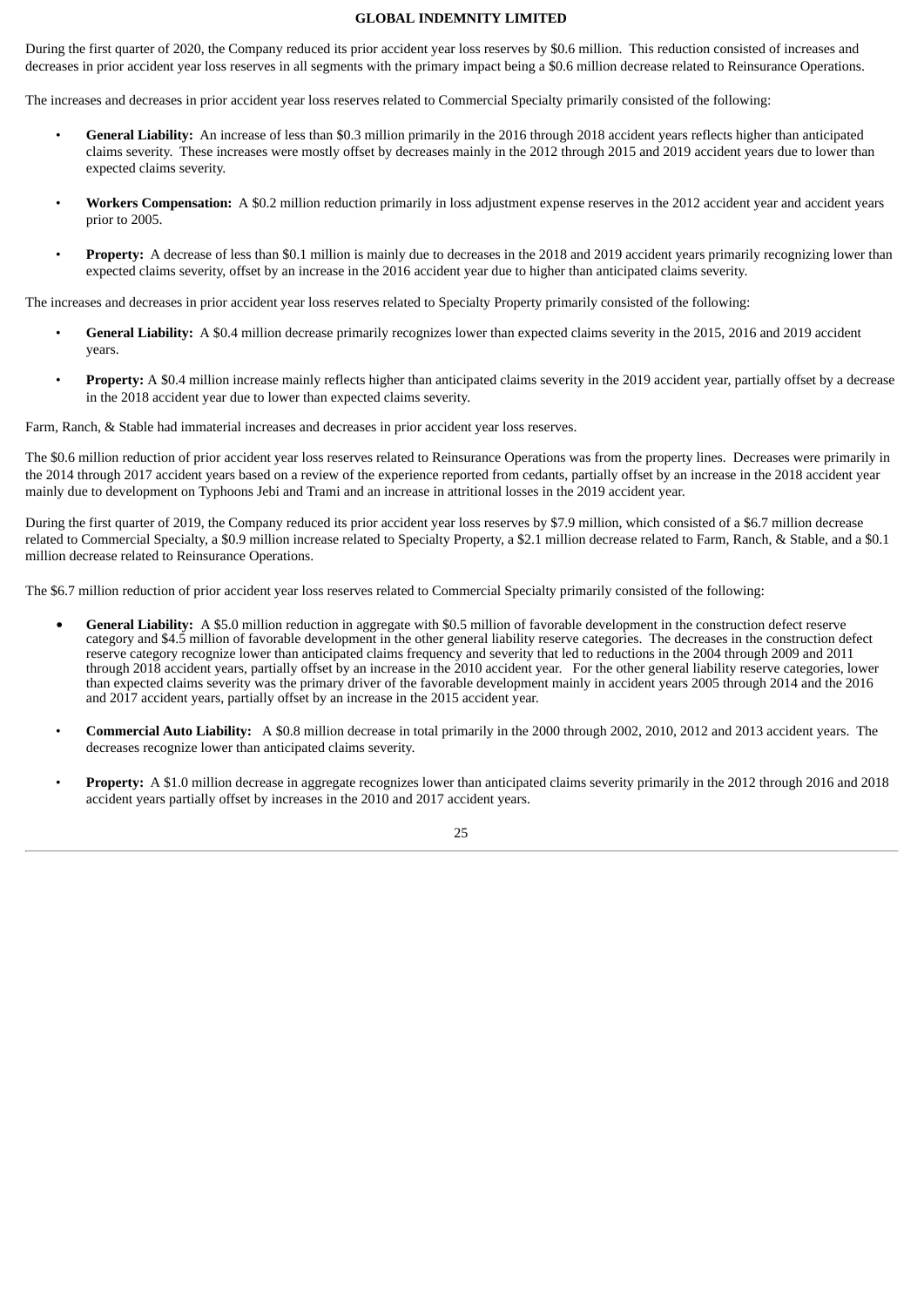The \$0.9 million increase of prior accident year loss reserves related to Specialty Property primarily consisted of the following:

• **Property:** A \$0.8 million increase recognizes higher than expected claims severity in the 2018 accident year partially offset by decreases in the 2015 through 2017 accident years.

The \$2.1 million reduction of prior accident year loss reserves related to Farm, Ranch, & Stable primarily consisted of the following:

- **Property:** A \$0.4 million decrease in total reflects lower than expected case incurred emergence in the 2018 accident year partially offset by an increase in the 2017 accident year.
- **Liability:** A \$1.7 million decrease in total, recognizes lower than anticipated claims severity in the 2016 and 2017 accident years partially offset by increases in the 2013 through 2015 accident years.

The \$0.1 million reduction of prior accident year loss reserves related to Reinsurance Operations was from the property lines. Decreases were primarily in the 2013 and 2015 through 2017 accident years, mostly offset by an increase in the 2018 accident year. The accident year change was based on a review of the experience reported from cedants.

#### **8**. **Leases**

Effective January 1, 2019, the Company adopted new accounting guidance which increased transparency and comparability among organizations by recognizing lease assets and lease liabilities on the balance sheet and disclosing key information about leasing arrangements. The Company adopted this new accounting guidance using the optional transition method. Under this method, the Company applied the new leases standard at the adoption date and recognized a cumulative effect adjustment of less than \$0.1 million to the opening balance sheet of retained earnings. The Company elected the package of practical expedients permitted under the transition guidance within the new standard. In addition, the Company elected the hindsight practical expedient to determine the lease term for existing leases.

The Company determines if an arrangement is a lease at inception. Leases with a term of 12 months or less are not recorded on the consolidated balance sheets. For leases with a term of greater than 12 months, lease right-of-use assets ("ROU") are included in other assets on the consolidated balance sheets and lease liabilities are included in other liabilities on the consolidated balance sheets.

Lease ROU assets and lease liabilities are recognized based on the present value of the future minimum lease payments over the lease term at the commencement date. The Company's leases do not provide an implicit rate; therefore, the Company uses its incremental borrowing rate at the commencement date in determining the present value of future payments. The ROU assets are calculated using the initial lease liability amount, plus any lease payments made at or before the commencement date, minus any lease incentives received, plus any initial direct costs incurred.

The Company's lease agreements may contain both lease and non-lease components which are accounted separately. The Company elected the practical expedient on not separating lease components from non-lease components for its equipment leases.

The Company leases office space and equipment under various operating lease arrangements. The Company's leases have remaining lease terms ranging from 5 months to 10 years. Some building leases have options to extend, terminate, or retract the leased area. The Company did not factor in term extension, terminations, or space retractions into the lease terms used to calculate the right-of-use assets and lease liabilities since it was uncertain as to whether these options would be executed.

The Company is also party to certain service contracts. These agreements will continue to be accounted for as service contracts and expensed in the period the services have been provided. As contracts are signed, renewed, or renegotiated, they will be evaluated using the criteria set forth in the new lease guidance to determine if these contracts contain a lease and will be accounted for properly depending upon the terms and language in the contract.

Lease expenses for minimum lease payments are recognized on a straight-line basis over the lease term.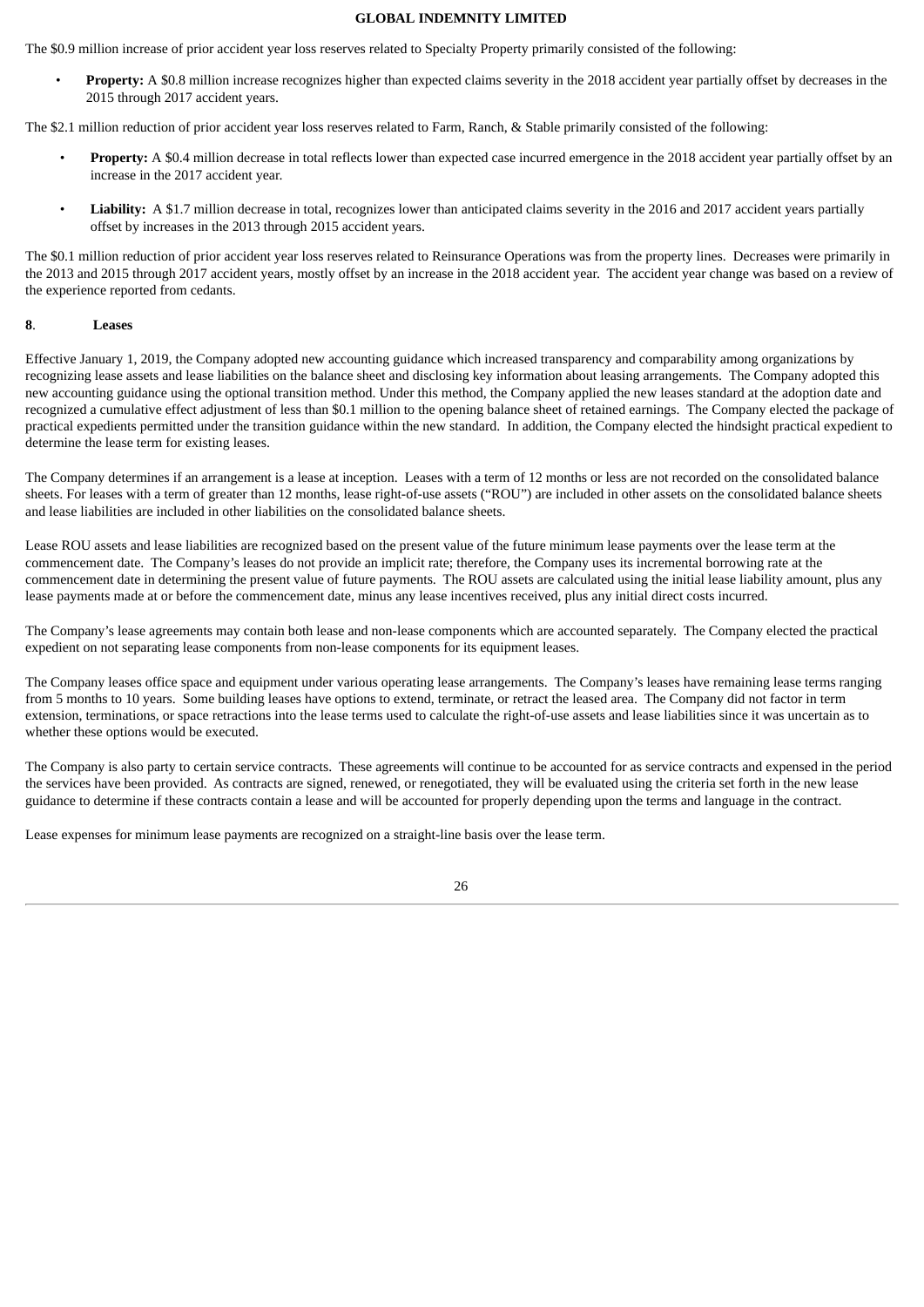The components of lease expenses were as follows:

|                           | <b>Quarters Ended March 31,</b> |  |      |  |  |
|---------------------------|---------------------------------|--|------|--|--|
| (Dollars in thousands)    | 2020                            |  | 2019 |  |  |
| Operating lease expenses  | 748                             |  | 819  |  |  |
| Short-term lease expenses |                                 |  |      |  |  |
| Total lease expenses      | 750.                            |  |      |  |  |

Supplemental cash flow information related to leases was as follows:

|                                                                   |    | <b>Quarters Ended March 31,</b> |      |        |
|-------------------------------------------------------------------|----|---------------------------------|------|--------|
| (Dollars in thousands)                                            |    | 2020                            |      | 2019   |
| Cash paid for amounts included in the measurement of liabilities: |    |                                 |      |        |
| <b>Operating leases</b>                                           | S  | 395                             | - 86 | 574    |
| Right-of-use assets obtained in exchange for new lease            |    |                                 |      |        |
| obligations:                                                      |    |                                 |      |        |
| <b>Operating leases</b>                                           | S. |                                 |      | 14,897 |
|                                                                   |    |                                 |      |        |

Supplemental balance sheet information related to leases was as follows:

The table below presents the lease-related assets and liabilities recorded on the consolidated balance sheets.

| (Dollars in thousands)                 | <b>Classification on the consolidated</b><br>balance sheets |      | <b>March 31, 2020</b> | <b>December 31, 2019</b> |              |  |  |
|----------------------------------------|-------------------------------------------------------------|------|-----------------------|--------------------------|--------------|--|--|
| <b>Assets:</b>                         |                                                             |      |                       |                          |              |  |  |
| Operating lease assets                 | Other assets                                                | \$   | 22,071                | \$                       | 22,761       |  |  |
|                                        |                                                             |      |                       |                          |              |  |  |
| <b>Liabilities:</b>                    |                                                             |      |                       |                          |              |  |  |
| <b>Operating lease liabilities</b>     | Other liabilities                                           | \$   | 23.345                | \$                       | 23,539       |  |  |
|                                        |                                                             |      |                       |                          |              |  |  |
| Weighted-average remaining lease term: |                                                             |      |                       |                          |              |  |  |
| <b>Operating leases</b>                |                                                             |      | 9.5 years             |                          | $10.2$ years |  |  |
|                                        |                                                             |      |                       |                          |              |  |  |
| Weighted-average discount rate:        |                                                             |      |                       |                          |              |  |  |
| Operating leases (1)                   |                                                             | 2.7% |                       |                          | $2.7\%$      |  |  |
|                                        |                                                             |      |                       |                          |              |  |  |

(1) Represents the Company's incremental borrowing rate

At March 31, 2020, future minimum lease payments under non-cancelable operating leases were as follows:

| (Dollars in thousands)                  |    |        |
|-----------------------------------------|----|--------|
| 2020(1)                                 | \$ | 1,579  |
| 2021                                    |    | 2,779  |
| 2022                                    |    | 2,659  |
| 2023                                    |    | 2,702  |
| 2024                                    |    | 2,746  |
| Thereafter                              |    | 14,142 |
| Total future minimum lease payments     | S  | 26,607 |
| Less: amount representing interest      |    | 3,262  |
| Present value of minimum lease payments |    | 23,345 |
|                                         |    |        |

(1) Excludes the quarter ended March 31, 2020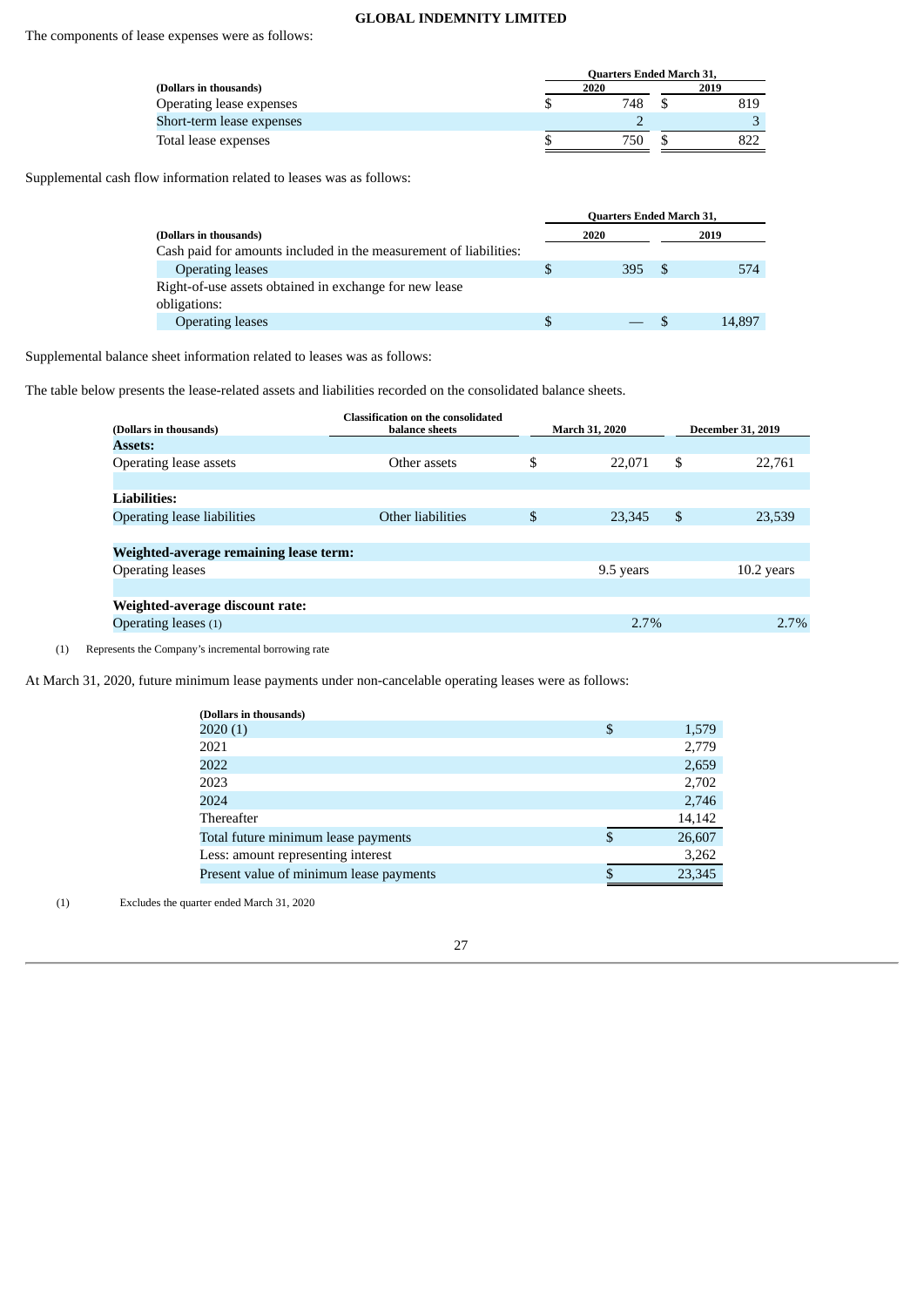#### **9. Shareholders' Equity**

The following table provides information with respect to the A ordinary shares that were surrendered or repurchased during the quarter ended March 31, 2020:

| Period (1)          | <b>Total Number</b><br>of Shares<br>Purchased |     |  | Average<br><b>Price Paid</b><br><b>Per Share</b> | <b>Total Number of Shares</b><br><b>Purchased as Part of</b><br><b>Publicly Announced</b><br><b>Plan or Program</b> | <b>Approximate Dollar</b><br><b>Value of Shares that May</b><br><b>Yet Be Purchased Under</b><br>the Plans or Programs |
|---------------------|-----------------------------------------------|-----|--|--------------------------------------------------|---------------------------------------------------------------------------------------------------------------------|------------------------------------------------------------------------------------------------------------------------|
| January 1-31, 2020  | 3,124                                         | (2) |  | 29.63                                            |                                                                                                                     |                                                                                                                        |
| February 1-29, 2020 | 1,600                                         | (2) |  | 31.13                                            |                                                                                                                     |                                                                                                                        |
| <b>Total</b>        | 4.724                                         |     |  | 30.14                                            |                                                                                                                     |                                                                                                                        |

**(1)** Based on settlement date.

Surrendered by employees as payment of taxes withheld on the vesting of restricted stock.

The following table provides information with respect to the A ordinary shares that were surrendered or repurchased during the quarter ended March 31, 2019:

| Period (1)          | <b>Total Number</b><br>of Shares<br>Purchased |     | Average<br><b>Price Paid</b><br><b>Per Share</b> | <b>Total Number of Shares</b><br>Purchased as Part of<br><b>Publicly Announced</b><br><b>Plan or Program</b> | <b>Approximate Dollar Value</b><br>of Shares that May Yet Be<br><b>Purchased Under the Plans</b><br>or Programs |
|---------------------|-----------------------------------------------|-----|--------------------------------------------------|--------------------------------------------------------------------------------------------------------------|-----------------------------------------------------------------------------------------------------------------|
| January 1-31, 2019  | 7,945                                         | (2) | 36.23                                            |                                                                                                              |                                                                                                                 |
| February 1-28, 2019 | 19,083                                        | (2) | 34.59                                            |                                                                                                              |                                                                                                                 |
| <b>Total</b>        | 27,028                                        |     | 35.07                                            |                                                                                                              |                                                                                                                 |

**(1)** Based on settlement date.

**(2)** Surrendered by employees as payment of taxes withheld on the vesting of restricted stock.

There were no B ordinary shares that were surrendered or repurchased during the quarters ended March 31, 2020 or 2019.

As of March 31, 2020, the Company's A ordinary shares were held by approximately 215 shareholders of record. There were four holders of record of the Company's B ordinary shares, all of whom are affiliated investment funds of Fox Paine & Company, LLC or an affiliate of an investment fund, as of March 31, 2020.

Please see Note 12 of the notes to the consolidated financial statements in Item 8 Part II of the Company's 2019 Annual Report on Form 10-K for more information on the Company's repurchase program.

#### *Dividends*

Dividend payments of \$0.25 per ordinary share were declared during the quarter ended March 31, 2020 as follows:

| <b>Approval Date</b> | <b>Record Date</b> | <b>Payment Date</b> | <b>Total Dividends Declared</b><br>(Dollars in thousands) |
|----------------------|--------------------|---------------------|-----------------------------------------------------------|
| February 9, 2020     | March 24, 2020     | March 31, 2020      | 3,539                                                     |
| Various (1)          | Various            | Various             | 102                                                       |
| <b>Total</b>         |                    |                     | 3,641                                                     |

(1) Represents dividends declared on unvested shares, net of forfeitures.

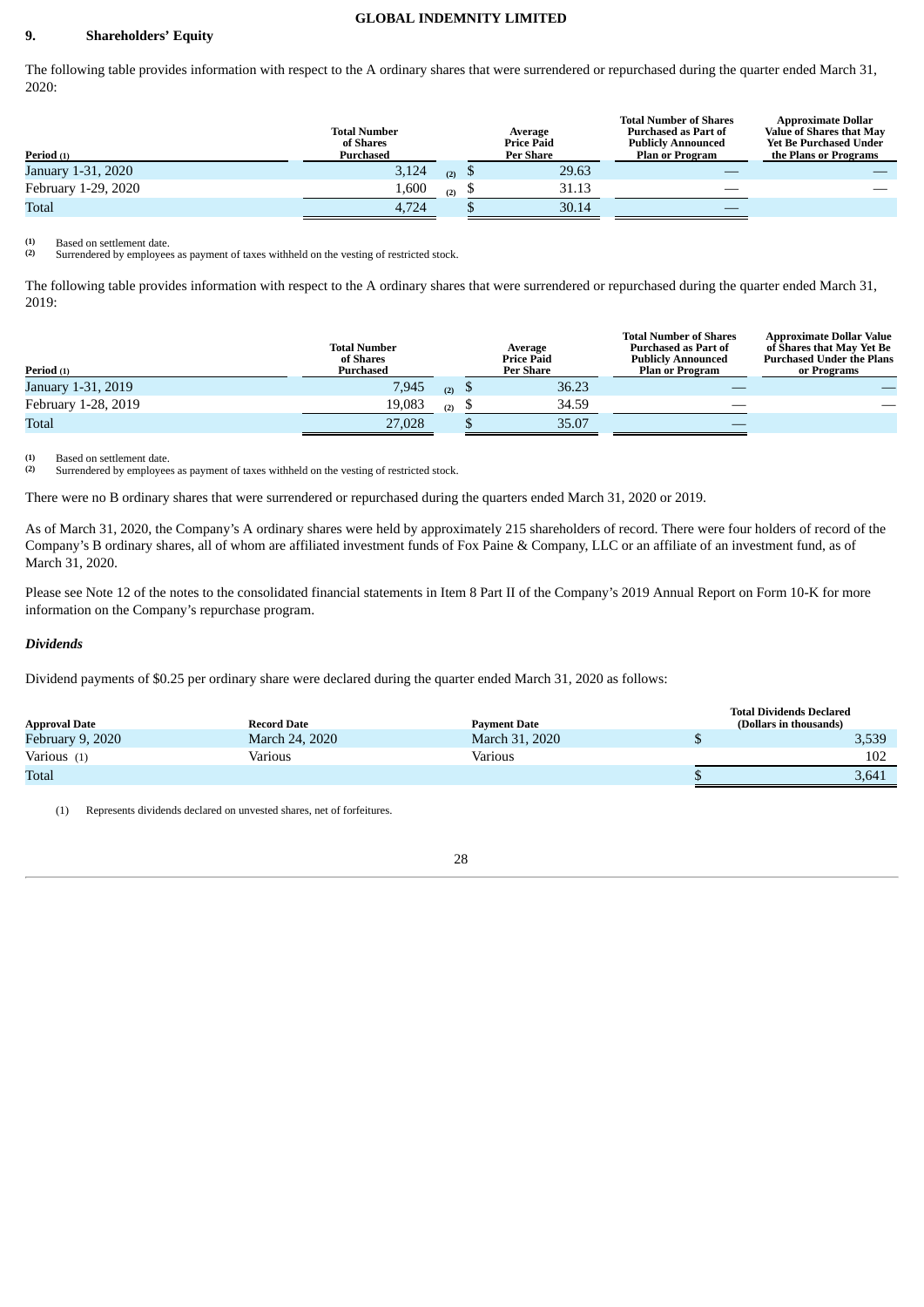Dividend payments of \$0.25 per ordinary share were declared during the quarter ended March 31, 2019 as follows:

| <b>Approval Date</b> | <b>Record Date</b> | <b>Payment Date</b> | <b>Total Dividends Declared</b><br>(Dollars in thousands) |       |
|----------------------|--------------------|---------------------|-----------------------------------------------------------|-------|
| February 10, 2019    | March 22, 2019     | March 29, 2019      |                                                           | 3,521 |
| Various (1)          | Various            | Various             |                                                           | 30    |
| <b>Total</b>         |                    |                     |                                                           | 3,551 |

(1) Represents dividends declared on unvested shares, net of forfeitures.

As of March 31, 2020 and December 31, 2019, accrued dividends on unvested shares, which were included in other liabilities on the consolidated balance sheets, were \$0.4 million and \$0.1 million, respectively.

Please see Note 12 of the notes to the consolidated financial statements in Item 8 Part II of the Company's 2019 Annual Report on Form 10-K for more information on the Company's dividend program.

#### **10. Related Party Transactions**

#### *Fox Paine Entities*

As of March 31, 2020, U.N. Co-Investment Fund III (Cayman), L.P. and Fox Paine Capital Fund II International, L.P. (collectively, the "Fox Paine Funds"), which are investment funds managed by Fox Paine & Company, LLC, beneficially own approximately 80.3% of the Company's total voting power. As of March 31, 2020, Fox Mercury Investments, L.P. and certain of its affiliates (collectively, the "FM Entities") separately beneficially own approximately 2.1% of the Company's total voting power. The Fox Paine Funds have the right to appoint a number of the Company's Directors equal in aggregate to the pro rata percentage of the voting shares of the Company beneficially held by the Fox Paine Funds, FM Entities and Fox Paine & Company, LLC (collectively, "Fox Paine Entities") so long as the Fox Paine Entities beneficially own shares representing an aggregate 25% or more of the voting power in the Company. The Fox Paine Funds control the election of all of the Company's Directors due to its controlling share ownership. The Company's Chairman is the chief executive and founder of Fox Paine & Company, LLC.

The Company relies on Fox Paine & Company, LLC to provide management services and other services related to the operations of the Company. Starting in 2014, the management fee is adjusted annually to reflect the percentage change in the CPI-U. Management fee expense of \$0.5 million was incurred during each of the quarters ended March 31, 2020 and 2019. Prepaid management fees, which were included in other assets on the consolidated balance sheets, were \$0.9 million and \$1.4 million as of March 31, 2020 and December 31, 2019, respectively.

In addition, Fox Paine & Company, LLC may also propose and negotiate transaction fees with the Company subject to the provisions of the Company's related party transaction policies, including approval of the Company's Audit Committee of the Board of Directors, for those services from time to time. Each of the Company's transactions with Fox Paine & Company, LLC described below was reviewed and approved by the Company's Audit Committee, which is composed of independent directors, and the Board of Directors (other than Saul A. Fox, Chairman of the Board of Directors of the Company and Chief Executive of Fox Paine & Company, LLC, who is not a member of the Audit Committee and recused himself from the Board of Directors' deliberations).

#### *Illiquid Investment Fund Divestiture Fee*

On December 21, 2018, Global Indemnity Group, LLC exited an investment in a private credit fund pursuant to a sale of Global Indemnity Group, LLC's investment to third parties at par plus accrued interest. Fox Paine & Company, LLC provided services to Global Indemnity Group, LLC in connection with the sale, including conducting due diligence to evaluate the private fund, recommending that Global Indemnity Group, LLC withdraw from the private fund, and conducting extended negotiations with the private fund to secure Global Indemnity Group, LLC's withdrawal from the private fund on favorable terms. Fox Paine & Company, LLC's services for Global Indemnity Group, LLC in connection with the sale were performed during the second, third, and fourth quarters of 2018. The total fee for these services was \$2.0 million which was paid in May 2019.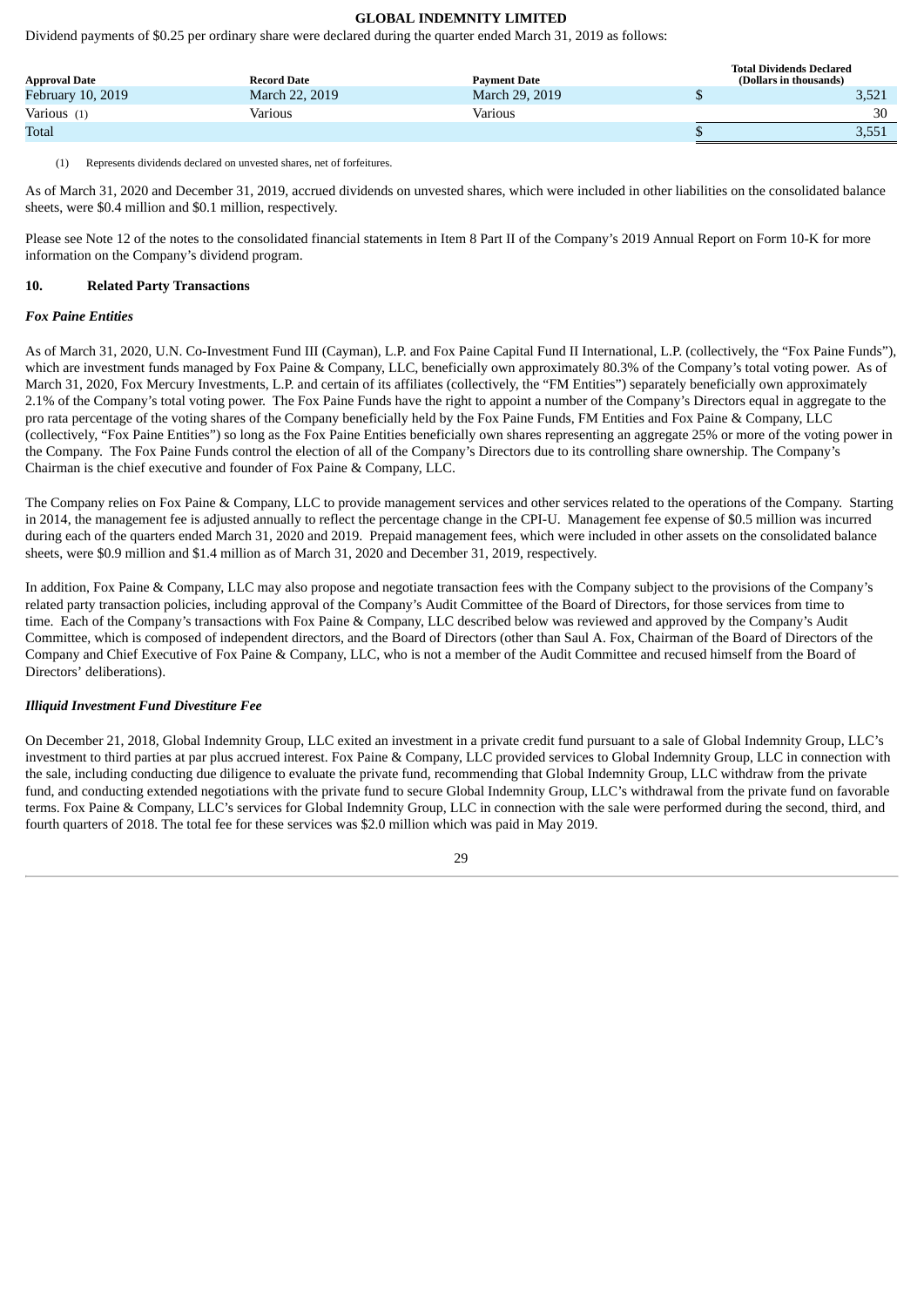### **11. Commitments and Contingencies**

#### *Legal Proceedings*

The Company is, from time to time, involved in various legal proceedings in the ordinary course of business. The Company maintains insurance and reinsurance coverage for such risks in amounts that it considers adequate. However, there can be no assurance that the insurance and reinsurance coverage that the Company maintains is sufficient or will be available in adequate amounts or at a reasonable cost. The Company does not believe that the resolution of any currently pending legal proceedings, either individually or taken as a whole, will have a material adverse effect on its business, results of operations, cash flows, or financial condition.

There is a greater potential for disputes with reinsurers who are in runoff. Some of the Company's reinsurers' have operations that are in runoff, and therefore, the Company closely monitors those relationships. The Company anticipates that, similar to the rest of the insurance and reinsurance industry, it will continue to be subject to litigation and arbitration proceedings in the ordinary course of business.

#### *Commitments*

In 2014, the Company entered into a \$50 million commitment to purchase an alternative investment vehicle which is comprised of European nonperforming loans. As of March 31, 2020, the Company has funded \$35.8 million of this commitment leaving \$14.2 million as unfunded.

In 2017, the Company entered into a \$50 million commitment to purchase an alternative investment vehicle comprised of stressed and distressed securities and structured products. As of March 31, 2020, the Company has funded \$33.0 million of this commitment leaving \$17.0 million as unfunded.

In 2019, the Company entered into a \$10 million commitment to purchase an alternative investment vehicle which is comprised of mortgage loans and other real-estate related investments. As of March 31, 2020, the Company has funded \$9.5 million of this commitment leaving \$0.5 million as unfunded.

#### *Other Commitments*

The Company is party to a Management Agreement, as amended, with Fox Paine & Company, LLC, whereby in connection with certain management services provided to it by Fox Paine & Company, LLC, the Company agreed to pay an annual management fee to Fox Paine & Company, LLC. See Note 10 above for additional information pertaining to this management agreement.

#### *COVID-19*

There is risk that legislation could be passed which would require the Company to cover business interruption claims regardless of terms, exclusions including the virus exclusions contained within the Company's Commercial Specialty and Farm, Ranch & Stable policies, or other conditions included in policies that would otherwise preclude coverage.

#### **12. Share-Based Compensation Plans**

#### **Options**

No stock options were awarded during the quarters ended March 31, 2020 and 2019. No unvested stock options were forfeited during the quarters ended March 31, 2020 or 2019.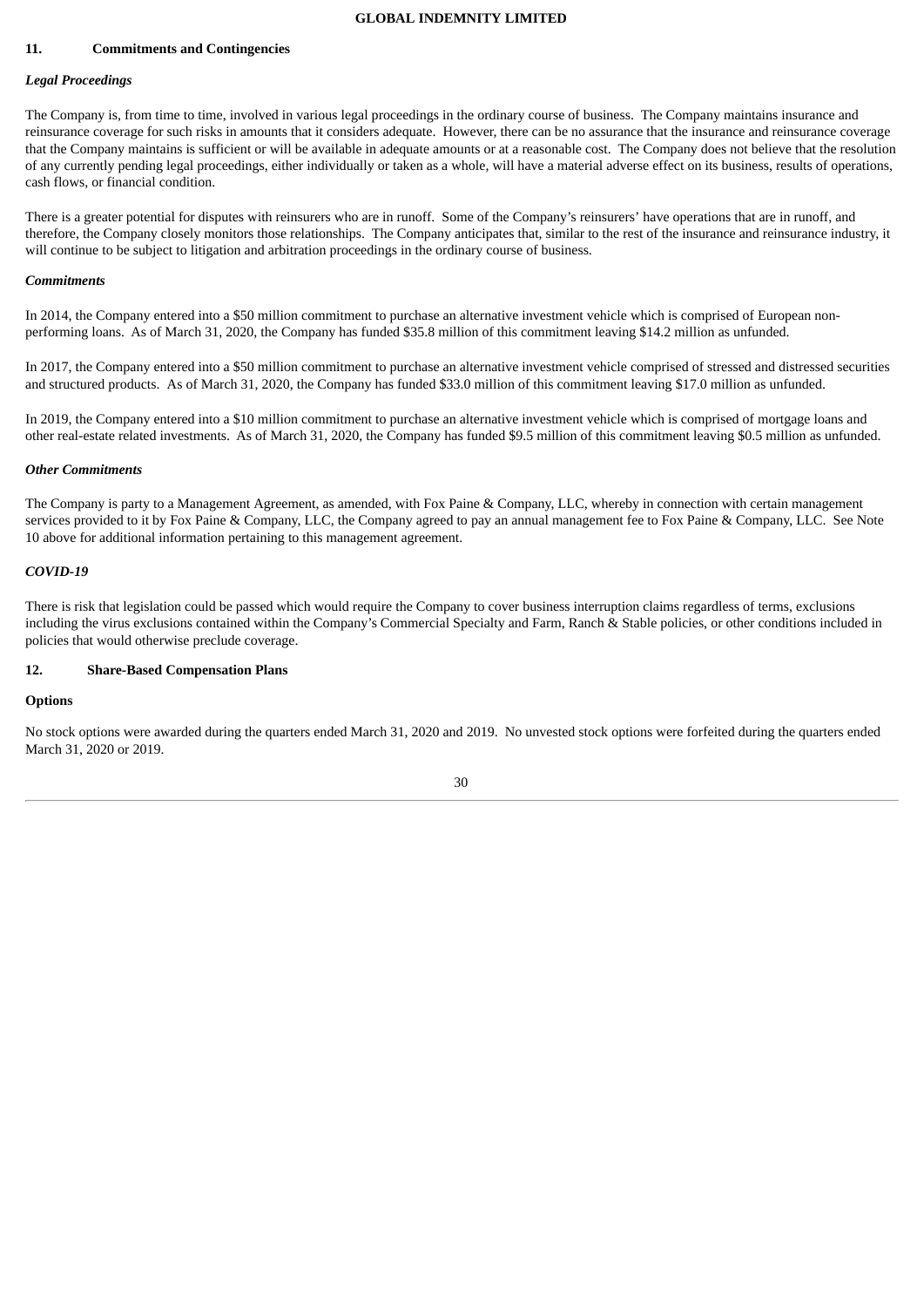#### **Restricted Shares / Restricted Stock Units**

There were no restricted A ordinary shares granted to key employees during the quarter ended March 31, 2020.

During the quarter ended March 31, 2019, the Company granted 36,180 restricted A ordinary shares, with a weighted average grant date value of \$35.82 per share, to key employees under the Plan. 9,063 of these shares vested immediately. The remainder will vest as follows:

- 16.5% vested on January 1, 2020. 16.5% and 17.0% of the restricted stock will vest on January 1, 2021 and January 1, 2022, respectively.
- Subject to Board approval, 50% of restricted stock will vest 100%, no later than March 15, 2022, following a re-measurement of 2018 results as of December 31, 2021.

During the quarter ended March 31, 2020, the Company granted 94,281 restricted stock units, with a weighted average grant date value of \$29.63 per share, to key employees under the Plan. 3,375 of these restricted stock units will vest evenly over the next three years. One third of these restricted stock units will vest on January 1, 2021, January 1, 2022 and January 1, 2023. The remaining 90,906 restricted stock units will vest as follows:

- 16.5%, 16.5%, and 17.0% of the restricted stock units will vest on January 1, 2021, January 1, 2022, and January 1, 2023, respectively.
- Subject to Board approval, 50% of restricted stock units will vest 100%, no later than March 15, 2023, following a re-measurement of 2019 results as of December 31, 2022.

There were no restricted stock units granted to key employees during the quarter ended March 31, 2019.

During the quarters ended March 31, 2020 and 2019, the Company granted 23,127 and 15,842 A ordinary shares, respectively, at a weighted average grant date value of \$29.19 and \$30.38 per share, respectively, to non-employee directors of the Company under the Plan. All of the shares granted to nonemployee directors of the Company in 2020 and 2019 were fully vested but are subject to certain restrictions.

#### **13. Earnings Per Share**

Earnings per share have been computed using the weighted average number of ordinary shares and ordinary share equivalents outstanding during the period.

The following table sets forth the computation of basic and diluted earnings per share:

|                                                         | <b>Quarters Ended March 31,</b> |            |  |            |  |  |  |
|---------------------------------------------------------|---------------------------------|------------|--|------------|--|--|--|
| (Dollars in thousands, except share and per share data) |                                 | 2020       |  | 2019       |  |  |  |
| Net income (loss)                                       |                                 | (44,578)   |  | 19.600     |  |  |  |
| Basic earnings per share:                               |                                 |            |  |            |  |  |  |
| Weighted average shares outstanding - basic             |                                 | 14,249,551 |  | 14,153,918 |  |  |  |
| Net income (loss) per share                             |                                 | (3.13)     |  | 1.38       |  |  |  |
| Diluted earnings per share:                             |                                 |            |  |            |  |  |  |
| Weighted average shares outstanding $-$ diluted $(1)$   |                                 | 14,249,551 |  | 14,315,091 |  |  |  |
| Net income (loss) per share                             |                                 | (3.13)     |  | 1.37       |  |  |  |

**(1)** For the quarter ended March 31, 2020, weighted average shares outstanding – basic was used to calculate diluted earnings per share due to a net loss for the period.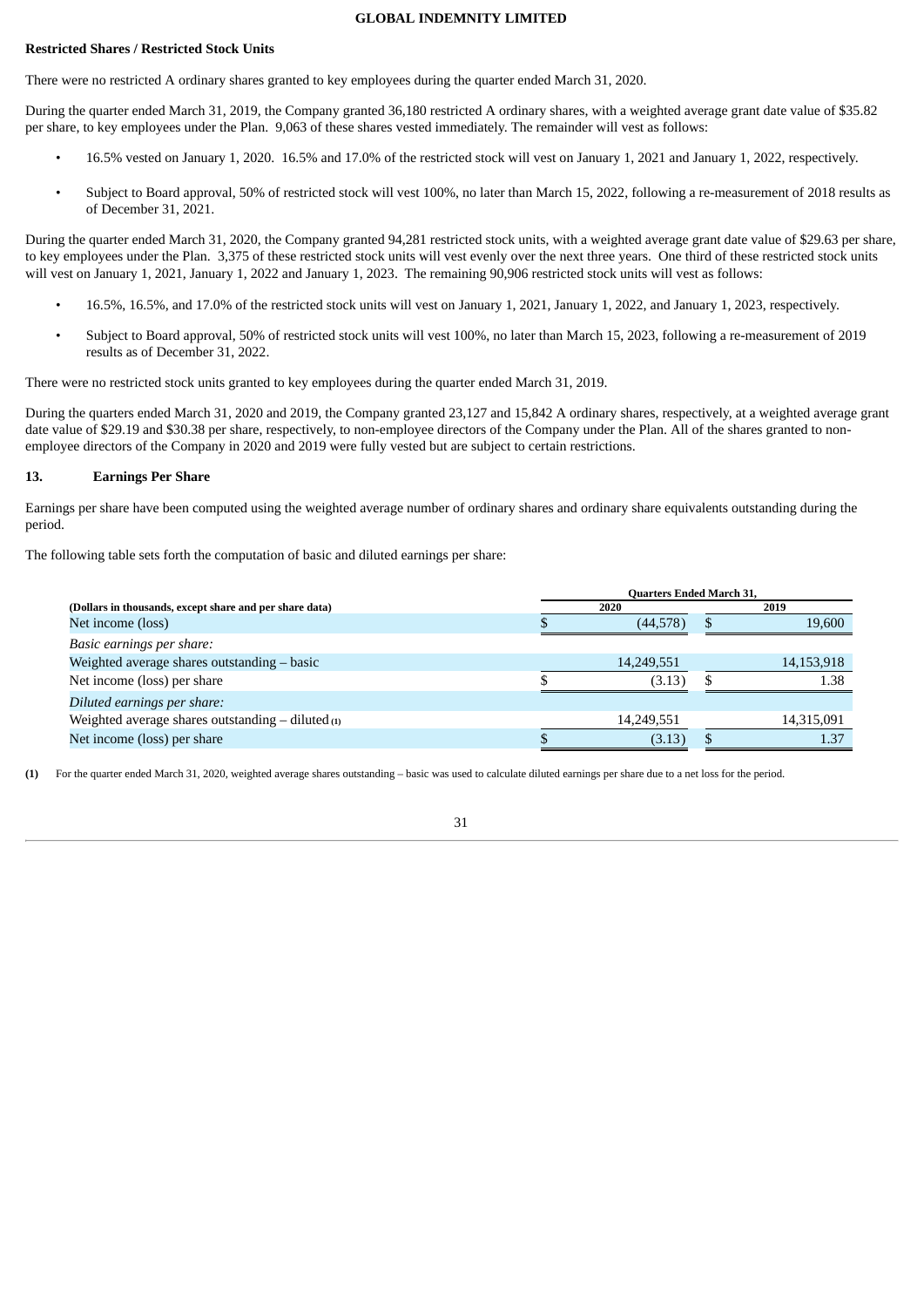A reconciliation of weighted average shares for basic earnings per share to weighted average shares for diluted earnings per share is as follows:

|                                                        | <b>Quarters Ended March 31,</b> |            |
|--------------------------------------------------------|---------------------------------|------------|
|                                                        | 2020                            | 2019       |
| Weighted average shares for basic earnings per share   | 14,249,551                      | 14,153,918 |
| Non-vested restricted stock                            |                                 | 14.723     |
| Options                                                |                                 | 146,450    |
| Weighted average shares for diluted earnings per share | 14,249,551                      | 14,315,091 |

If the Company had not incurred a loss in the quarter ended March 31, 2020, 14,417,506 weighted average shares would have been used to compute the diluted loss per share calculation. In addition to the basic shares, weighted average shares for the diluted calculation would have included 16,298 shares of non-vested restricted stock, 29,261 shares of non-vested restricted stock units, and 122,396 share equivalents for options.

The weighted average shares outstanding used to determine dilutive earnings per share does not include 500,000 options for the quarters ended March 31, 2020 and 2019 which were deemed to be anti-dilutive.

#### **14. Segment Information**

The Company manages its business through four business segments. Commercial Specialty offers specialty property and casualty products designed for product lines such as Small Business Binding Authority, Property Brokerage, and Programs. Specialty Property offers specialty personal lines property and casualty insurance products. Farm, Ranch, & Stable offers specialized property and casualty coverage including Commercial Farm Auto and Excess/Umbrella Coverage for the agriculture industry as well as specialized insurance products for the equine mortality and equine major medical industry. Reinsurance Operations provides reinsurance solutions through brokers and primary writers including insurance and reinsurance companies.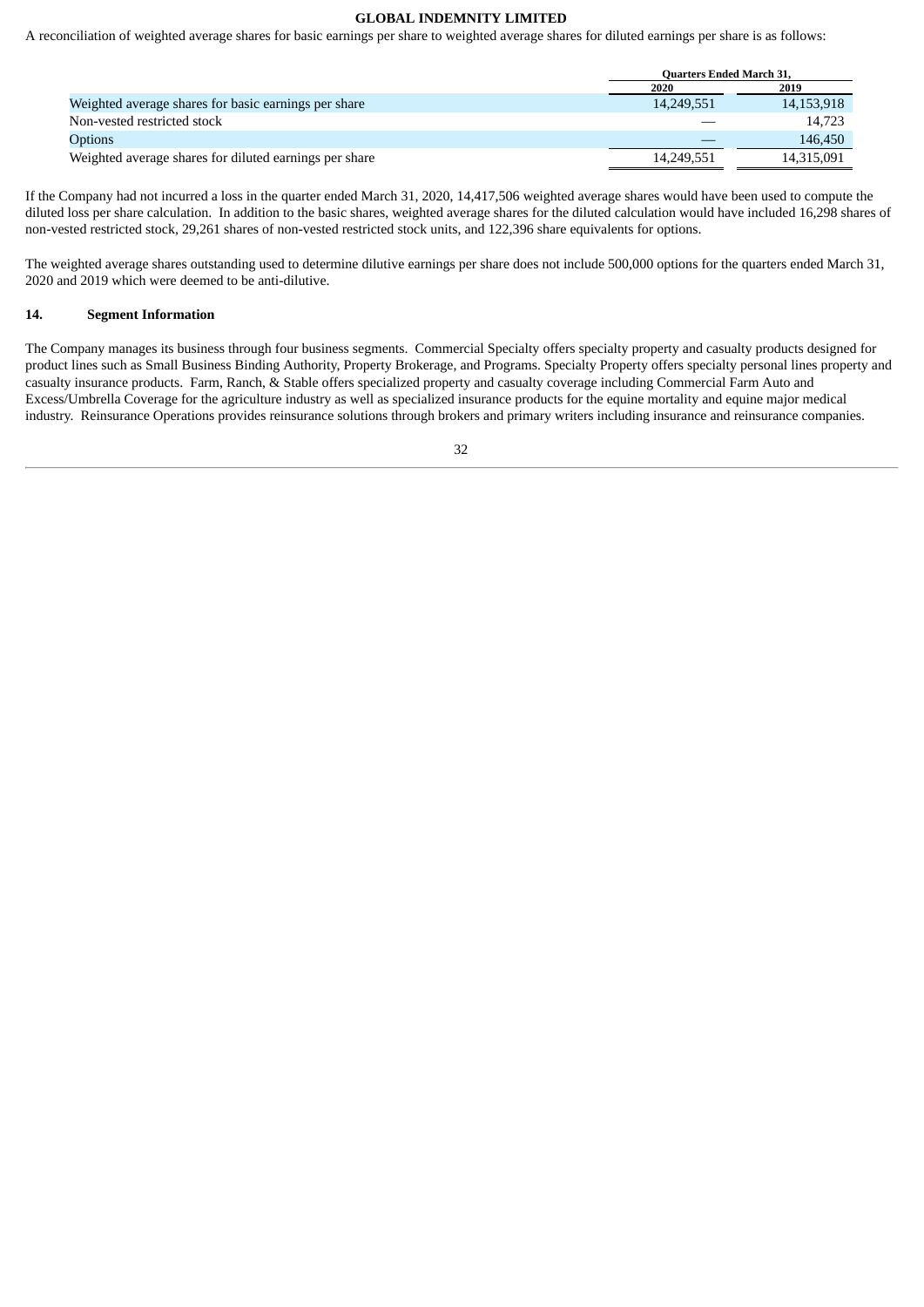The following are tabulations of business segment information for the quarters ended March 31, 2020 and 2019:

| Quarter Ended March 31, 2020<br>(Dollars in thousands) | Commercial<br><b>Specialty</b> | (1) | <b>Specialty</b><br><b>Property</b> | (1) | Farm, Ranch,<br>& Stable | Reinsurance<br>(1) Operations | (2) | <b>Total</b> |
|--------------------------------------------------------|--------------------------------|-----|-------------------------------------|-----|--------------------------|-------------------------------|-----|--------------|
| <b>Revenues:</b>                                       |                                |     |                                     |     |                          |                               |     |              |
| Gross written premiums                                 | \$<br>80,831                   | \$  | 35,243                              | \$  | 22,133                   | \$<br>17,517                  | S   | 155,724      |
| Net written premiums                                   | \$<br>72,483                   | \$  | 30,007                              | \$  | 19,105                   | 17,517<br>\$                  | \$  | 139,112      |
| Net earned premiums                                    | \$<br>67,714                   | \$  | 34,216                              | \$  | 18,683                   | \$.<br>23,855                 | \$  | 144,468      |
| Other income (loss)                                    |                                |     | 427                                 |     | 36                       | (295)                         |     | 168          |
| Total revenues                                         | 67.714                         |     | 34,643                              |     | 18,719                   | 23,560                        |     | 144,636      |
| <b>Losses and Expenses:</b>                            |                                |     |                                     |     |                          |                               |     |              |
| Net losses and loss adjustment expenses                | 37,435                         |     | 17,498                              |     | 9,610                    | 13,104                        |     | 77,647       |
| Acquisition costs and other underwriting expenses      | 25,993                         |     | 14,232                              |     | 7,638                    | 8,549                         |     | 56,412       |
| Income from segments                                   | \$<br>4,286                    | \$  | 2,913                               | \$  | 1,471                    | 1,907<br>\$                   | \$  | 10,577       |
| <b>Unallocated Items:</b>                              |                                |     |                                     |     |                          |                               |     |              |
| Net investment income                                  |                                |     |                                     |     |                          |                               |     | 10,129       |
| Net realized investment loss                           |                                |     |                                     |     |                          |                               |     | (68, 162)    |
| Other income (loss)                                    |                                |     |                                     |     |                          |                               |     | (3)          |
| Corporate and other operating expenses                 |                                |     |                                     |     |                          |                               |     | (4,223)      |
| Interest expense                                       |                                |     |                                     |     |                          |                               |     | (4,865)      |
| Loss before income taxes                               |                                |     |                                     |     |                          |                               |     | (56, 547)    |
| Income tax benefit                                     |                                |     |                                     |     |                          |                               |     | 11,969       |
| Net loss                                               |                                |     |                                     |     |                          |                               |     | (44, 578)    |
|                                                        |                                |     |                                     |     |                          |                               |     |              |
| Segment assets                                         | \$<br>730,202                  | \$  | 209,758                             | \$  | 135,731                  | \$<br>276,640                 |     | \$1,352,331  |
| Corporate assets                                       |                                |     |                                     |     |                          |                               |     | 676,173      |
| <b>Total assets</b>                                    |                                |     |                                     |     |                          |                               | \$  | 2,028,504    |
|                                                        |                                |     |                                     |     |                          |                               |     |              |

**(1)** Includes business ceded to the Company's Reinsurance Operations. This quota share agreement was cancelled effective January 1, 2018. **(2)** External business only, excluding business assumed from affiliates.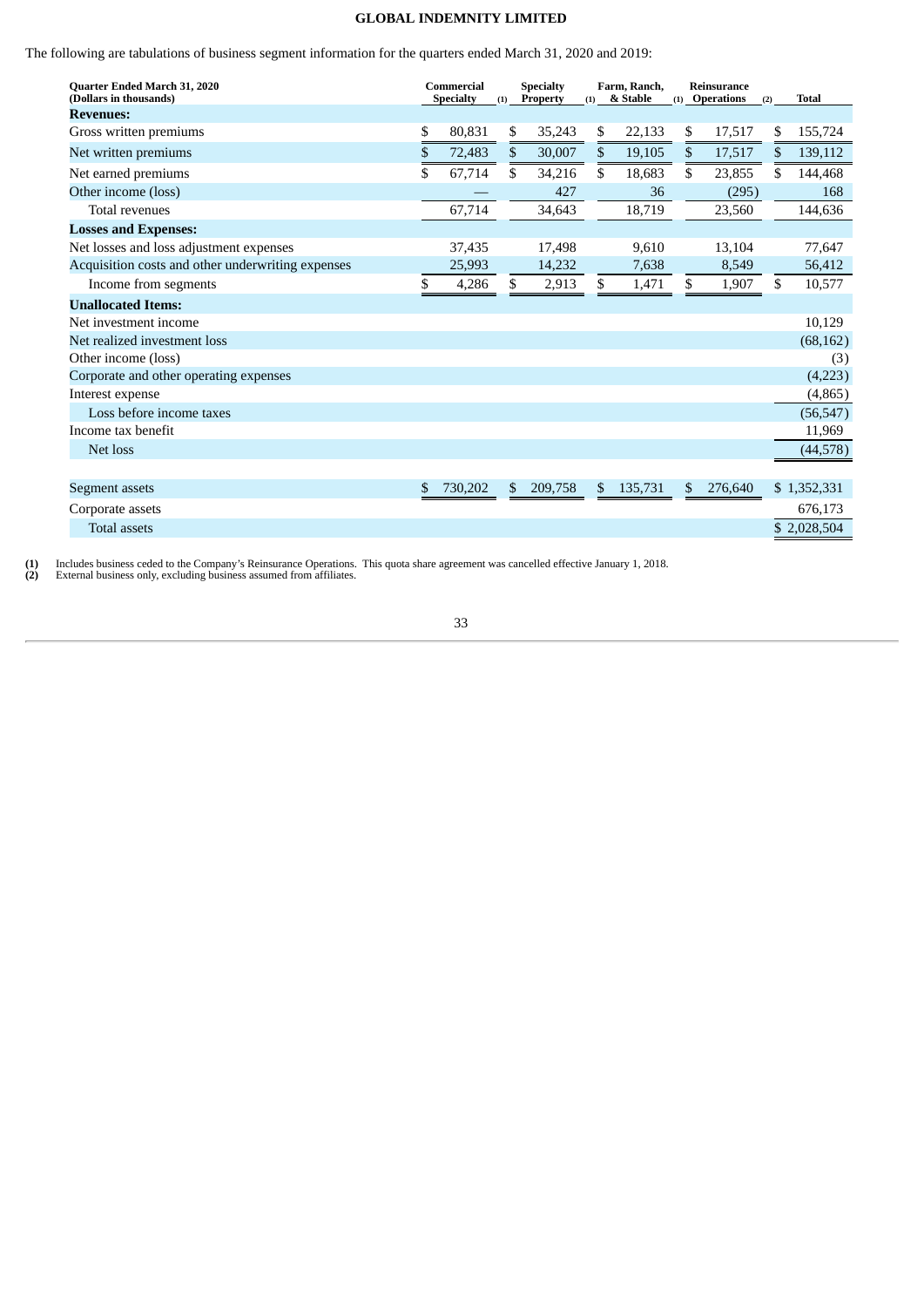| <b>GLOBAL INDEMNITY LIMITED</b>                        |  |                                |         |     |                                     |     |                          |     |                                  |     |              |  |
|--------------------------------------------------------|--|--------------------------------|---------|-----|-------------------------------------|-----|--------------------------|-----|----------------------------------|-----|--------------|--|
| Quarter Ended March 31, 2019<br>(Dollars in thousands) |  | Commercial<br><b>Specialty</b> |         | (1) | <b>Specialty</b><br><b>Property</b> | (1) | Farm, Ranch,<br>& Stable | (1) | Reinsurance<br><b>Operations</b> | (2) | <b>Total</b> |  |
| <b>Revenues:</b>                                       |  |                                |         |     |                                     |     |                          |     |                                  |     |              |  |
| Gross written premiums                                 |  | \$                             | 64,213  |     | \$<br>39,674                        |     | \$<br>20,765             |     | \$<br>17,549                     | \$  | 142,201      |  |
| Net written premiums                                   |  | \$                             | 55,170  |     | \$<br>33,212                        | \$  | 17,492                   |     | 17,542<br>\$                     | \$  | 123,416      |  |
| Net earned premiums                                    |  | \$                             | 55,641  |     | \$<br>34,619                        |     | \$<br>17,122             |     | \$<br>14,707                     | \$  | 122,089      |  |
| Other income                                           |  |                                |         |     | 443                                 |     | 30                       |     | 15                               |     | 488          |  |
| <b>Total revenues</b>                                  |  |                                | 55,641  |     | 35,062                              |     | 17,152                   |     | 14,722                           |     | 122,577      |  |
| <b>Losses and Expenses:</b>                            |  |                                |         |     |                                     |     |                          |     |                                  |     |              |  |
| Net losses and loss adjustment expenses                |  |                                | 21,651  |     | 20,503                              |     | 8,138                    |     | 8,029                            |     | 58,321       |  |
| Acquisition costs and other underwriting expenses      |  |                                | 22,812  |     | 14,653                              |     | 7,282                    |     | 4,996                            |     | 49,743       |  |
| Income (loss) from segments                            |  | \$.                            | 11,178  |     | \$<br>(94)                          |     | 1,732<br>\$              |     | 1,697<br>S.                      | \$  | 14,513       |  |
| <b>Unallocated Items:</b>                              |  |                                |         |     |                                     |     |                          |     |                                  |     |              |  |
| Net investment income                                  |  |                                |         |     |                                     |     |                          |     |                                  |     | 7,219        |  |
| Net realized investment gain                           |  |                                |         |     |                                     |     |                          |     |                                  |     | 10,390       |  |
| Corporate and other operating expenses                 |  |                                |         |     |                                     |     |                          |     |                                  |     | (3,205)      |  |
| Interest expense                                       |  |                                |         |     |                                     |     |                          |     |                                  |     | (5,023)      |  |
| Income before income taxes                             |  |                                |         |     |                                     |     |                          |     |                                  |     | 23,894       |  |
| Income tax benefit                                     |  |                                |         |     |                                     |     |                          |     |                                  |     | (4,294)      |  |
| Net income                                             |  |                                |         |     |                                     |     |                          |     |                                  |     | 19,600       |  |
|                                                        |  |                                |         |     |                                     |     |                          |     |                                  |     |              |  |
| Segment assets                                         |  | S                              | 684,497 |     | \$<br>242,519                       |     | 135,727<br>\$            |     | \$<br>313,815                    |     | 1,376,558    |  |
| Corporate assets                                       |  |                                |         |     |                                     |     |                          |     |                                  |     | 608,350      |  |
| <b>Total assets</b>                                    |  |                                |         |     |                                     |     |                          |     |                                  | \$  | 1,984,908    |  |

**(1)** Includes business ceded to the Company's Reinsurance Operations. This quota share agreement was cancelled effective January 1, 2018. **(2)** External business only, excluding business assumed from affiliates.

### **15. Condensed Consolidating Financial Information Provided in Connection with Outstanding Debt of Subsidiaries**

The following tables present condensed consolidating balance sheets at March 31, 2020 and December 31, 2019, condensed consolidating statements of operations, condensed consolidating statements of comprehensive income, and condensed consolidating statements of cash flows for the quarters ended March 31, 2020 and 2019. Global Indemnity Group, LLC is a 100% owned subsidiary of the Company. See Note 10 of the notes to the consolidated financial statements in Item 8 Part II of the Company's 2019 Annual Report on Form 10-K for information on the Company's debt obligations.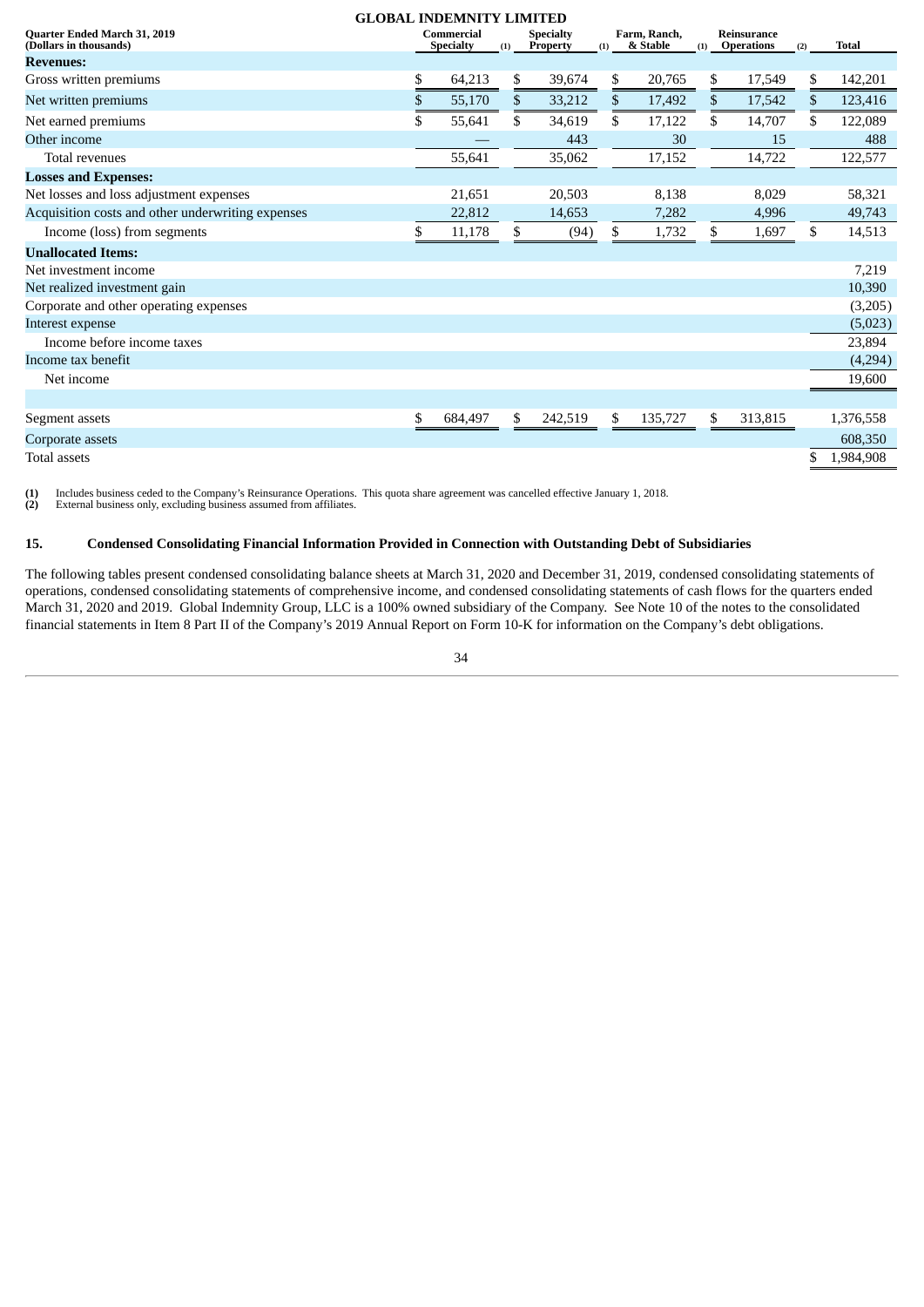| <b>Condensed Consolidating Balance Sheets</b><br>at March 31, 2020 (Dollars in thousands) | <b>Global Indemnity</b><br><b>Limited (Parent</b><br>$co-$<br>obligor) |    | <b>Global Indemnity</b><br>Group, LLC<br>(Subsidiary co-<br>obligor) |    | <b>Other Global</b><br><b>Indemnity Limited</b><br><b>Subsidiaries and</b><br><b>Eliminations</b> (non-co-<br>obligor<br>subsidiaries) (1) |    | Consolidating<br>Adjustments (2) |    | <b>Global Indemnity</b><br>Limited<br>Consolidated |
|-------------------------------------------------------------------------------------------|------------------------------------------------------------------------|----|----------------------------------------------------------------------|----|--------------------------------------------------------------------------------------------------------------------------------------------|----|----------------------------------|----|----------------------------------------------------|
| <b>ASSETS</b>                                                                             |                                                                        |    |                                                                      |    |                                                                                                                                            |    |                                  |    |                                                    |
| <b>Total investments</b>                                                                  | \$<br>32,865                                                           | \$ | 209,656                                                              | \$ | 1,250,879                                                                                                                                  | \$ |                                  | \$ | 1,493,400                                          |
| Cash and cash equivalents                                                                 | 635                                                                    |    | 10,697                                                               |    | 48,419                                                                                                                                     |    |                                  |    | 59,751                                             |
| Investments in subsidiaries                                                               | 1,175,117                                                              |    | 368,560                                                              |    | 392,126                                                                                                                                    |    | (1,935,803)                      |    |                                                    |
| Due from subsidiaries and affiliates                                                      | 559                                                                    |    | (27,056)                                                             |    | 26,497                                                                                                                                     |    |                                  |    |                                                    |
| Notes receivable – affiliate                                                              |                                                                        |    | 80,049                                                               |    | 445,498                                                                                                                                    |    | (525, 547)                       |    |                                                    |
| Interest receivable - affiliate                                                           |                                                                        |    | 5,290                                                                |    | 17,259                                                                                                                                     |    | (22, 549)                        |    |                                                    |
| Premiums receivable, net                                                                  |                                                                        |    |                                                                      |    | 115,331                                                                                                                                    |    |                                  |    | 115,331                                            |
| Reinsurance receivables, net                                                              |                                                                        |    |                                                                      |    | 83,074                                                                                                                                     |    |                                  |    | 83,074                                             |
| Funds held by ceding insurers                                                             |                                                                        |    |                                                                      |    | 47,096                                                                                                                                     |    |                                  |    | 47,096                                             |
| Federal income taxes receivable                                                           |                                                                        |    | 7,064                                                                |    | (1,554)                                                                                                                                    |    |                                  |    | 5,510                                              |
| Deferred federal income taxes                                                             |                                                                        |    | 43,334                                                               |    | (1,217)                                                                                                                                    |    |                                  |    | 42,117                                             |
| Deferred acquisition costs                                                                |                                                                        |    |                                                                      |    | 69,615                                                                                                                                     |    |                                  |    | 69,615                                             |
| Intangible assets                                                                         |                                                                        |    |                                                                      |    | 21,359                                                                                                                                     |    |                                  |    | 21,359                                             |
| Goodwill                                                                                  |                                                                        |    |                                                                      |    | 6,521                                                                                                                                      |    |                                  |    | 6,521                                              |
| Prepaid reinsurance premiums                                                              |                                                                        |    |                                                                      |    | 15,512                                                                                                                                     |    |                                  |    | 15,512                                             |
| Receivable for securities sold                                                            |                                                                        |    | 48                                                                   |    | (48)                                                                                                                                       |    |                                  |    |                                                    |
| Other assets                                                                              | 8,598                                                                  |    | 22,243                                                               |    | 45,300                                                                                                                                     |    | (6, 923)                         |    | 69,218                                             |
| Total assets                                                                              | 1,217,774                                                              | S  | 719,885                                                              | S  | 2,581,667                                                                                                                                  | S  | (2,490,822)                      |    | 2,028,504                                          |

### **LIABILITIES AND SHAREHOLDERS' EQUITY**

| <b>Liabilities:</b>                        |           |         |                 |                                 |                |
|--------------------------------------------|-----------|---------|-----------------|---------------------------------|----------------|
| Unpaid losses and loss adjustment expenses | \$        | \$      | \$<br>639,468   | \$.<br>$\overline{\phantom{0}}$ | \$.<br>639,468 |
| Unearned premiums                          |           |         | 308,301         |                                 | 308,301        |
| Ceded balances payable                     |           |         | 23,932          |                                 | 23,932         |
| Payable for securities purchased           |           |         | 2,585           |                                 | 2,585          |
| Contingent commissions                     |           |         | 5,841           |                                 | 5,841          |
| Debt                                       |           | 301,707 |                 | (6,923)                         | 294,784        |
| Notes payable – affiliates                 | 520,498   |         | 5,049           | (525, 547)                      |                |
| Accrued interest payable - affiliates      | 20,554    |         | 1,995           | (22, 549)                       |                |
| Other liabilities                          | 2,086     | 26,052  | 50,819          |                                 | 78,957         |
| <b>Total liabilities</b>                   | 543,138   | 327,759 | 1,037,990       | (555, 019)                      | 1,353,868      |
|                                            |           |         |                 |                                 |                |
| Shareholders' equity                       |           |         |                 |                                 |                |
| Total shareholders' equity                 | 674,636   | 392,126 | 1,543,677       | (1,935,803)                     | 674,636        |
|                                            |           |         |                 |                                 |                |
| Total liabilities and shareholders' equity | 1,217,774 | 719,885 | \$<br>2,581,667 | (2,490,822)                     | 2,028,504<br>S |

(1) Includes all other subsidiaries of Global Indemnity Limited and eliminations (2) Includes Parent co-obligor and subsidiary co-obligor consolidating adjustments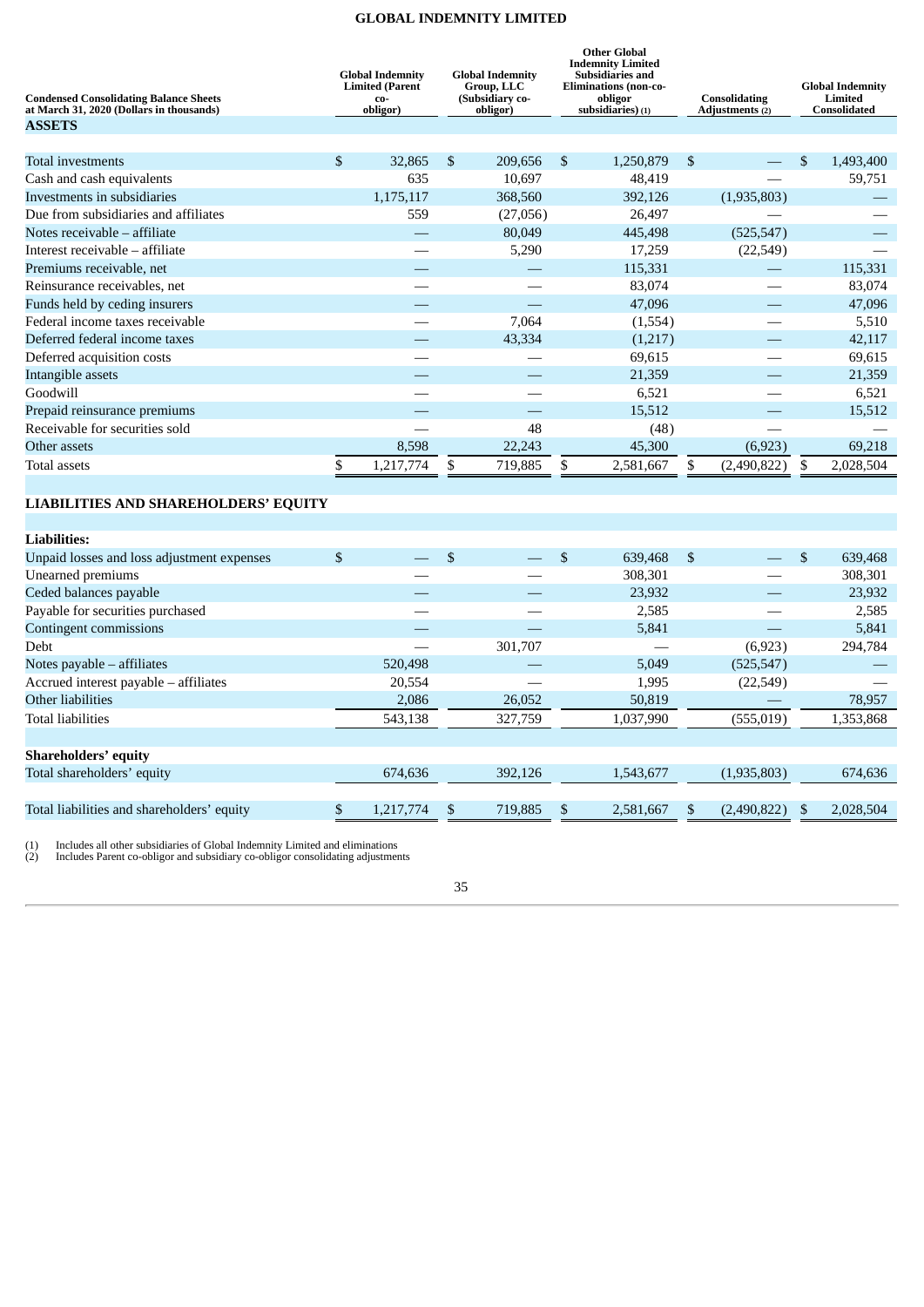| <b>Condensed Consolidating Balance Sheets</b><br>at December 31, 2019 (Dollars in thousands) | <b>Global Indemnity</b><br><b>Limited (Parent</b><br>co-obligor) | <b>Other Global</b><br><b>Indemnity Limited</b><br><b>Subsidiaries and</b><br><b>Global Indemnity</b><br><b>Eliminations</b><br>Group, LLC<br>(Subsidiary co-<br>(non-co-obligor<br>subsidiaries) (1)<br>obligor) |    |           | <b>Consolidating</b><br>Adjustments (2) |    | <b>Global Indemnity</b><br>Limited<br>Consolidated |  |
|----------------------------------------------------------------------------------------------|------------------------------------------------------------------|-------------------------------------------------------------------------------------------------------------------------------------------------------------------------------------------------------------------|----|-----------|-----------------------------------------|----|----------------------------------------------------|--|
| <b>ASSETS</b>                                                                                |                                                                  |                                                                                                                                                                                                                   |    |           |                                         |    |                                                    |  |
|                                                                                              |                                                                  |                                                                                                                                                                                                                   |    |           |                                         |    |                                                    |  |
| <b>Total investments</b>                                                                     | \$<br>44,468                                                     | \$<br>257,317                                                                                                                                                                                                     | \$ | 1,261,757 | \$                                      | \$ | 1,563,542                                          |  |
| Cash and cash equivalents                                                                    | 977                                                              | 2,663                                                                                                                                                                                                             |    | 40,631    |                                         |    | 44,271                                             |  |
| Investments in subsidiaries                                                                  | 1,218,491                                                        | 355,777                                                                                                                                                                                                           |    | 434,278   | (2,008,546)                             |    |                                                    |  |
| Due from subsidiaries and affiliates                                                         | (3,612)                                                          | (3,965)                                                                                                                                                                                                           |    | 7,577     |                                         |    |                                                    |  |
| Notes receivable - affiliate                                                                 |                                                                  | 80,049                                                                                                                                                                                                            |    | 445,498   | (525, 547)                              |    |                                                    |  |
| Interest receivable - affiliate                                                              |                                                                  | 5,014                                                                                                                                                                                                             |    | 17,258    | (22, 272)                               |    |                                                    |  |
| Premiums receivable, net                                                                     |                                                                  |                                                                                                                                                                                                                   |    | 118,035   |                                         |    | 118,035                                            |  |
| Reinsurance receivables, net                                                                 |                                                                  |                                                                                                                                                                                                                   |    | 83,938    |                                         |    | 83,938                                             |  |
| Funds held by ceding insurers                                                                |                                                                  |                                                                                                                                                                                                                   |    | 48,580    |                                         |    | 48,580                                             |  |
| Federal income taxes receivable                                                              |                                                                  | 14,197                                                                                                                                                                                                            |    | (3,208)   |                                         |    | 10,989                                             |  |
| Deferred federal income taxes                                                                |                                                                  | 31,833                                                                                                                                                                                                            |    | (756)     |                                         |    | 31,077                                             |  |
| Deferred acquisition costs                                                                   |                                                                  |                                                                                                                                                                                                                   |    | 70,677    |                                         |    | 70,677                                             |  |
| Intangible assets                                                                            |                                                                  |                                                                                                                                                                                                                   |    | 21,491    |                                         |    | 21,491                                             |  |
| Goodwill                                                                                     |                                                                  |                                                                                                                                                                                                                   |    | 6,521     | –                                       |    | 6,521                                              |  |
| Prepaid reinsurance premiums                                                                 |                                                                  |                                                                                                                                                                                                                   |    | 16,716    |                                         |    | 16,716                                             |  |
| Other assets                                                                                 | 9,394                                                            | 12,622                                                                                                                                                                                                            |    | 45,021    | (6,989)                                 |    | 60,048                                             |  |
| <b>Total assets</b>                                                                          | \$<br>1,269,718                                                  | \$<br>755,507                                                                                                                                                                                                     | \$ | 2,614,014 | \$<br>(2,563,354)                       | \$ | 2,075,885                                          |  |
| <b>LIABILITIES AND SHAREHOLDERS' EQUITY</b>                                                  |                                                                  |                                                                                                                                                                                                                   |    |           |                                         |    |                                                    |  |
| <b>Liabilities:</b>                                                                          |                                                                  |                                                                                                                                                                                                                   |    |           |                                         |    |                                                    |  |
| Unpaid losses and loss adjustment expenses                                                   | \$                                                               | \$                                                                                                                                                                                                                | \$ | 630,181   | \$                                      | \$ | 630,181                                            |  |
| <b>Unearned premiums</b>                                                                     |                                                                  |                                                                                                                                                                                                                   |    | 314,861   |                                         |    | 314,861                                            |  |
| Ceded balances payable                                                                       |                                                                  |                                                                                                                                                                                                                   |    | 20.404    |                                         |    | 20.404                                             |  |

| Payable for securities purchased           |           |         | 850             |             | 850       |
|--------------------------------------------|-----------|---------|-----------------|-------------|-----------|
| Contingent commissions                     |           |         | 11,928          |             | 11,928    |
| Debt                                       |           | 303,629 |                 | (6,989)     | 296,640   |
| Notes payable - affiliates                 | 520,498   |         | 5,049           | (525, 547)  |           |
| Accrued interest payable – affiliates      | 20,343    |         | 1,929           | (22, 272)   |           |
| Other liabilities                          | 2,068     | 17,600  | 54,544          |             | 74,212    |
| <b>Total liabilities</b>                   | 542,909   | 321,229 | 1,039,746       | (554, 808)  | 1,349,076 |
|                                            |           |         |                 |             |           |
| <b>Shareholders' equity</b>                |           |         |                 |             |           |
| Total shareholders' equity                 | 726,809   | 434,278 | 1,574,268       | (2,008,546) | 726,809   |
|                                            |           |         |                 |             |           |
| Total liabilities and shareholders' equity | 1,269,718 | 755,507 | \$<br>2,614,014 | (2,563,354) | 2,075,885 |

(1) Includes all other subsidiaries of Global Indemnity Limited and eliminations (2) Includes Parent co-obligor and subsidiary co-obligor consolidating adjustments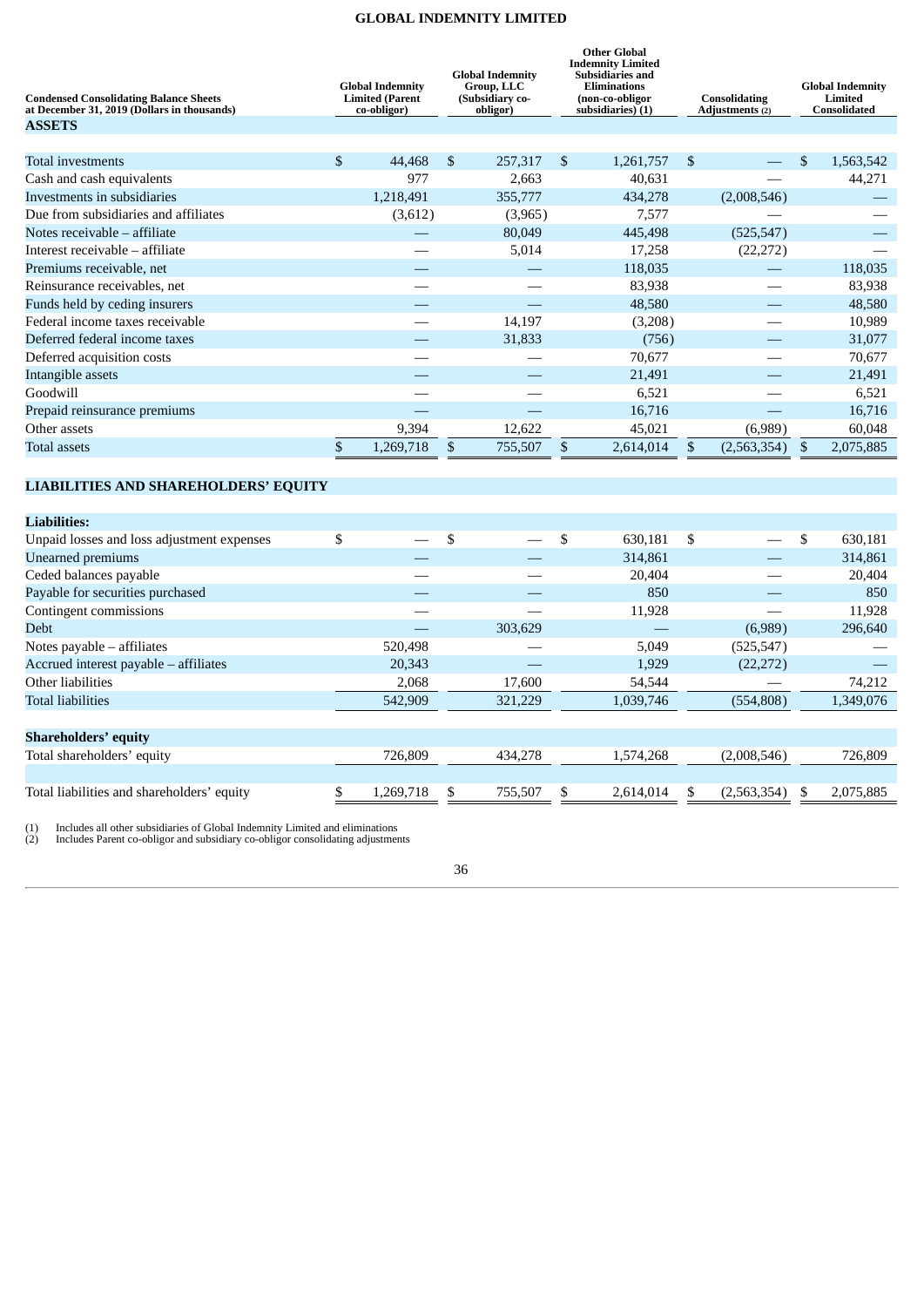| <b>Condensed Consolidating Statements of Operations</b><br>for the Quarter Ended March 31, 2020 (Dollars in thousands) | <b>Global</b><br>Global<br>Indemnity<br>Indemnity<br>Limited<br>Group, LLC<br>(Subsidiary co-<br>(Parent co-<br>obligor)<br>obligor) |           | Other Global<br><b>Indemnity Limited</b><br><b>Subsidiaries and</b><br><b>Eliminations</b> (non-<br>co-obligor<br>subsidiaries) (1) | <b>Consolidating</b><br><b>Adjustments</b> (2) | <b>Global</b><br>Indemnity<br><b>Limited</b><br>Consolidated |
|------------------------------------------------------------------------------------------------------------------------|--------------------------------------------------------------------------------------------------------------------------------------|-----------|-------------------------------------------------------------------------------------------------------------------------------------|------------------------------------------------|--------------------------------------------------------------|
| <b>Revenues:</b>                                                                                                       |                                                                                                                                      |           |                                                                                                                                     |                                                |                                                              |
| Net earned premiums                                                                                                    | \$                                                                                                                                   | \$        | \$<br>144,468                                                                                                                       | \$                                             | \$<br>144,468                                                |
| Net investment income                                                                                                  | (202)                                                                                                                                | 2,071     | 8,537                                                                                                                               | (277)                                          | 10,129                                                       |
| Net realized investment gains (losses)                                                                                 | (4,603)                                                                                                                              | (64, 191) | 632                                                                                                                                 |                                                | (68, 162)                                                    |
| Other income                                                                                                           |                                                                                                                                      | 19        | 146                                                                                                                                 |                                                | 165                                                          |
| Total revenues                                                                                                         | (4,805)                                                                                                                              | (62, 101) | 153,783                                                                                                                             | (277)                                          | 86,600                                                       |
| <b>Losses and Expenses:</b>                                                                                            |                                                                                                                                      |           |                                                                                                                                     |                                                |                                                              |
| Net losses and loss adjustment expenses                                                                                |                                                                                                                                      |           | 77,647                                                                                                                              |                                                | 77,647                                                       |
| Acquisition costs and other underwriting expenses                                                                      |                                                                                                                                      |           | 56,412                                                                                                                              |                                                | 56,412                                                       |
| Corporate and other operating expenses                                                                                 | 1,173                                                                                                                                | 2,954     | 96                                                                                                                                  |                                                | 4,223                                                        |
| Interest expense                                                                                                       | 276                                                                                                                                  | 4,799     | 67                                                                                                                                  | (277)                                          | 4,865                                                        |
| Income (loss) before equity in net income (loss) of subsidiaries and                                                   |                                                                                                                                      |           |                                                                                                                                     |                                                |                                                              |
| income taxes                                                                                                           | (6,254)                                                                                                                              | (69, 854) | 19,561                                                                                                                              |                                                | (56, 547)                                                    |
| Equity in net income (loss) of subsidiaries                                                                            | (38, 324)                                                                                                                            | 10,138    | (45, 653)                                                                                                                           | 73,839                                         |                                                              |
| Loss before income taxes                                                                                               | (44, 578)                                                                                                                            | (59,716)  | (26,092)                                                                                                                            | 73,839                                         | (56, 547)                                                    |
| Income tax expense (benefit)                                                                                           |                                                                                                                                      | (14,063)  | 2,094                                                                                                                               |                                                | (11,969)                                                     |
| Net loss                                                                                                               | (44, 578)<br>S.                                                                                                                      | (45, 653) | (28, 186)<br>\$                                                                                                                     | 73,839<br>S                                    | (44, 578)<br>S                                               |

(1) Includes all other subsidiaries of Global Indemnity Limited and eliminations (2) Includes Parent co-obligor and subsidiary co-obligor consolidating adjustments

| <b>Condensed Consolidating Statements of Operations</b><br>for the Quarter Ended March 31, 2019 (Dollars in thousands) | Global<br>Indemnity<br>Limited<br>(Parent co-<br>obligor) |        | Global<br>Indemnity<br>Group, LLC<br>(Subsidiary co-<br>obligor) |         | <b>Other Global</b><br><b>Indemnity Limited</b><br><b>Subsidiaries and</b><br><b>Eliminations</b> (non-<br>co-obligor<br>subsidiaries) (1) |         | Consolidating<br><b>Adjustments</b> (2) |           |   | Global<br>Indemnity<br>Limited<br>Consolidated |
|------------------------------------------------------------------------------------------------------------------------|-----------------------------------------------------------|--------|------------------------------------------------------------------|---------|--------------------------------------------------------------------------------------------------------------------------------------------|---------|-----------------------------------------|-----------|---|------------------------------------------------|
| <b>Revenues:</b>                                                                                                       |                                                           |        |                                                                  |         |                                                                                                                                            |         |                                         |           |   |                                                |
| Net earned premiums                                                                                                    | \$                                                        |        | \$                                                               |         | \$                                                                                                                                         | 122,089 | \$                                      |           | S | 122,089                                        |
| Net investment income                                                                                                  |                                                           | 642    |                                                                  | (2,075) |                                                                                                                                            | 8,939   |                                         | (287)     |   | 7,219                                          |
| Net realized investment gains (losses)                                                                                 |                                                           | (7)    |                                                                  | 12,076  |                                                                                                                                            | (1,679) |                                         |           |   | 10,390                                         |
| Other income                                                                                                           |                                                           |        |                                                                  | 28      |                                                                                                                                            | 460     |                                         |           |   | 488                                            |
| Total revenues                                                                                                         |                                                           | 635    |                                                                  | 10,029  |                                                                                                                                            | 129,809 |                                         | (287)     |   | 140,186                                        |
| <b>Losses and Expenses:</b>                                                                                            |                                                           |        |                                                                  |         |                                                                                                                                            |         |                                         |           |   |                                                |
| Net losses and loss adjustment expenses                                                                                |                                                           |        |                                                                  |         |                                                                                                                                            | 58,321  |                                         |           |   | 58,321                                         |
| Acquisition costs and other underwriting expenses                                                                      |                                                           |        |                                                                  |         |                                                                                                                                            | 49,743  |                                         |           |   | 49,743                                         |
| Corporate and other operating expenses                                                                                 |                                                           | 1,329  |                                                                  | 1,566   |                                                                                                                                            | 310     |                                         |           |   | 3,205                                          |
| Interest expense                                                                                                       |                                                           | 274    |                                                                  | 4,957   |                                                                                                                                            | 79      |                                         | (287)     |   | 5,023                                          |
| Income (loss) before equity in net income of subsidiaries and                                                          |                                                           |        |                                                                  |         |                                                                                                                                            |         |                                         |           |   |                                                |
| income taxes                                                                                                           |                                                           | (968)  |                                                                  | 3,506   |                                                                                                                                            | 21,356  |                                         |           |   | 23,894                                         |
| Equity in net income of subsidiaries                                                                                   |                                                           | 20,568 |                                                                  | 7,893   |                                                                                                                                            | 10,059  |                                         | (38,520)  |   |                                                |
| Income before income taxes                                                                                             |                                                           | 19,600 |                                                                  | 11,399  |                                                                                                                                            | 31,415  |                                         | (38,520)  |   | 23,894                                         |
| Income tax expense                                                                                                     |                                                           |        |                                                                  | 1,340   |                                                                                                                                            | 2,954   |                                         |           |   | 4,294                                          |
| Net Income                                                                                                             |                                                           | 19,600 |                                                                  | 10,059  | \$                                                                                                                                         | 28,461  |                                         | (38, 520) |   | 19,600                                         |

(1) Includes all other subsidiaries of Global Indemnity Limited and eliminations (2) Includes Parent co-obligor and subsidiary co-obligor consolidating adjustments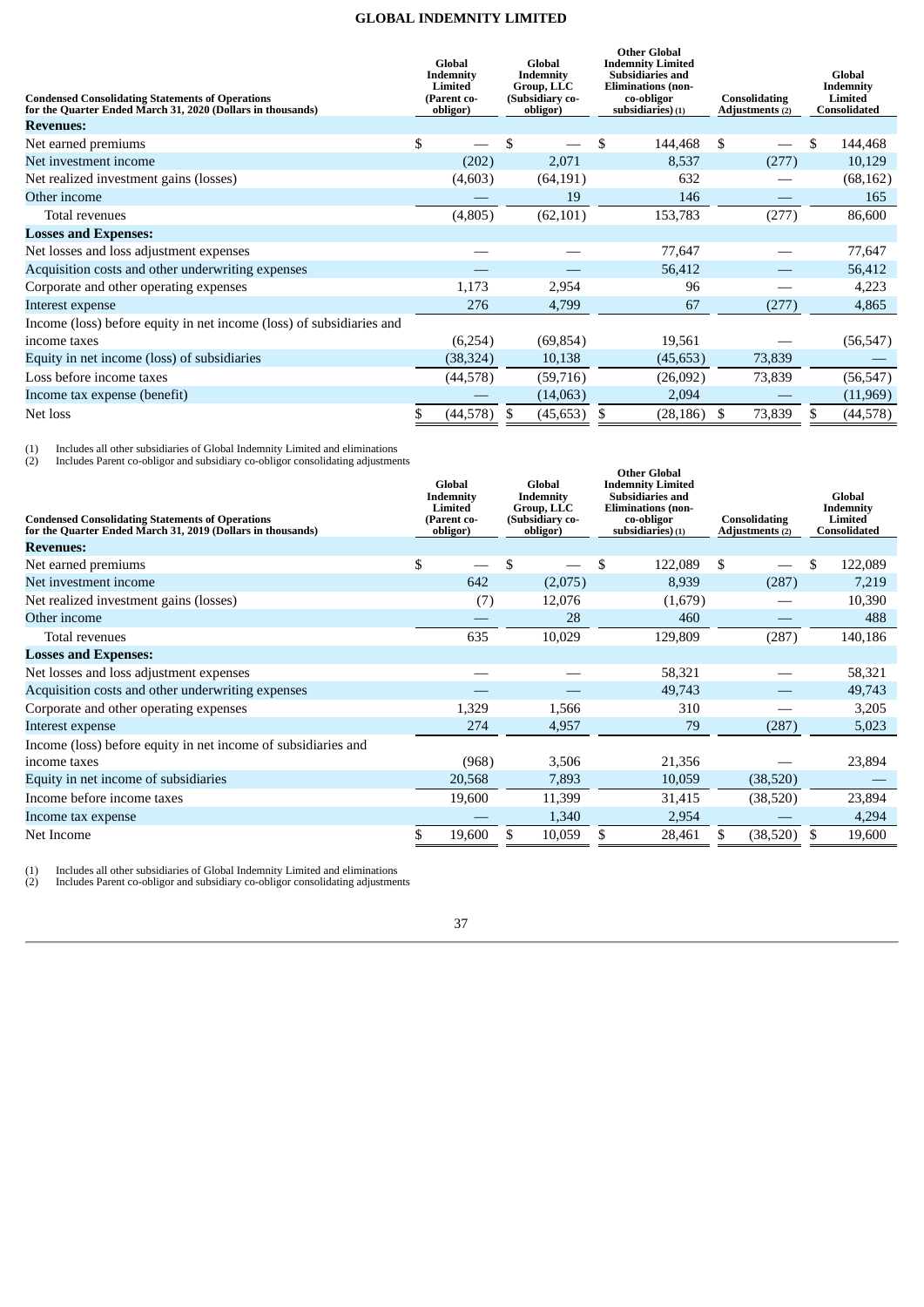| <b>Condensed Consolidating Statements of</b><br>Comprehensive Income for the Quarter Ended March 31, 2020 (Dollars in<br>thousands) | Global<br>Indemnity<br>Limited<br>(Parent co-<br>obligor) |           | Global<br>Indemnity<br>Group, LLC<br>(Subsidiary co-<br>obligor) |           | <b>Other Global</b><br><b>Indemnity Limited</b><br>Subsidiaries and<br><b>Eliminations</b> (non-<br>co-obligor<br>subsidiaries) (1) |    | Consolidating<br>Adjustments (2) | Global<br>Indemnity<br><b>Limited</b><br>Consolidated |
|-------------------------------------------------------------------------------------------------------------------------------------|-----------------------------------------------------------|-----------|------------------------------------------------------------------|-----------|-------------------------------------------------------------------------------------------------------------------------------------|----|----------------------------------|-------------------------------------------------------|
| Net income (loss)                                                                                                                   |                                                           | (44, 578) | \$.                                                              | (45, 653) | (28, 186)                                                                                                                           |    | 73,839                           | (44, 578)                                             |
|                                                                                                                                     |                                                           |           |                                                                  |           |                                                                                                                                     |    |                                  |                                                       |
| Other comprehensive income, net of tax:                                                                                             |                                                           |           |                                                                  |           |                                                                                                                                     |    |                                  |                                                       |
| Unrealized holding gains (losses)                                                                                                   |                                                           |           |                                                                  | 856       | (2,888)                                                                                                                             |    |                                  | (2,032)                                               |
| Equity in other comprehensive income of unconsolidated<br>subsidiaries                                                              |                                                           | (5,049)   |                                                                  | 2,645     | 3,501                                                                                                                               |    | (1,097)                          |                                                       |
| Portion of other-than-temporary impairment losses recognized in<br>other comprehensive income                                       |                                                           |           |                                                                  |           |                                                                                                                                     |    |                                  |                                                       |
| Reclassification adjustment for gains included in net income                                                                        |                                                           |           |                                                                  |           | (1,714)                                                                                                                             |    |                                  | (1,714)                                               |
| Unrealized foreign currency translation gains                                                                                       |                                                           |           |                                                                  |           | (1,303)                                                                                                                             |    |                                  | (1,303)                                               |
| Other comprehensive income, net of tax                                                                                              |                                                           | (5,049)   |                                                                  | 3,501     | (2, 404)                                                                                                                            |    | (1,097)                          | (5,049)                                               |
| Comprehensive income (loss), net of tax                                                                                             |                                                           | (49,627)  |                                                                  | (42, 152) | (30, 590)                                                                                                                           | S. | 72,742                           | (49, 627)                                             |

(1) Includes all other subsidiaries of Global Indemnity Limited and eliminations (2) Includes Parent co-obligor and subsidiary co-obligor consolidating adjustments

| <b>Condensed Consolidating Statements of</b><br>Comprehensive Income for the Quarter Ended March 31, 2019 (Dollars in<br>thousands) | Global<br>Global<br>Indemnity<br>Indemnity<br>Limited<br>Group, LLC<br>(Subsidiary co-<br>(Parent co-<br>obligor)<br>obligor) |        | <b>Other Global</b><br><b>Indemnity Limited</b><br><b>Subsidiaries and</b><br><b>Eliminations</b><br>(non-co-obligor<br>subsidiaries) (1) |  |        | <b>Consolidating</b><br><b>Adjustments</b> (2) |           | Global<br>Indemnity<br>Limited<br>Consolidated |        |
|-------------------------------------------------------------------------------------------------------------------------------------|-------------------------------------------------------------------------------------------------------------------------------|--------|-------------------------------------------------------------------------------------------------------------------------------------------|--|--------|------------------------------------------------|-----------|------------------------------------------------|--------|
| Net income                                                                                                                          |                                                                                                                               | 19,600 | 10,059                                                                                                                                    |  | 28,461 |                                                | (38,520)  | -S                                             | 19,600 |
|                                                                                                                                     |                                                                                                                               |        |                                                                                                                                           |  |        |                                                |           |                                                |        |
| Other comprehensive income, net of tax:                                                                                             |                                                                                                                               |        |                                                                                                                                           |  |        |                                                |           |                                                |        |
| Unrealized holding gains                                                                                                            |                                                                                                                               | 659    | 2,047                                                                                                                                     |  | 18,079 |                                                |           |                                                | 20,785 |
| Equity in other comprehensive income of unconsolidated                                                                              |                                                                                                                               |        |                                                                                                                                           |  |        |                                                |           |                                                |        |
| subsidiaries                                                                                                                        |                                                                                                                               | 22,234 | 10,325                                                                                                                                    |  | 12,774 |                                                | (45, 333) |                                                |        |
| Portion of other-than-temporary impairment losses recognized in                                                                     |                                                                                                                               |        |                                                                                                                                           |  |        |                                                |           |                                                |        |
| other comprehensive income                                                                                                          |                                                                                                                               |        |                                                                                                                                           |  | (1)    |                                                |           |                                                | (1)    |
| Reclassification adjustment for losses included in net income                                                                       |                                                                                                                               | 7      | 402                                                                                                                                       |  | 1,513  |                                                |           |                                                | 1,922  |
| Unrealized foreign currency translation gains                                                                                       |                                                                                                                               |        |                                                                                                                                           |  | 194    |                                                |           |                                                | 194    |
| Other comprehensive income, net of tax                                                                                              |                                                                                                                               | 22,900 | 12,774                                                                                                                                    |  | 32,559 |                                                | (45, 333) |                                                | 22,900 |
|                                                                                                                                     |                                                                                                                               |        |                                                                                                                                           |  |        |                                                |           |                                                |        |
| Comprehensive income, net of tax                                                                                                    |                                                                                                                               | 42,500 | 22,833                                                                                                                                    |  | 61,020 |                                                | (83, 853) |                                                | 42,500 |

(1) Includes all other subsidiaries of Global Indemnity Limited and eliminations (2) Includes Parent co-obligor and subsidiary co-obligor consolidating adjustments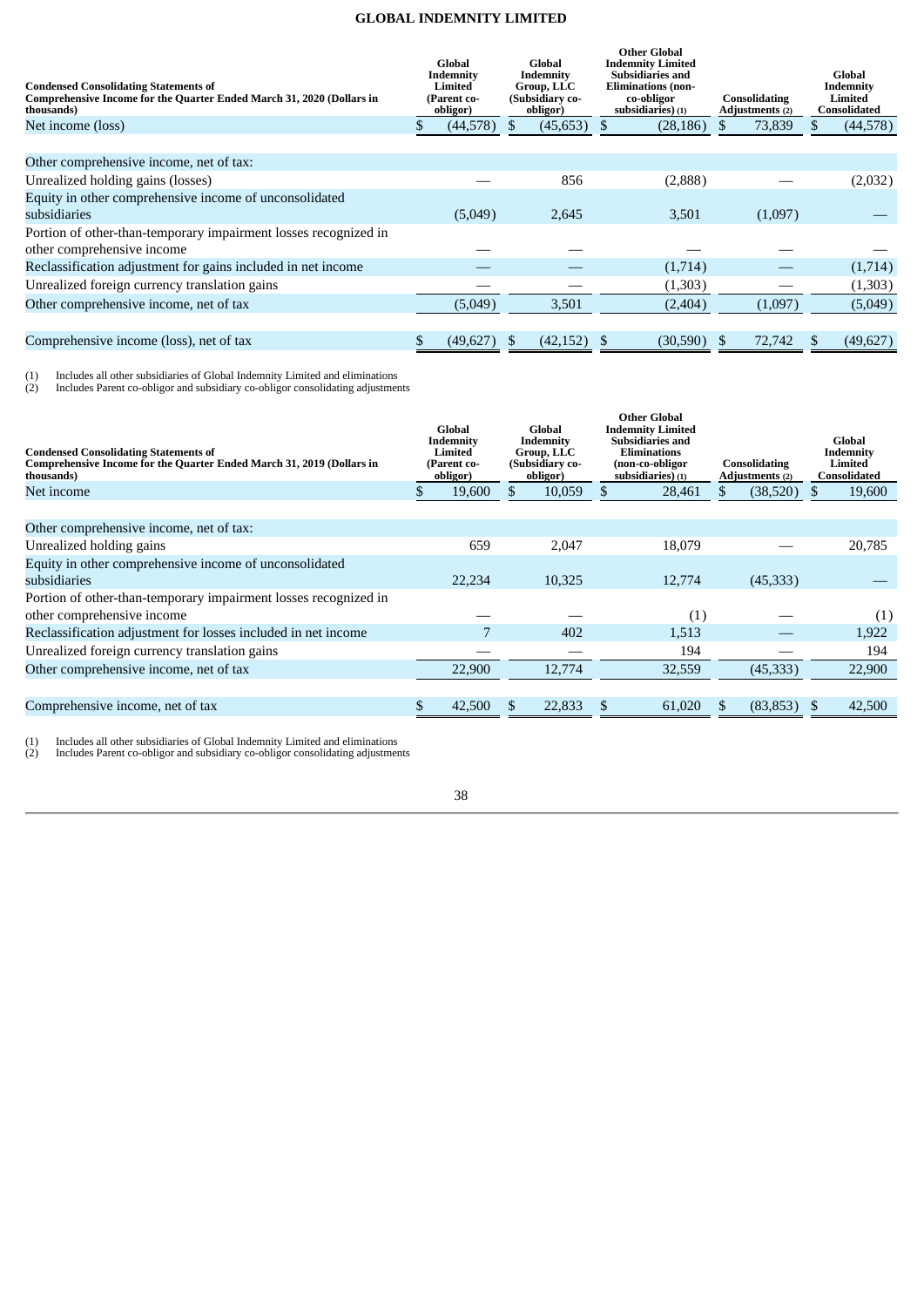| <b>Condensed Consolidating Statements of</b><br>Cash Flows for the Quarter Ended March 31, 2020<br>(Dollars in thousands) | Global<br>Indemnity<br><b>Limited (Parent</b><br>co-obligor) |         | Global<br>Indemnity<br>Group, LLC<br>(Subsidiary co-<br>obligor) |           | <b>Other Global</b><br><b>Indemnity Limited</b><br><b>Subsidiaries and</b><br><b>Eliminations</b> (non-co-<br>obligor<br>subsidiaries) (1) |     | <b>Global</b><br>Indemnity<br><b>Limited</b><br><b>Consolidated</b> |
|---------------------------------------------------------------------------------------------------------------------------|--------------------------------------------------------------|---------|------------------------------------------------------------------|-----------|--------------------------------------------------------------------------------------------------------------------------------------------|-----|---------------------------------------------------------------------|
| <b>Cash flows from operating activities:</b>                                                                              |                                                              |         |                                                                  |           |                                                                                                                                            |     |                                                                     |
| Net cash provided by (used for) operating activities                                                                      | \$                                                           | (3,644) | \$                                                               | 24,655    | \$<br>(227)                                                                                                                                | -\$ | 20,784                                                              |
|                                                                                                                           |                                                              |         |                                                                  |           |                                                                                                                                            |     |                                                                     |
| <b>Cash flows from investing activities:</b>                                                                              |                                                              |         |                                                                  |           |                                                                                                                                            |     |                                                                     |
| Proceeds from sale of fixed maturities                                                                                    |                                                              |         |                                                                  | 3,007     | 121,063                                                                                                                                    |     | 124,070                                                             |
| Proceeds from sale of equity securities                                                                                   |                                                              | 7,566   |                                                                  | 41,980    |                                                                                                                                            |     | 49,546                                                              |
| Proceeds from maturity of fixed maturities                                                                                |                                                              |         |                                                                  |           | 13,259                                                                                                                                     |     | 13,259                                                              |
| Proceeds from other invested assets                                                                                       |                                                              | 1,020   |                                                                  | (338)     |                                                                                                                                            |     | 682                                                                 |
| Amounts paid in connection with derivatives                                                                               |                                                              |         |                                                                  | (20,007)  |                                                                                                                                            |     | (20,007)                                                            |
| Purchases of fixed maturities                                                                                             |                                                              |         |                                                                  | (30, 117) | (126, 307)                                                                                                                                 |     | (156, 424)                                                          |
| Purchases of equity securities                                                                                            |                                                              | (1,586) |                                                                  | (9,224)   |                                                                                                                                            |     | (10, 810)                                                           |
| Purchases of other invested assets                                                                                        |                                                              |         |                                                                  |           |                                                                                                                                            |     |                                                                     |
| Net cash provided by (used for) investing activities                                                                      |                                                              | 7,000   |                                                                  | (14, 699) | 8.015                                                                                                                                      |     | 316                                                                 |
|                                                                                                                           |                                                              |         |                                                                  |           |                                                                                                                                            |     |                                                                     |
| <b>Cash flows from financing activities:</b>                                                                              |                                                              |         |                                                                  |           |                                                                                                                                            |     |                                                                     |
| Net borrowings under margin borrowing facility                                                                            |                                                              |         |                                                                  | (1,922)   |                                                                                                                                            |     | (1, 922)                                                            |
| Dividends paid to shareholders                                                                                            |                                                              | (3,555) |                                                                  |           |                                                                                                                                            |     | (3,555)                                                             |
| Purchase of A ordinary shares                                                                                             |                                                              | (143)   |                                                                  |           |                                                                                                                                            |     | (143)                                                               |
| Net cash used for financing activities                                                                                    |                                                              | (3,698) |                                                                  | (1,922)   |                                                                                                                                            |     | (5,620)                                                             |
|                                                                                                                           |                                                              |         |                                                                  |           |                                                                                                                                            |     |                                                                     |
| Net change in cash and cash equivalents                                                                                   |                                                              | (342)   |                                                                  | 8,034     | 7,788                                                                                                                                      |     | 15,480                                                              |
| Cash and cash equivalents at beginning of period                                                                          |                                                              | 977     |                                                                  | 2,663     | 40,631                                                                                                                                     |     | 44,271                                                              |
| Cash and cash equivalents at end of period                                                                                | \$                                                           | 635     | \$                                                               | 10,697    | \$<br>48,419                                                                                                                               | \$. | 59,751                                                              |

(1) Includes all other subsidiaries of Global Indemnity Limited and eliminations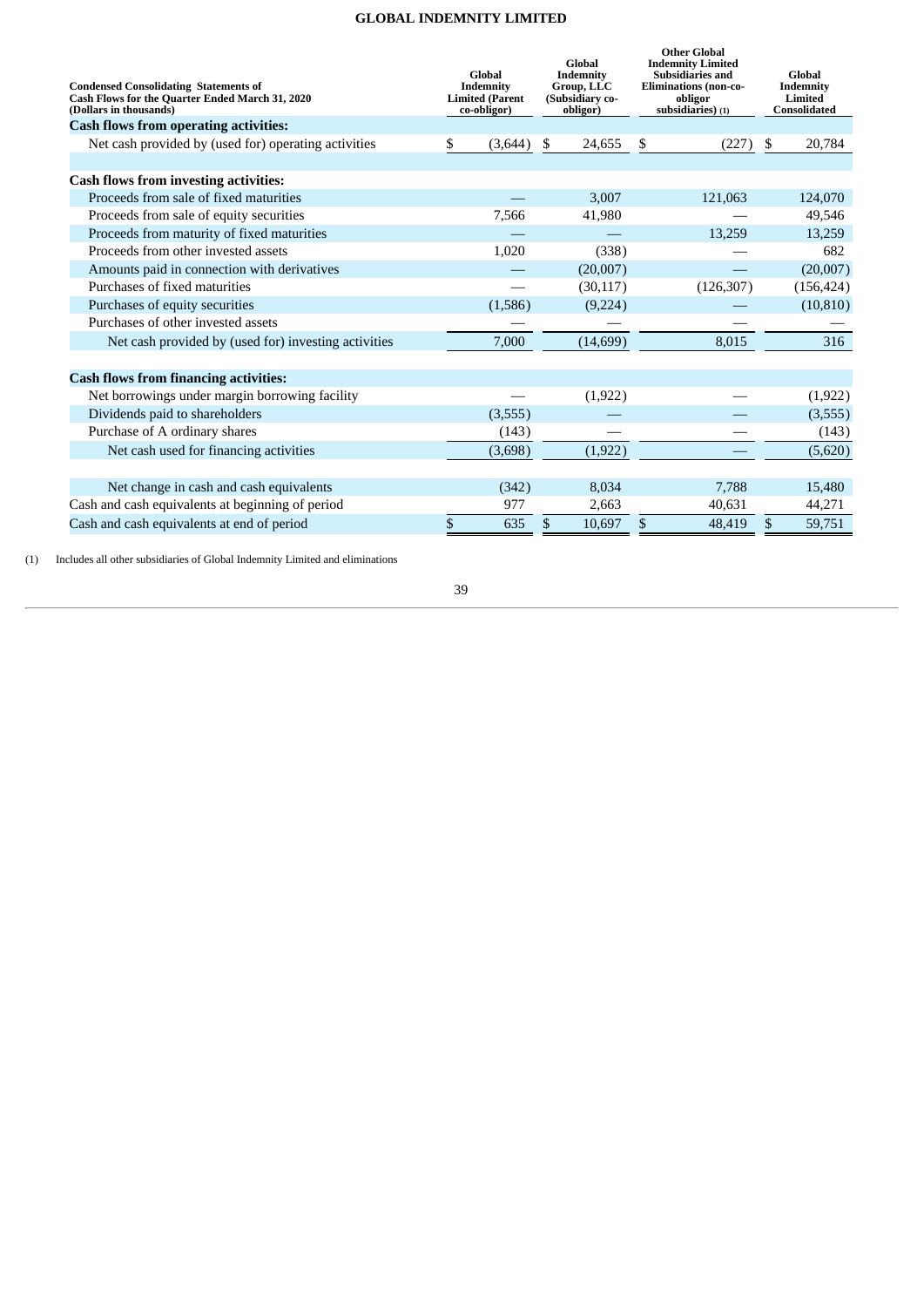| <b>Condensed Consolidating Statements of</b><br>Cash Flows for the Quarter Ended March 31, 2019<br>(Dollars in thousands) | <b>Global</b><br>Indemnity<br><b>Limited (Parent</b><br>co-obligor) |    | Global<br>Indemnity<br>Group, LLC<br>(Subsidiary<br>co-obligor) |     | <b>Other Global</b><br><b>Indemnity Limited</b><br><b>Subsidiaries and</b><br><b>Eliminations</b><br>(non-co-obligor<br>subsidiaries) (1) | Global<br>Indemnity<br>Limited<br>Consolidated |
|---------------------------------------------------------------------------------------------------------------------------|---------------------------------------------------------------------|----|-----------------------------------------------------------------|-----|-------------------------------------------------------------------------------------------------------------------------------------------|------------------------------------------------|
| <b>Cash flows from operating activities:</b>                                                                              |                                                                     |    |                                                                 |     |                                                                                                                                           |                                                |
| Net cash provided by (used for) operating activities                                                                      | \$<br>2,225                                                         | \$ | (10,514)                                                        | -\$ | (14,901)                                                                                                                                  | \$<br>(23, 190)                                |
|                                                                                                                           |                                                                     |    |                                                                 |     |                                                                                                                                           |                                                |
| <b>Cash flows from investing activities:</b>                                                                              |                                                                     |    |                                                                 |     |                                                                                                                                           |                                                |
| Proceeds from sale of fixed maturities                                                                                    | 9,567                                                               |    | 12,200                                                          |     | 39,491                                                                                                                                    | 61,258                                         |
| Proceeds from sale of equity securities                                                                                   |                                                                     |    | 15,354                                                          |     |                                                                                                                                           | 15,354                                         |
| Proceeds from maturity of fixed maturities                                                                                |                                                                     |    |                                                                 |     | 19,352                                                                                                                                    | 19,352                                         |
| Proceeds from other invested assets                                                                                       | 1,445                                                               |    |                                                                 |     |                                                                                                                                           | 1,445                                          |
| Amounts paid in connection with derivatives                                                                               |                                                                     |    | (3,735)                                                         |     |                                                                                                                                           | (3,735)                                        |
| Purchases of fixed maturities                                                                                             | (10, 548)                                                           |    | (23, 149)                                                       |     | (78, 327)                                                                                                                                 | (112, 024)                                     |
| Purchases of equity securities                                                                                            |                                                                     |    | (17,989)                                                        |     |                                                                                                                                           | (17,989)                                       |
| Purchases of other invested assets                                                                                        |                                                                     |    | (3,500)                                                         |     |                                                                                                                                           | (3,500)                                        |
| Net cash provided by (used for) investing activities                                                                      | 464                                                                 |    | (20, 819)                                                       |     | (19, 484)                                                                                                                                 | (39, 839)                                      |
|                                                                                                                           |                                                                     |    |                                                                 |     |                                                                                                                                           |                                                |
| <b>Cash flows from financing activities:</b>                                                                              |                                                                     |    |                                                                 |     |                                                                                                                                           |                                                |
| Net borrowings under margin borrowing facility                                                                            |                                                                     |    | 5,950                                                           |     |                                                                                                                                           | 5,950                                          |
| Dividends paid to shareholders                                                                                            | (3,595)                                                             |    |                                                                 |     |                                                                                                                                           | (3,595)                                        |
| Purchase of A ordinary shares                                                                                             | (949)                                                               |    |                                                                 |     |                                                                                                                                           | (949)                                          |
| Net cash provided by (used for) financing activities                                                                      | (4,544)                                                             |    | 5,950                                                           |     |                                                                                                                                           | 1,406                                          |
|                                                                                                                           |                                                                     |    |                                                                 |     |                                                                                                                                           |                                                |
| Net change in cash and cash equivalents                                                                                   | (1,855)                                                             |    | (25, 383)                                                       |     | (34, 385)                                                                                                                                 | (61, 623)                                      |
| Cash and cash equivalents at beginning of period                                                                          | 2,221                                                               |    | 26,039                                                          |     | 71,237                                                                                                                                    | 99,497                                         |
| Cash and cash equivalents at end of period                                                                                | \$<br>366                                                           | \$ | 656                                                             | \$  | 36,852                                                                                                                                    | \$<br>37,874                                   |

(1) Includes all other subsidiaries of Global Indemnity Limited and eliminations

## **16. New Accounting Pronouncements**

#### *Accounting Standards Adopted in 2020*

In March, 2020, the FASB issued new accounting guidance that affected a variety of topics in the Codification. The amendments in this update are meant to make the Codification easier to understand and easier to apply by eliminating inconsistencies and providing clarification. This guidance is effective for all fiscal years beginning after December 15, 2019 including interim periods within those fiscal years. The Company adopted this guidance on January 1, 2020. The adoption of this new accounting guidance did not have a material impact on the Company's financial condition, results of operations, or cash flows.

In August, 2018, the FASB issued new accounting guidance which removed, modified, and added certain disclosures related to Topic 820, Fair Value. The affected disclosures are related to transfers between fair value levels, level 3 assets, and investments in certain entities that calculate net asset value. This guidance is effective for all fiscal years beginning after December 15, 2019 including interim periods within those fiscal years. The Company adopted this guidance on January 1, 2020. The adoption of this new accounting guidance did not have a material impact on the Company's financial condition, results of operations, or cash flows.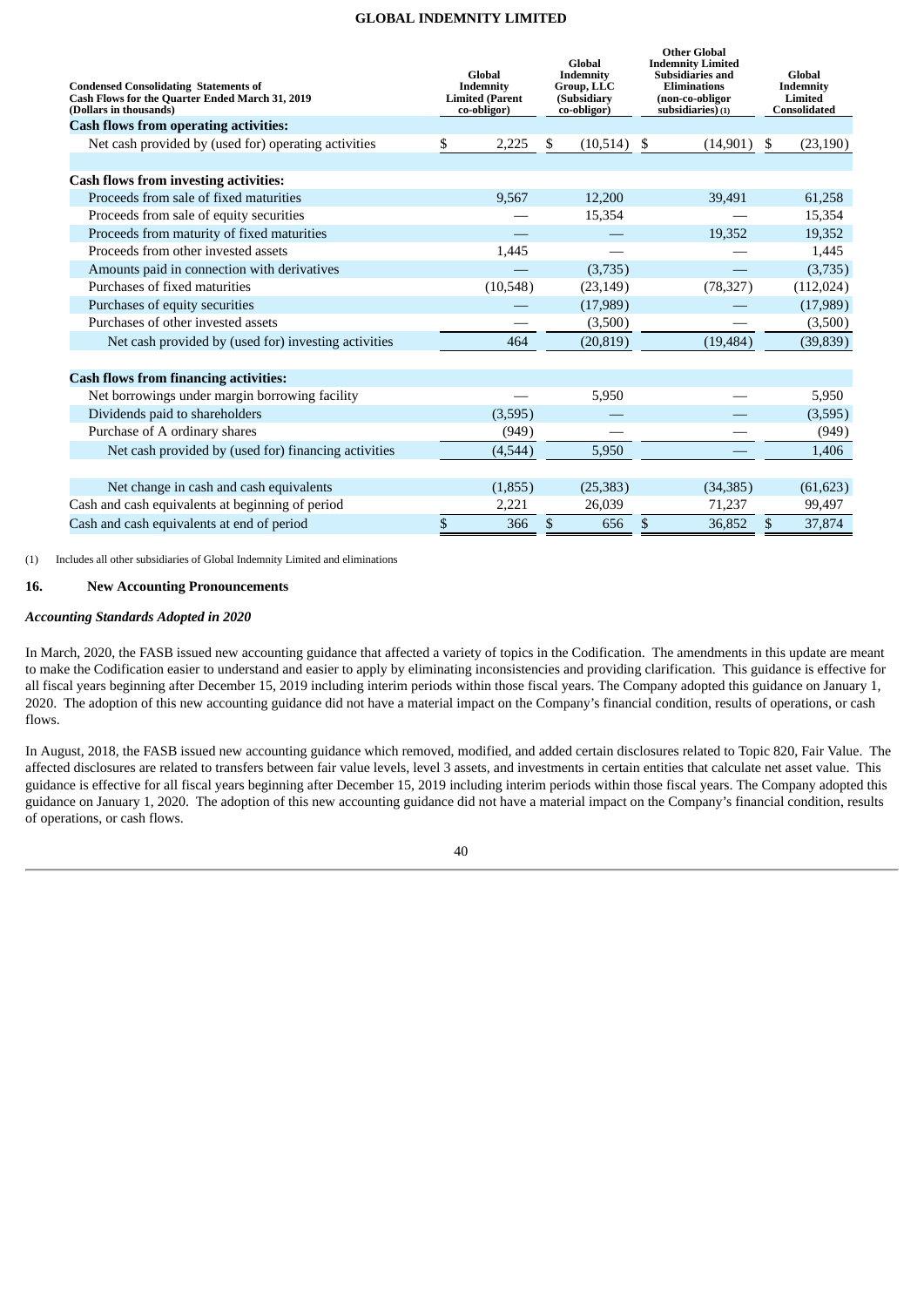In January, 2017, the FASB issued updated guidance that simplifies how an entity is required to test goodwill for impairment by eliminating the requirement to calculate the implied fair value of goodwill (i.e. Step 2 of the current goodwill impairment test). Under the new amendments, an entity may still first assess qualitative factors to determine whether it is necessary to perform a quantitative goodwill impairment test. If determined to be necessary, the quantitative impairment test shall be used to identify goodwill impairment and measure the amount of a goodwill impairment loss to be recognized, if any. A goodwill impairment loss is recognized for the amount that the carrying amount of a reporting unit, including goodwill, exceeds its fair value, limited to the total amount of goodwill allocated to that reporting unit. This guidance is effective for public business entities' annual or interim goodwill impairment testing in fiscal years beginning after December 15, 2019. The Company adopted this guidance on January 1, 2020. The adoption of this new accounting guidance did not have a material impact on the Company's financial condition, results of operations, or cash flows.

In June, 2016, the FASB issued new accounting guidance addressing the measurement of credit losses on financial instruments. The new guidance requires financial assets measured at amortized cost, which includes but are not limited to premiums receivable and reinsurance receivables, to be presented at the net amount expected to be collected over the life of the asset using an allowance for credit losses. Changes in the allowance are charged to earnings. The measurement of expected credit losses should consider relevant information about past events, including historical experience, current information, as well as reasonable and supportable forecasts that affect the collectability of the financial assets. For available for sale debt securities, credit losses should be measured similar to the old guidance; however, the new guidance requires that credit losses be presented as an allowance rather than as a write-down of the amortized cost basis of the impaired securities and allows for the reversal of credit losses in the current period net income. In addition, the Company made certain accounting policy elections related to accrued interest receivables which are described in Note 2. The Company adopted this new accounting guidance on January 1, 2020 using a modified-retrospective approach. The adoption of this new accounting guidance and the impact on the Company's financial condition, results of operations, and cash flows is described primarily within Note 2 and 5.

Please see Note 22 of the notes to the consolidated financial statements in Item 8 Part II of the Company's 2019 Annual Report on Form 10-K for more information on accounting pronouncements issued but not yet adopted.

## **17. Subsequent Events**

# **COVID-19**

On January 30, 2020, the World Health Organization declared the recent coronavirus disease 2019 ("COVID-19") outbreak a global health emergency and was elevated to "pandemic" status on March 11, 2020. Following these events, numerous jurisdictions issued shelter in place orders requesting or requiring residents to remain at home. The Company can experience increased risk of loss any time unforeseen infectious diseases impact large portions of certain populations. Specifically, the Company's business could experience losses resulting from COVID-19 related impacts as a result of complete or partial closure of the Company's or its policyholders' facilities, labor shortages, disruptions in public and private infrastructure, increased cybersecurity risk as well as unforeseen perils. The Company may experience reductions in premium volume, delays in collection of premiums, and increases in COVID-19 related claims. As a result of a pandemic and other geopolitical factors, the Company could also experience losses in its investment portfolio as a result of volatile markets. Management is taking actions it considers prudent to minimize the impact on the Company's operations. However, given the ongoing uncertainty surrounding the duration, magnitude and geographic reach of COVID-19, the Company continues to evaluate the impact of COVID-19 on its business and operations.

#### *Management Agreement*

On May 6, 2020, the Company and Fox Paine & Company, LLC entered into the Second Amended and Restated Management Agreement effective as of September 5, 2019 (the "Agreement") to: (i) eliminate the Company's obligation to reimburse Fox Paine & Company, LLC for its travel, lodging, meals, and other items relating to attendance at regularly scheduled meetings of the Board of Directors, which have averaged approximately \$550,000 per year (since execution of the Agreement in 2013) and (ii) increase Fox Paine & Company, LLC's base Annual Service Fee by \$550,000 per year.

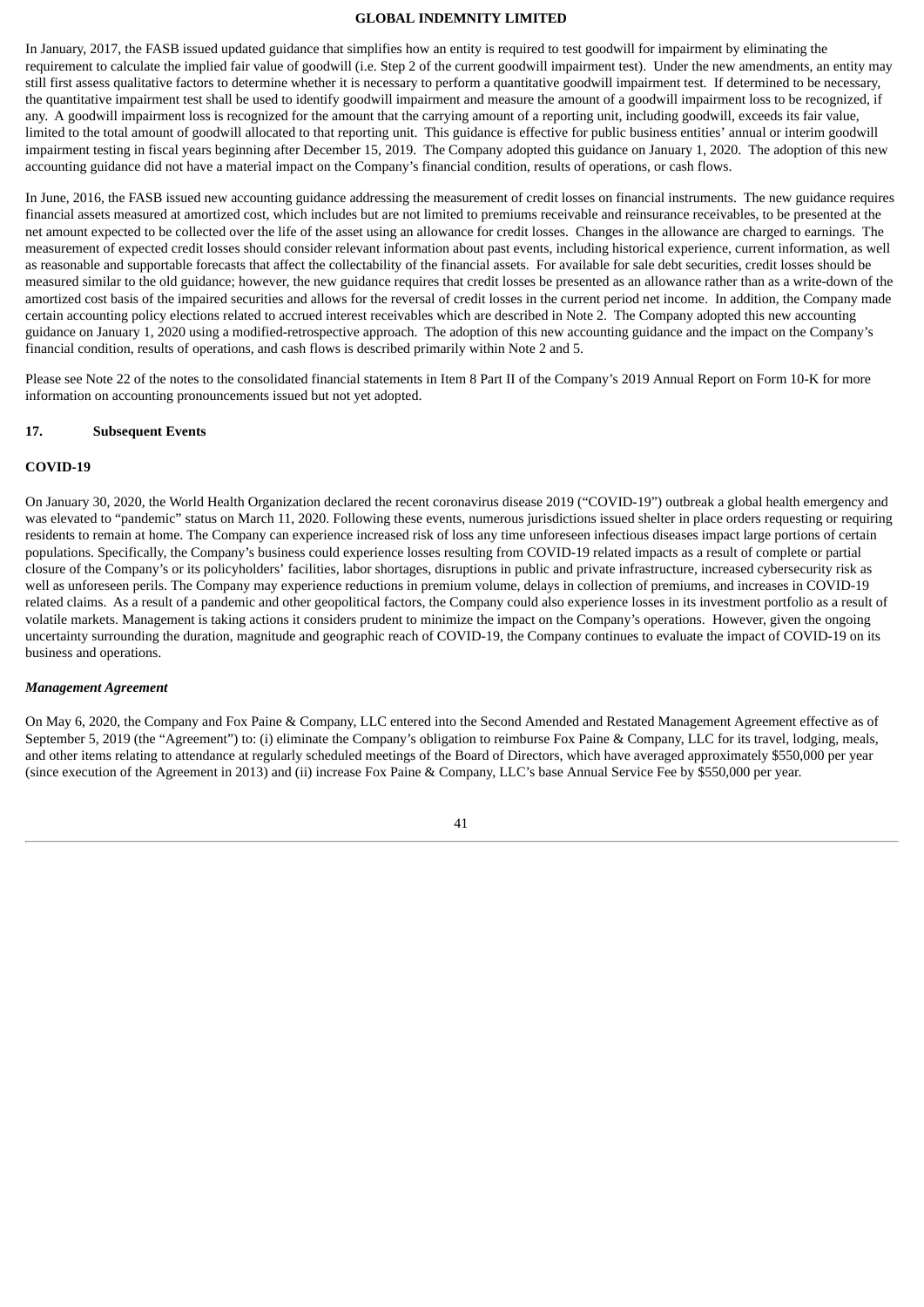# **GLOBAL INDEMNITY LIMITED Item 2. MANAGEMENT'S DISCUSSION AND ANALYSIS OF FINANCIAL CONDITION AND RESULTS OF OPERATIONS**

The following discussion and analysis of the Company's financial condition and results of operations should be read in conjunction with the consolidated financial statements and accompanying notes of Global Indemnity included elsewhere in this report. Some of the information contained in this discussion and analysis or set forth elsewhere in this report, including information with respect to the Company's plans and strategy, constitutes forward-looking statements that involve risks and uncertainties. Please see "Cautionary Note Regarding Forward-Looking Statements" at the end of this Item 2 for a discussion of important factors that could cause actual results to differ materially from the results described in or implied by the forward-looking statements contained herein. For more information regarding the Company's business and operations, please see the Company's Annual Report on Form 10-K for the year ended December 31, 2019.

## **Recent Developments**

## *COVID-19*

The global outbreak of COVID-19 presents significant risks to the Company which the Company is not able to fully evaluate at the current time. During the quarter ended March 31, 2020, the value of the Company's portfolio declined as a result of changes in fair value of the Company's equity securities and derivative instruments due to the recent disruption in global financial markets due to COVID-19. The Company expects that the COVID-19 pandemic will affect the Company's operations in the second quarter and may continue to do so indefinitely, thereafter. The Company may experience reductions in premium volume, delays in the collection of premiums, and increases in COVID-19 related claims. The disruption in the global financial markets may continue to negatively impact the market value of the Company's investment portfolio and result in additional net realized investment losses as well as a decline in the liquidity of the investment portfolio. All of these factors may have far reaching impacts on the Company's business, operations, and financial results and conditions, directly and indirectly, including without limitation impacts on the health of the Company's management and employees, distribution, marketing, customers and agents, and on the overall economy. The scope and nature of these impacts, most of which are beyond the Company's control, continue to evolve and such effects could exist for an extended period of time even after the pandemic ends.

#### *Dividend*

On February 9, 2020, the Board of Directors approved a dividend payment of \$0.25 per ordinary share to all shareholders of record on the close of business on March 24, 2020. Dividends paid were \$3.6 million during the quarter ended March 31, 2020.

#### **Overview**

The Company's Commercial Specialty segment sells its property and casualty insurance products through a group of approximately 180 professional general agencies that have limited quoting and binding authority, as well as a number of wholesale insurance brokers who in turn sell the Company's insurance products to insureds through retail insurance brokers. Commercial Specialty operates predominantly in the excess and surplus lines marketplace. The Company manages its Commercial Specialty segment via product classifications. These product classifications are: 1) Penn-America, which includes property and general liability products for small commercial businesses sold through a select network of wholesale general agents with specific binding authority; 2) United National, which includes property, general liability, and professional lines products sold through program administrators with specific binding authority; 3) Diamond State, which includes property, casualty, and professional lines products sold through wholesale brokers and program administrators with specific binding authority; and 4) Vacant Express, which primarily insures dwellings which are currently vacant, undergoing renovation, or are under construction and is sold through aggregators, brokers, and retail agents.

The Company's Specialty Property segment, via American Reliable, offers specialty personal lines property and casualty insurance products through a group of approximately 240 agents, primarily comprised of wholesale general agents, with specific binding authority in the admitted marketplace.

The Company's Farm, Ranch, & Stable segment, via American Reliable, provides specialized property and casualty coverage including Commercial Farm Auto and Excess/Umbrella Coverage for the agriculture industry as well as specialized insurance products for the equine mortality and equine major medical industry on an admitted basis. These insurance products are sold

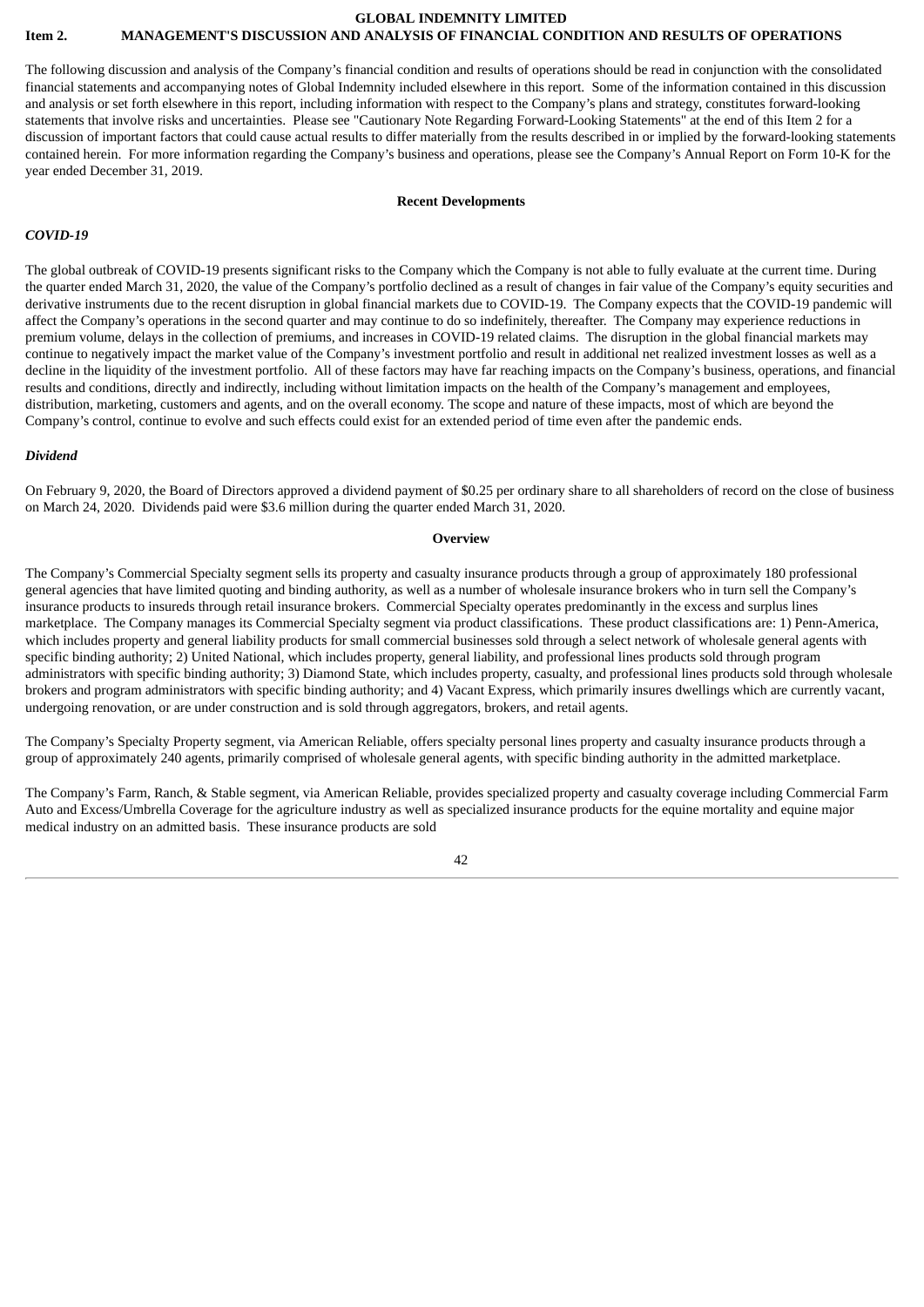through a group of approximately 210 agents, primarily comprised of wholesalers and retail agents, with a selected number having specific binding authority.

The Company's Reinsurance Operations, consisting solely of the operations of Global Indemnity Reinsurance, currently provides reinsurance solutions through brokers and on a direct basis. Global Indemnity Reinsurance is a Bermuda based treaty reinsurer for specialty property and casualty insurance and reinsurance companies. Global Indemnity Reinsurance conducts business in Bermuda and is focused on using its capital capacity to write niche and specialty-focused treaties and business which meet the Company's risk tolerance and return thresholds.

The Company derives its revenues primarily from premiums paid on insurance policies that it writes and from income generated by its investment portfolio, net of fees paid for investment management services. The amount of insurance premiums that the Company receives is a function of the amount and type of policies it writes, as well as prevailing market prices.

The Company's expenses include losses and loss adjustment expenses, acquisition costs and other underwriting expenses, corporate and other operating expenses, interest, investment expenses, and income taxes. Losses and loss adjustment expenses are estimated by management and reflect the Company's best estimate of ultimate losses and costs arising during the reporting period and revisions of prior period estimates. The Company records its best estimate of losses and loss adjustment expenses considering both internal and external actuarial analyses of the estimated losses the Company expects to incur on the insurance policies it writes. The ultimate losses and loss adjustment expenses will depend on the actual costs to resolve claims. Acquisition costs consist principally of commissions and premium taxes that are typically a percentage of the premiums on the insurance policies the Company writes, net of ceding commissions earned from reinsurers. Other underwriting expenses consist primarily of personnel expenses and general operating expenses related to underwriting activities. Corporate and other operating expenses are comprised primarily of outside legal fees, other professional and accounting fees, directors' fees, management fees & advisory fees, and salaries and benefits for company personnel whose services relate to the support of corporate activities. Interest expense is primarily comprised of amounts due on outstanding debt.

#### **Critical Accounting Estimates and Policies**

The Company's consolidated financial statements are prepared in conformity with GAAP, which require it to make estimates and assumptions that affect the reported amounts of assets and liabilities at the date of the financial statements and the reported amounts of revenues and expenses during the reporting periods. Actual results could differ from those estimates and assumptions.

The most critical accounting policies involve significant estimates and include those used in determining the liability for unpaid losses and loss adjustment expenses, recoverability of reinsurance receivables, investments, fair value measurements, goodwill and intangible assets, deferred acquisition costs, and taxation. For a detailed discussion on each of these policies, please see the Company's Annual Report on Form 10-K for the year ended December 31, 2019. There have been no significant changes to any of these policies or underlying methodologies during the current year except for the following.

Effective January 1, 2020, the Company adopted new accounting guidance related to the measurement of credit losses on financial instruments. In conjunction with implementing this new guidance, the Company modified its impairment process as well as made certain accounting policy elections related to accrued interest receivables. Please see Note 2 of the notes to the consolidated financial statements in Item 1 of Part I of this report for a discussion on the Company's impairment process and accounting policy elections related to accrued interest receivable. Please see Note 5 for a discussion on the Company's policies related to the evaluation process when estimating expected credit losses for premiums receivable and reinsurance receivables.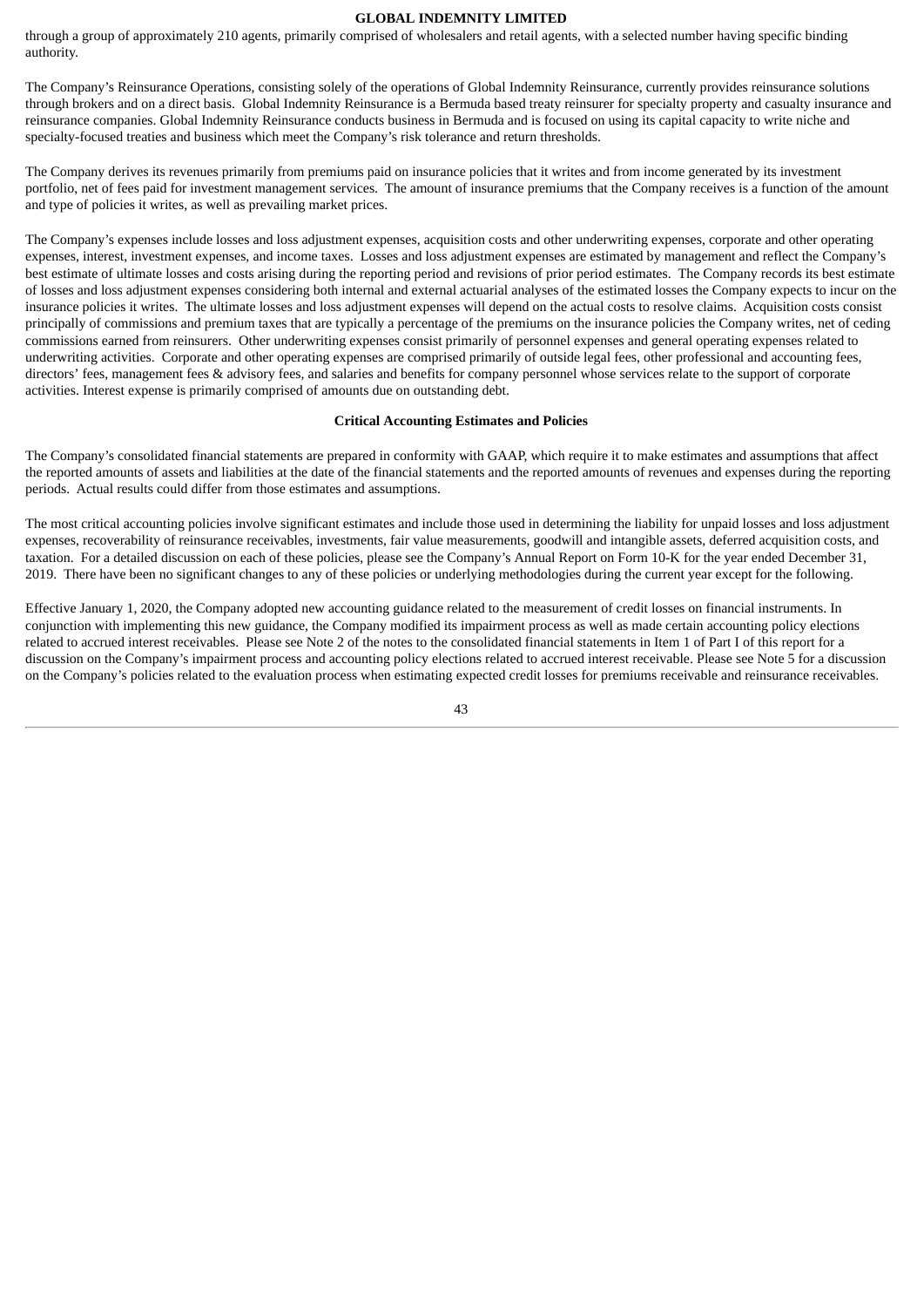# **Results of Operations**

The following table summarizes the Company's results for the quarters ended March 31, 2020 and 2019:

|                                                   | Quarters Ended March 31, |    |         |            |  |  |  |  |
|---------------------------------------------------|--------------------------|----|---------|------------|--|--|--|--|
| (Dollars in thousands)                            | 2020                     |    | 2019    | Change     |  |  |  |  |
| Gross written premiums                            | \$<br>155,724            | \$ | 142,201 | 9.5%       |  |  |  |  |
| Net written premiums                              | \$<br>139,112            | \$ | 123,416 | 12.7%      |  |  |  |  |
| Net earned premiums                               | \$<br>144,468            | \$ | 122,089 | 18.3%      |  |  |  |  |
| Other income                                      | 165                      |    | 488     | $(66.2\%)$ |  |  |  |  |
| Total revenues                                    | 144,633                  |    | 122,577 | 18.0%      |  |  |  |  |
| Losses and expenses:                              |                          |    |         |            |  |  |  |  |
| Net losses and loss adjustment expenses           | 77,647                   |    | 58,321  | 33.1%      |  |  |  |  |
| Acquisition costs and other underwriting expenses | 56,412                   |    | 49,743  | 13.4%      |  |  |  |  |
| <b>Underwriting income</b>                        | 10,574                   |    | 14,513  | $(27.1\%)$ |  |  |  |  |
| Net investment income                             | 10,129                   |    | 7,219   | 40.3%      |  |  |  |  |
| Net realized investment gains (losses)            | (68, 162)                |    | 10,390  | NM         |  |  |  |  |
| Corporate and other operating expenses            | (4,223)                  |    | (3,205) | 31.8%      |  |  |  |  |
| Interest expense                                  | (4,865)                  |    | (5,023) | $(3.1\%)$  |  |  |  |  |
| Income (loss) before income taxes                 | (56, 547)                |    | 23,894  | <b>NM</b>  |  |  |  |  |
| Income tax expense (benefit)                      | (11,969)                 |    | 4,294   | <b>NM</b>  |  |  |  |  |
| Net income (loss)                                 | \$<br>(44, 578)          | \$ | 19,600  | <b>NM</b>  |  |  |  |  |
| <b>Underwriting Ratios:</b>                       |                          |    |         |            |  |  |  |  |
| Loss ratio $(1)$ :                                | 53.7%                    |    | 47.8%   |            |  |  |  |  |
| Expense ratio (2)                                 | 39.0%                    |    | 40.7%   |            |  |  |  |  |
| Combined ratio (3)                                | 92.7%                    |    | 88.5%   |            |  |  |  |  |

NM – not meaningful

(1) The loss ratio is a GAAP financial measure that is generally viewed in the insurance industry as an indicator of underwriting profitability and is calculated by dividing net losses and loss

adjustment expenses by net earned premiums.<br>(2) The expense ratio is a GAAP financial measure that is calculated by dividing the sum of acquisition costs and other underwriting expenses by net earned premiums.<br>(3) The comb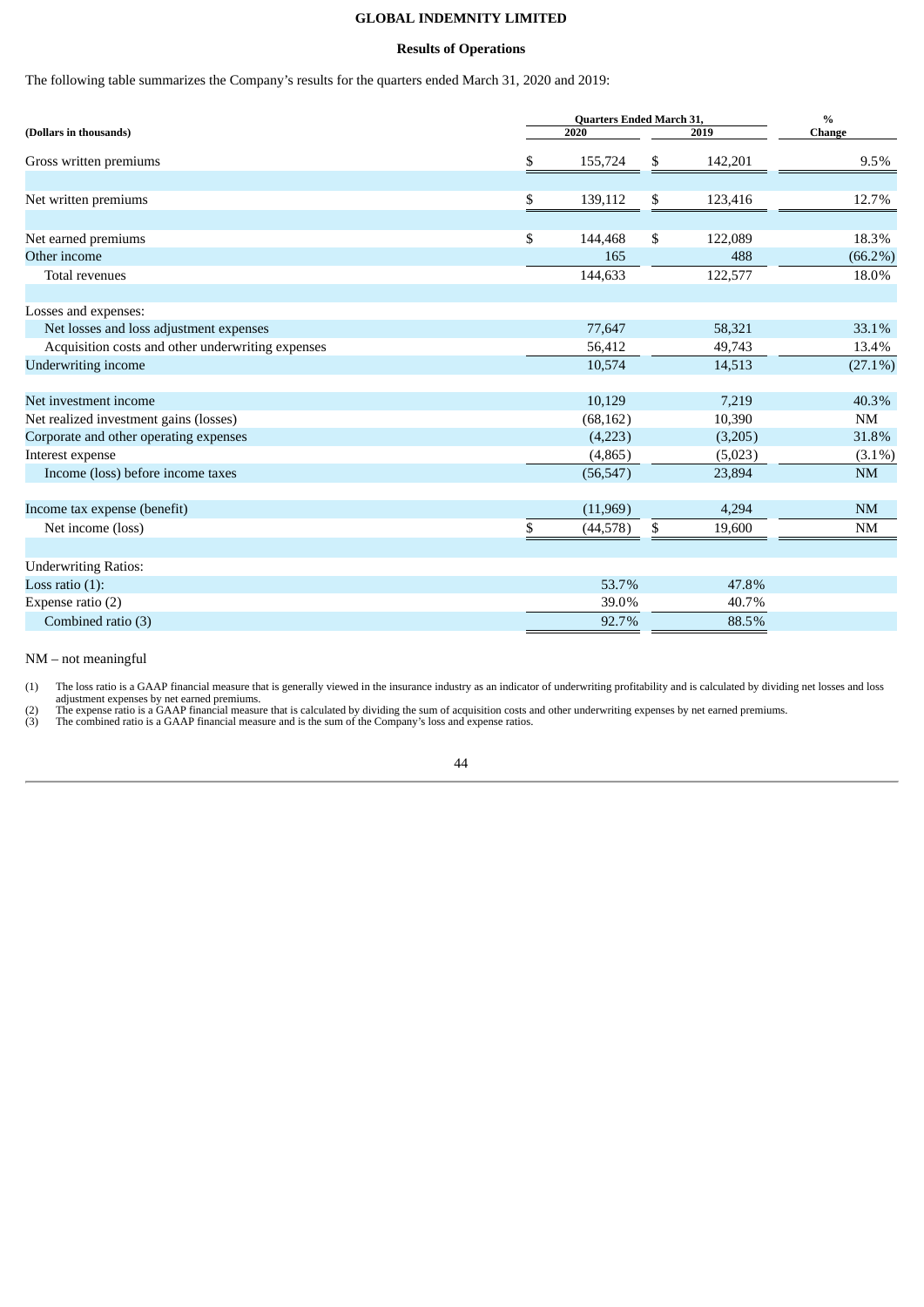# *Premiums*

The following table summarizes the change in premium volume by business segment:

|                              | <b>Quarters Ended March 31,</b> |                |         |             |  |  |  |  |
|------------------------------|---------------------------------|----------------|---------|-------------|--|--|--|--|
| (Dollars in thousands)       | 2020                            |                | 2019    | % Change    |  |  |  |  |
| Gross written premiums (1)   |                                 |                |         |             |  |  |  |  |
| Commercial Specialty (3)     | \$<br>80,831                    | \$             | 64,213  | 25.9%       |  |  |  |  |
| Specialty Property (3)       | 35,243                          |                | 39,674  | $(11.2\%)$  |  |  |  |  |
| Farm, Ranch, & Stable (3)    | 22,133                          |                | 20,765  | 6.6%        |  |  |  |  |
| Reinsurance (4)              | 17,517                          |                | 17,549  | $(0.2\%)$   |  |  |  |  |
| Total gross written premiums | \$<br>155,724                   | \$             | 142,201 | 9.5%        |  |  |  |  |
| Ceded written premiums       |                                 |                |         |             |  |  |  |  |
| Commercial Specialty (3)     | \$<br>8,348                     | \$             | 9,043   | $(7.7\%)$   |  |  |  |  |
| Specialty Property (3)       | 5,236                           |                | 6,462   | $(19.0\%)$  |  |  |  |  |
| Farm, Ranch, & Stable (3)    | 3,028                           |                | 3,273   | $(7.5\%)$   |  |  |  |  |
| Reinsurance (4)              |                                 |                | 7       | $(100.0\%)$ |  |  |  |  |
| Total ceded written premiums | \$<br>16,612                    | \$             | 18,785  | $(11.6\%)$  |  |  |  |  |
| Net written premiums (2)     |                                 |                |         |             |  |  |  |  |
| Commercial Specialty (3)     | \$<br>72,483                    | \$             | 55,170  | 31.4%       |  |  |  |  |
| Specialty Property (3)       | 30,007                          |                | 33,212  | $(9.7\%)$   |  |  |  |  |
| Farm, Ranch, & Stable (3)    | 19,105                          |                | 17,492  | 9.2%        |  |  |  |  |
| Reinsurance (4)              | 17,517                          |                | 17,542  | $(0.1\%)$   |  |  |  |  |
| Total net written premiums   | \$<br>139,112                   | \$             | 123,416 | 12.7%       |  |  |  |  |
|                              |                                 |                |         |             |  |  |  |  |
| Net earned premiums          |                                 |                |         |             |  |  |  |  |
| Commercial Specialty (3)     | \$<br>67,714                    | $\mathfrak{s}$ | 55,641  | 21.7%       |  |  |  |  |
| Specialty Property (3)       | 34,216                          |                | 34,619  | $(1.2\%)$   |  |  |  |  |
| Farm, Ranch, & Stable (3)    | 18,683                          |                | 17,122  | 9.1%        |  |  |  |  |
| Reinsurance (4)              | 23,855                          |                | 14,707  | 62.2%       |  |  |  |  |
| Total net earned premiums    | \$<br>144,468                   | \$             | 122,089 | 18.3%       |  |  |  |  |

(1) Gross written premiums represent the amount received or to be received for insurance policies written without reduction for reinsurance costs, ceded premiums, or other deductions.<br>(2) Net written premiums equal gross w

(1) Gross written premiums represent the amount received or to be rece<br>
(2) Net written premiums equal gross written premiums less ceded writ<br>
(3) Includes business ceded to the Company's Reinsurance Operations<br>
(4) Extern

Gross written premiums increased by 9.5% for the quarter ended March 31, 2020 as compared to same period in 2019. The increase is mainly due to organic growth from existing agents, increased pricing, and several new programs within Commercial Specialty, rate increases and new agent appointments within Farm, Ranch, & Stable, and growth of the new casualty treaty entered into by Reinsurance Operations in 2019. This growth in premiums was partially offset by a continued reduction of catastrophe exposed business and a reduction in business not providing an adequate return on capital within Specialty Property. In addition, the growth in premium was also partially offset by the Reinsurance Operations' non-renewal of its property catastrophe treaties.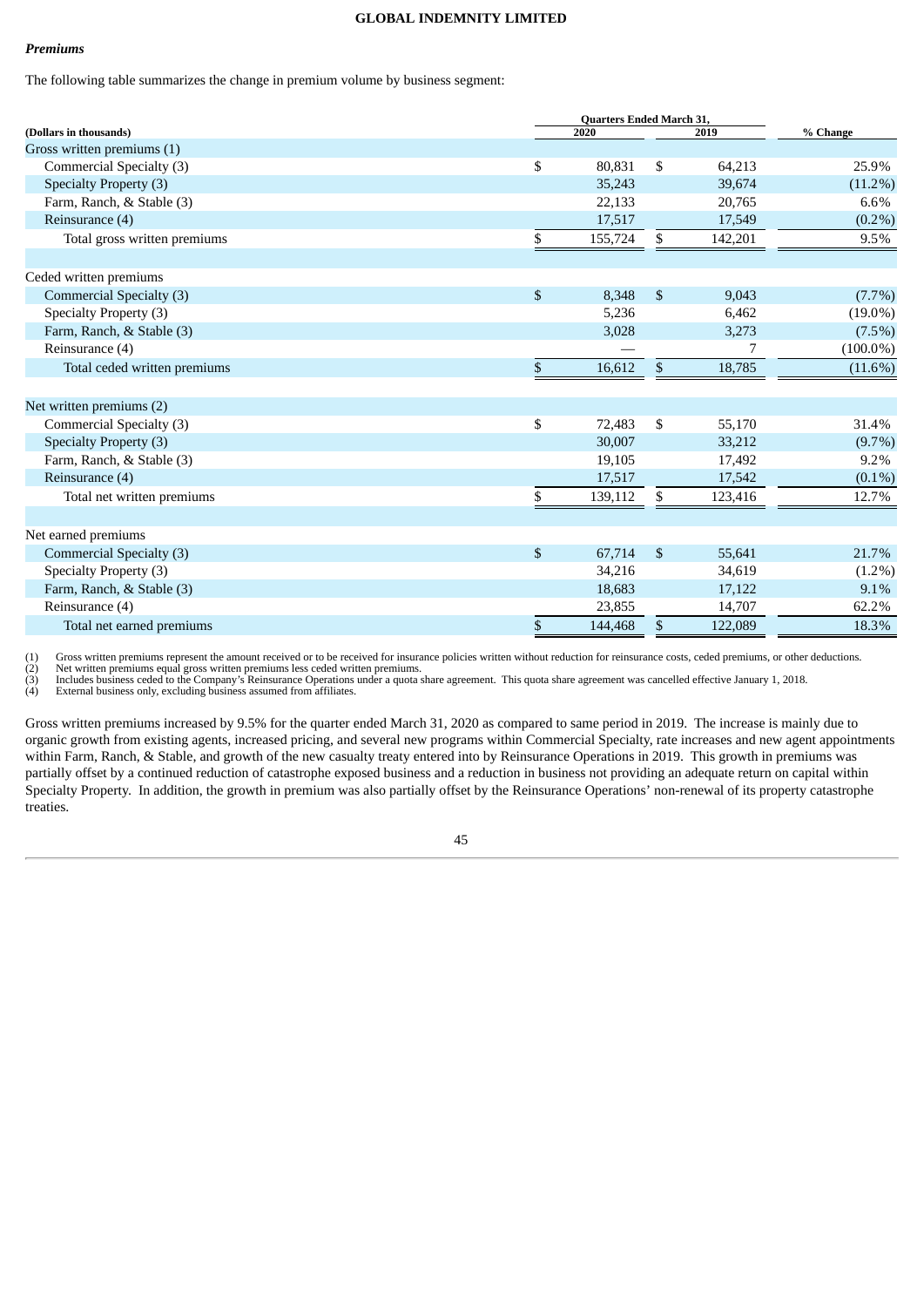# *Net Retention*

The ratio of net written premiums to gross written premiums is referred to as the Company's net premium retention. The Company's net premium retention is summarized by segments as follows:

|                             | <b>Quarters Ended March 31,</b> | Point  |        |
|-----------------------------|---------------------------------|--------|--------|
| (Dollars in thousands)      | 2020                            | 2019   | Change |
| <b>Commercial Specialty</b> | 89.7%                           | 85.9%  | 3.8    |
| <b>Specialty Property</b>   | 85.1%                           | 83.7%  | 1.4    |
| Farm, Ranch, & Stable       | 86.3%                           | 84.2%  | 2.1    |
| Reinsurance                 | 100.0%                          | 100.0% |        |
| <b>Total</b>                | 89.3%                           | 86.8%  | 2.5    |
|                             |                                 |        |        |

The net premium retention for the quarter ended March 31, 2020 increased by 2.5 points as compared to the same period in 2019. This increase in retention is primarily driven by the restructuring of the Company's catastrophe reinsurance treaties as well as a change in the mix of business.

### *Net Earned Premiums*

Net earned premiums within the Commercial Specialty segment increased by 21.7% for the quarter ended March 31, 2020 as compared to the same period in 2019. The increase in net earned premiums was primarily due to a growth in premiums written as a result of organic growth from existing agents, pricing increases, and several new programs. Property net earned premiums were \$30.5 million and \$28.1 million for the quarters ended March 31, 2020 and 2019, respectively. Casualty net earned premiums were \$37.2 million and \$27.6 million for the quarters ended March 31, 2020 and 2019, respectively.

Net earned premiums within the Specialty Property segment decreased by 1.2% for the quarter ended March 31, 2020 as compared to the same period in 2019 primarily due to a continued reduction of catastrophe exposed business and a reduction in business not providing an adequate return on capital. Property net earned premiums were \$31.7 million and \$31.9 million for the quarters ended March 31, 2020 and 2019, respectively. Casualty net earned premiums were \$2.6 million and \$2.7 million for the quarters ended March 31, 2020 and 2019, respectively.

Net earned premiums within the Farm, Ranch, & Stable segment increased by 9.1% for the quarter ended March 31, 2020 as compared to the same period in 2019. The increase in net earned premiums was primarily due to a growth in premiums written as a result of rate increases and new agent appointments. Property net earned premiums were \$13.4 million and \$12.3 million for the quarters ended March 31, 2020 and 2019, respectively. Casualty net earned premiums were \$5.3 million and \$4.8 million for the quarters ended March 31, 2020 and 2019, respectively.

Net earned premiums within the Reinsurance Operations segment increased by 62.2% for the quarter ended March 31, 2020 as compared to the same period in 2019 primarily due to the new casualty treaty entered into during 2019. Property net earned premiums were \$10.0 million and \$12.4 million for the quarters ended March 31, 2020 and 2019, respectively. Casualty net earned premiums were \$13.9 million and \$2.3 million for the quarters ended March 31, 2020 and 2019.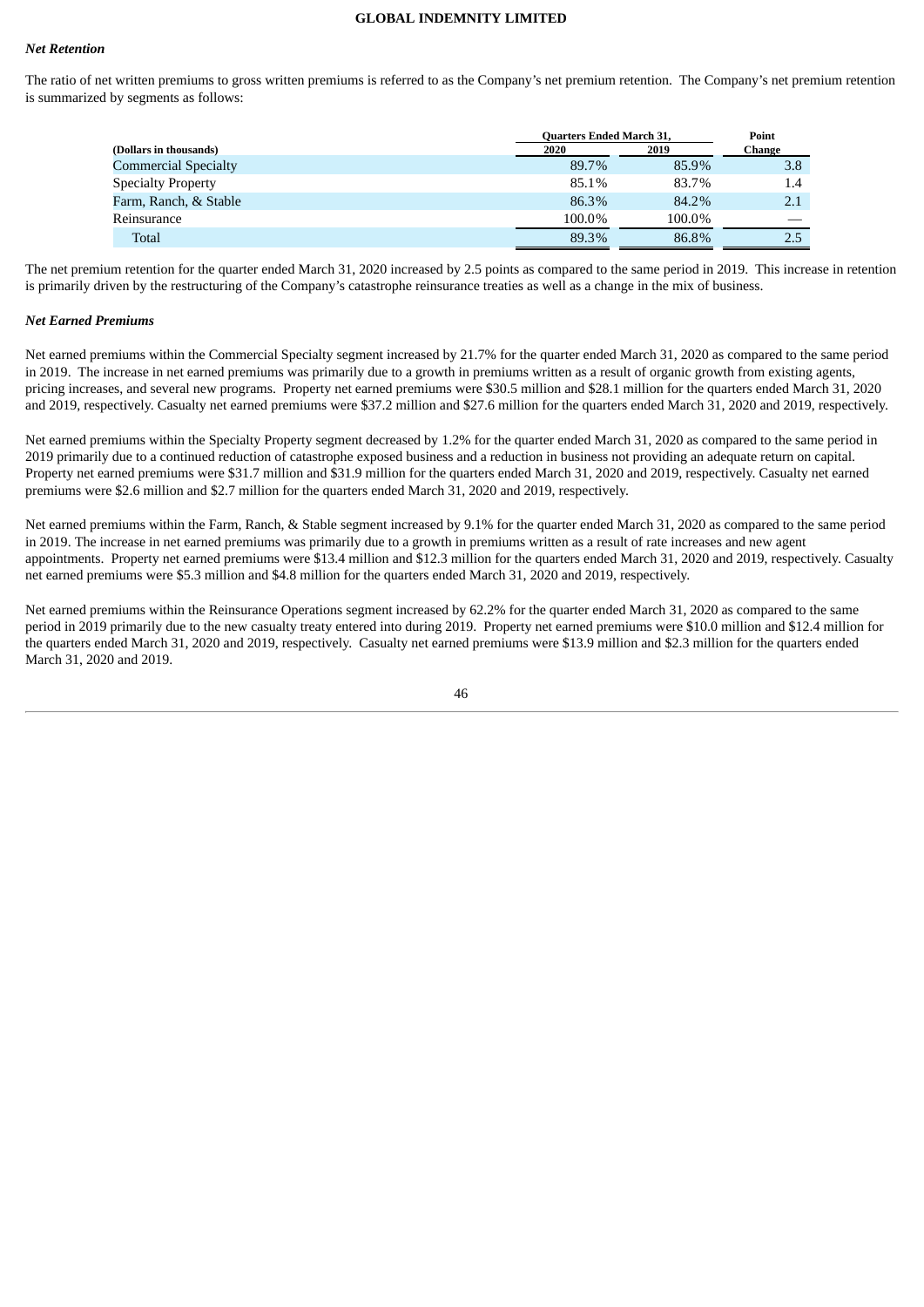# *Reserves*

Management's best estimate at March 31, 2020 was recorded as the loss reserve. Management's best estimate is as of a particular point in time and is based upon known facts, the Company's actuarial analyses, current law, and the Company's judgment. This resulted in carried gross and net reserves of \$639.5 million and \$560.7 million, respectively, as of March 31, 2020. A breakout of the Company's gross and net reserves, as of March 31, 2020, is as follows:

|                               | <b>Gross Reserves</b> |         |     |                  |               |              |  |
|-------------------------------|-----------------------|---------|-----|------------------|---------------|--------------|--|
| (Dollars in thousands)        |                       | Case    |     | IBNR(1)          |               | Total        |  |
| <b>Commercial Specialty</b>   | \$                    | 111,119 | \$. | 286,279          | <sup>\$</sup> | 397,398      |  |
| <b>Specialty Property</b>     |                       | 14,939  |     | 34,605           |               | 49,544       |  |
| Farm, Ranch, & Stable         |                       | 11,272  |     | 36.164           |               | 47,436       |  |
| <b>Reinsurance Operations</b> |                       | 57,237  |     | 87,853           |               | 145,090      |  |
| Total                         | \$                    | 194,567 | \$  | 444.901          | \$            | 639,468      |  |
|                               |                       |         |     | Net Reserves (2) |               |              |  |
| (Dollars in thousands)        |                       | Case    |     | IBNR(1)          |               | <b>Total</b> |  |
| <b>Commercial Specialty</b>   | \$                    | 89,222  | \$  | 248,336          | <sup>\$</sup> | 337,558      |  |
| <b>Specialty Property</b>     |                       | 9.621   |     | 29.351           |               | 38,972       |  |
| Farm, Ranch, & Stable         |                       | 10,002  |     | 29,094           |               | 39,096       |  |
| <b>Reinsurance Operations</b> |                       | 57,237  |     | 87,852           |               | 145,089      |  |
| Total                         | \$                    | 166,082 |     | 394,633          | \$.           | 560,715      |  |

(1) Losses incurred but not reported, including the expected future emergence of case reserves.

Does not include reinsurance receivable on paid losses.

Each reserve category has an implicit frequency and severity for each accident year as a result of the various assumptions made. If the actual levels of loss frequency and severity are higher or lower than expected, the ultimate losses will be different than management's best estimate. For most of its reserve categories, the Company believes that frequency can be predicted with greater accuracy than severity. Therefore, the Company believes management's best estimate is more likely influenced by changes in severity than frequency. The following table, which the Company believes reflects a reasonable range of variability around its best estimate based on historical loss experience and management's judgment, reflects the impact of changes (which could be favorable or unfavorable) in frequency and severity on the Company's current accident year net loss estimate of \$78.2 million for claims occurring during the quarter ended March 31, 2020:

|                         |        | <b>Severity Change</b> |          |       |          |                                |    |       |      |        |
|-------------------------|--------|------------------------|----------|-------|----------|--------------------------------|----|-------|------|--------|
| (Dollars in thousands)  |        | $-10%$                 |          | $-5%$ |          | $0\%$                          |    | 5%    |      | 10%    |
| <b>Frequency Change</b> | $-5%$  | \$                     | (11,339) | - \$  | (7,625)  | (3,910)<br>\$                  | \$ | (196) | - \$ | 3,519  |
|                         | $-3%$  |                        | (9,931)  |       | (6, 139) | (2,346)                        |    | 1,447 |      | 5,239  |
|                         | $-2\%$ |                        | (9,228)  |       | (5,396)  | (1, 564)                       |    | 2,268 |      | 6,100  |
|                         | $-1\%$ |                        | (8,524)  |       | (4,653)  | (782)                          |    | 3,089 |      | 6,960  |
|                         | $0\%$  |                        | (7,820)  |       | (3,910)  | $\overbrace{\hspace{25mm}}^{}$ |    | 3,910 |      | 7,820  |
|                         | $1\%$  |                        | (7, 116) |       | (3,167)  | 782                            |    | 4,731 |      | 8,680  |
|                         | 2%     |                        | (6, 412) |       | (2, 424) | 1,564                          |    | 5,552 |      | 9,540  |
|                         | 3%     |                        | (5,709)  |       | (1,681)  | 2,346                          |    | 6,373 |      | 10,401 |
|                         | 5%     |                        | (4,301)  |       | (196)    | 3,910                          |    | 8,016 |      | 12,121 |
|                         |        |                        |          |       |          |                                |    |       |      |        |

The Company's net reserves for losses and loss adjustment expenses of \$560.7 million as of March 31, 2020 relate to multiple accident years. Therefore, the impact of changes in frequency and severity for more than one accident year could be higher or lower than the amounts reflected above.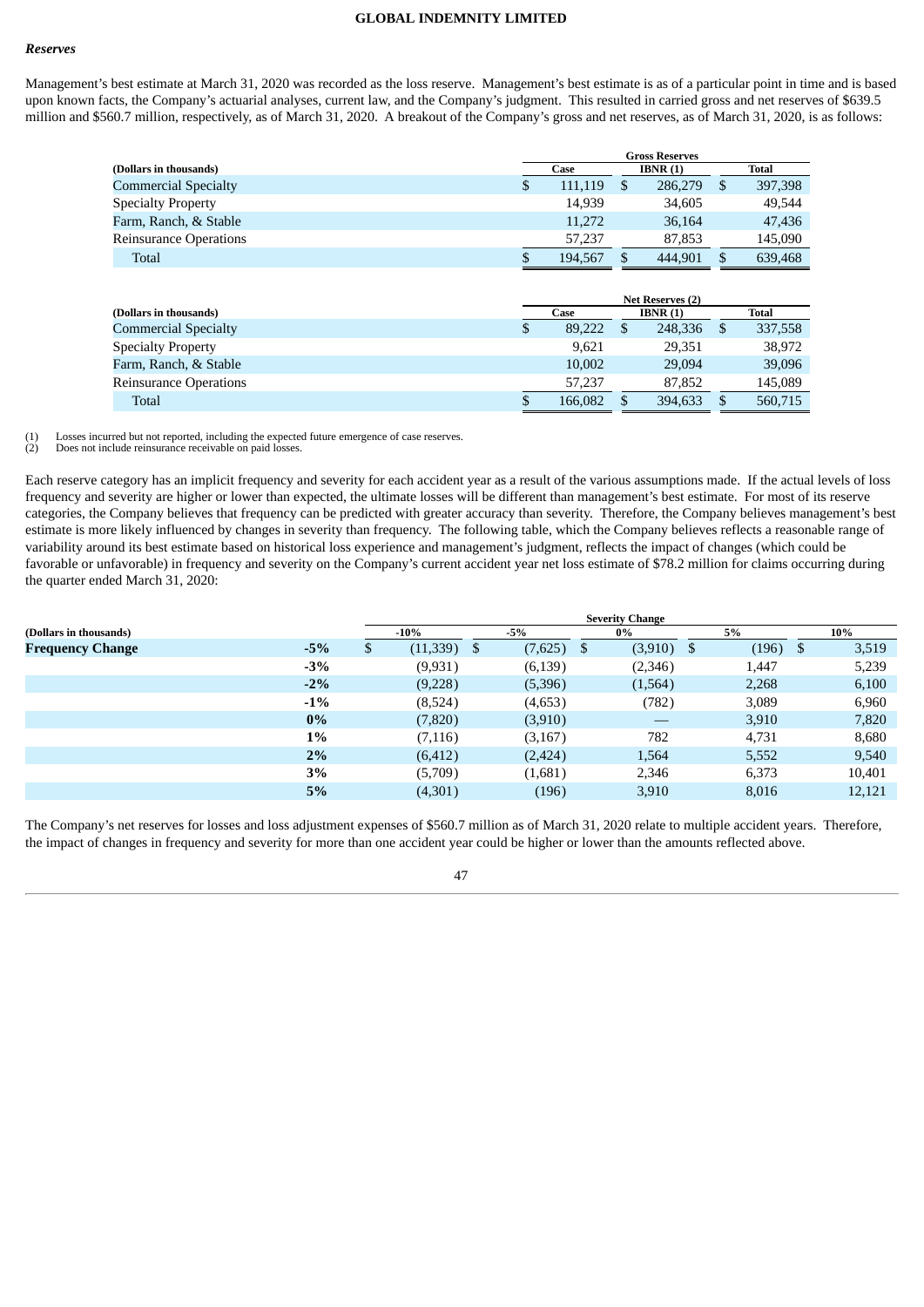# *Underwriting Results*

# *Commercial Specialty*

The components of income from the Company's Commercial Specialty segment and corresponding underwriting ratios are as follows:

| (Dollars in thousands)                            | <b>Quarters Ended March 31,</b><br>2020(1) | $\%$<br><b>Change</b> |                   |         |
|---------------------------------------------------|--------------------------------------------|-----------------------|-------------------|---------|
| Gross written premiums                            | 80.831                                     |                       | 2019(1)<br>64,213 | 25.9%   |
|                                                   |                                            |                       |                   |         |
| Net written premiums                              | 72,483                                     | \$.                   | 55,170            | 31.4%   |
|                                                   |                                            |                       |                   |         |
| Net earned premiums                               | 67,714                                     | \$.                   | 55,641            | 21.7%   |
| Total revenues                                    | 67,714                                     |                       | 55,641            | 21.7%   |
|                                                   |                                            |                       |                   |         |
| Losses and expenses:                              |                                            |                       |                   |         |
| Net losses and loss adjustment expenses           | 37,435                                     |                       | 21,651            | 72.9%   |
| Acquisition costs and other underwriting expenses | 25,993                                     |                       | 22,812            | 13.9%   |
| Underwriting income                               | 4,286                                      |                       | 11,178            | (61.7%) |

|                             | <b>Quarters Ended March 31,</b> | Point      |        |  |
|-----------------------------|---------------------------------|------------|--------|--|
|                             | 2020                            | 2019       | Change |  |
| <b>Underwriting Ratios:</b> |                                 |            |        |  |
| Loss ratio:                 |                                 |            |        |  |
| Current accident year       | 55.3%                           | 50.9%      | 4.4    |  |
| Prior accident year         | $-$ %                           | $(12.0\%)$ | 12.0   |  |
| Calendar year loss ratio    | 55.3%                           | 38.9%      | 16.4   |  |
| Expense ratio               | 38.4%                           | 41.0%      | (2.6)  |  |
| Combined ratio              | 93.7%                           | 79.9%      | 13.8   |  |
|                             |                                 |            |        |  |

(1) Includes business ceded to the Company's Reinsurance Operations under a quota share agreement. This quota share agreement was cancelled effective January 1, 2018.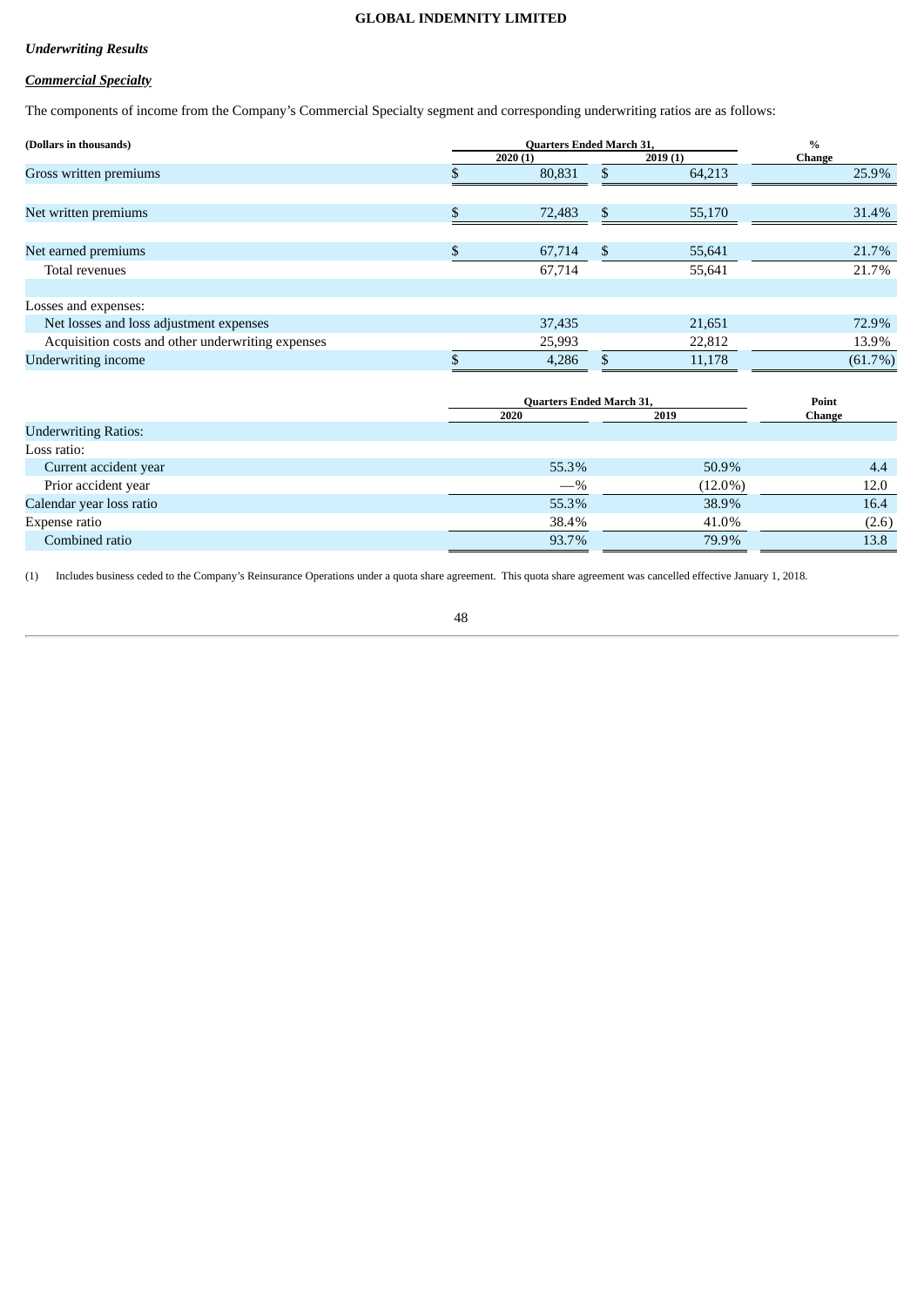# *Reconciliation of non-GAAP financial measures and ratios*

The table below reconciles the non-GAAP measures or ratios, which excludes the impact of prior accident year adjustments, to its most directly comparable GAAP measure or ratio. The Company believes the non-GAAP measures or ratios are useful to investors when evaluating the Company's underwriting performance as trends within Commercial Specialty may be obscured by prior accident year adjustments. These non-GAAP measures or ratios should not be considered as a substitute for its most directly comparable GAAP measure or ratio and does not reflect the overall underwriting profitability of the Company.

|                                                                     | Quarters Ended March 31, |           |               |    |                  |               |  |  |  |
|---------------------------------------------------------------------|--------------------------|-----------|---------------|----|------------------|---------------|--|--|--|
| (Dollars in thousands)                                              |                          | 2020      |               |    | 2019             |               |  |  |  |
|                                                                     |                          | Losses \$ | Loss<br>Ratio |    | <b>Losses \$</b> | Loss<br>Ratio |  |  |  |
| <b>Property</b>                                                     |                          |           |               |    |                  |               |  |  |  |
| Non catastrophe property losses and ratio excluding the effect of   |                          |           |               |    |                  |               |  |  |  |
| prior accident year (1)                                             | \$                       | 12,249    | 40.1%         | \$ | 10,731           | 38.2%         |  |  |  |
| Effect of prior accident year                                       |                          | (359)     | $(1.2\%)$     |    | (1, 113)         | $(4.0\%)$     |  |  |  |
| Non catastrophe property losses and ratio (2)                       | \$                       | 11,890    | 38.9%         | \$ | 9,618            | 34.2%         |  |  |  |
| Catastrophe losses and ratio excluding the effect of prior accident |                          |           |               |    |                  |               |  |  |  |
| year $(1)$                                                          | \$                       | 3,713     | 12.2%         | \$ | 1,466            | 5.2%          |  |  |  |
| Effect of prior accident year                                       |                          | 338       | 1.1%          |    | 147              | 0.5%          |  |  |  |
| Catastrophe losses and ratio (2)                                    | \$                       | 4,051     | 13.3%         | \$ | 1,613            | 5.7%          |  |  |  |
| Total property losses and ratio excluding the effect of prior       |                          |           |               |    |                  |               |  |  |  |
| accident year (1)                                                   | \$                       | 15,962    | 52.3%         | \$ | 12,197           | 43.4%         |  |  |  |
| Effect of prior accident year                                       |                          | (21)      | $(0.1\%)$     |    | (966)            | $(3.5\%)$     |  |  |  |
| Total property losses and ratio (2)                                 | \$                       | 15,941    | 52.2%         | \$ | 11,231           | 39.9%         |  |  |  |
| <b>Casualty</b>                                                     |                          |           |               |    |                  |               |  |  |  |
| Total Casualty losses and ratio excluding the effect of prior       |                          |           |               |    |                  |               |  |  |  |
| accident year (1)                                                   | $\mathbb{S}$             | 21,473    | 57.7%         | \$ | 16,120           | 58.5%         |  |  |  |
| Effect of prior accident year                                       |                          | 21        | 0.1%          |    | (5,700)          | (20.7%)       |  |  |  |
| Total Casualty losses and ratio (2)                                 | \$                       | 21,494    | 57.8%         | \$ | 10,420           | 37.8%         |  |  |  |
| <b>Total</b>                                                        |                          |           |               |    |                  |               |  |  |  |
| Total net losses and loss adjustment expense and total loss ratio   |                          |           |               |    |                  |               |  |  |  |
| excluding the effect of prior accident year (1)                     | \$                       | 37,435    | 55.3%         | \$ | 28,317           | 50.9%         |  |  |  |
| Effect of prior accident year                                       |                          |           | $-$ %         |    | (6,666)          | $(12.0\%)$    |  |  |  |
| Total net losses and loss adjustment expense and total loss ratio   |                          |           |               |    |                  |               |  |  |  |
| (2)                                                                 | \$                       | 37,435    | 55.3%         | S  | 21,651           | 38.9%         |  |  |  |

(1) Non-GAAP measure / ratio (2) Most directly comparable GAAP measure / ratio

### *Premiums*

See "Result of Operations" above for a discussion on consolidated premiums.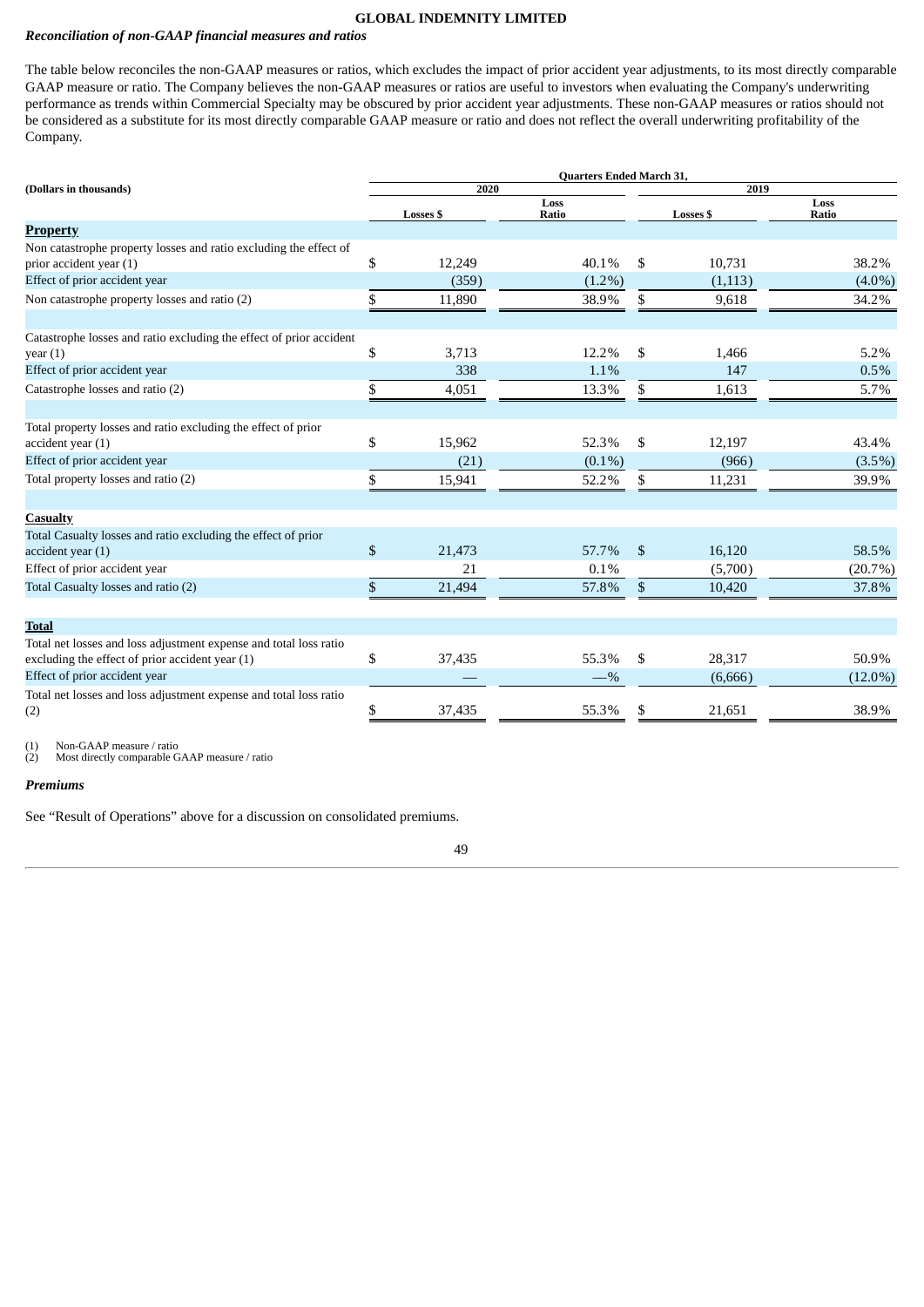## *Loss Ratio*

The current accident year losses and loss ratio is summarized as follows:

|      | $\%$   |        |                                 |  |
|------|--------|--------|---------------------------------|--|
| 2020 |        | 2019   | Change                          |  |
|      |        |        |                                 |  |
| ╜    | 12.249 | 10,731 | 14.1%                           |  |
|      | 3,713  | 1,466  | 153.3%                          |  |
|      | 15,962 | 12,197 | 30.9%                           |  |
|      | 21,473 | 16,120 | 33.2%                           |  |
|      | 37,435 | 28,317 | 32.2%                           |  |
|      |        |        | <b>Quarters Ended March 31,</b> |  |

|                                          |       | <b>Quarters Ended March 31,</b> |        |  |  |  |
|------------------------------------------|-------|---------------------------------|--------|--|--|--|
|                                          | 2020  | 2019                            | Change |  |  |  |
| <b>Current accident year loss ratio:</b> |       |                                 |        |  |  |  |
| Property                                 |       |                                 |        |  |  |  |
| Non-catastrophe                          | 40.1% | 38.2%                           | 1.9    |  |  |  |
| Catastrophe                              | 12.2% | 5.2%                            | 7.0    |  |  |  |
| Property loss ratio                      | 52.3% | 43.4%                           | 8.9    |  |  |  |
| Casualty loss ratio                      | 57.7% | 58.5%                           | (0.8)  |  |  |  |
| Total accident year loss ratio           | 55.3% | 50.9%                           | 4.4    |  |  |  |

The current accident year non-catastrophe property loss ratio increased by 1.9 points during the quarter ended March 31, 2020 as compared to the same period in 2019 reflecting a slightly higher claims frequency and severity for the first accident quarter compared to last year.

The current accident year catastrophe loss ratio increased by 7.0 points during the quarter ended March 31, 2020 as compared to the same period in 2019 due to a much higher claims severity for the first accident quarter compared to last year.

The current accident year casualty loss ratio improved by 0.8 points during the quarter ended March 31, 2020 as compared to the same period in 2019 due to a lower claims frequency for the first accident quarter compared to last year.

The calendar year loss ratio for the quarter ended March 31, 2020 includes a net decrease of zero related to reserve development on prior accident years. The calendar year loss ratio for the quarter ended March 31, 2019 includes a decrease of \$6.7 million, or 12.0 percentage points related to reserve development on prior accident years. Please see Note 7 of the notes to the consolidated financial statements in Item 1 of Part I of this report for further discussion on prior accident year development.

#### *Expense Ratios*

The expense ratio for the Company's Commercial Specialty segment improved by 2.6 points from 41.0% for the quarter ended March 31, 2019 to 38.4% for the quarter ended March 31, 2020. The improvement in the expense ratio is primarily due to an increase in the net earned premiums as discussed above.

# *COVID-19*

COVID-19 could result in declines in business, non-payment of premiums, and increases in claims that could adversely affect Commercial Specialty's business, financial condition, and results of operation.

There is risk that legislation could be passed which would require the Company to cover business interruption claims regardless of terms, exclusions including the virus exclusions contained within the Company's Commercial Specialty policies, or other conditions included in these policies that would otherwise preclude coverage.

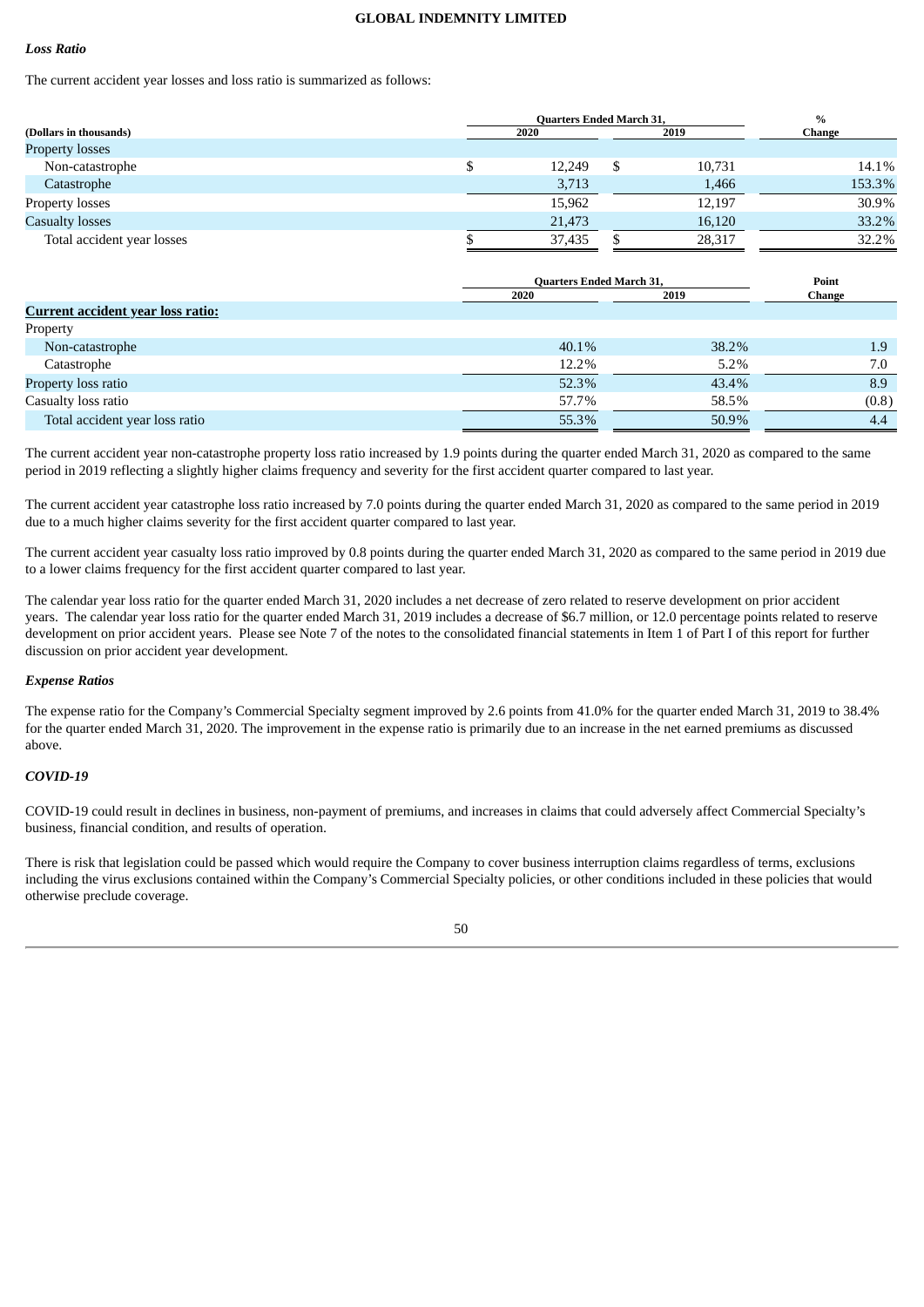# *Specialty Property*

The components of income and loss from the Company's Specialty Property segment and corresponding underwriting ratios are as follows:

| (Dollars in thousands)                            |    | <b>Quarters Ended March 31,</b> | $\%$ |         |            |
|---------------------------------------------------|----|---------------------------------|------|---------|------------|
|                                                   |    | 2020(1)                         |      | 2019(1) | Change     |
| Gross written premiums                            |    | 35,243                          | \$.  | 39,674  | $(11.2\%)$ |
|                                                   |    |                                 |      |         |            |
| Net written premiums                              | \$ | 30,007                          | \$   | 33,212  | $(9.7\%)$  |
|                                                   |    |                                 |      |         |            |
| Net earned premiums                               | \$ | 34,216                          | \$   | 34,619  | $(1.2\%)$  |
| Other income                                      |    | 427                             |      | 443     | $(3.6\%)$  |
| <b>Total revenues</b>                             |    | 34,643                          |      | 35,062  | $(1.2\%)$  |
|                                                   |    |                                 |      |         |            |
| Losses and expenses:                              |    |                                 |      |         |            |
| Net losses and loss adjustment expenses           |    | 17,498                          |      | 20,503  | (14.7%)    |
| Acquisition costs and other underwriting expenses |    | 14,232                          |      | 14,653  | $(2.9\%)$  |
| Underwriting income (loss)                        |    | 2,913                           | \$.  | (94)    | NM         |

|                             | <b>Quarters Ended March 31,</b> | Point  |        |
|-----------------------------|---------------------------------|--------|--------|
|                             | 2020                            | 2019   | Change |
| <b>Underwriting Ratios:</b> |                                 |        |        |
| Loss ratio:                 |                                 |        |        |
| Current accident year       | 51.1%                           | 56.6%  | (5.5)  |
| Prior accident year         | $-$ %                           | 2.6%   | (2.6)  |
| Calendar year loss ratio    | 51.1%                           | 59.2%  | (8.1)  |
| Expense ratio               | 41.6%                           | 42.3%  | (0.7)  |
| Combined ratio              | 92.7%                           | 101.5% | (8.8)  |
|                             |                                 |        |        |

NM – not meaningful

(1) Includes business ceded to the Company's Reinsurance Operations under a quota share agreement. This quota share agreement was cancelled effective January 1, 2018.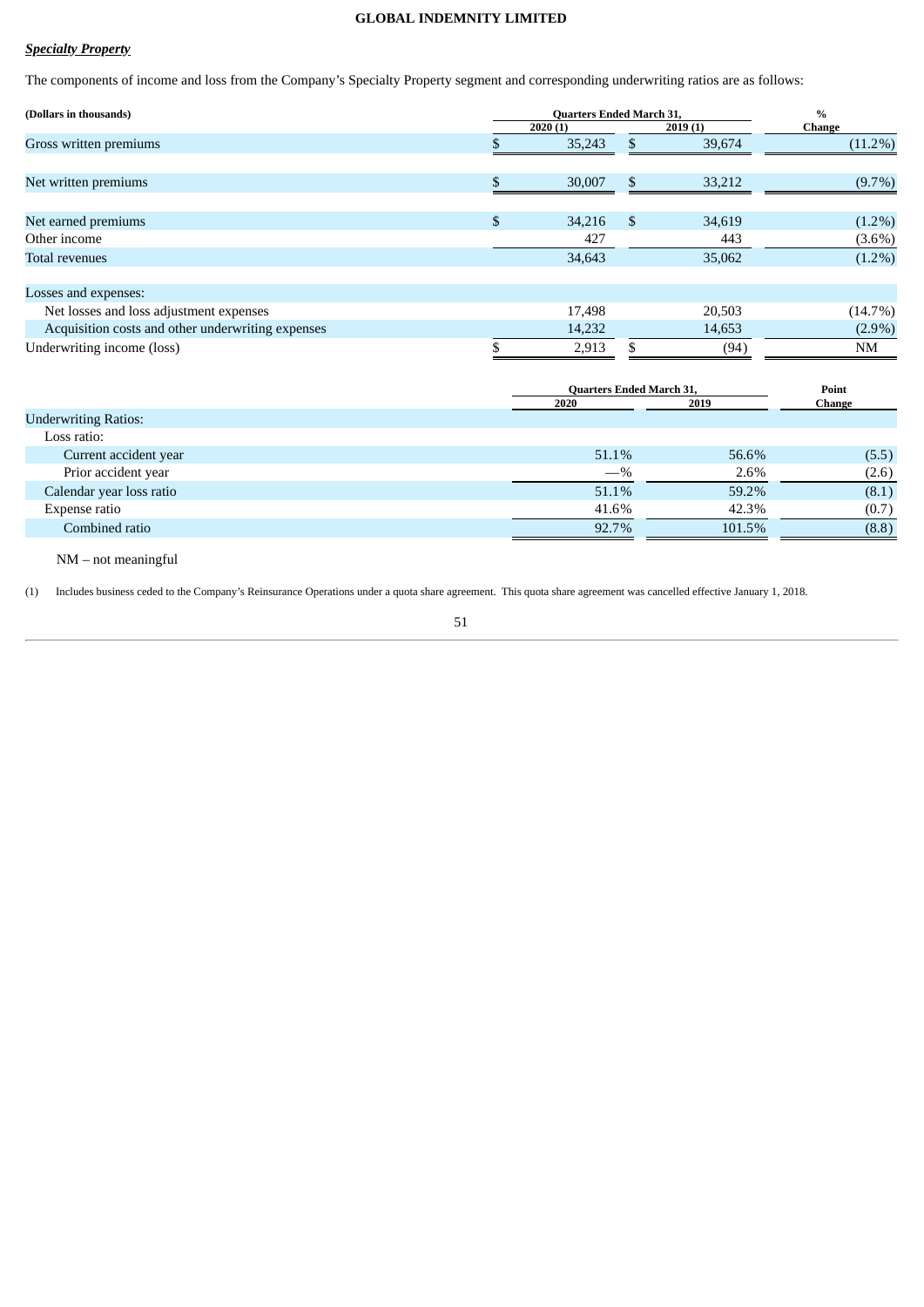# *Reconciliation of non-GAAP financial measures and ratios*

The table below reconciles the non-GAAP measures or ratios, which excludes the impact of prior accident year adjustments, to its most directly comparable GAAP measure or ratio. The Company believes the non-GAAP measures or ratios are useful to investors when evaluating the Company's underwriting performance as trends within Specialty Property may be obscured by prior accident year adjustments. These non-GAAP measures or ratios should not be considered as a substitute for its most directly comparable GAAP measure or ratio and does not reflect the overall underwriting profitability of the Company.

|                                                                                                                      | <b>Quarters Ended March 31,</b> |                  |                   |              |                  |                   |  |
|----------------------------------------------------------------------------------------------------------------------|---------------------------------|------------------|-------------------|--------------|------------------|-------------------|--|
| (Dollars in thousands)                                                                                               | 2020                            |                  |                   |              | 2019             |                   |  |
|                                                                                                                      |                                 | <b>Losses \$</b> | <b>Loss Ratio</b> |              | <b>Losses \$</b> | <b>Loss Ratio</b> |  |
| <b>Property</b>                                                                                                      |                                 |                  |                   |              |                  |                   |  |
| Non catastrophe property losses and ratio excluding the effect of prior                                              |                                 |                  |                   |              |                  |                   |  |
| accident year (1)                                                                                                    | \$                              | 14,393           | 45.5%             | -\$          | 16,739           | 52.5%             |  |
| Effect of prior accident year                                                                                        |                                 | 338              | 1.1%              |              | (56)             | $(0.2\%)$         |  |
| Non catastrophe property losses and ratio (2)                                                                        | \$                              | 14,731           | 46.6%             | \$           | 16.683           | 52.3%             |  |
| Catastrophe losses and ratio excluding the effect of prior accident                                                  |                                 |                  |                   |              |                  |                   |  |
| year(1)                                                                                                              | \$                              | 2,079            | 6.6%              | \$           | 1,690            | 5.3%              |  |
| Effect of prior accident year                                                                                        |                                 | 31               | 0.1%              |              | 849              | 2.7%              |  |
| Catastrophe losses and ratio (2)                                                                                     | \$                              | 2,110            | 6.7%              | \$           | 2,539            | 8.0%              |  |
| Total property losses and ratio excluding the effect of prior accident<br>year(1)                                    | \$                              | 16,472           | 52.1%             | \$           | 18,429           | 57.8%             |  |
| Effect of prior accident year                                                                                        |                                 | 369              | 1.2%              |              | 793              | 2.5%              |  |
| Total property losses and ratio (2)                                                                                  | \$                              | 16,841           | 53.3%             | \$           | 19,222           | 60.3%             |  |
| <b>Casualty</b>                                                                                                      |                                 |                  |                   |              |                  |                   |  |
| Total Casualty losses and ratio excluding the effect of prior accident                                               | \$                              | 1,026            | 40.0%             | $\mathbb{S}$ | 1,170            | 43.3%             |  |
| year(1)<br>Effect of prior accident year                                                                             |                                 | (369)            | $(14.4\%)$        |              | 111              | 4.1%              |  |
|                                                                                                                      |                                 | 657              | 25.6%             |              |                  |                   |  |
| Total Casualty losses and ratio (2)                                                                                  | \$                              |                  |                   | \$           | 1,281            | 47.4%             |  |
| <b>Total</b>                                                                                                         |                                 |                  |                   |              |                  |                   |  |
| Total net losses and loss adjustment expense and total loss ratio<br>excluding the effect of prior accident year (1) | \$                              | 17,498           | 51.1%             | \$           | 19,599           | 56.6%             |  |
| Effect of prior accident year                                                                                        |                                 |                  | $-$ %             |              | 904              | 2.6%              |  |
| Total net losses and loss adjustment expense and total loss ratio (2)                                                | \$                              | 17,498           | 51.1%             | \$           | 20,503           | 59.2%             |  |

(1) Non-GAAP measure / ratio (2) Most directly comparable GAAP measure / ratio

#### *Premiums*

See "Result of Operations" above for a discussion on consolidated premiums.

#### *Other Income*

Other income was \$0.4 million for each of the quarters ended March 31, 2020 and 2019. Other income is primarily comprised of fee income.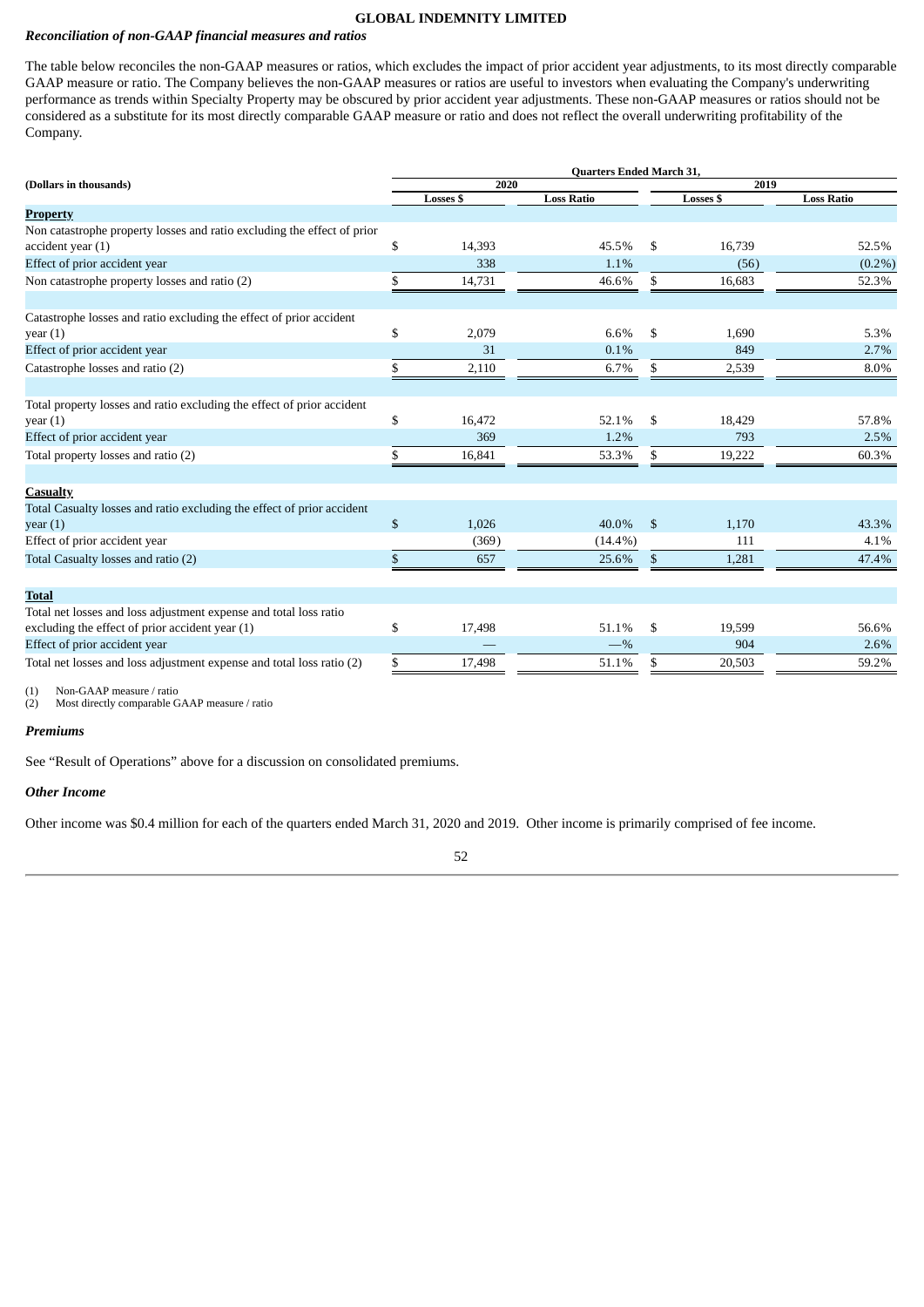# *Loss Ratio*

The current accident year losses and loss ratio is summarized as follows:

|      |        | $\%$ |        |                                 |
|------|--------|------|--------|---------------------------------|
| 2020 |        |      | 2019   | Change                          |
|      |        |      |        |                                 |
|      | 14,393 | -S   | 16,739 | $(14.0\%)$                      |
|      | 2,079  |      | 1,690  | 23.0%                           |
|      | 16,472 |      | 18,429 | $(10.6\%)$                      |
|      | 1,026  |      | 1,170  | (12.3%)                         |
|      | 17,498 |      | 19,599 | $(10.7\%)$                      |
|      |        |      |        | <b>Quarters Ended March 31,</b> |

|                                          |       | <b>Quarters Ended March 31,</b> |        |  |  |  |
|------------------------------------------|-------|---------------------------------|--------|--|--|--|
|                                          | 2020  | 2019                            | Change |  |  |  |
| <b>Current accident year loss ratio:</b> |       |                                 |        |  |  |  |
| Property                                 |       |                                 |        |  |  |  |
| Non-catastrophe                          | 45.5% | 52.5%                           | (7.0)  |  |  |  |
| Catastrophe                              | 6.6%  | 5.3%                            | 1.3    |  |  |  |
| Property loss ratio                      | 52.1% | 57.8%                           | (5.7)  |  |  |  |
| Casualty loss ratio                      | 40.0% | 43.3%                           | (3.3)  |  |  |  |
| Total accident year loss ratio           | 51.1% | 56.6%                           | (5.5)  |  |  |  |

The current accident year non-catastrophe property loss ratio improved by 7.0 points during the quarter ended March 31, 2020 as compared to the same period in 2019 reflecting a lower claims frequency in the first accident quarter compared to last year.

The current accident year catastrophe loss ratio increased by 1.3 points during the quarter ended March 31, 2020 as compared to the same period in 2019 due to a higher claims frequency and severity for the first accident quarter compared to last year.

The current accident year casualty loss ratio improved by 3.3 points during the quarter ended March 31, 2020 as compared to the same period in 2019 reflecting a lower claims frequency and severity in the first accident quarter compared to last year.

The calendar year loss ratio for the quarter ended March 31, 2020 includes a net decrease of zero related to reserve development on prior accident years. The calendar year loss ratio for the quarter ended March 31, 2019 includes an increase of \$0.9 million, or 2.6 percentage points, related to reserve development on prior accident years. Please see Note 7 of the notes to the consolidated financial statements in Item 1 of Part I of this report for further discussion on prior accident year development.

# *Expense Ratios*

The expense ratio for the Company's Specialty Property segment improved 0.7 points from 42.3% for the quarter ended March 31, 2019 to 41.6% for the quarter ended March 31, 2020 primarily due to lower operating expenses.

## *COVID-19*

COVID-19 could result in declines in business and non-payment of premiums that could adversely affect Specialty Property's business, financial condition, and results of operation.

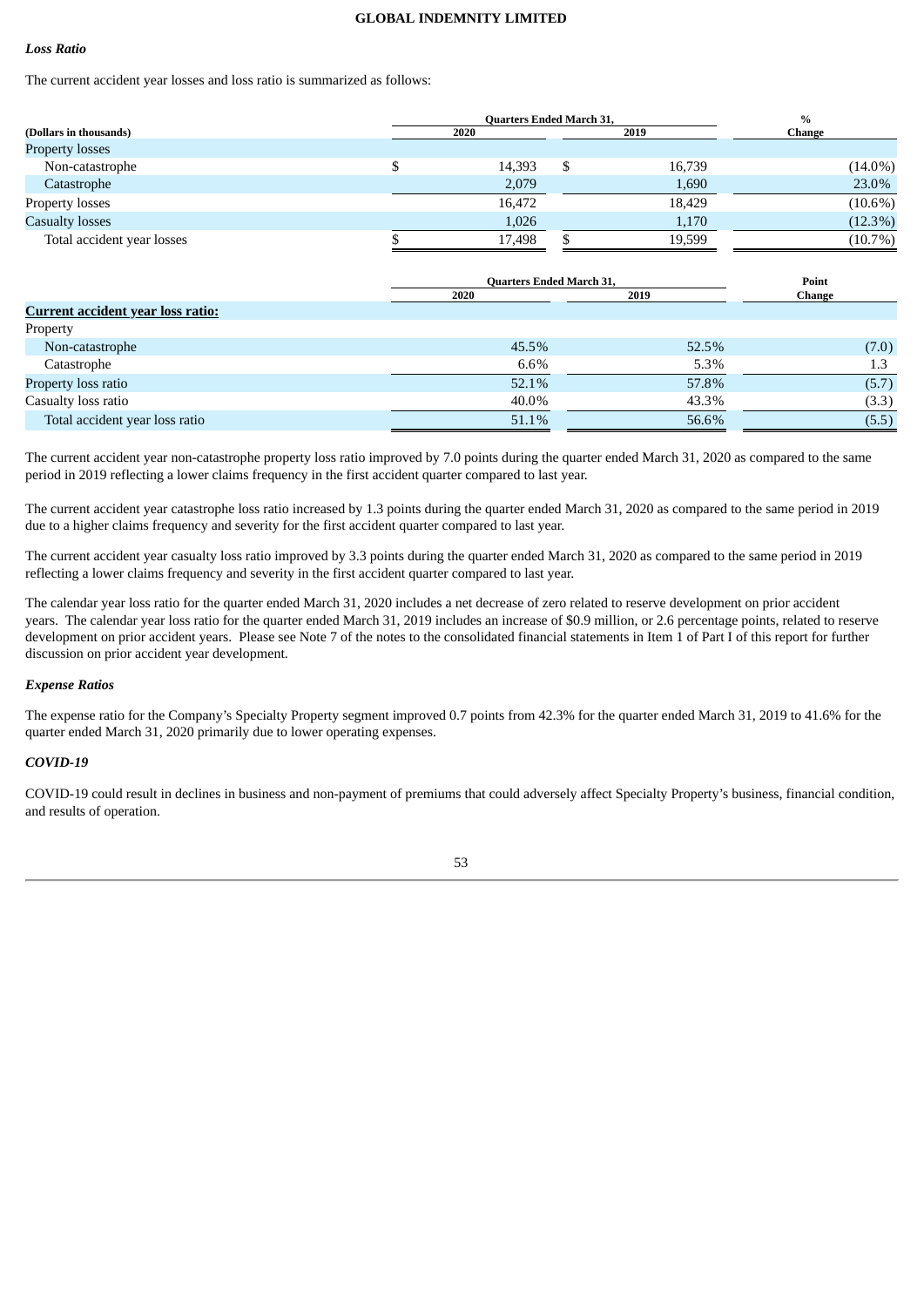# *Farm, Ranch, & Stable*

# **GLOBAL INDEMNITY LIMITED**

The components of income and loss from the Company's Farm, Ranch, & Stable segment and corresponding underwriting ratios are as follows:

| (Dollars in thousands)                            |    | <b>Quarters Ended March 31,</b> | $\%$ |         |            |
|---------------------------------------------------|----|---------------------------------|------|---------|------------|
|                                                   |    | 2020(1)                         |      | 2019(1) | Change     |
| Gross written premiums                            |    | 22,133                          |      | 20,765  | 6.6%       |
|                                                   |    |                                 |      |         |            |
| Net written premiums                              |    | 19,105                          | \$   | 17,492  | $9.2\%$    |
|                                                   |    |                                 |      |         |            |
| Net earned premiums                               | \$ | 18,683                          | - \$ | 17,122  | $9.1\%$    |
| Other income                                      |    | 36                              |      | 30      | 20.0%      |
| Total revenues                                    |    | 18,719                          |      | 17,152  | $9.1\%$    |
|                                                   |    |                                 |      |         |            |
| Losses and expenses:                              |    |                                 |      |         |            |
| Net losses and loss adjustment expenses           |    | 9,610                           |      | 8,138   | 18.1%      |
| Acquisition costs and other underwriting expenses |    | 7,638                           |      | 7,282   | 4.9%       |
| Underwriting income                               |    | 1,471                           |      | 1,732   | $(15.1\%)$ |

|                             | <b>Quarters Ended March 31,</b> | Point      |        |  |
|-----------------------------|---------------------------------|------------|--------|--|
|                             | 2020                            | 2019       | Change |  |
| <b>Underwriting Ratios:</b> |                                 |            |        |  |
| Loss ratio:                 |                                 |            |        |  |
| Current accident year       | 51.4%                           | 59.6%      | (8.2)  |  |
| Prior accident year         | $-$ %                           | $(12.1\%)$ | 12.1   |  |
| Calendar year loss ratio    | 51.4%                           | 47.5%      | 3.9    |  |
| Expense ratio               | 40.9%                           | 42.5%      | (1.6)  |  |
| Combined ratio              | 92.3%                           | 90.0%      | 2.3    |  |

(1) Includes business ceded to the Company's Reinsurance Operations under a quote share agreement. The quota share agreement was terminated effective January 1, 2018.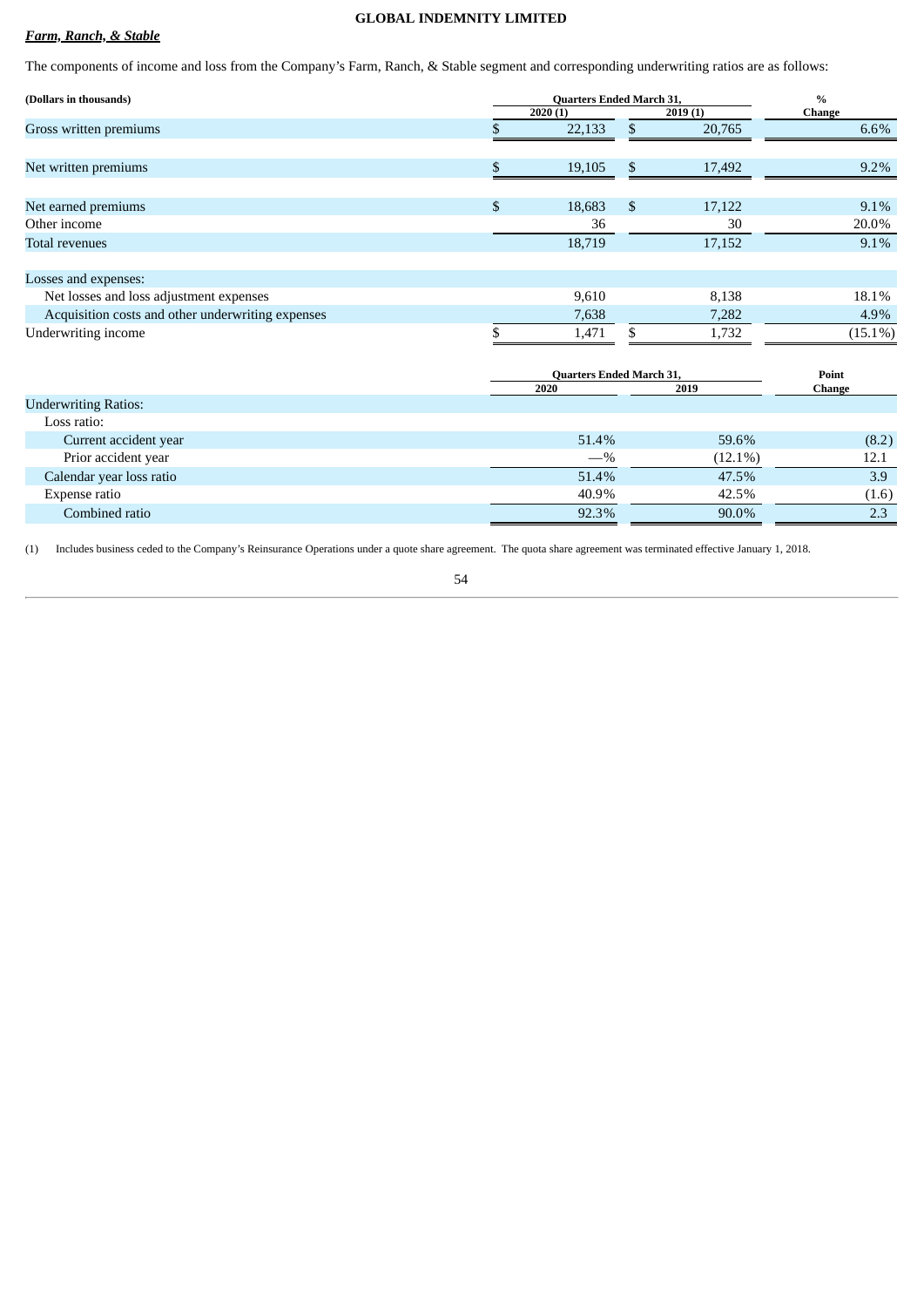## *Reconciliation of non-GAAP financial measures and ratios*

The table below reconciles the non-GAAP measures or ratios, which excludes the impact of prior accident year adjustments, to its most directly comparable GAAP measure or ratio. The Company believes the non-GAAP measures or ratios are useful to investors when evaluating the Company's underwriting performance as trends within Farm, Ranch, & Stable may be obscured by prior accident year adjustments. These non-GAAP measures or ratios should not be considered as a substitute for its most directly comparable GAAP measure or ratio and does not reflect the overall underwriting profitability of the Company.

|                                                                                                                      |              | Quarters Ended March 31, |                   |     |                  |                   |  |  |  |
|----------------------------------------------------------------------------------------------------------------------|--------------|--------------------------|-------------------|-----|------------------|-------------------|--|--|--|
| (Dollars in thousands)                                                                                               | 2020         |                          |                   |     | 2019             |                   |  |  |  |
|                                                                                                                      |              | <b>Losses \$</b>         | <b>Loss Ratio</b> |     | <b>Losses \$</b> | <b>Loss Ratio</b> |  |  |  |
| <b>Property</b>                                                                                                      |              |                          |                   |     |                  |                   |  |  |  |
| Non catastrophe property losses and ratio excluding the effect of prior                                              |              |                          |                   |     |                  |                   |  |  |  |
| accident year (1)                                                                                                    | \$           | 5,077                    | 37.9%             | -\$ | 6,750            | 54.9%             |  |  |  |
| Effect of prior accident year                                                                                        |              | (558)                    | $(4.2\%)$         |     | (131)            | $(1.1\%)$         |  |  |  |
| Non catastrophe property losses and ratio (2)                                                                        | \$           | 4,519                    | 33.7%             | \$  | 6,619            | 53.8%             |  |  |  |
| Catastrophe losses and ratio excluding the effect of prior accident                                                  |              |                          |                   |     |                  |                   |  |  |  |
| year(1)                                                                                                              | \$           | 1,401                    | 10.5%             | \$  | 926              | 7.5%              |  |  |  |
| Effect of prior accident year                                                                                        |              | 550                      | 4.1%              |     | (286)            | $(2.3\%)$         |  |  |  |
| Catastrophe losses and ratio (2)                                                                                     | \$           | 1,951                    | 14.6%             | \$  | 640              | 5.2%              |  |  |  |
| Total property losses and ratio excluding the effect of prior accident                                               |              |                          |                   |     |                  |                   |  |  |  |
| year(1)                                                                                                              | \$           | 6,478                    | 48.4%             | \$  | 7,676            | 62.4%             |  |  |  |
| Effect of prior accident year                                                                                        |              | (8)                      | $(0.1\%)$         |     | (417)            | $(3.4\%)$         |  |  |  |
| Total property losses and ratio (2)                                                                                  | \$           | 6,470                    | 48.3%             | \$  | 7,259            | 59.0%             |  |  |  |
| <b>Casualty</b>                                                                                                      |              |                          |                   |     |                  |                   |  |  |  |
| Total Casualty losses and ratio excluding the effect of prior accident<br>year(1)                                    | $\mathbb{S}$ | 3,132                    | 59.2%             | \$  | 2,528            | 52.3%             |  |  |  |
| Effect of prior accident year                                                                                        |              | 8                        | 0.2%              |     | (1,649)          | $(34.1\%)$        |  |  |  |
|                                                                                                                      |              |                          |                   |     |                  |                   |  |  |  |
| Total Casualty losses and ratio (2)                                                                                  | \$           | 3,140                    | 59.4%             | \$  | 879              | 18.2%             |  |  |  |
| <b>Total</b>                                                                                                         |              |                          |                   |     |                  |                   |  |  |  |
| Total net losses and loss adjustment expense and total loss ratio<br>excluding the effect of prior accident year (1) | \$           | 9,610                    | 51.4%             | \$  | 10,204           | 59.6%             |  |  |  |
| Effect of prior accident year                                                                                        |              |                          | $-$ %             |     | (2,066)          | $(12.1\%)$        |  |  |  |
| Total net losses and loss adjustment expense and total loss ratio (2)                                                | \$           | 9,610                    | 51.4%             | \$  | 8,138            | 47.5%             |  |  |  |
|                                                                                                                      |              |                          |                   |     |                  |                   |  |  |  |

(1) Non-GAAP measure / ratio<br>(2) Most directly comparable G

Most directly comparable GAAP measure / ratio

#### *Premiums*

See "Result of Operations" above for a discussion on consolidated premiums.

### *Other Income*

Other income was less than \$0.1 million for each of the quarters ended March 31, 2020 and 2019. Other income is primarily comprised of fee income.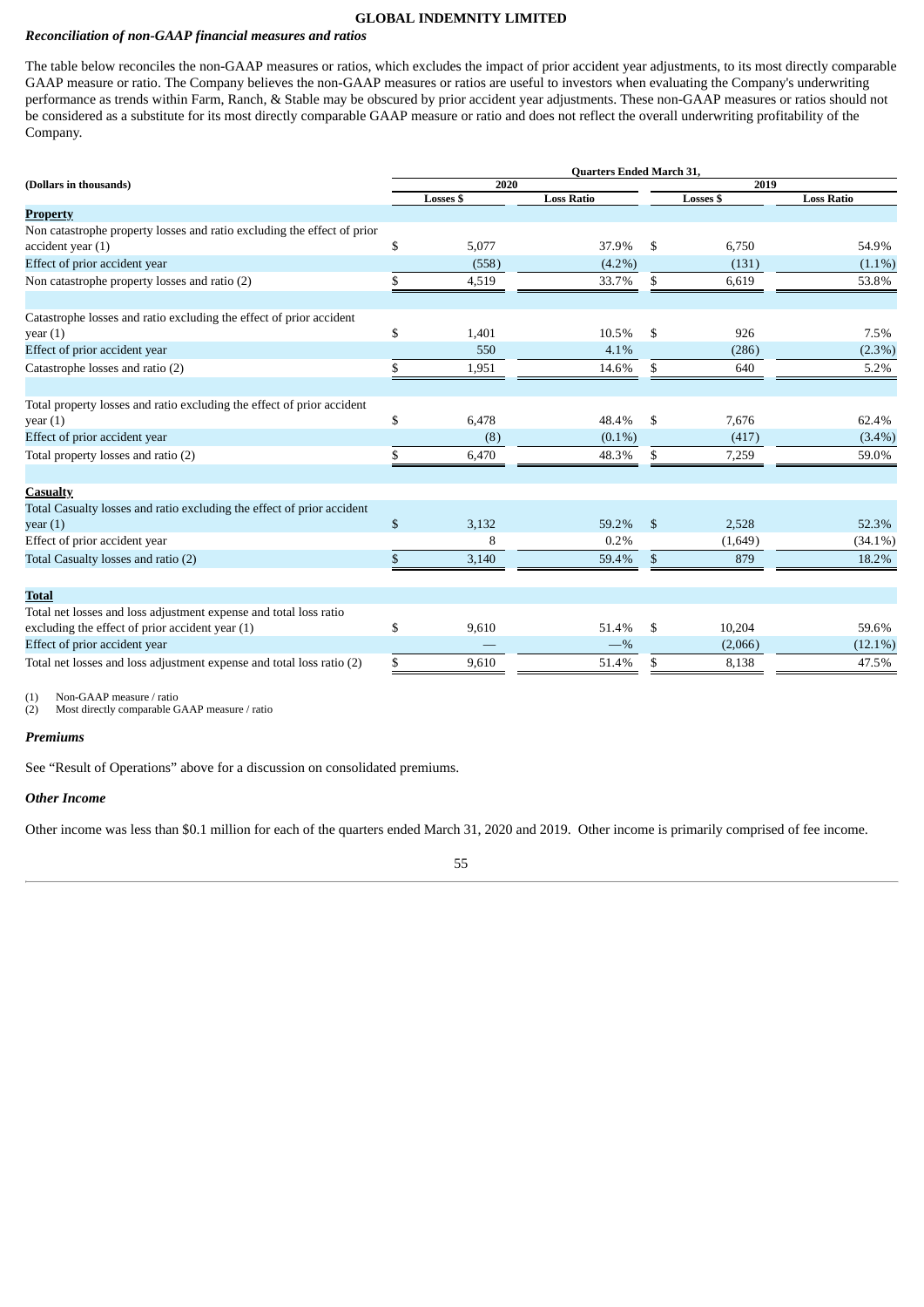# *Loss Ratio*

The current accident year losses and loss ratio is summarized as follows:

|                            | <b>Quarters Ended March 31,</b> | $\frac{9}{6}$ |            |  |
|----------------------------|---------------------------------|---------------|------------|--|
| (Dollars in thousands)     | 2020                            | 2019          | Change     |  |
| <b>Property losses</b>     |                                 |               |            |  |
| Non-catastrophe            | 5,077                           | 6,750         | $(24.8\%)$ |  |
| Catastrophe                | 1,401                           | 926           | 51.3%      |  |
| Property losses            | 6,478                           | 7,676         | $(15.6\%)$ |  |
| <b>Casualty losses</b>     | 3,132                           | 2,528         | 23.9%      |  |
| Total accident year losses | 9,610                           | 10,204        | $(5.8\%)$  |  |

|                                          | <b>Quarters Ended March 31,</b> | Point |        |  |
|------------------------------------------|---------------------------------|-------|--------|--|
|                                          | 2020                            | 2019  | Change |  |
| <u>Current accident year loss ratio:</u> |                                 |       |        |  |
| Property                                 |                                 |       |        |  |
| Non-catastrophe                          | 37.9%                           | 54.9% | (17.0) |  |
| Catastrophe                              | 10.5%                           | 7.5%  | 3.0    |  |
| Property loss ratio                      | 48.4%                           | 62.4% | (14.0) |  |
| Casualty loss ratio                      | 59.2%                           | 52.3% | 6.9    |  |
| Total accident year loss ratio           | 51.4%                           | 59.6% | (8.2)  |  |

The current accident year non-catastrophe property loss ratio improved by 17.0 points during the quarter ended March 31, 2020 as compared to the same period in 2019 due to a lower claims frequency and severity for the first accident quarter compared to last year.

The current accident year catastrophe loss ratio increased by 3.0 points during the quarter ended March 31, 2020 as compared to the same period in 2019 reflecting a slightly higher claims frequency and much higher claims severity for the first accident quarter compared to last year.

The current accident year casualty loss ratio increased by 6.9 points during the quarter ended March 31, 2020 as compared to the same period in 2019 primarily due to a higher claims severity for the first accident quarter compared to last year.

The calendar year loss ratio for the quarter ended March 31, 2020 includes a net decrease of zero related to reserve development on prior accident years. The calendar year loss ratio for the quarter ended March 31, 2019 includes a decrease of \$2.1 million, or 12.1 percentage points, related to reserve development on prior accident years. Please see Note 7 of the notes to the consolidated financial statements in Item 1 of Part I of this report for further discussion on prior accident year development.

# *Expense Ratios*

The expense ratio for the Company's Farm, Ranch, & Stable Segment improved 1.6 points from 42.5% for the quarter ended March 31, 2019 to 40.9% for the quarter ended March 31, 2020. The improvement in the expense ratio is primarily due to an increase in the net earned premiums as discussed above.

#### *COVID-19*

There is risk that legislation could be passed which would require the Company to cover business interruption claims regardless of terms, exclusions including the virus exclusions contained within the Company's Farm, Ranch & Stable policies, or other conditions included in these policies that would otherwise preclude coverage.

COVID-19 could result in declines in business, non-payment of premiums, and increases in claims that could adversely affect Farm, Ranch, & Stable's business, financial condition, and results of operation.

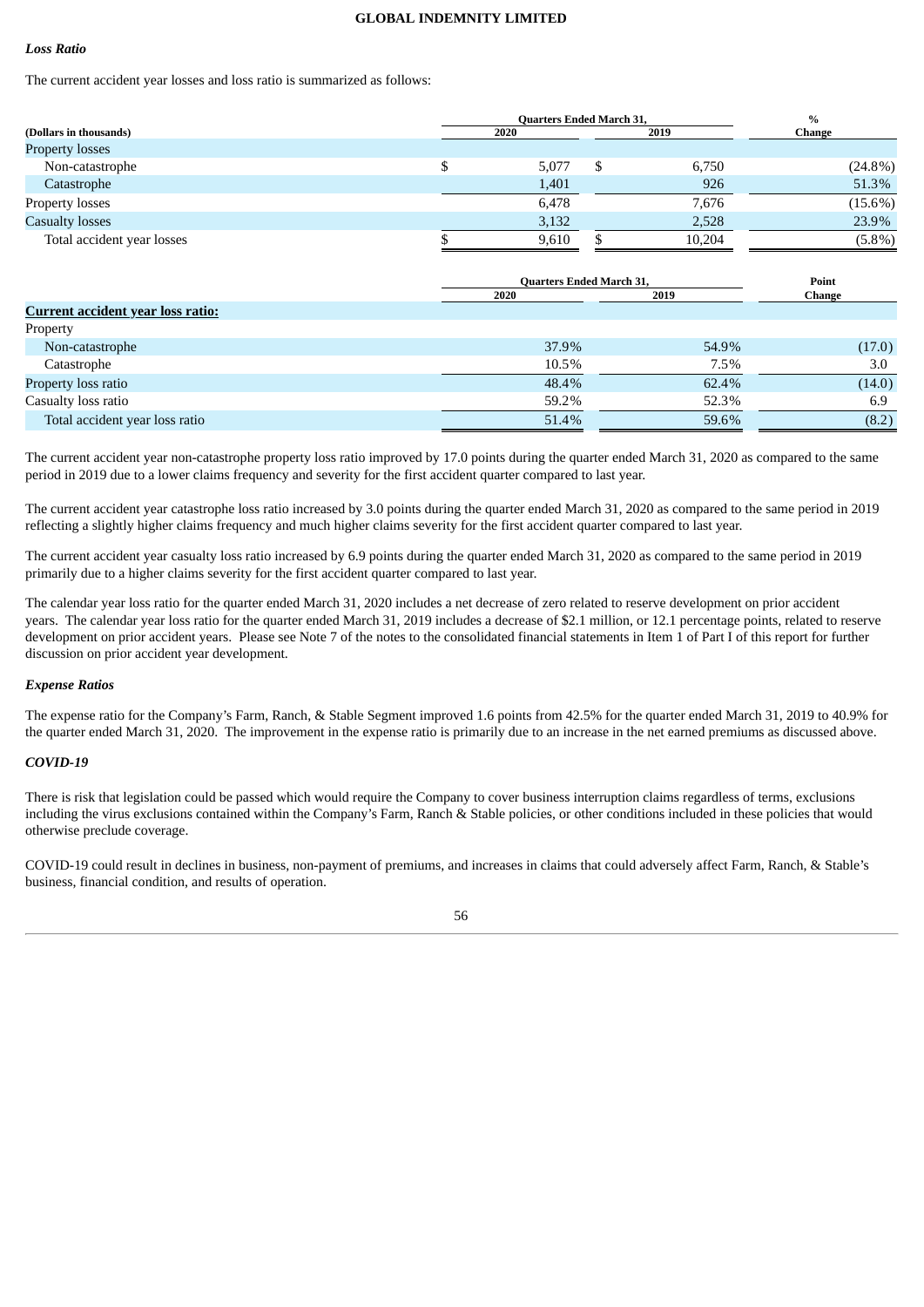## *Reinsurance Operations*

The components of income from the Company's Reinsurance Operations segment and corresponding underwriting ratios are as follows:

| (Dollars in thousands)                            |    | $\frac{0}{0}$ |        |         |           |
|---------------------------------------------------|----|---------------|--------|---------|-----------|
|                                                   |    | 2020(1)       |        | 2019(1) | Change    |
| Gross written premiums                            |    | 17,517        | 17,549 |         | $(0.2\%)$ |
|                                                   |    |               |        |         |           |
| Net written premiums                              |    | 17,517        | \$.    | 17,542  | $(0.1\%)$ |
|                                                   |    |               |        |         |           |
| Net earned premiums                               | \$ | 23,855        | \$     | 14,707  | 62.2%     |
| Other income (loss)                               |    | (295)         |        | 15      | NM        |
| <b>Total revenues</b>                             |    | 23,560        |        | 14,722  | 60.0%     |
|                                                   |    |               |        |         |           |
| Losses and expenses:                              |    |               |        |         |           |
| Net losses and loss adjustment expenses           |    | 13,104        |        | 8,029   | 63.2%     |
| Acquisition costs and other underwriting expenses |    | 8,549         |        | 4,996   | 71.1%     |
| Underwriting income                               |    | 1,907         |        | 1,697   | 12.4%     |

|                              | <b>Quarters Ended March 31,</b> | Point     |        |  |
|------------------------------|---------------------------------|-----------|--------|--|
|                              | 2020                            | 2019      | Change |  |
| <b>Underwriting Ratios:</b>  |                                 |           |        |  |
| Loss ratio:                  |                                 |           |        |  |
| Current accident year (2)    | 57.4%                           | 55.3%     | 2.1    |  |
| Prior accident year          | $(2.5\%)$                       | $(0.7\%)$ | (1.8)  |  |
| Calendar year loss ratio (3) | 54.9%                           | 54.6%     | 0.3    |  |
| Expense ratio                | 35.8%                           | 34.0%     | 1.8    |  |
| Combined ratio               | 90.7%                           | 88.6%     | 2.1    |  |

(1) External business only, excluding business assumed from affiliates<br>
(2) Non-GAAP ratio<br>
(3) Most directly comparable GAAP ratio

Non-GAAP ratio

Most directly comparable GAAP ratio

## *Reconciliation of non-GAAP financial measures and ratios*

The table above includes a reconciliation of the current accident year loss ratio, which is a non-GAAP ratio, to its calendar year loss ratio, which is its most directly comparable GAAP ratio. The Company believes the non-GAAP ratio is useful to investors when evaluating the Company's underwriting performance as trends in the Company's Reinsurance Operations may be obscured by prior accident year adjustments. This non-GAAP ratio should not be considered as a substitute for its most directly comparable GAAP ratio and does not reflect the overall underwriting profitability of the Company.

#### *Premiums*

See "Result of Operations" above for a discussion on premiums.

#### *Other Income*

The Company recognized a loss of \$0.3 million and a gain of less than \$0.01 million for the quarters ended March 31, 2020 and 2019, respectively. Other income is comprised of foreign exchange gains and losses.

## *Loss Ratio*

The current accident year loss ratio increased by 2.1 points during the quarter ended March 31, 2020 as compared to the same period in 2019. The current accident year loss ratio decreased for both property and casualty lines compared to the same

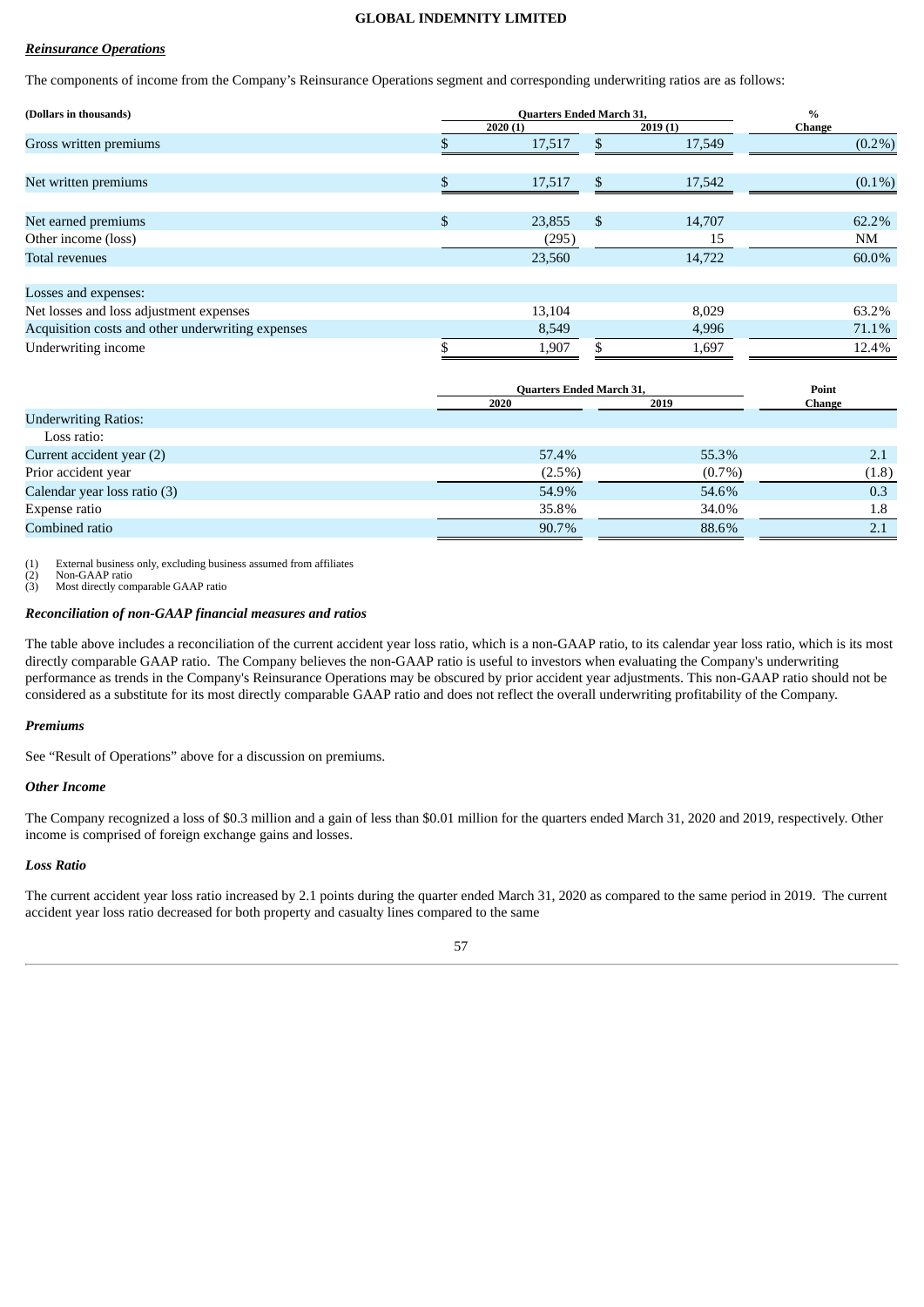period last year but the total loss ratio increased reflecting the mix of business shift to more casualty premium which has a higher expected loss ratio than property.

The calendar year loss ratio for the quarter ended March 31, 2020 includes a decrease of \$0.6 million, or 2.5 percentage points, related to reserve development on prior accident years. The calendar year loss ratio for the quarter ended March 31, 2019 includes a decrease of \$0.1 million, or 0.7 percentage points, related to reserve development on prior accident years. Please see Note 7 of the notes to the consolidated financial statements in Item 1 of Part I of this report for further discussion on prior accident year development.

#### *Expense Ratio*

The expense ratio for the Company's Reinsurance Operations increased by 1.8 points from 34.0% for the quarter ended March 31, 2019 to 35.8% for the quarter ended March 31, 2020 primarily due to an increase in commission expense.

## *COVID-19*

COVID-19 could result in declines in business, non-payment of premiums, and increases in claims that could adversely affect the Reinsurance Operations' business, financial condition, and results of operation.

### **Unallocated Corporate Items**

The Company's fixed income portfolio, excluding cash, continues to maintain high quality with an AA- average rating and a duration of 4.0 years.

## *Net Investment Income*

|                             | <b>Ouarters Ended March 31.</b> |        |  |       | ℅      |
|-----------------------------|---------------------------------|--------|--|-------|--------|
| (Dollars in thousands)      | 2020                            |        |  | 2019  | Change |
| Gross investment income (1) |                                 | 11.118 |  | 7,802 | 42.5%  |
| Investment expenses         |                                 | (989)  |  | (583) | 69.6%  |
| Net investment income       |                                 | 10,129 |  | 7,219 | 40.3%  |

#### (1) Excludes realized gains and losses

Gross investment income increased by 42.5% for the quarter ended March 31, 2020 as compared to the same period in 2019. The increase for the quarter ended was primarily due to increased returns from alternative investments which are booked on a one quarter lag due to the limited partnerships typically not reporting results until one to three months following the end of the reporting period.

Investment expenses increased by 69.6% for the quarter ended March 31, 2020 as compared to the same period in 2019. The increase was primarily due to increased investment management expenses resulting from hiring new investment managers during 2019.

At March 31, 2020, the Company held agency mortgage-backed securities with a market value of \$236.9 million. Excluding the agency mortgage-backed securities, the average duration of the Company's fixed maturities portfolio was 4.5 years as of March 31, 2020, compared with 3.1 years as of March 31, 2019. Including cash and short-term investments, the average duration of the Company's fixed maturities portfolio, excluding agency mortgage-backed securities, was 4.2 years as of March 31, 2020, compared with 3.0 years as of March 31, 2019. Changes in interest rates can cause principal payments on certain investments to extend or shorten which can impact duration. The Company's embedded book yield on its fixed maturities, not including cash, was 2.9% as of March 31, 2020, compared to 3.2% as of March 31, 2019. The embedded book yield on the \$65.3 million of municipal bonds in the Company's portfolio, which includes \$64.9 million of taxable municipal bonds, was 3.1% at March 31, 2020, compared to an embedded book yield of 3.4% on the Company's municipal bond portfolio of \$75.1 million at March 31, 2019.

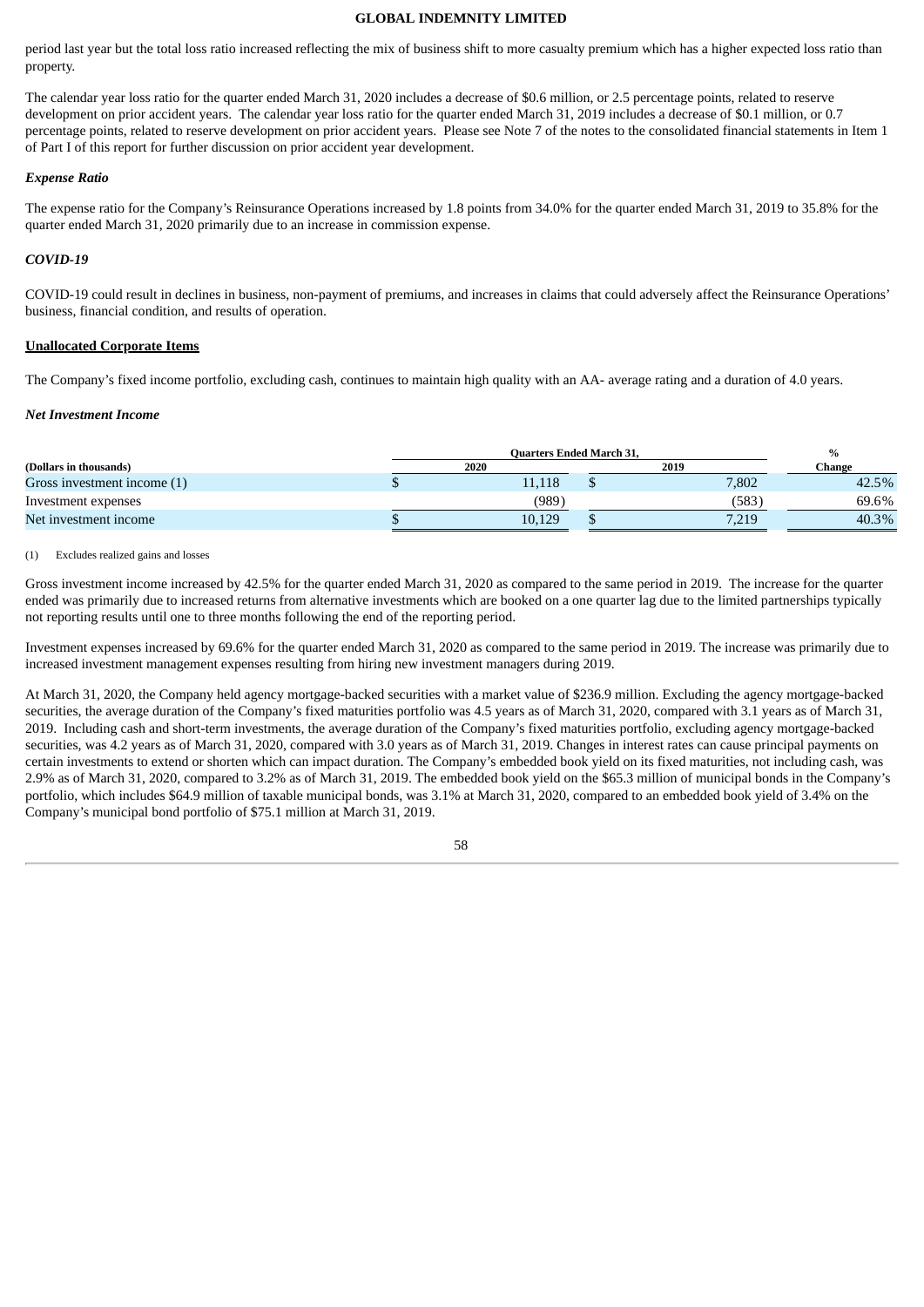## *Net Realized Investment Gains (Losses)*

The components of net realized investment gains (losses) for the quarters ended March 31, 2020 and 2019 were as follows:

|                                        | <b>Quarters Ended March 31,</b> |  |         |  |
|----------------------------------------|---------------------------------|--|---------|--|
| (Dollars in thousands)                 | 2019<br>2020                    |  |         |  |
| Equity securities                      | (49, 982)                       |  | 15,152  |  |
| Fixed maturities                       | 1,932                           |  | (298)   |  |
| <b>Derivatives</b>                     | (20, 112)                       |  | (2,567) |  |
| Other than temporary impairment losses |                                 |  | (1,897) |  |
| Net realized investment gains (losses) | (68, 162)                       |  | 10,390  |  |

Net realized investment losses for the quarter ended March 31, 2020 were primarily due to the impact of changes in fair value on equity securities and derivatives due to the recent disruption in the global financial markets as a result of COVID-19.

See Note 2 of the notes to the consolidated financial statements in Item 1 of Part I of this report for an analysis of total investment return on a pre-tax basis for the quarters ended March 31, 2020 and 2019.

#### *Corporate and Other Operating Expenses*

Corporate and other operating expenses consist of outside legal fees, other professional fees, directors' fees, management fees & advisory fees, salaries and benefits for holding company personnel, development costs for new products, and taxes incurred which are not directly related to operations. Corporate and other operating expenses were \$4.2 million and \$3.2 million during the quarters ended March 31, 2020 and 2019, respectively. The increase in corporate expenses is primarily due to an increase in legal and compensation expenses.

#### *Interest Expense*

Interest expense decreased 3.1% during the quarter ended March 31, 2020 as compared to the same period in 2019 primarily due to a reduction in the Fed Funds effective interest rate in March, 2020.

## *Income Tax Expense / Benefit*

Income tax benefit was \$12.0 million for the quarter ended March 31, 2020 compared with an income tax expense of \$4.3 million for the quarter ended March 31, 2019. The increase in the income tax benefit is primarily due to investment losses incurred by the Company's U.S. subsidiaries during the quarter ended March 31, 2020.

See Note 6 of the notes to the consolidated financial statements in Item 1 of Part I of this report for a comparison of income tax between periods.

## *Net Income*

The factors described above resulted in a net loss of \$44.6 million and net income of \$19.6 million for the quarters ended March 31, 2020 and 2019, respectively.

## **Liquidity and Capital Resources**

#### *Sources and Uses of Funds*

Global Indemnity is a holding company. Its principal asset is its ownership of the shares of its direct and indirect subsidiaries, including those of its U.S. insurance companies: United National Insurance Company, Diamond State Insurance Company, Penn-America Insurance Company, Penn-Star Insurance Company, Penn-Patriot Insurance Company, and American Reliable Insurance Company; and its Reinsurance Operations: Global Indemnity Reinsurance.

Global Indemnity's short term and long term liquidity needs include but are not limited to the payment of corporate expenses, debt service payments, dividend payments to shareholders, and share repurchases. In order to meet their short term and long term needs, the Company's principal sources of cash includes dividends from subsidiaries, other permitted disbursements

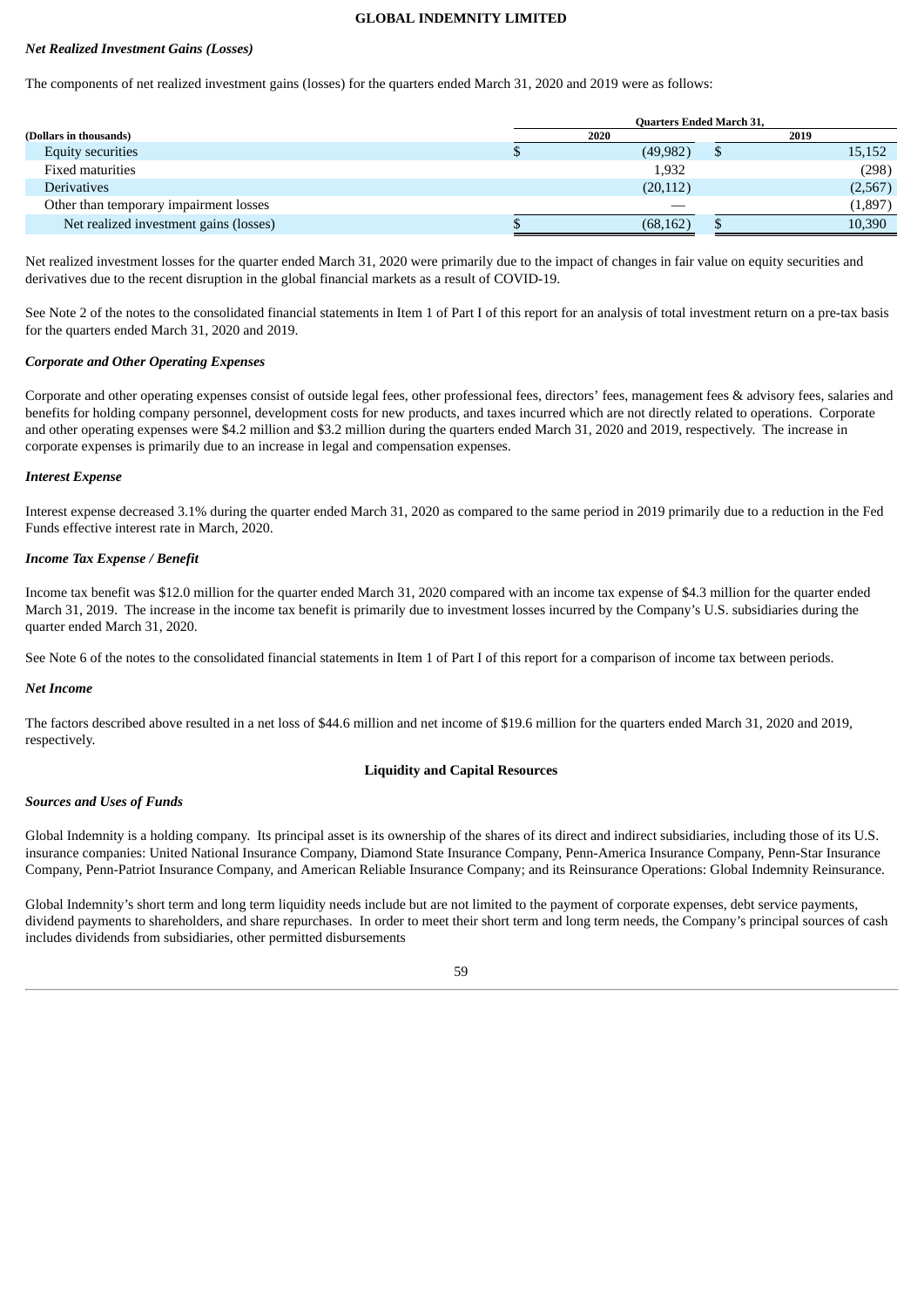from its direct and indirect subsidiaries, reimbursement for equity awards granted to employees and intercompany borrowings. The principal sources of funds at these direct and indirect subsidiaries include underwriting operations, investment income, proceeds from sales and redemptions of investments, capital contributions, intercompany borrowings, and dividends from subsidiaries. Funds are used principally by these operating subsidiaries to pay claims and operating expenses, to make debt payments, fund margin requirements on interest rate swap agreements, to purchase investments, and to make dividend payments. In addition, the Company periodically reviews opportunities related to business acquisitions and as a result, liquidity may be needed in the future.

As of March 31, 2020, the Company also had future funding commitments of \$31.7 million related to investments. The timing of commitments related to investments is uncertain.

The future liquidity of Global Indemnity is dependent on the ability of its subsidiaries to pay dividends. Global Indemnity's U.S. insurance companies are restricted by statute as to the amount of dividends that they may pay without the prior approval of regulatory authorities. The dividend limitations imposed by state laws are based on the statutory financial results of each insurance company within the Insurance Operations that are determined by using statutory accounting practices that differ in various respects from accounting principles used in financial statements prepared in conformity with GAAP. See "Regulation - Statutory Accounting Principles" in Item 1 of Part I of the Company's 2019 Annual Report on Form 10-K. Key differences relate to, among other items, deferred acquisition costs, limitations on deferred income taxes, reserve calculation assumptions and surplus notes. See Note 18 of the notes to the consolidated financial statements in Item 8 of Part II of the Company's 2019 Annual Report on Form 10-K for further information on dividend limitations related to the U.S. Insurance Companies. The U.S. Insurance Companies did not declare or pay any dividends during the quarter ended March 31, 2020.

For 2020, the Company believes that Global Indemnity Reinsurance, including distributions it could receive from its subsidiaries, should have sufficient liquidity and solvency to pay dividends. Global Indemnity Reinsurance is prohibited, without the approval of the Bermuda Monetary Authority ("BMA"), from reducing by 15% or more its total statutory capital or 25% or more of its total statutory capital and surplus as set out in its previous year's statutory financial statements, and any application for such approval must include such information as the BMA may require. See "Regulation—Bermuda Insurance Regulation" in Item 1 of Part I of the Company's 2019 Annual Report on Form 10-K. The Board of Directors of Global Indemnity Reinsurance approved a dividend up to \$50 million may be declared and paid to the Company on or before September 30, 2020.

## *Cash Flows*

Sources of operating funds consist primarily of net written premiums and investment income. Funds are used primarily to pay claims and operating expenses and to purchase investments. As a result of the dividend policy established in 2017, funds may also be used in the future to pay dividends to shareholders of Global Indemnity Limited.

The Company's reconciliation of net income to net cash provided by (used for) operations is generally influenced by the following:

- the fact that the Company collects premiums, net of commissions, in advance of losses paid;
- the timing of the Company's settlements with its reinsurers; and
- the timing of the Company's loss payments.

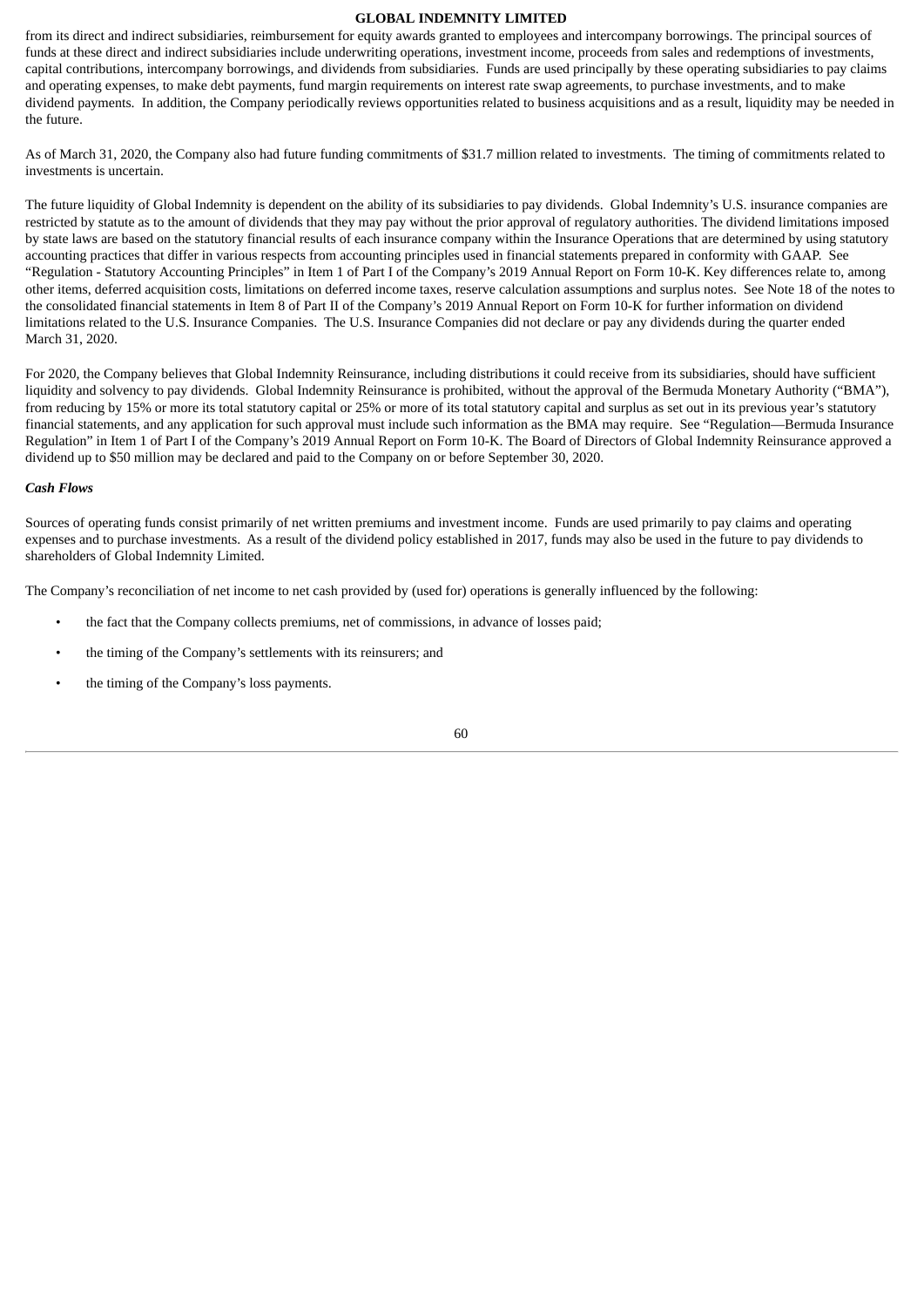Net cash provided by (used for) operating activities was \$20.8 million and (\$23.2) million for the quarters ended March 31, 2020 and 2019, respectively. The increase in operating cash flows of approximately \$44.0 million from the prior year was primarily a net result of the following items:

|                                                      | <b>Quarters Ended March 31,</b> |           |   |           |        |          |
|------------------------------------------------------|---------------------------------|-----------|---|-----------|--------|----------|
| (Dollars in thousands)                               | 2020<br>2019                    |           |   |           | Change |          |
| Net premiums collected                               | J                               | 147.119   | S | 123,872   |        | 23,247   |
| Net losses paid                                      |                                 | (67, 496) |   | (90, 221) |        | 22,725   |
| Underwriting and corporate expenses                  |                                 | (70, 827) |   | (64, 423) |        | (6, 404) |
| Net investment income                                |                                 | 11,313    |   | 12.769    |        | (1, 456) |
| Net federal income taxes recovered (paid)            |                                 | 5,479     |   | (247)     |        | 5,726    |
| Interest paid                                        |                                 | (4,804)   |   | (4,940)   |        | 136      |
| Net cash provided by (used for) operating activities |                                 | 20,784    |   | (23, 190) |        | 43,974   |

See the consolidated statements of cash flows in the consolidated financial statements in Item 1 of Part I of this report for details concerning the Company's investing and financing activities.

#### *Liquidity*

#### *COVID-19*

The Company's liquidity could be negatively impacted by the cancellation, delays, or non-payment of premiums. There is risk that legislation could be passed which would require the Company to cover business interruption claims regardless of terms, exclusions including the virus exclusions contained within the Company's Commercial Specialty and Farm, Ranch & Stable policies, or other conditions included in policies that would otherwise preclude coverage which would negatively impact liquidity. In addition, the liquidity of the Company's investment portfolio could be negatively impacted by the disruption experienced in the global financial markets. The COVID-19 pandemic negatively impacted the value of the investment portfolio during the quarter ended March 31, 2020. In particular, the Company experienced significant declines in the fair value of the Company's equity securities and derivative instruments. Management is taking actions it considers prudent to minimize the impact on the Company's liquidity. However, given the ongoing uncertainty surrounding the duration, magnitude and geographic reach of COVID-19, the Company is regularly evaluating the impact of COVID-19 on its liquidity.

#### *Dividends*

On February 9, 2020, the Board of Directors approved a dividend payment of \$0.25 per ordinary share to all shareholders of record on the close of business on March 24, 2020. Dividends paid were \$3.6 million during the quarter ended March 31, 2020.

Other than the items discussed in the preceding paragraphs, there have been no material changes to the Company's liquidity during the quarter ended March 31, 2020. Please see Item 7 of Part II in the Company's 2019 Annual Report on Form 10-K for information regarding the Company's liquidity.

#### *Capital Resources*

#### *COVID-19*

The outbreak of the COVID-19 pandemic in the first quarter of 2020 and uncertainty around the extent of its economic impact caused severe declines in global financial markets which are reflected in the fair value of the Company's investment portfolio. In particular, the Company experienced significant declines in the fair value of the Company's equity securities and derivative instruments.

Other than the item discussed in the preceding paragraph, there have been no material changes to the Company's capital resources during the quarter ended March 31, 2020. Please see Item 7 of Part II in the Company's 2019 Annual Report on Form 10-K for information regarding the Company's capital resources.

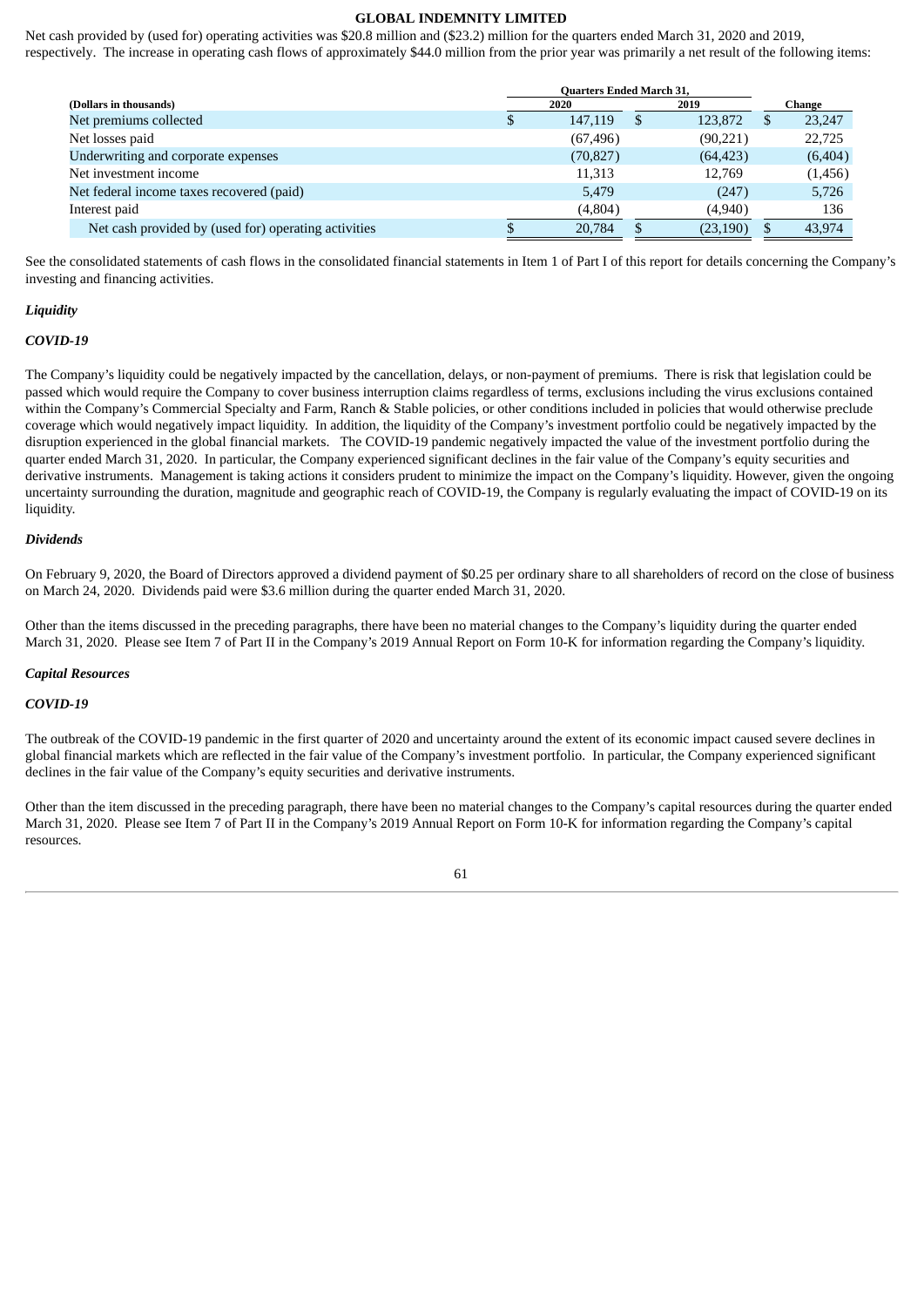#### **Off Balance Sheet Arrangements**

### The Company has no off balance sheet arrangements.

## **Cautionary Note Regarding Forward-Looking Statements**

Some of the statements under "Management's Discussion and Analysis of Financial Condition and Results of Operations" and elsewhere in this report may include forward-looking statements within the meaning of Section 21E of the Security Exchange Act of 1934, as amended, that reflect the Company's current views with respect to future events and financial performance. Forward-looking statements are statements that are not historical facts. These statements can be identified by the use of forward-looking terminology such as "believe," "expect," "may," "will," "should," "project," "plan," "seek," "intend," or "anticipate" or the negative thereof or comparable terminology, and include discussions of strategy, financial projections and estimates and their underlying assumptions, statements regarding plans, objectives, expectations or consequences of identified transactions or natural disasters, and statements about the future performance, operations, products and services of the companies.

The Company's business and operations are and will be subject to a variety of risks, uncertainties and other factors. Consequently, actual results and experience may materially differ from those contained in any forward-looking statements. See "Risk Factors" in Item 1A of Part I in the Company's 2019 Annual Report on Form 10-K for risks, uncertainties and other factors that could cause actual results and experience to differ from those projected. The Company's forward-looking statements speak only as of the date of this report or as of the date they were made. The Company undertakes no obligation to publicly update or review any forward-looking statement, whether as a result of new information, future developments or otherwise.

## **Item 3. QUANTITATIVE AND QUALITATIVE DISCLOSURES ABOUT MARKET RISK**

For the quarter ending March 31, 2020, globed equities declined 20.2% as the COVID-19 health crisis continued to escalate globally, prompting governments to announce aggressive monetary and fiscal stimulus measures. US equities fell 12.4% during a month characterized by volatility, which saw both the fastest sell-off on record and the largest weekly percentage gain since 2009.

The U.S. fixed income market was very volatile during the quarter ended March 31, 2020 due to periods of panicked selling and zero liquidity. Markets have begun to improve as policy responses gain traction and confidence builds that authorities will do all that is necessary to stave off the severest of predictions. The shuttering of activity around the globe is weakening economies, negatively impacting nearly all markets and prompting unprecedented action from fiscal and monetary authorities. As the timeline for a return to normal is pushed further out, the economic impact will be more severe.

The Company's investment grade fixed income portfolio continues to maintain high quality with an AA- average rating and a duration of 4.0 years. Portfolio purchases were focused within US Treasuries and MBS securities. These purchases were funded primarily through cash inflows, sales of US Treasuries and investment grade credit, as well as maturities and paydowns. During the first quarter, the portfolio's allocation to MBS and US Treasuries increased, while our exposure to investment grade credit decreased. There have been no other material changes to the Company's market risk since December 31, 2019. Please see Item 7A of Part II in the Company's 2019 Annual Report on Form 10-K for information regarding the Company's market risk.

## **Item 4. CONTROLS AND PROCEDURES**

## **Evaluation of Disclosure Controls and Procedures**

The Company maintains disclosure controls and procedures (as that term is defined in Rules 13a-15(e) and 15d-15(e) under the Securities Exchange Act of 1934, as amended (the "Exchange Act")) that are designed to ensure that information required to be disclosed in the Company's reports under the Exchange Act is recorded, processed, summarized and reported within the time periods specified in the Securities and Exchange Commission's rules and forms, and that such information is accumulated and communicated to the Company's management, including its Chief Executive Officer and Chief Financial Officer, as appropriate, to allow timely decisions regarding required disclosures. Any controls and procedures, no matter how well designed and operated, can provide only reasonable assurance of achieving the desired control objectives. The Company's management, with the participation of the Company's Chief Executive Officer and Chief Financial Officer, has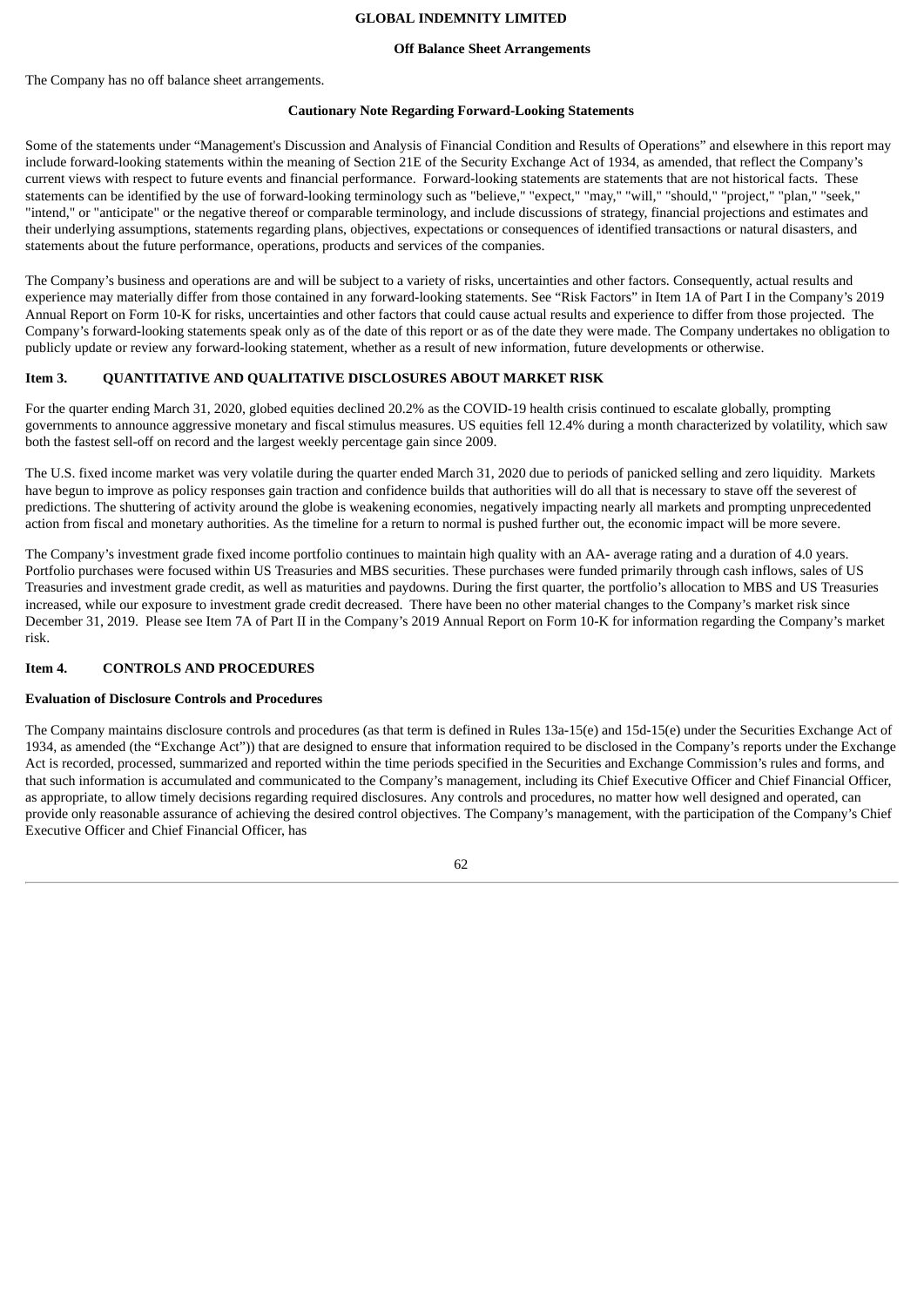evaluated the effectiveness of the design and operation of the Company's disclosure controls and procedures as of March 31, 2020. Based upon that evaluation, and subject to the foregoing, the Company's Chief Executive Officer and Chief Financial Officer concluded that, as of March 31, 2020, the design and operation of the Company's disclosure controls and procedures were effective to accomplish their objectives at the reasonable assurance level.

# **Changes in Internal Control over Financial Reporting**

There have been no changes in the Company's internal controls over financial reporting that occurred during the quarter ended March 31, 2020 that have materially affected, or are reasonably likely to materially affect, the Company's internal controls over financial reporting.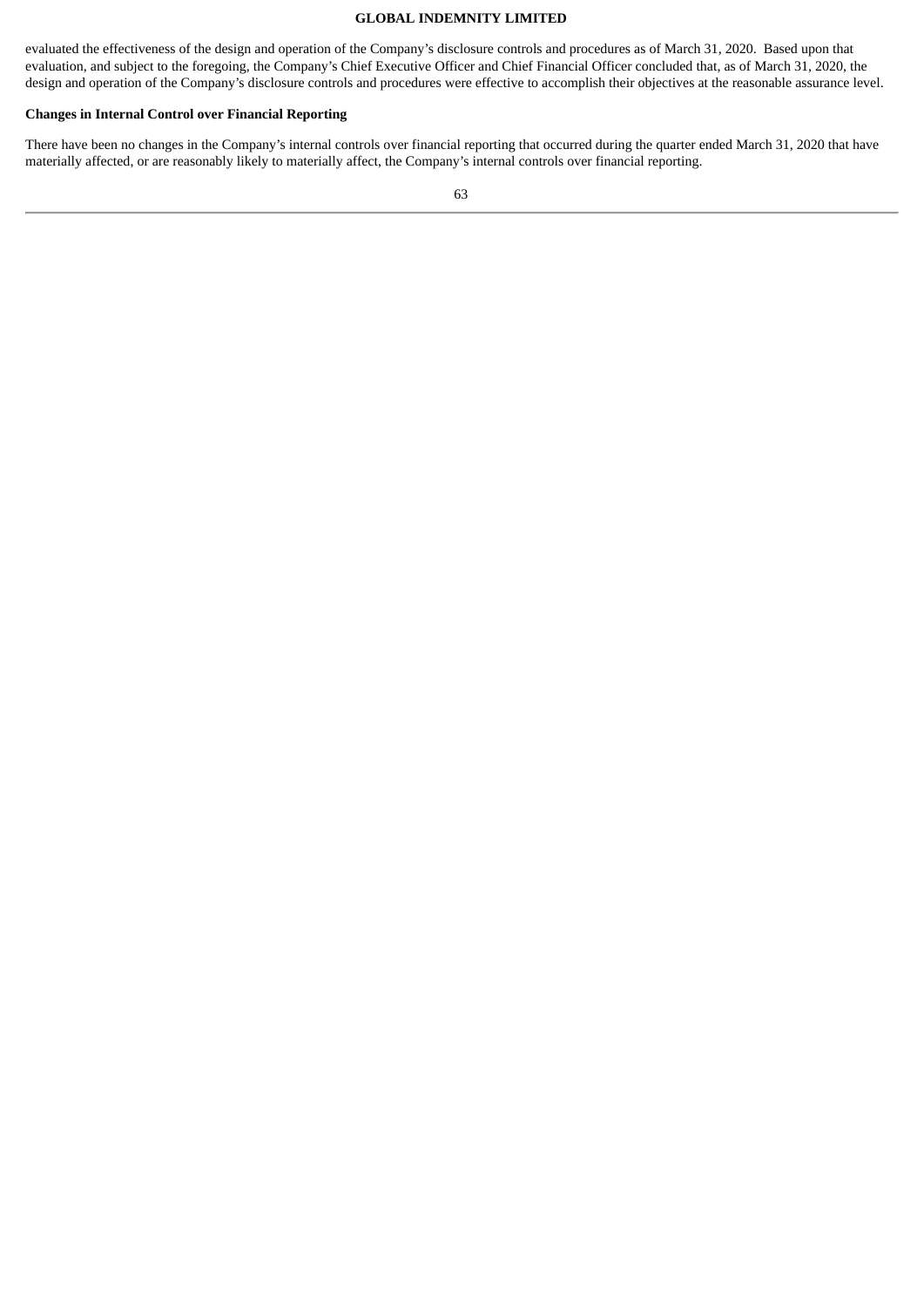# **GLOBAL INDEMNITY LIMITED PART II-OTHER INFORMATION**

# **Item 1. Legal Proceedings**

The Company is, from time to time, involved in various legal proceedings in the ordinary course of business. The Company maintains insurance and reinsurance coverage for risks in amounts that it considers adequate. However, there can be no assurance that the insurance and reinsurance coverage that the Company maintains is sufficient or will be available in adequate amounts or at a reasonable cost. The Company does not believe that the resolution of any currently pending legal proceedings, either individually or taken as a whole, will have a material adverse effect on its business, results of operations, cash flows, or financial condition.

There is a greater potential for disputes with reinsurers who are in runoff. Some of the Company's reinsurers' have operations that are in runoff, and therefore, the Company closely monitors those relationships. The Company anticipates that, similar to the rest of the insurance and reinsurance industry, it will continue to be subject to litigation and arbitration proceedings in the ordinary course of business.

# **Item 1A. Risk Factors**

The Company's results of operations and financial condition are subject to numerous risks and uncertainties described in Item 1A of Part I in the Company's 2019 Annual Report on Form 10-K, filed with the SEC on March 6, 2020. The risk factors identified therein have not materially changed except as follows:

## The occurrence of natural or man-made disasters, including the recent COVID-19 outbreak, could result in declines in business and increases in *claims that could adversely affect the Company's business, financial condition and results of operations.*

The Company is exposed to various risks arising out of natural disasters, including earthquakes, hurricanes, fires, floods, landslides, tornadoes, typhoons, tsunamis, hailstorms, explosions, climate events or weather patterns and public health crises, illness, epidemics or pandemic health events, as well as manmade disasters, including acts of terrorism, military actions, cyber-terrorism, explosions and biological, chemical or radiological events. The continued threat of terrorism and ongoing military actions may cause significant volatility in global financial markets, and a natural or man-made disaster could trigger an economic downturn in the areas directly or indirectly affected by the disaster. These consequences could, among other things, result in a decline in business and increased claims from those areas. They could also result in reduced underwriting capacity making it more difficult for our agents to place business. Disasters also could disrupt public and private infrastructure, including communications and financial services, which could disrupt the Company's ordinary business operations.

A natural or man-made disaster also could disrupt the operations of the Company's counterparties or result in increased prices for the products and services they provide to the Company. Finally, a natural or man-made disaster could increase the incidence or severity of E&O claims against the Company.

In December 2019, a novel strain of coronavirus, COVID-19, was reported to have surfaced in Wuhan, China. Since then, COVID-19 has spread to multiple countries, including the United States, and has been declared a pandemic by the World Health Organization. The global outbreak of COVID-19 continues to rapidly evolve. The extent to which COVID-19 impacts the Company's business will depend on future developments in the United States and other countries, which are highly uncertain and cannot be predicted with confidence, including:

- the ultimate geographic spread and severity of COVID-19;
- the duration of the outbreak;
- business closures, travel restrictions, social distancing and other actions taken to contain the threat of COVID-19; and
- the effectiveness of actions taken in the United States and other countries to contain and treat the virus.

As the COVID-19 outbreak and any associated protective or preventative measures continue to spread in the United States and around the world, we may experience disruptions to our business, including but not limited to:

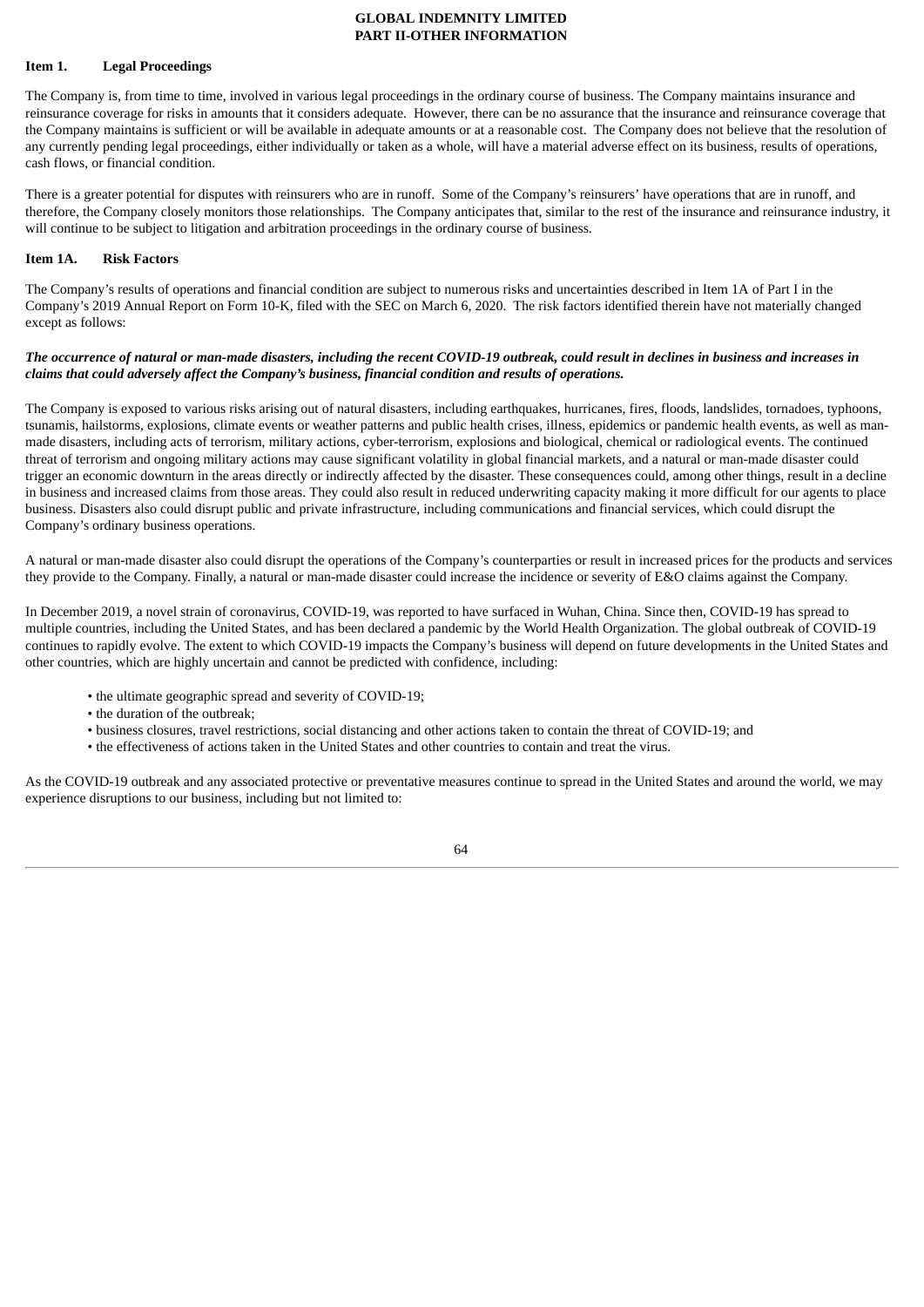- clients choosing to limit purchases of insurance due to declining business conditions, which would inhibit the Company's ability to generate earned premium;
- travel restrictions and quarantines leading to a lack of in-person meetings, which would hinder the Company's ability to establish relationships or originate new business;
- cancellation, delays, or non-payment of premium could negatively impact the Company's liquidity;
- risk that legislation could be passed which would require the Company to cover business interruption claims regardless of terms, exclusions or other conditions included in policies that would otherwise preclude coverage.
- alternative working arrangements, including colleagues working remotely, which could negatively impact the Company's business should such arrangements remain for an extended period of time; and
- significant volatility in financial markets affecting the market value and liquidity of the Company's investment portfolio;

These and other disruptions related to COVID-19 could materially and adversely affect the Company's business, financial condition and results of operations.

# **Item 2. Unregistered Sales of Equity Securities and Use of Proceeds**

The Company's Share Incentive Plan allows employees to surrender the Company's A ordinary shares as payment for the tax liability incurred upon the vesting of restricted stock. There were 4,724 shares surrendered by the Company's employees during the quarter ended March 31, 2020. All A ordinary shares surrendered by the employees by the Company are held as treasury stock and recorded at cost until formally retired.

## **Item 3. Defaults upon Senior Securities**

None.

**Item 4. Mine Safety Disclosures**

None.

**Item 5. Other Information**

None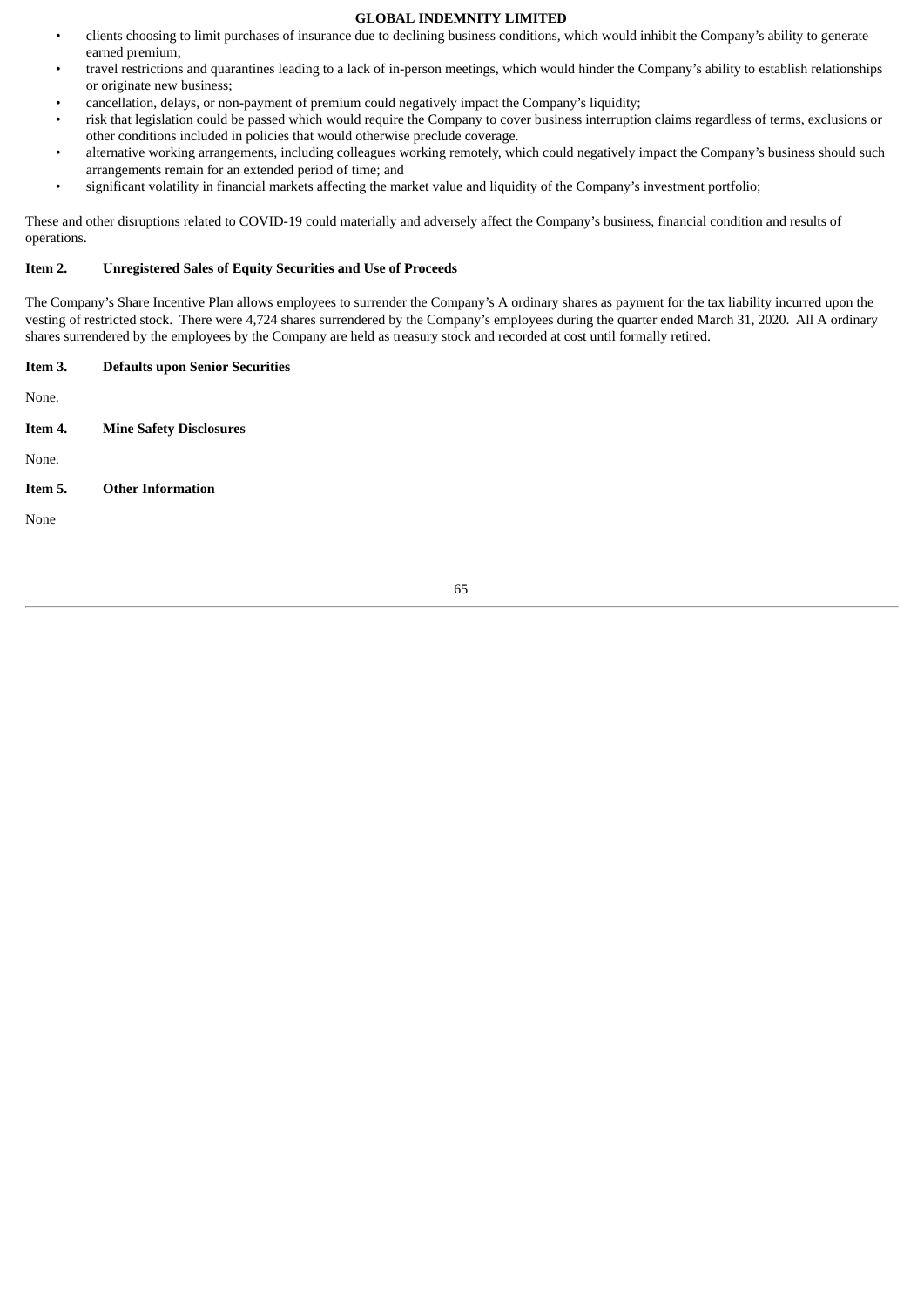| $10.1+$  | Second Amended and Restated Management Agreement, dated May 6, 2020, by and among Global Indemnity Limited and Fox Paine &<br>Company, LLC.                                                                                                                                                                                                                                                                   |
|----------|---------------------------------------------------------------------------------------------------------------------------------------------------------------------------------------------------------------------------------------------------------------------------------------------------------------------------------------------------------------------------------------------------------------|
| $31.1+$  | Certification of Chief Executive Officer pursuant to Rule 13a-14 (a) / 15d-14 (a) of the Securities Exchange Act of 1934, as amended, as<br>adopted pursuant to Section 302 of the Sarbanes-Oxley Act of 2002.                                                                                                                                                                                                |
| $31.2+$  | Certification of Chief Financial Officer pursuant to Rule 13a-14 (a) / 15d-14 (a) of the Securities Exchange Act of 1934, as amended, as<br>adopted pursuant to Section 302 of the Sarbanes-Oxley Act of 2002.                                                                                                                                                                                                |
| $32.1+$  | Certification of Chief Executive Officer pursuant to 18 U.S.C. Section 1350, as adopted pursuant to Section 906 of the Sarbanes-Oxley Act<br>of 2002.                                                                                                                                                                                                                                                         |
| $32.2+$  | Certification of Chief Financial Officer pursuant to 18 U.S.C. Section 1350, as adopted pursuant to Section 906 of the Sarbanes-Oxley Act<br>of 2002.                                                                                                                                                                                                                                                         |
| $101.1+$ | The following financial information from Global Indemnity Limited's Quarterly Report on Form 10-Q for the quarter ended March 31,<br>2020 formatted in XBRL: (i) Consolidated Balance Sheets as of March 31, 2020 and December 31, 2019; (ii) Consolidated Statements of<br>Operations for the quarters ended March 31, 2020 and 2019; (iii) Consolidated Statements of Comprehensive Income for the quarters |

+ Filed or furnished herewith, as applicable.

Consolidated Financial Statements.

**Item 6. Exhibits**

66

ended March 31, 2020 and 2019; (iv) Consolidated Statements of Changes in Shareholders' Equity for the quarters ended March 31, 2020 and 2019; (v) Consolidated Statements of Cash Flows for the quarters ended March 31, 2020 and 2019; and (vi) Notes to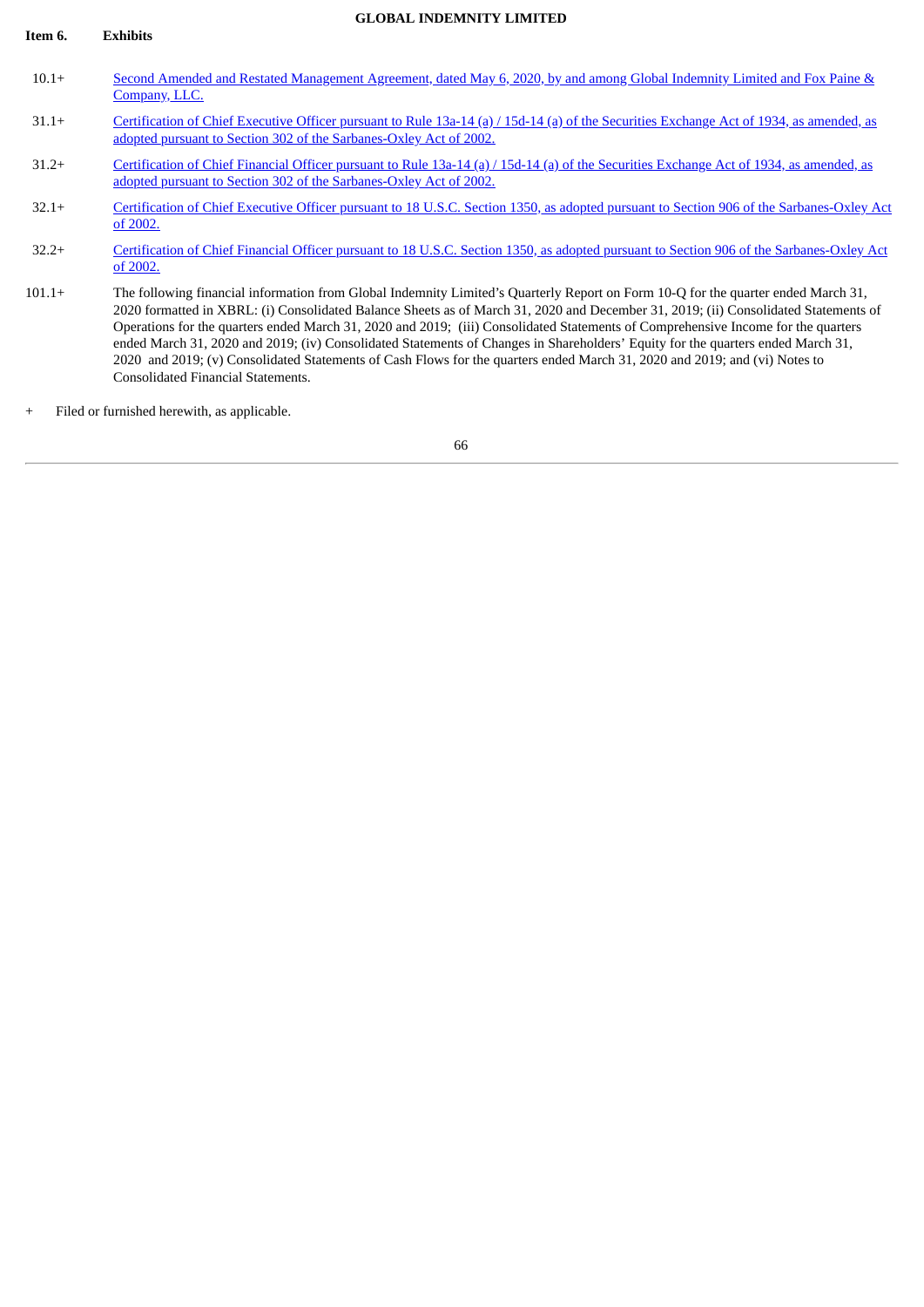# **GLOBAL INDEMNITY LIMITED SIGNATURE**

Pursuant to the requirements of the Securities Exchange Act of 1934, the registrant has duly caused this report to be signed on its behalf by the undersigned, thereunto duly authorized.

> GLOBAL INDEMNITY LIMITED Registrant

May 8, 2020 By: /s/ Thomas M. McGeehan

Date: May 8, 2020 Thomas M. McGeehan Chief Financial Officer (Authorized Signatory and Principal Financial and Accounting Officer)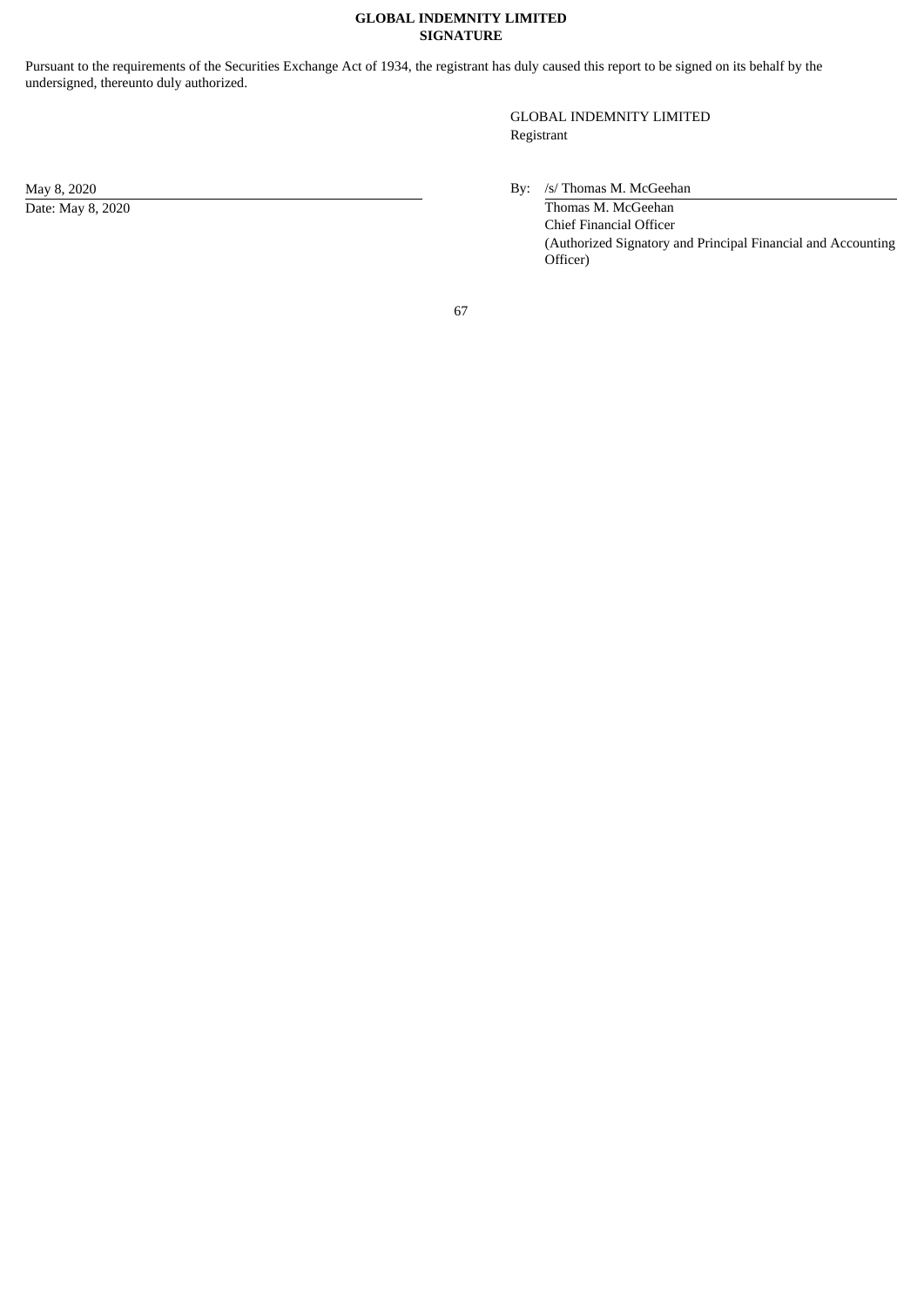# **FOX PAINE & COMPANY, LLC**  2105 Woodside Rd., Suite D

Woodside, California 94062

May 6, 2020

<span id="page-67-0"></span>Global Indemnity Limited c/o Global Indemnity Group, LLC Three Bala Plaza East Suite 300 Bala Cynwyd, PA 19004

# **Re: Second Amended and Restated Management Agreement**

Dear Ladies and Gentlemen:

We refer to (i) the Management Agreement, dated September 5, 2003, by and among United America Indemnity, Ltd., formerly Vigilant International, Ltd., an exempted company formed with limited liability under the laws of the Cayman Island ("*UAIL*"), Fox Paine & Company, LLC, a Delaware limited liability company ("*Fox Paine*") and Wind River Holding, L.P., formerly The AMC Group, L.P. a Pennsylvania limited partnership ("*Wind River*"), whereby the UAIL contracted for certain services from each of Fox Paine and Wind River (the "*Original Agreement*"), (ii) Amendment No. 1 to the Management Agreement, dated May 25, 2006, whereby UAIL and Wind River terminated Wind River's services as of May 25, 2006, WindRiver ceased being a party to the Management Agreement and UAIL and Fox Paine modified the terms of the Annual Service Fee payable to Fox Paine for certain services provided by Fox Paine to UAIL (the "*First Amendment*"), (iii) Assignment and Assumption and amendment of the Management Agreement, dated March 16, 2011, whereby UAIL transferred and assigned the Management Agreement, as amended by the First Amendment, and the Indemnification Letter and all of its rights and obligations thereunder to Global Indemnity (Cayman) Limited ("*GBLI Cayman*"), and GBLI Cayman accepted and consented to such assignment and agreed to perform the obligations of GBLI Cayman under the Management Agreement, as amended by the First Amendment, and the Indemnification Letter, Fox Paine consented to such assignment and transfer and GBLI Cayman and Fox Paine modified the terms of certain services provided by Fox Paine to GBLI Cayman and its affiliates and the fees payable therefor and the basis upon which advisory services would be provided by Fox Paine in the event of a change of control of Global Indemnity plc ("*Global Indemnity*") and the fees payable therefor (the "*Second Amendment*"), (iv) Amendment No. 3 to the Management Agreement, dated April 10, 2011, whereby GBLI Cayman and Fox Paine changed "the Company" to "Global Indemnity plc" in a specified sentence (the "*Third Amendment*"), (v) the Amended and Restated Management Agreement, dated October 31, 2013 (the "*First Amended and Restated Management Agreement*"), which replaced and superseded in its entirety the Original Agreement as amended by the First Amendment, the Second Amendment and the Third Amendment, and (vi) the Letter Agreement, dated November 7, 2016, whereby GBLI Cayman assigned to Global Indemnity Limited (the "*Company*"), and the Company assumed and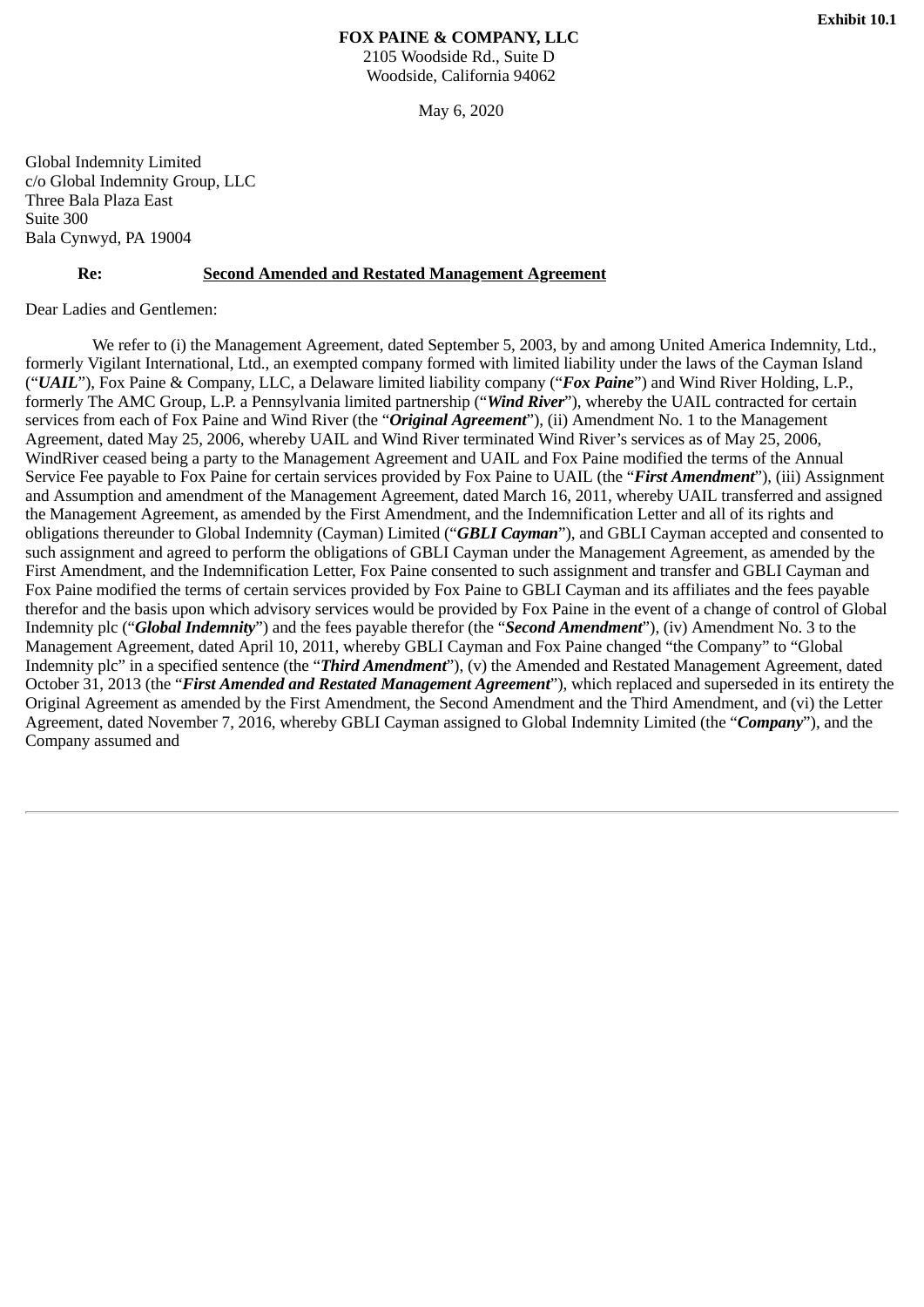accepted, with the consent of Fox Paine, the First Amended and Restated Management Agreement and all rights and obligations of GBLI Cayman thereunder (the "*Letter Agreement*," and together with the First Amended and Restated Management Agreement), the "*Management Agreement*"). For the avoidance of doubt, all references in this Second Amended and Restated Management Agreement to an entity include the successor(s) to such entity.

We refer to the Amended and Restated Investment Agreement, dated as of September 5, 2003 (the "*Investment Agreement*"), by and among U.N. Holdings (Cayman), Ltd., an exempted company formed with limited liability under the laws of the Cayman Islands, UAIL, U.N. Holdings II, Inc., a Delaware corporation, U.N. Holdings LLC, a Delaware limited liability company, U.N. Holdings Inc., a Delaware corporation, Wind River Investment Corporation, a Delaware corporation ("*Wind River*"), and those Trusts listed on Schedule A thereto. As a result of transactions contemplated by the Investment Agreement, Fox Paine Capital Fund II International, L.P., a Cayman Islands exempted limited partnership (collectively with its affiliates, the "*Funds*"), acquired an indirect beneficial ownership of a majority of Common Shares (as defined in the Investment Agreement) and Preferred Shares (as defined in the Investment Agreement) of the Company (collectively, the "*Shares*"*).*

The current parties to the Management Agreement, the Company and Fox Paine, hereby amend and restate in its entirety the Management Agreement to reflect the intents and purposes of the First Amended and Restated Management Agreement as assigned, assumed and further amended by the Letter Agreement, together with certain additional modifications as of this date reflected herein (the "*Second Amended and Restated Management Agreement* "). This Second Amended and Restated Management Agreement reflects the entire agreement of the parties and replaces and supersedes the First Amended and Restated Management Agreement and the Letter Agreement.

In connection with the ongoing operations of the Company and its affiliates, pursuant to the Original Agreement the Company paid Fox Paine an annual fee equal to \$1,500,000, as compensation for Fox Paine's ongoing provision of certain financial and strategic consulting, advisory and other services to the Company and its affiliates (collectively, the "*Services*"). Beginning on September 5, 2013, the annual service fee increased to \$1,900,409.00 to reflect the aggregate increase in the Consumer Price Index as published by the U.S. Department of Labor Bureau of Labor Statistics (the "*CPI-U*") from August 31, 2003 to August 31, 2013, and has been further increased each year beginning September 5, 2014 by an amount to reflect the percentage change in the CPI-U from the beginning of the twelve month period to the end of the twelve month period ended August 31 (the annual service fee as so increased annually, the "*Annual Service Fee*"). The Annual Service Fee for the period beginning September 5, 2019 and ending September 4, 2020 shall be increased from \$2,084,707.00 to \$2,634,707 and Fox Paine shall no longer be reimbursed for Excluded Expenses (as defined below). The Annual Service Fee for the period beginning September 5, 2020 and ending September 4, 2021 and each twelve-month period thereafter shall continue to be adjusted by the CPI-U and the Adjustment Amount, each as provided herein. In addition, should the Company and Fox Paine agree that the Annual Service Fee will be deferred, the Annual Service Fee will be subject to an adjustment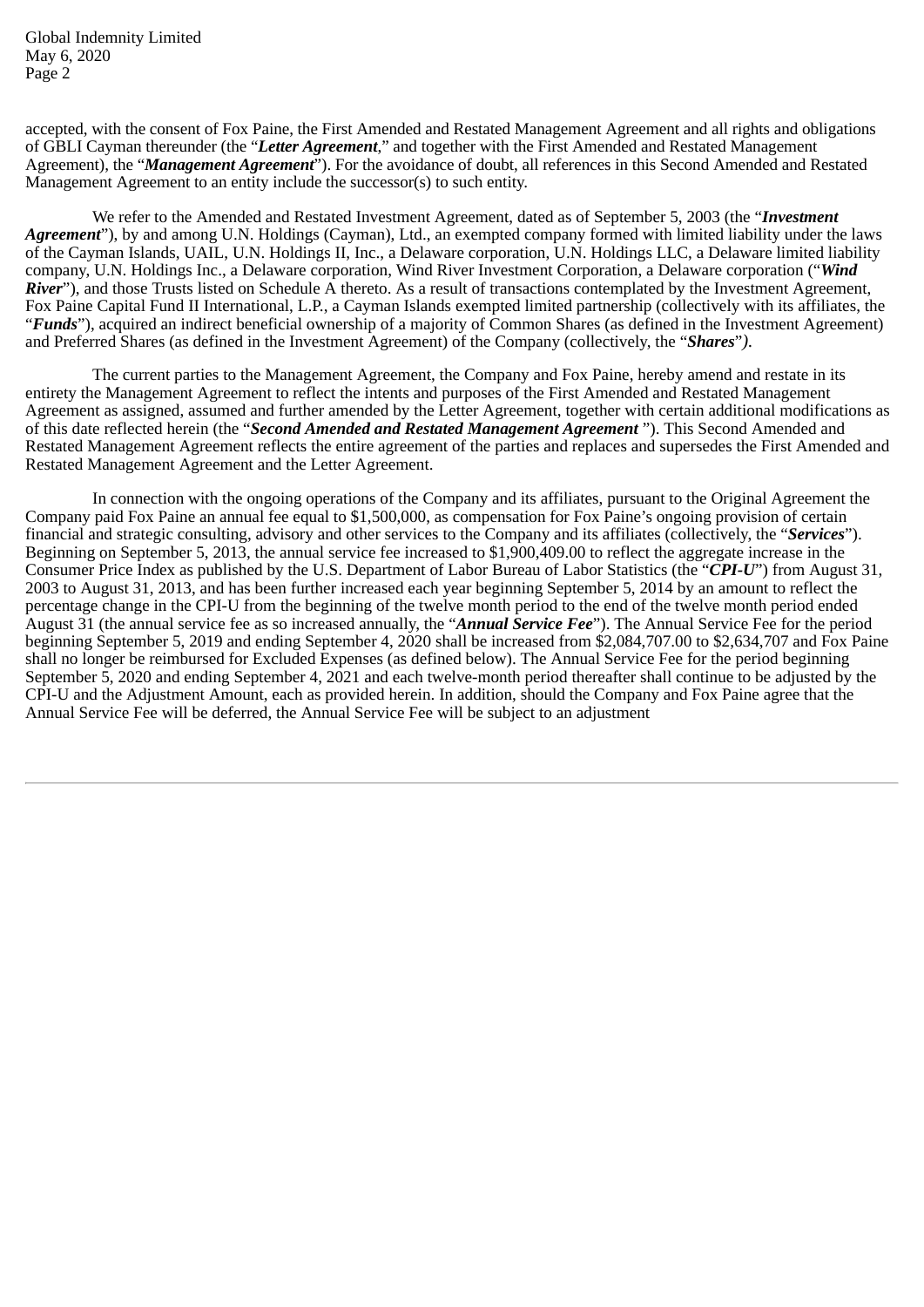amount (the "*Adjustment Amount*") equal to: (i) on each September 5 (the "*Annual Accrual Date*"), the percentage rate of return the Company earned on its investment portfolio over the same twelve month period multiplied by the aggregate Annual Service Fees and Adjustment Amounts accumulated and unpaid through such date and (ii) if a Triggering Event occurs on any date other than an Annual Accrual Date, the percentage rate of return the Company earned on its investment portfolio over the period since the last Annual Accrual Date to have occurred before the Triggering Event through the date of the Triggering Event multiplied by the aggregate Annual Service Fees and Adjustment Amounts accumulated and unpaid through such date. For the avoidance of doubt, an example of how the Annual Service Fee will be adjusted annually is as follows: if the CPI increases 2% from August 31, 2020 to August 31, 2021, then the Annual Service Fee for September 5, 2021 will be increased by 2% from \$2,634,707 to \$2,687,401. Should the Company and Fox Paine agree that the Annual Service Fee will be deferred, an example of how the Annual Service Fee will be adjusted is as follows: if the CPI increases by 2% from August 31, 2021 to August 31, 2022 and the Company earns 3% on its investment portfolio over the same period, then the Annual Service Fee for September 5, 2022 will be increased from \$2,687,401 to \$2,741,149, and the Adjustment Amount for September 5, 2022 will be \$80,622 which is 3% of the Annual Service Fee of \$2,687,401 accrued on September 5, 2021. The Company shall provide quarterly statements of account to Fox Paine indicating as of the last day of each such calendar quarter, the Aggregate Annual Service Fees and Adjustment Amounts accrued and unpaid as of such date as well as the amount of any outstanding unpaid expense reimbursements invoiced by Fox Paine as of such date.

The Annual Service Fee with respect to each twelve month period beginning on September 5 of each year will be billed to the Company by Fox Paine and paid on or before November 1 of such year (each, a "*Payment Date*"). As of the date hereof, the Company has paid Fox Paine \$2,264,688 in respect of the Annual Service Fee and Excluded Expenses for the period beginning September 5, 2019 and ending September 4, 2020. The Company shall pay the remaining \$370,019 due in respect of the Annual Service Fee for such period promptly upon invoice thereof by Fox Paine.

The parties hereto acknowledge that the Services contemplated hereby, and the Annual Service Fee payable therefor, shall not include investment banking or other similar services that may be provided to the Company and its affiliates from time to time by Fox Paine and its affiliates, or any transaction fees that may be payable in connection with any such services. Subject to the following sentence, the Annual Service Fees and Adjustment Amounts shall continue as obligations of the Company and be payable in accordance with the terms hereof until the earlier of (1) such time as Fox Paine, its affiliates or the Funds (collectively, the "*Fox Paine Entities*") no longer hold a direct or indirect equity investment in the Company or any successor thereto and (2) such time as Fox Paine and the Company agree in writing to modify or terminate the arrangements contemplated hereby. In addition, upon the consummation of a Change of Control (as defined herein), the Company will immediately pay Fox Paine a lump sum payment in an amount to be agreed between the Company and Fox Paine (the "*Termination Fee*"), and upon receipt of the Termination Fee, the Transaction Fee (as defined herein) and all other amounts payable or reimbursable pursuant to this Second Amended and Restated Management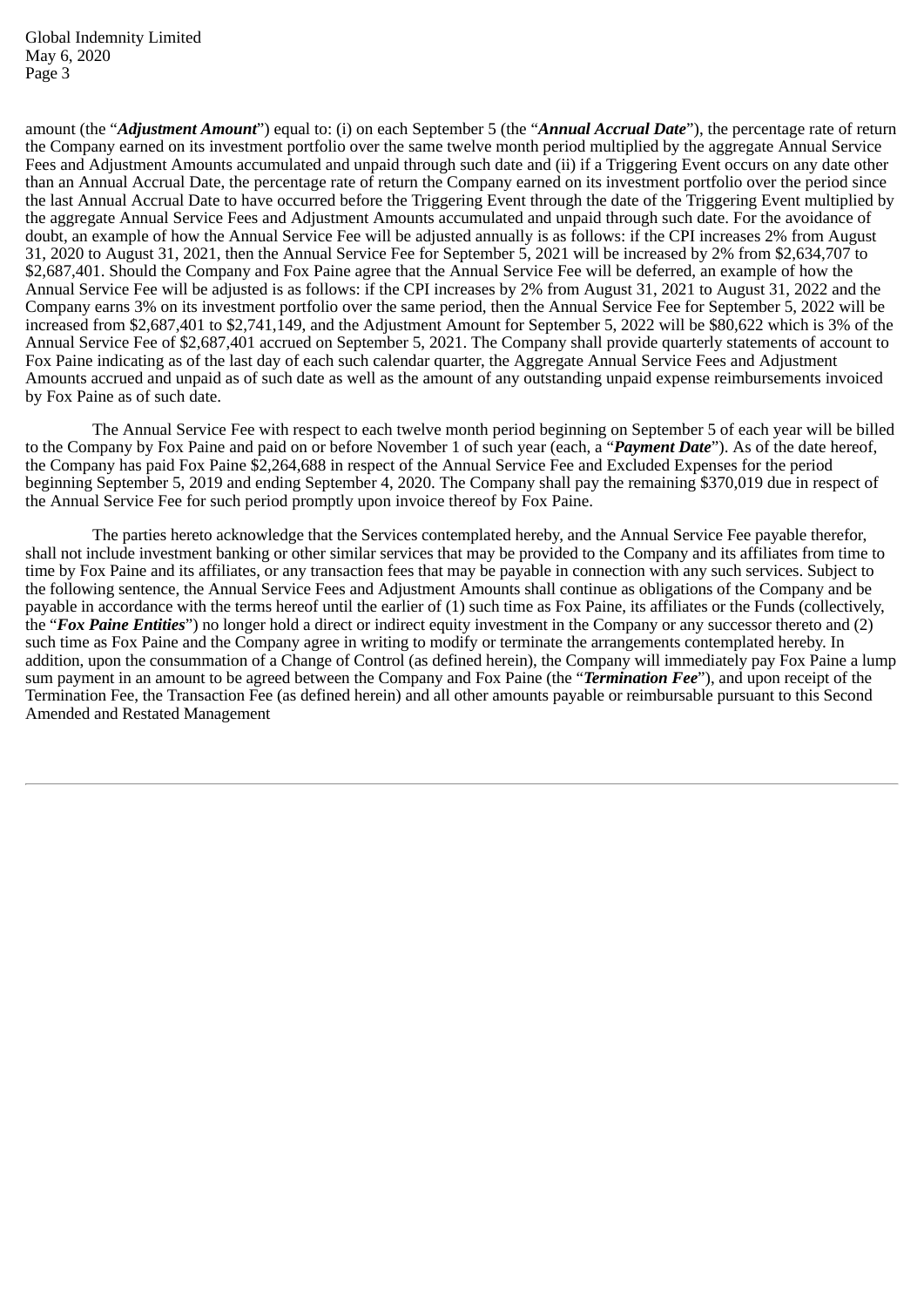Agreement, the Company and Fox Paine agree that Fox Paine's obligation to provide the Services and the Advisory Services and the Company's obligation to pay the Annual Service Fee, Adjustment Amount and any other amounts payable pursuant to this Second Amended and Restated Management Agreement shall thereupon immediately terminate; *provided, however*, that, notwithstanding anything to the contrary herein or otherwise, in the event that Fox Paine and the Company fail to agree on the amount of the Termination Fee and the Transaction Fee, the Company's obligation to pay the Annual Service Fee and Adjustment Amount shall not terminate and Fox Paine's right to perform all consulting, financing, investment banking and similar services for the Company and its affiliates shall continue regardless of whether any Fox Paine Entities continue to hold a direct or indirect equity investment in the Company or any successor thereto without prejudice to Fox Paine's entitlement to the Termination Fee and the Transaction Fee.

As used herein, the term "*Change of Control*" shall mean, whether effected directly or indirectly or in one or a series of transactions: (i) the sale or exchange of all or substantially all the assets of the Company and its subsidiaries, taken as a whole, or (ii) the sale or exchange of (A) at least the majority of the outstanding shares of the capital stock of the Company and representing at least a majority of the voting power of the Company or (B) all outstanding shares of capital stock of the Company that are not held directly or indirectly by a Fox Paine Entity, (exclusive, in the case of each of clauses (A) and (B), of any shares of capital stock of the Company owned by officers or employees of the Company or any of its subsidiaries that a buyer requires be retained), including, in the case of each of clauses (i) and (ii), without limitation, by means of a merger, amalgamation, scheme of arrangement, consolidation or other business combination, a tender or exchange offer, a leveraged buy-out, reinsurance transaction, lease or license, the formation of a partnership, joint or collaborative venture or similar arrangement; *provided, however*, that a sale or exchange of only capital stock owned directly or indirectly by Fox Paine Entities shall not constitute a Change of Control. For purposes of interpreting the definition of "Change of Control," the phrase "series of transactions" shall mean and refer to a plan of disposition adopted and approved by the Board of Directors of the Company or the applicable company.

For the avoidance of doubt, nothing herein impairs (or is intended to impair) the obligation of the Company to engage Fox Paine to perform all consulting, financing, investment banking and similar services for the Company and its affiliates in connection with any transaction that does not constitute a "Change of Control" and to pay to Fox Paine a mutually agreed advisory or arrangement/finders fee in connection with the provision of such services.

In addition, the Company also confirms the arrangements under which Fox Paine agrees to provide to the Company and its affiliates financial advice and assistance in the event of a possible Change of Control transaction, including, as appropriate, advice and assistance with respect to arranging the transaction or acting as a finder, defining objectives, performing valuation analyses and structuring, planning and negotiating any such transaction (the "*Advisory Services*"). The Company understands that Fox Paine would not be providing (nor would the Company and its affiliates be relying on it for) tax, regulatory, legal or accounting advice in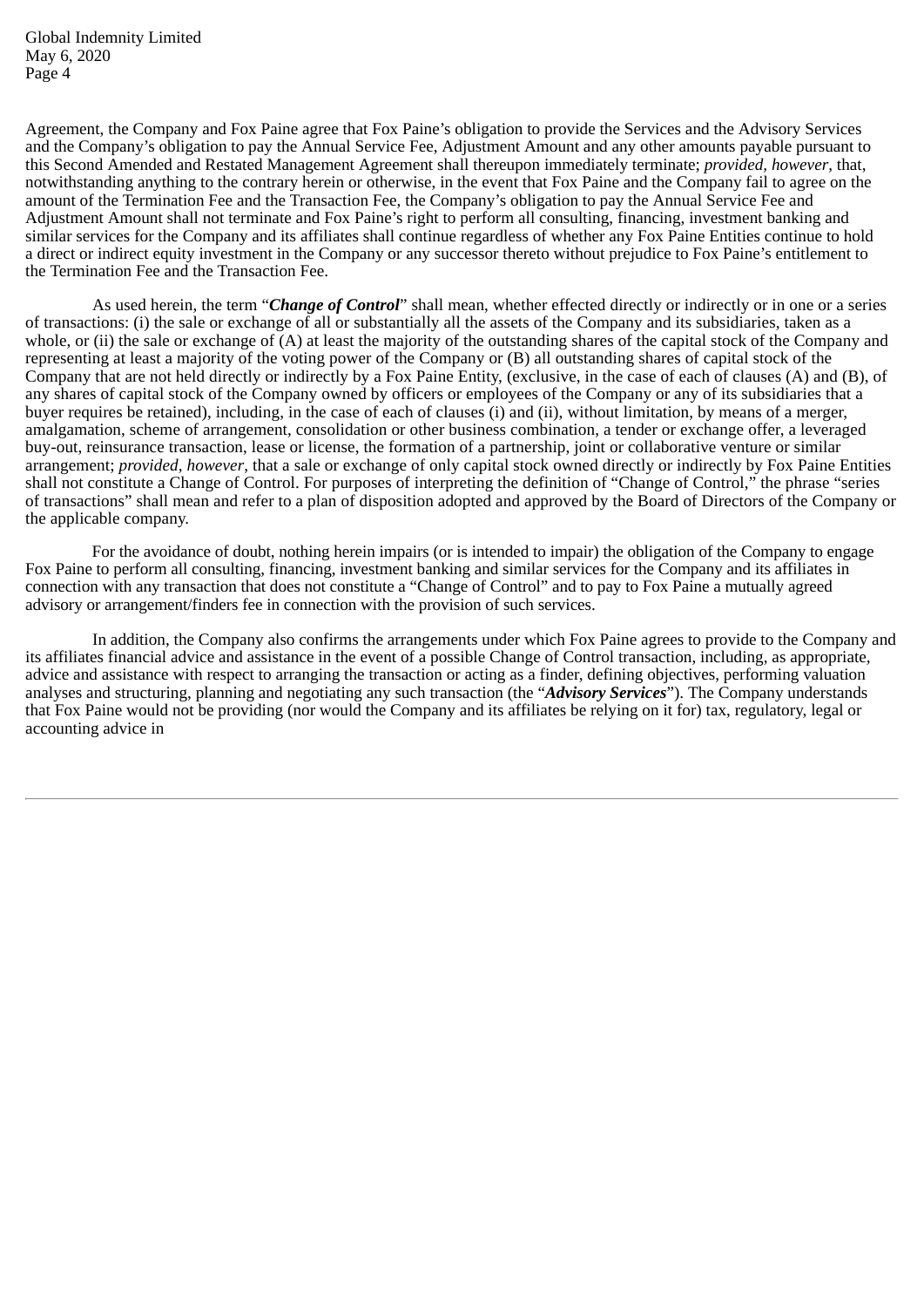connection with a Change of Control and that Fox Paine is not rendering any formal opinions to the Company with respect to the Advisory Services. If a Change of Control is consummated, the Company agrees to pay Fox Paine, upon the consummation of the Change of Control, an amount in cash to be agreed between the Company and Fox Paine (the "*Transaction Fee*").

In addition, in connection with the ongoing operations of the Company and its affiliates, since the Original Agreement the Company has reimbursed Fox Paine for its expense related to the provision of Services and Advisory Services. Beginning September 5, 2019, the Company shall not reimburse Fox Paine for travel expenses (airfare, hotel, transportation, meals and other miscellaneous travel costs including telephone, travel insurance, fax and print charges and executive risk bond ) incurred in the ordinary course relating to attendance at regularly scheduled meetings of the Board of Directors (or any committee of the Board of Directors) of the Company or its subsidiaries (the "*Excluded Expenses*"). For the avoidance of doubt, Excluded Expenses do not include any other expenses of Fox Paine that may be incurred in connection with the provision of the Services or any expenses that may be incurred in connection with the provision of Advisory Services, and the Company shall continue to reimburse Fox Paine for its expenses (other than Excluded Expenses) related to the provision of Services and for its expenses related to the provisions of Advisory Services. Accordingly, the Company agrees, as and when such are invoiced to the Company by Fox Paine, to promptly reimburse the Fox Paine Entities for all direct and indirect expenses paid or incurred in connection with the Services and/or Advisory Services, including, for the avoidance of doubt, in connection with efforts to arrange or consummate a Change of Control as well as for reasonable, estimated foreseeable post-closing expenses, which shall be invoiced (including a description of the basis thereof) to the Company prior to the consummation of the Change of Control.

Fox Paine may assign its rights and delegate its obligations hereunder, in whole or in part, to any of its present or future affiliates, and shall provide written notice to the Company of any such assignment.

Fox Paine and the Company continue to agree that the indemnification letter, dated as of September 5, 2003, (the "*Indemnification Letter*") shall continue to survive this Amendment and Restatement of the Management Agreement and survive any termination, expiration or assignment of this Second Amended and Restated Management Agreement. The Indemnification Letter applies to Services and Advisory Services.

Except as may be required by applicable law or regulation or in connection with any proceeding, inquiry or request by or before, or a filing with or submission to, a court, governmental or judicial authority, regulatory or administrative body or securities exchange, neither the Company, nor any of its subsidiaries will disclose to any third party, or publicly refer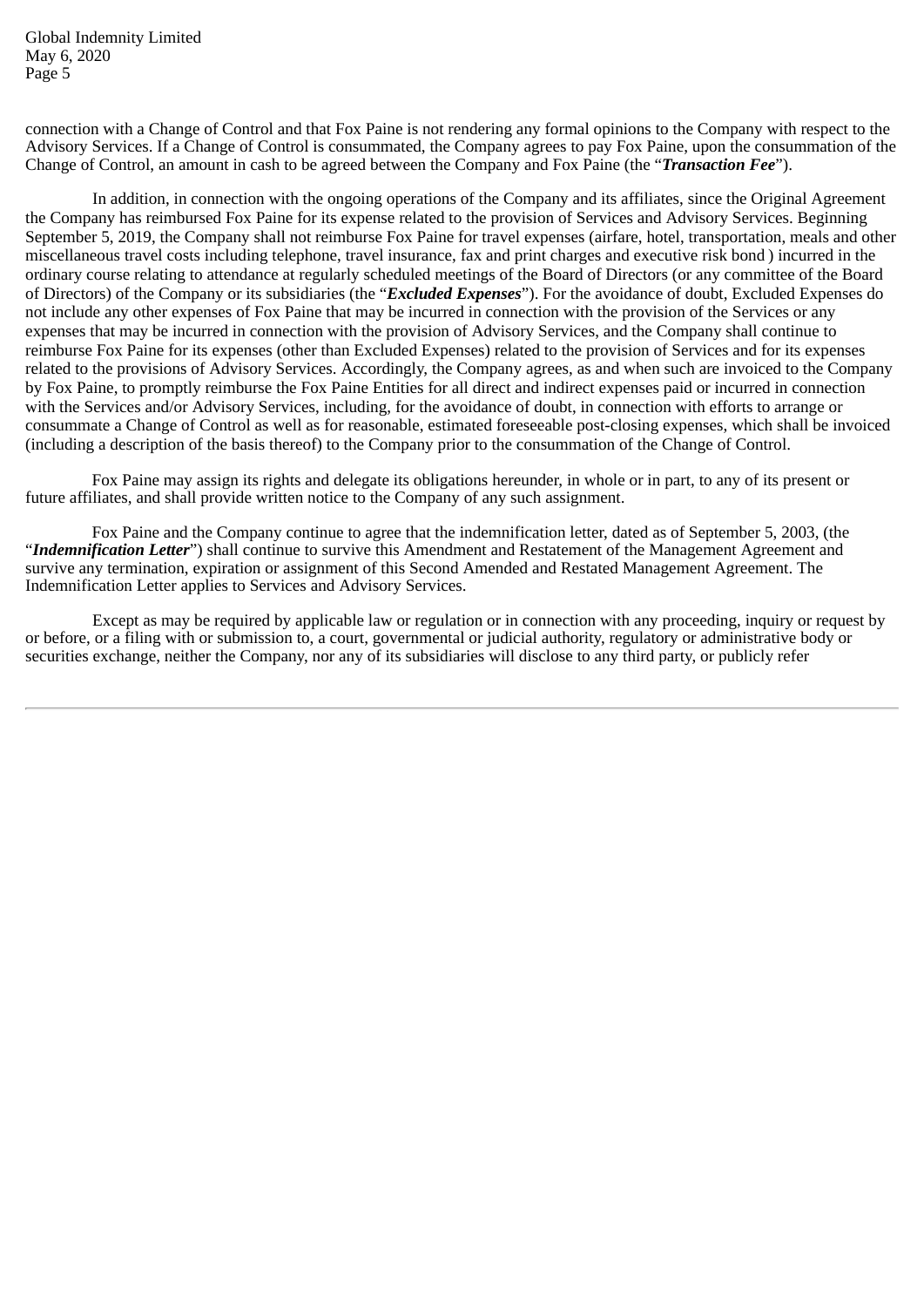Global Indemnity Limited May 6, 2020 Page 6

to, any written or oral advice provided by Fox Paine pursuant to this Second Amended and Restated Management Agreement, without the prior written consent of Fox Paine. The Advisory Services provided by Fox Paine hereunder are intended solely for the benefit and use of the senior management and the Board of Directors of each of the Company, and their respective subsidiaries, are not on behalf of, and are not intended to confer rights or remedies upon, any shareholder of the Company, any employee or creditor of the Company, or any of their respective subsidiaries or any other person, and may not be used or relied upon for any other purpose.

All amounts payable to Fox Paine hereunder shall be paid free and clear of all deductions or withholdings unless the deduction or withholding is required by applicable law, in which event the Company shall pay such additional amounts as shall be necessary to ensure that the net amount received by Fox Paine will equal the full amount that would otherwise have been received by Fox Paine had no such deduction or withholding been made. Payments made by the Company pursuant to this Second Amended and Restated Management Agreement shall be made by wire transfer of immediately available funds to such account as Fox Paine shall designate to the Company in writing from time to time.

Concurrently herewith, each of Global Indemnity Group, LLC (formerly Global Indemnity Group, Inc.) and Global Indemnity Reinsurance Company, Ltd (formerly Wind River Reinsurance Company, Ltd.) is executing a separate reaffirmation agreement in the form attached hereto as Exhibit A in respect of the Guaranty, dated March 15, 2011, from such entity in favor of Fox Paine with respect to the Second Amended and Restated Management Agreement and the Indemnification Letter.

This Second Amended and Restated Management Agreement shall be governed by and construed and enforced in accordance with the laws of the State of New York without regard to choice of law or conflicts of law principles. Any suit, action or proceeding seeking to enforce any provision of, or based on any matter arising out of or in connection with, this Second Amended and Restated Management Agreement or the transactions contemplated hereby may be brought in any federal court located in the State of New York or any New York state court, and each of the parties hereto hereby (1) consents and submits itself and its property to the exclusive jurisdiction of such courts (and of the appropriate appellate courts therefrom) in any such suit, action or proceeding, (2) consents to and submits itself and its property to the personal jurisdiction of such courts (and of the appropriate appellate courts therefrom) in any such suit, action or proceeding, and (3) irrevocably waives, to the fullest extent permitted by law, any objection that it may now or hereafter have to the laying of the venue of any such suit, action or proceeding in any such court or that any such suit, action or proceeding brought in any such court has been brought in an inconvenient forum. Process in any such suit, action or proceeding may be served on any party anywhere in the world, whether within or without the jurisdiction of any such court. We and you (on your behalf and, to the extent permitted by applicable law, on behalf of your stockholders and creditors) waive all right to trial by jury in any action, proceeding or counterclaim (whether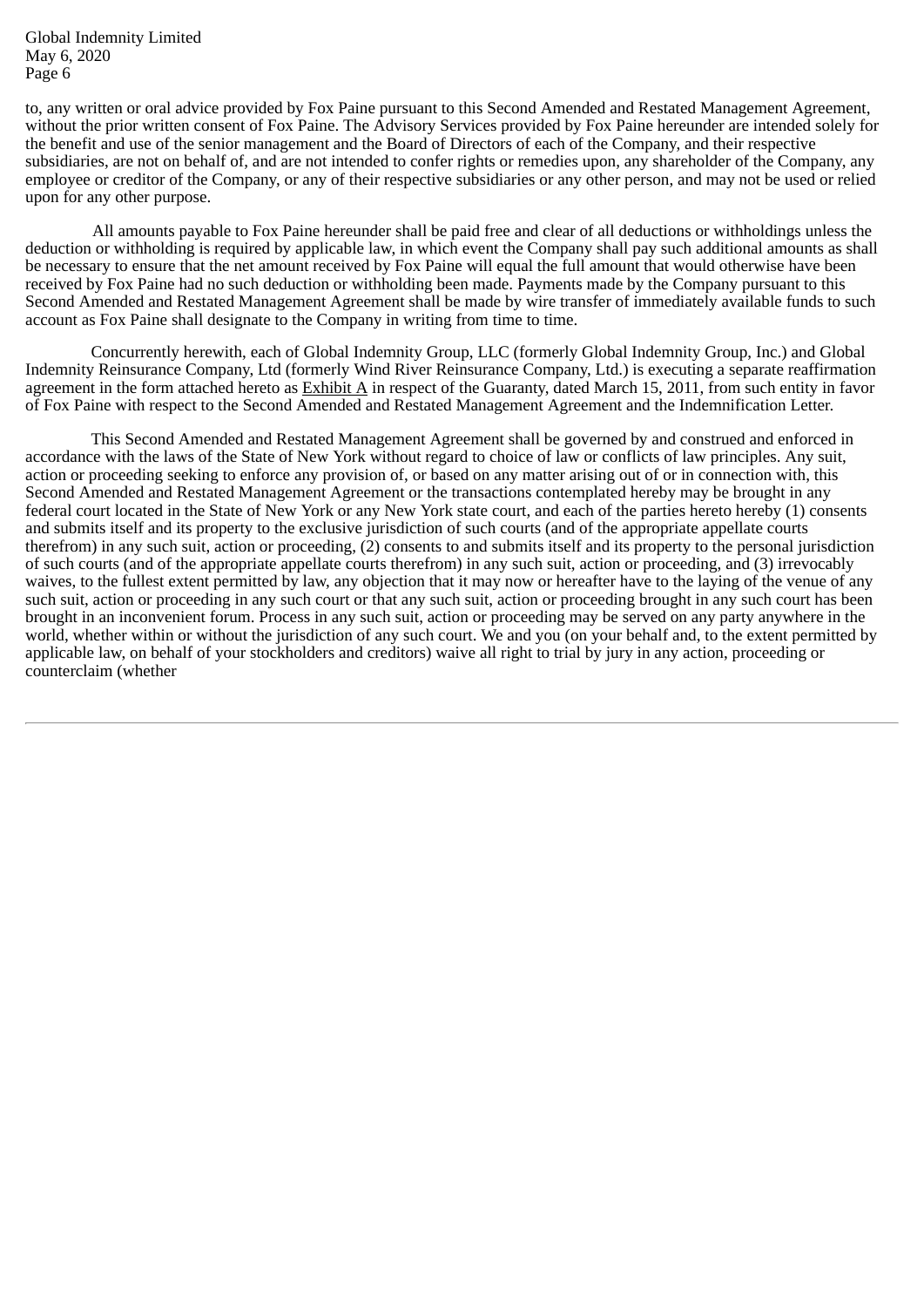based upon contract, tort or otherwise) related to or arising out of or in connection with this letter agreement or our engagement.

[SIGNATURE PAGE FOLLOWS]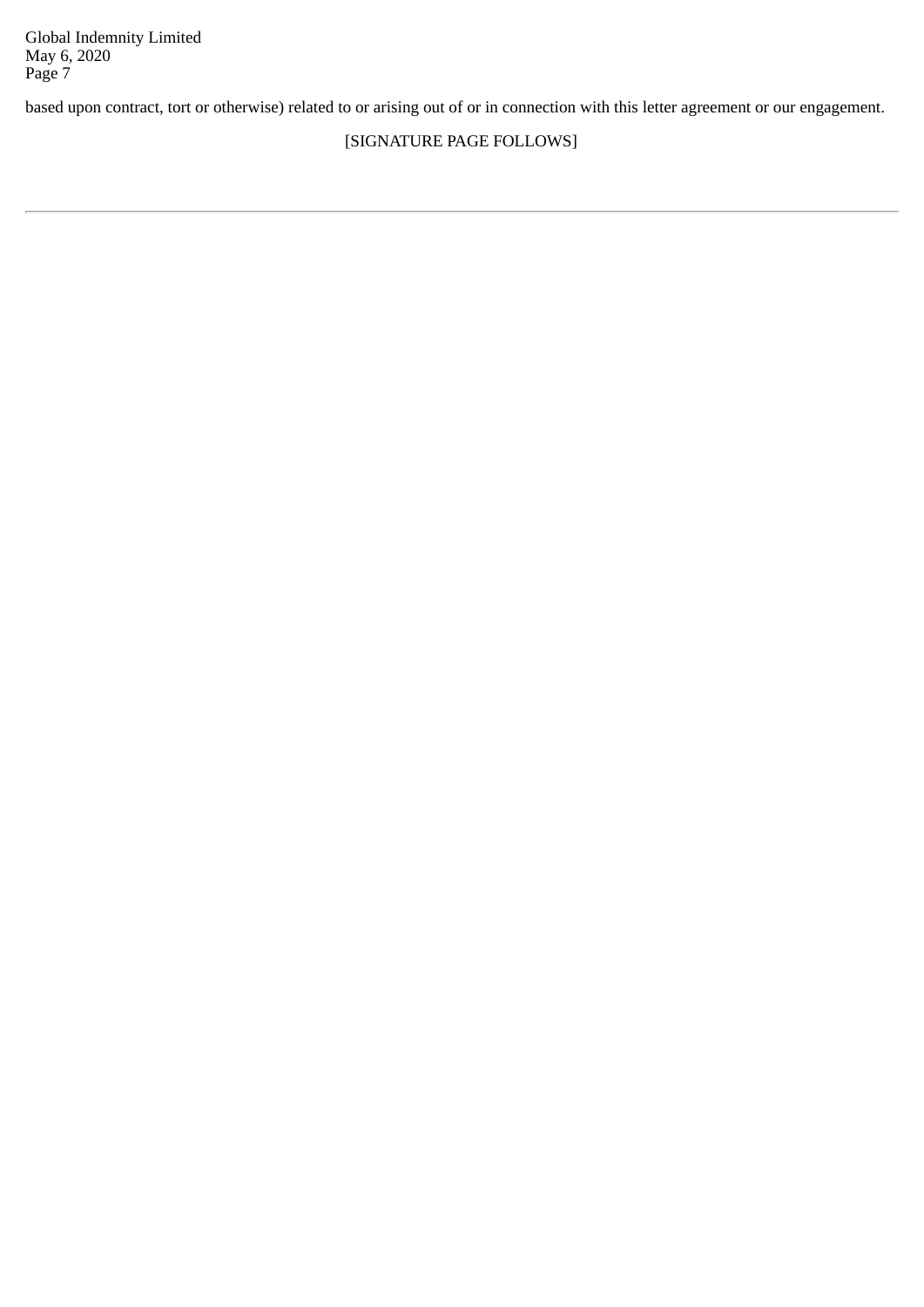Please confirm that the foregoing is in accordance with your understanding and agreement with Fox Paine by signing a copy of this Second Amended and Restated Management Agreement in the space provided below.

Very truly yours,

FOX PAINE & COMPANY, LLC

By: /s/ Saul A. Fox

Name: Saul A. Fox<br>Title: Chief Execut Chief Executive

# ACCEPTED AND AGREED AS OF THE DATE FIRST ABOVE WRITTEN:

GLOBAL INDEMNITY LIMITED

By: /s/ Thomas M. McGeehan

Name: Thomas M. McGeehan

Title: Chief Financial Officer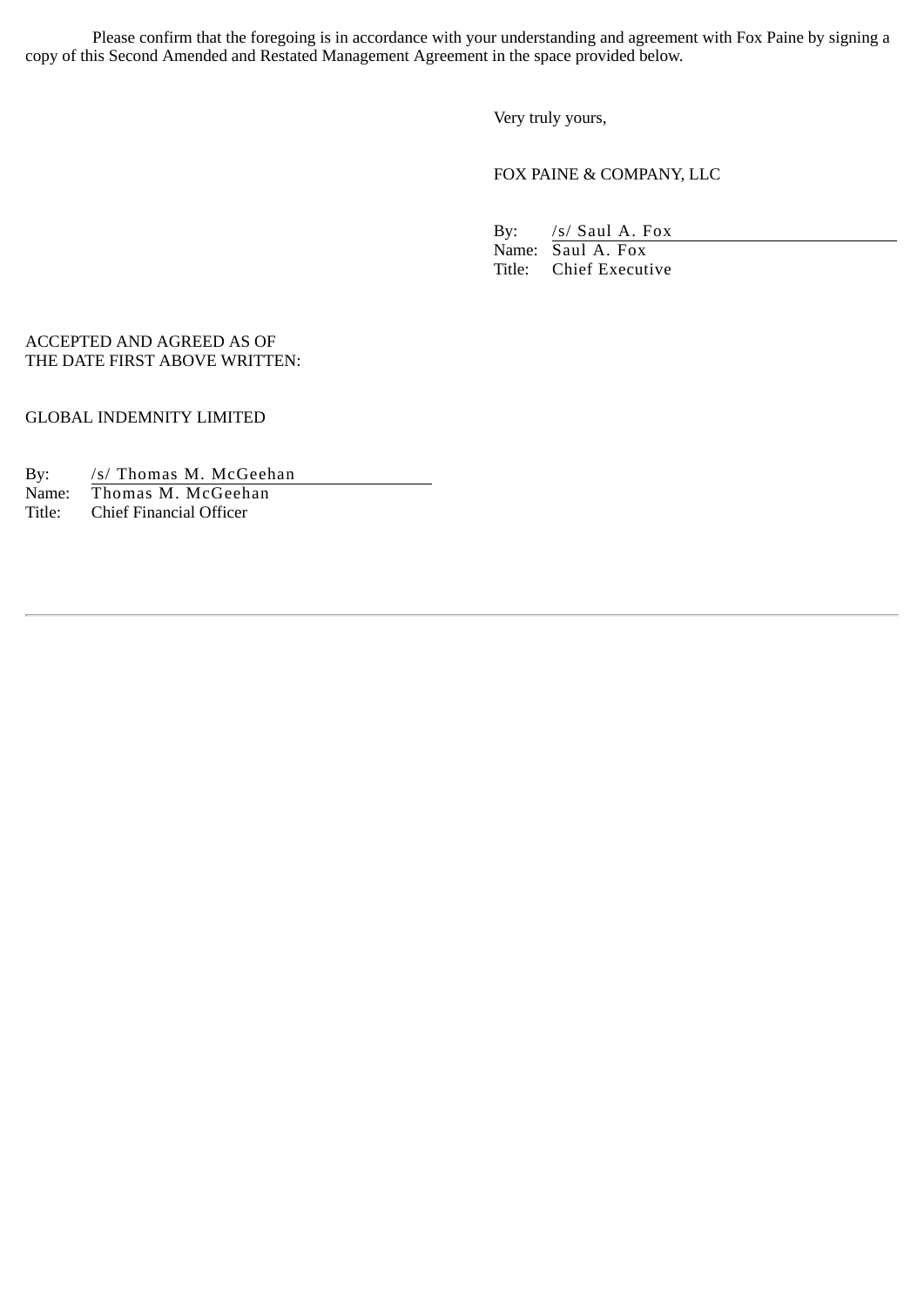### **Exhibit A**

#### **REAFFIRMATION AGREEMENT**

#### **May 6, 2020**

Reference is made to that certain Second Amended and Restated Management Agreement, dated as of May 6, 2020 (the "*Second Amended and Restated Management Agreement*") by and between Global Indemnity Limited (the "*Company*") and Fox Paine & Company, LLC, a Delaware limited liability company ("*Fox Paine*"), such agreement amending and restating the Amended and Restated Management Agreement, dated as of October 31, 2013 (the "*Amended and Restated Management Agreement*"), which previously amended and restated the original Management Agreement, dated as of September 5, 2003 (the "*Original Management Agreement*").

Reference is made to that certain Guaranty (the "*Guaranty*"), executed by the undersigned ("*Guarantor*") in favor of Fox Paine to guaranty the obligations of Global Indemnity (Cayman) Limited ("*GBLI Cayman*") under the Original Management Agreement.

Reference is made to that certain Reaffirmation Agreement, executed November 7, 2016, wherein the Guarantor agreed and confirmed that all terms of the Guaranty continue to apply to the Amended and Restated Management Agreement.

Capitalized terms used but not otherwise defined herein shall have the meanings ascribed to such terms in the Guaranty.

This reaffirmation agreement (this **"Agreement"**) is delivered in connection with the Second Amended and Restated Management Agreement, dated as of May 6, 2020, from Fox Paine attached thereto as Exhibit A.

The undersigned Guarantor hereby agrees that the terms of the Guaranty continue to apply to the Second Amended and Restated Management Agreement, all of which obligations and liabilities shall remain in full force and effect and each of which is hereby reaffirmed and remain in full force and effect. The Guarantor further acknowledges and agrees that any payments, liabilities and obligations, however arising, owed by the Company to Fox Paine of every kind and description (whether or not evidenced by any note, instrument or agreement and whether or not for the payment of money), direct or indirect, absolute or contingent, due or to become due, now existing or hereafter arising pursuant to the terms of the Second Amended and Restated Management Agreement and any costs of collection hereunder, including without limitation, attorneys' and other professionals' fees, shall be Obligations under the Guaranty.

The undersigned Guarantor hereby confirms that no amendments to the Guaranty are intended hereby.

(*The remainder of the page has been intentionally left blank*)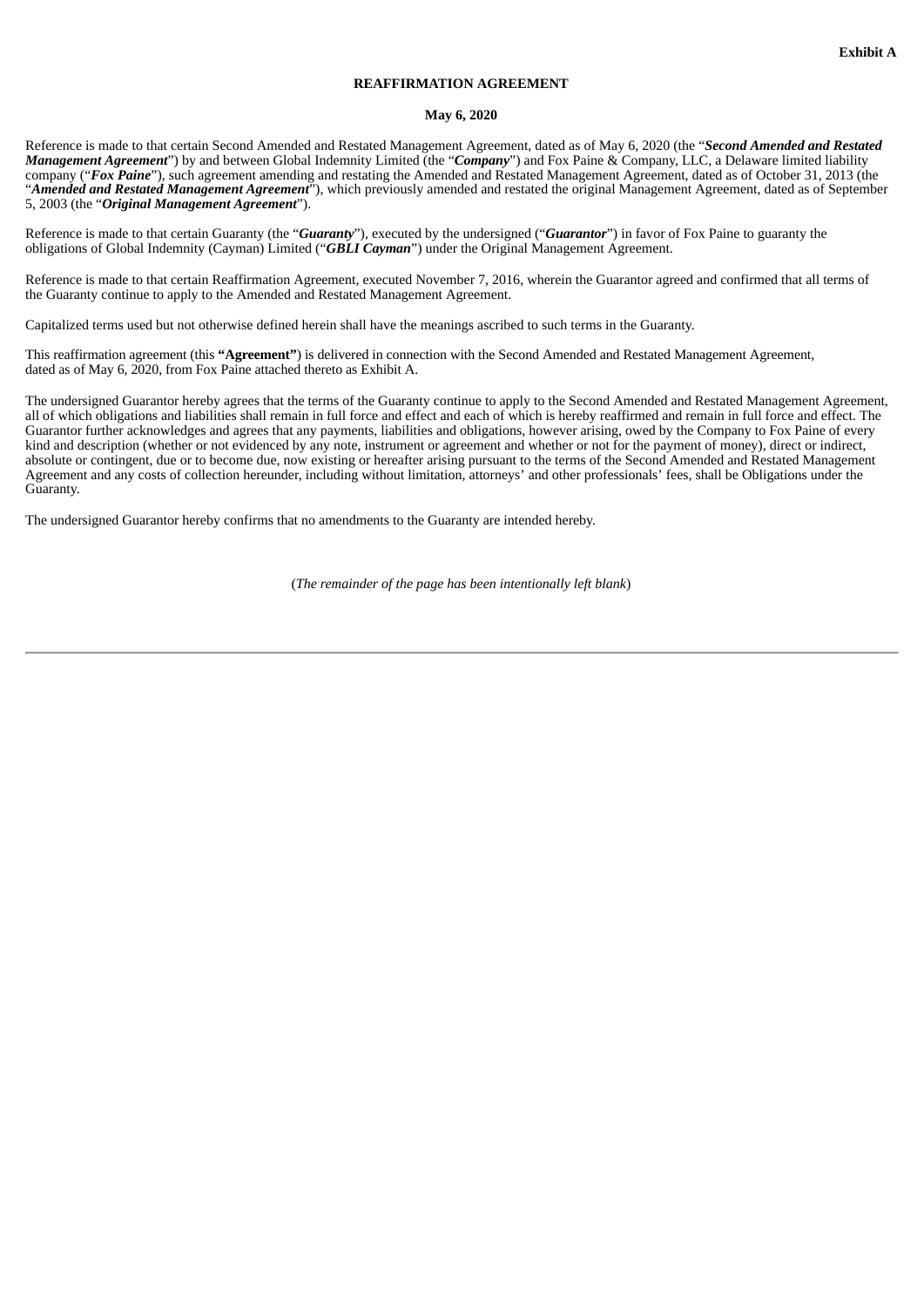IN WITNESS WHEREOF, the undersigned has duly executed this Agreement as of the day and year first above written.

GLOBAL INDEMNITY GROUP, LLC (f/k/a Global Indemnity Group, Inc.)

By: /s/ Thomas M. McGeehan

Name: Thomas M. McGeehan Title: Chief Financial Officer

*[Signature Page to Reaffirmation Agreement]*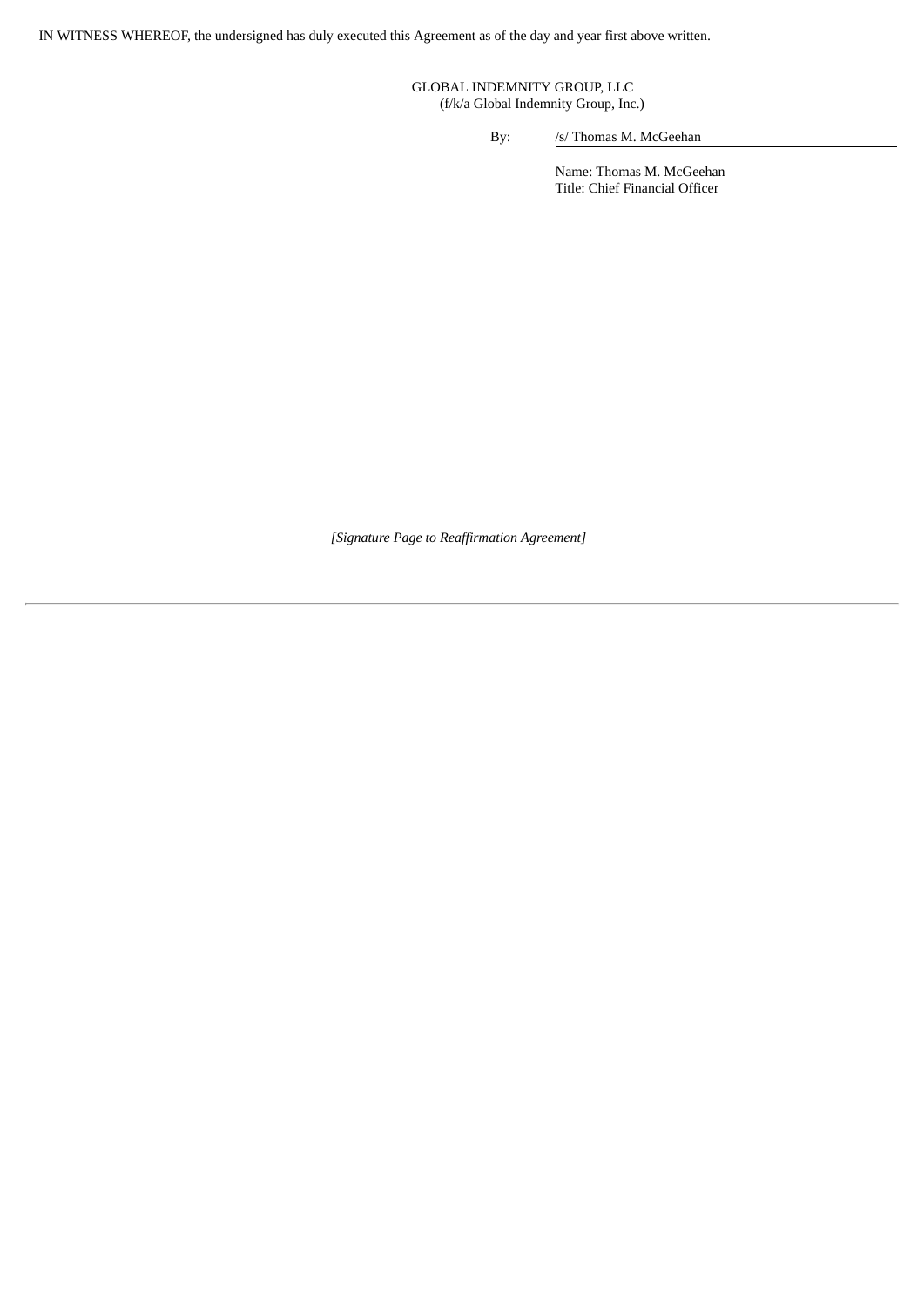IN WITNESS WHEREOF, the undersigned has duly executed this Agreement as of the day and year first above written.

GLOBAL INDEMNITY REINSURANCE COMPANY, LTD. (f/k/a Wind River Reinsurance Company, Ltd.)

By: /s/ Steve Green

Name: Steve Green Title: President

*[Signature Page to Reaffirmation Agreement]*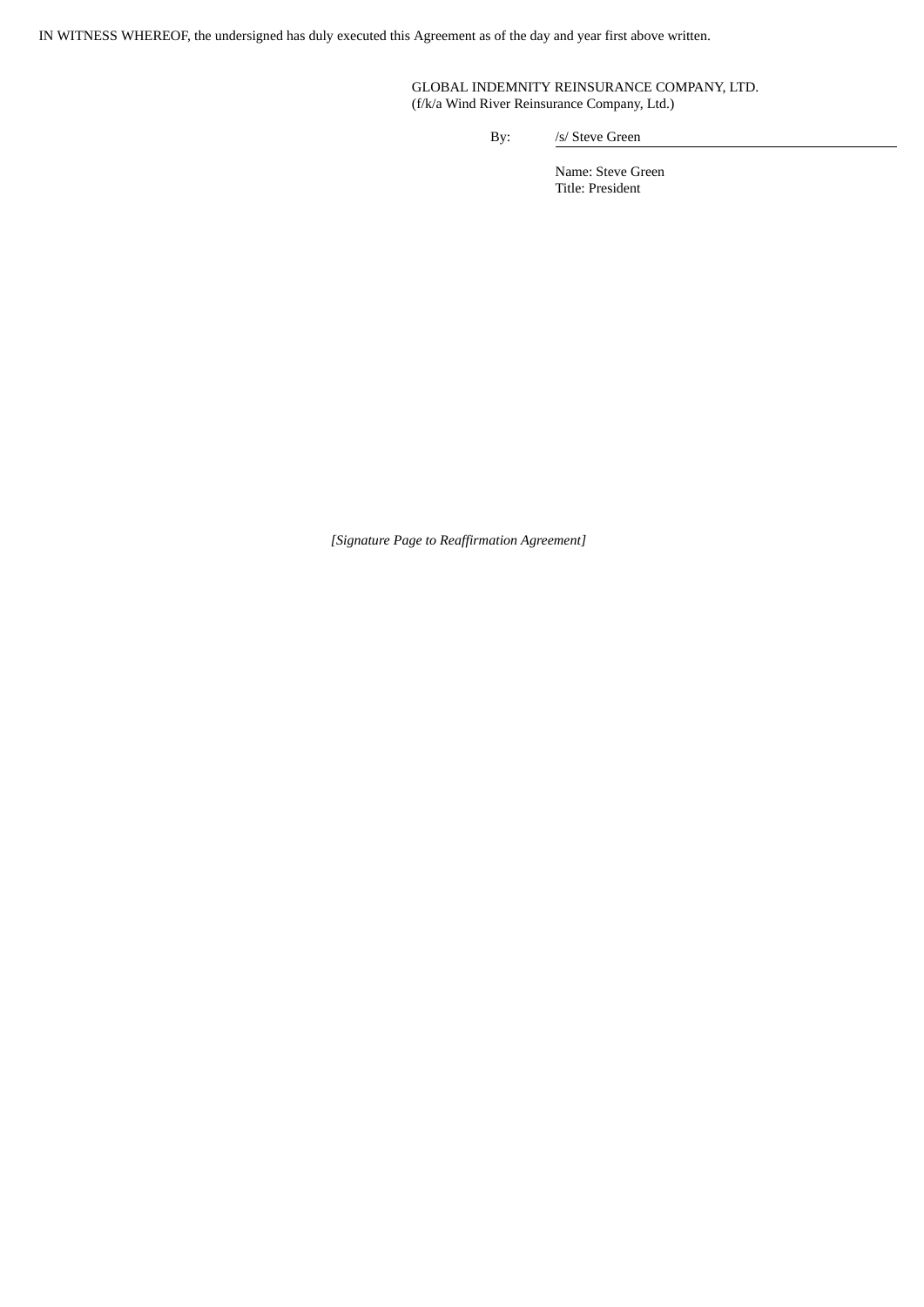# **CERTIFICATION PURSUANT TO RULE 13a-14(a)/15d-14(a), AS ADOPTED PURSUANT TO SECTION 302 OF THE SARBANES-OXLEY ACT OF 2002**

### I, Cynthia Y. Valko, certify that:

- 1. I have reviewed this Quarterly Report on Form 10-Q of Global Indemnity Limited;
- 2. Based on my knowledge, this Quarterly Report does not contain any untrue statement of a material fact or omit to state a material fact necessary to make the statements made, in light of the circumstances under which such statements were made, not misleading with respect to the period covered by this Quarterly Report;
- 3. Based on my knowledge, the financial statements, and other financial information included in this Quarterly Report, fairly present in all material respects the financial condition, results of operations and cash flows of the registrant as of, and for, the periods presented in this Quarterly Report;
- 4. The registrant's other certifying officers and I are responsible for establishing and maintaining disclosure controls and procedures (as defined in Exchange Act Rules 13a-15(e) and 15d-15(e)) and internal control over financial reporting (as defined in Exchange Act Rules 13a-15(f) and 15d-15(f)) for the registrant and have:
	- a) Designed such disclosure controls and procedures, or caused such disclosure controls and procedures to be designed under our supervision, to ensure that material information relating to the registrant, including its consolidated subsidiaries, is made known to us by others within those entities, particularly during the period in which this Quarterly Report is being prepared;
	- b) Designed such internal control over financial reporting, or caused such internal control over financial reporting to be designed under our supervision, to provide reasonable assurance regarding the reliability of financial reporting and the preparation of financial statements for external purposes in accordance with generally accepted accounting principles;
	- c) Evaluated the effectiveness of the registrant's disclosure controls and procedures and presented in this report our conclusions about the effectiveness of the disclosure controls and procedures, as of the end of the period covered by this Quarterly Report based on such evaluation; and
	- d) Disclosed in this Quarterly Report any change in the registrant's internal control over financial reporting that occurred during the registrant's most recent fiscal quarter (the registrant's fourth fiscal quarter in the case of an annual report) that has materially affected, or is reasonably likely to materially affect, the registrant's internal control over financial reporting; and
- 5. The registrant's other certifying officers and I have disclosed, based on our most recent evaluation of internal control over financial reporting, to the registrant's independent registered public accounting firm and the audit committee of the registrant's board of directors (or persons performing the equivalent functions):
	- a) All significant deficiencies and material weaknesses in the design or operation of internal control over financial reporting which are reasonably likely to adversely affect the registrant's ability to record, process, summarize and report financial information; and
	- b) Any fraud, whether or not material, that involves management or other employees who have a significant role in the registrant's internal control over financial reporting.

Dated: May 8, 2020

/s/ Cynthia Y. Valko Cynthia Y. Valko Chief Executive Officer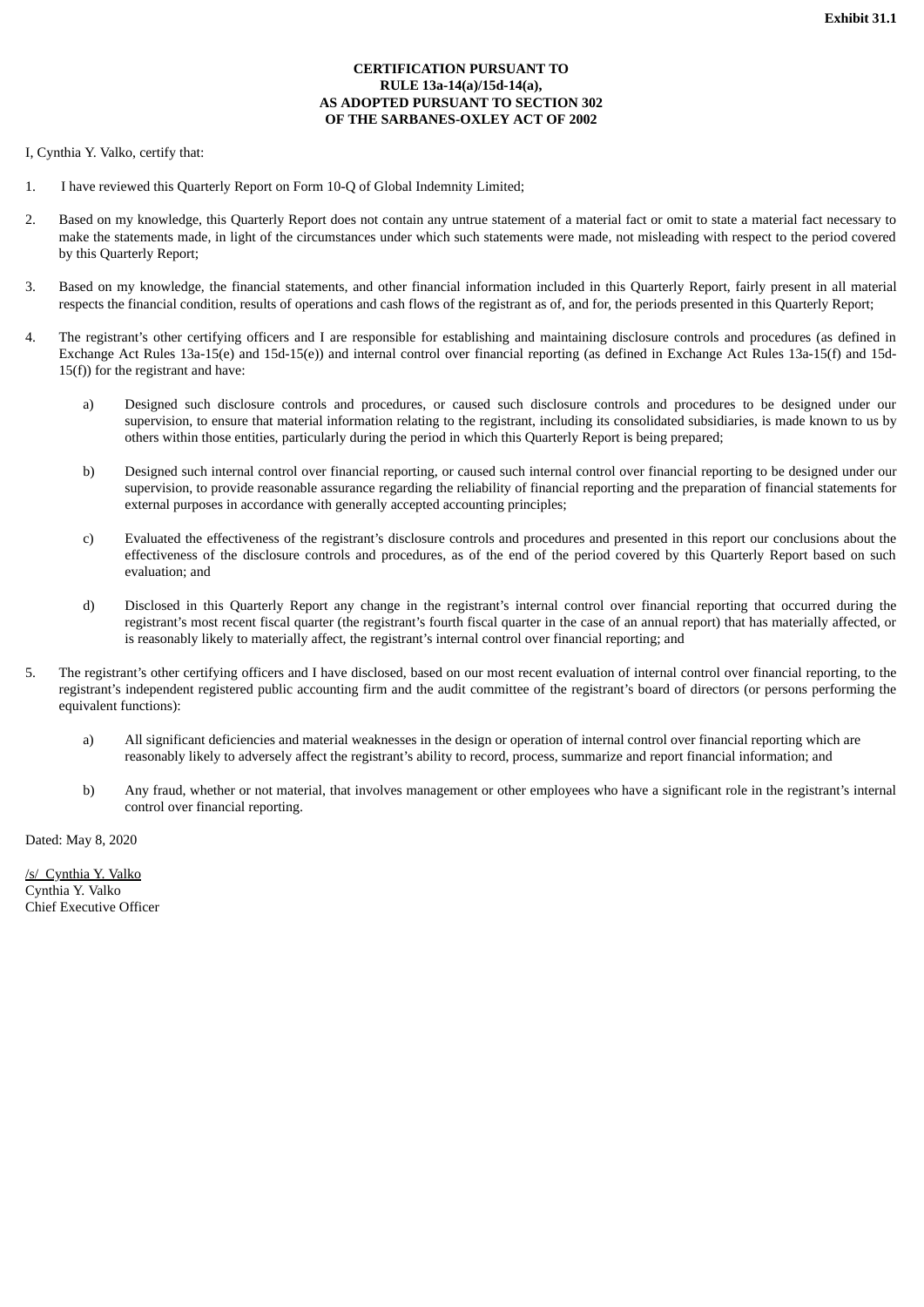# **CERTIFICATION PURSUANT TO RULE 13a-14(a)/15d-14(a), AS ADOPTED PURSUANT TO SECTION 302 OF THE SARBANES-OXLEY ACT OF 2002**

I, Thomas M. McGeehan, certify that:

- 1. I have reviewed this Quarterly Report on Form 10-Q of Global Indemnity Limited;
- 2. Based on my knowledge, this Quarterly Report does not contain any untrue statement of a material fact or omit to state a material fact necessary to make the statements made, in light of the circumstances under which such statements were made, not misleading with respect to the period covered by this Quarterly Report;
- 3. Based on my knowledge, the financial statements, and other financial information included in this Quarterly Report, fairly present in all material respects the financial condition, results of operations and cash flows of the registrant as of, and for, the periods presented in this Quarterly Report;
- 4. The registrant's other certifying officers and I are responsible for establishing and maintaining disclosure controls and procedures (as defined in Exchange Act Rules 13a-15(e) and 15d-15(e)) and internal control over financial reporting (as defined in Exchange Act Rules 13a-15(f) and 15d-15(f)) for the registrant and have:
	- a) Designed such disclosure controls and procedures, or caused such disclosure controls and procedures to be designed under our supervision, to ensure that material information relating to the registrant, including its consolidated subsidiaries, is made known to us by others within those entities, particularly during the period in which this Quarterly Report is being prepared;
	- b) Designed such internal control over financial reporting, or caused such internal control over financial reporting to be designed under our supervision, to provide reasonable assurance regarding the reliability of financial reporting and the preparation of financial statements for external purposes in accordance with generally accepted accounting principles;
	- c) Evaluated the effectiveness of the registrant's disclosure controls and procedures and presented in this report our conclusions about the effectiveness of the disclosure controls and procedures, as of the end of the period covered by this Quarterly Report based on such evaluation; and
	- d) Disclosed in this Quarterly Report any change in the registrant's internal control over financial reporting that occurred during the registrant's most recent fiscal quarter (the registrant's fourth fiscal quarter in the case of an annual report) that has materially affected, or is reasonably likely to materially affect, the registrant's internal control over financial reporting; and
- 5. The registrant's other certifying officers and I have disclosed, based on our most recent evaluation of internal control over financial reporting, to the registrant's independent registered public accounting firm and the audit committee of the registrant's board of directors (or persons performing the equivalent functions):
	- a) All significant deficiencies and material weaknesses in the design or operation of internal control over financial reporting which are reasonably likely to adversely affect the registrant's ability to record, process, summarize and report financial information; and
	- b) Any fraud, whether or not material, that involves management or other employees who have a significant role in the registrant's internal control over financial reporting.

Dated: May 8, 2020

/s/ Thomas M. McGeehan Thomas M. McGeehan Chief Financial Officer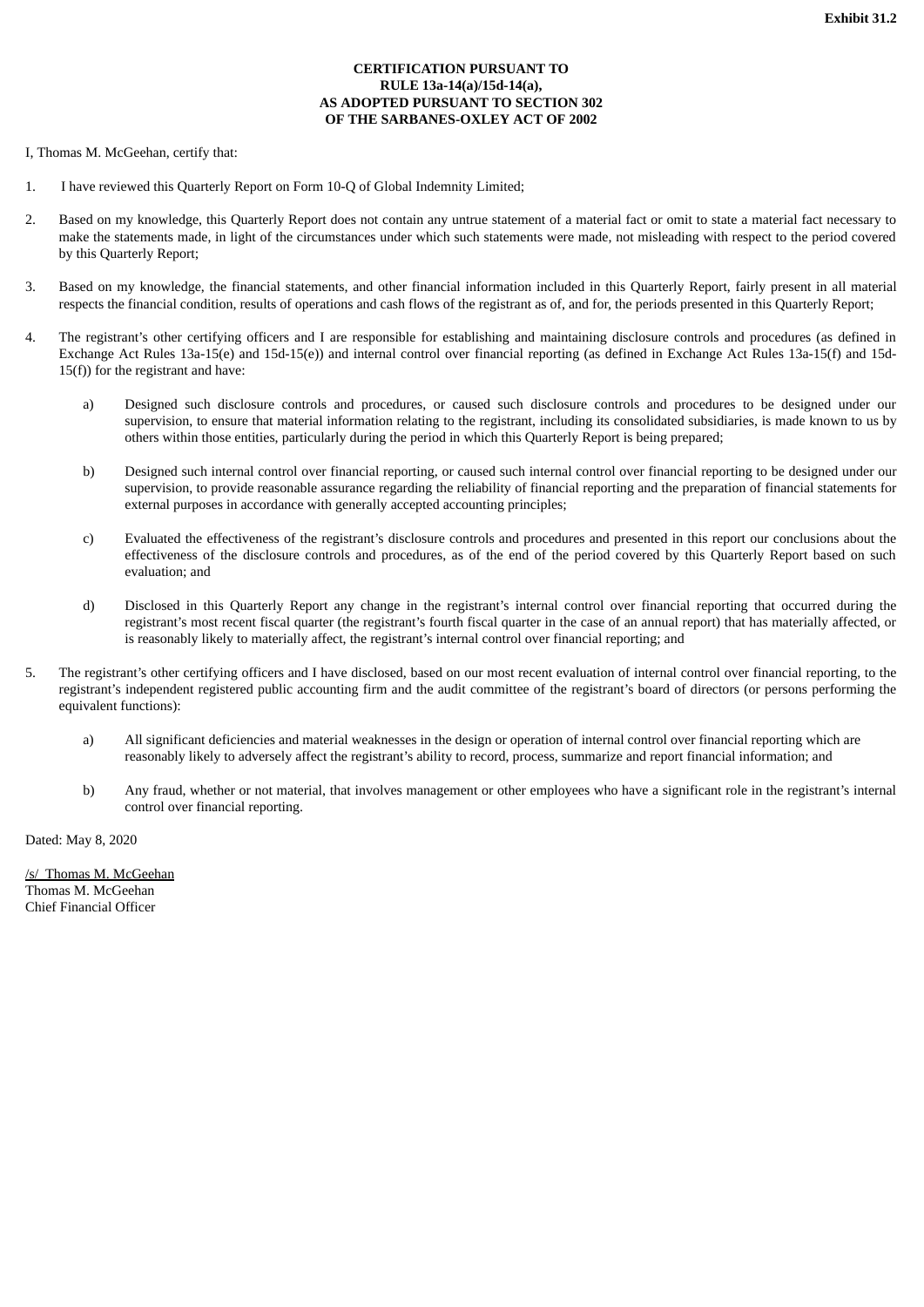## **CERTIFICATION PURSUANT TO 18 U.S.C. SECTION 1350, AS ADOPTED PURSUANT TO SECTION 906 OF THE SARBANES-OXLEY ACT OF 2002**

In connection with the Quarterly Report of Global Indemnity Limited (the "Company") on Form 10-Q for the quarterly period ended March 31, 2020, as filed with the Securities and Exchange Commission on the date hereof (the "Report"), I, Cynthia Y. Valko, certify, pursuant to 18 U.S.C. section 1350, as adopted pursuant to section 906 of the Sarbanes-Oxley Act of 2002, that to the best of my knowledge:

- (1) The Report fully complies with the requirements of Section 13(a) or 15(d) of the Securities Exchange Act of 1934; and
- (2) The information contained in the Report fairly presents, in all material respects, the financial condition and results of operations of the Company.

Dated: May 8, 2020

/s/ Cynthia Y. Valko Cynthia Y. Valko Chief Executive Officer